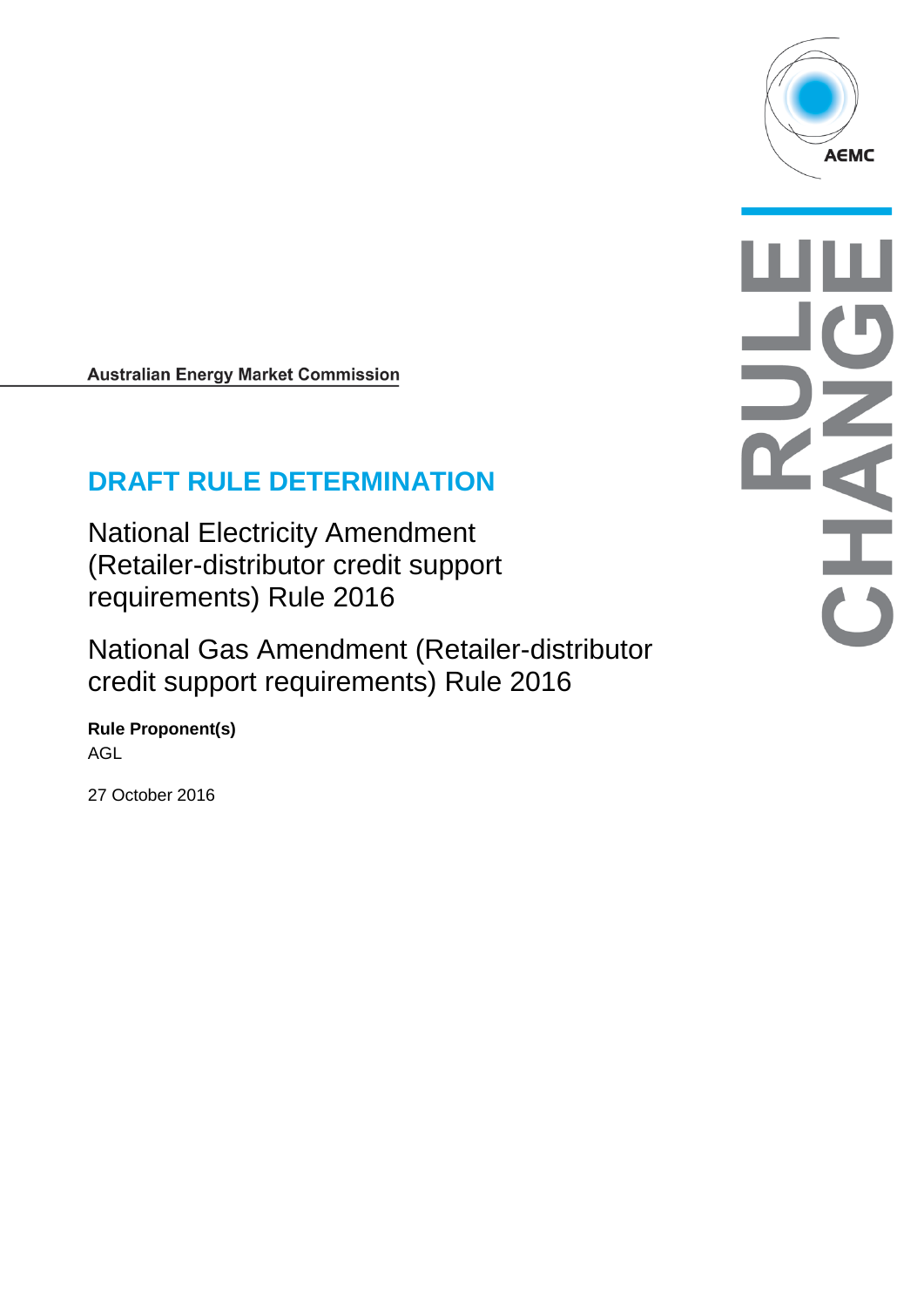#### **Inquiries**

Australian Energy Market Commission PO Box A2449 Sydney South NSW 1235

**E**: aemc@aemc.gov.au **T**: (02) 8296 7800 **F**: (02) 8296 7899

Reference: ERC0183; GRC0032

#### **Citation**

AEMC 2016, Retailer-distributor credit support requirements, Rule Determination, 27 October 2016, Sydney

#### **About the AEMC**

The AEMC reports to the Council of Australian Governments (COAG) through the COAG Energy Council. We have two functions. We make and amend the national electricity, gas and energy retail rules and conduct independent reviews for the COAG Energy Council.

This work is copyright. The Copyright Act 1968 permits fair dealing for study, research, news reporting, criticism and review. Selected passages, tables or diagrams may be reproduced for such purposes provided acknowledgement of the source is included.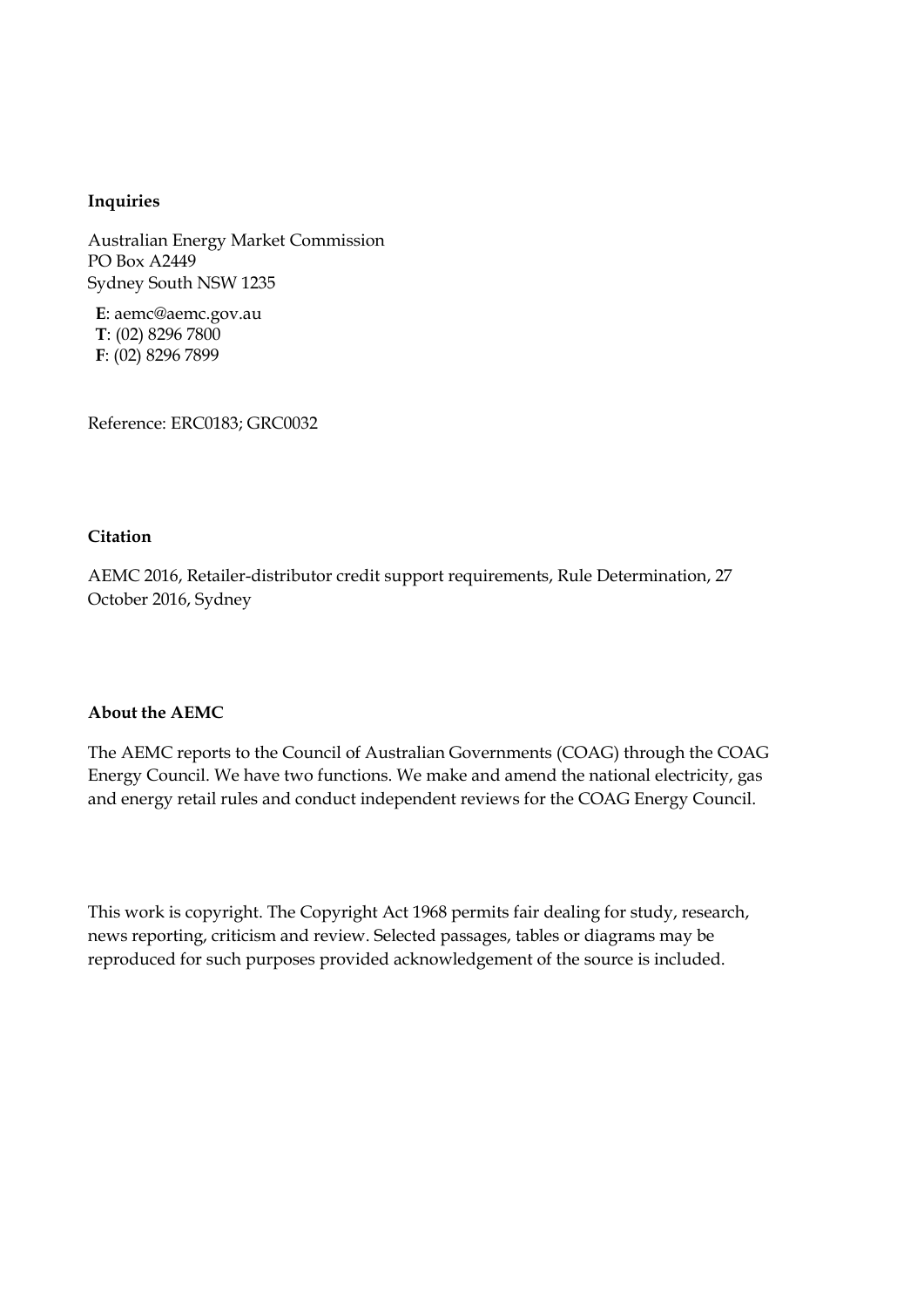# **Summary**

-

The Australian Energy Market Commission (AEMC or Commission) has made draft more preferable rules (draft rules) related to the mechanisms available to distributors to manage the risks they face from retailer default.

In the national electricity and gas retail markets, the distributor provides connection and supply of energy services to the retail customers directly. The retailer provides retail services directly to the retail customers and is responsible to pay the network charges<sup>[1](#page-2-0)</sup> incurred by its retail customers. A time lag exists between when the network services are provided to these shared customers and when the payment for those services is made by the retailer. Due to the combination of a time lag and distributors' not charging customers directly, distributors face the risk of retailer default and the subsequent non-payment of network charges. However, distributors are unable to price this risk into their relationship with retailers. Furthermore, distributors are obliged to deal with any and every retailer, regardless of each retailer's level of default risk.

A distributor's risk from a retailer default consists of revenue risk, liquidity risk and broader systemic risk. Revenue risk relates to the inability of a distributor to recover all of the unpaid network charges, as well as any costs incurred in recovering those charges. Liquidity risk relates to the potential for cash-flow shortfalls for distributors while they await full recovery of unpaid charges as a result of the lengthy process to collect the unpaid network charges. Systemic risk is the risk that a retailer's default could cause its counter-parties, such as distributors, to face financial distress and result in their default. This can then trigger subsequent defaults by that distributor's counter-parties, and so on.

The Commission considers that a regulatory mechanism is necessary to address the revenue risk faced by distributors from retailer default. Given the mandatory requirements placed on distributors to deal with any and every retailer, requirements which are not present in other commercial relationships, a distributor has limited ability to manage revenue risk without a rules-based mechanism. In terms of the liquidity risk faced by distributors from retailer default, the Commission considers that distributors are best-placed to manage this risk. Distributors currently manage liquidity risk arising from a range of sources, including from retailer default.

<span id="page-2-0"></span><sup>&</sup>lt;sup>1</sup> It should be noted that throughout this draft rule determination the reference to network charges includes either distribution charges from electricity distributors or gas distributors, as the case may be.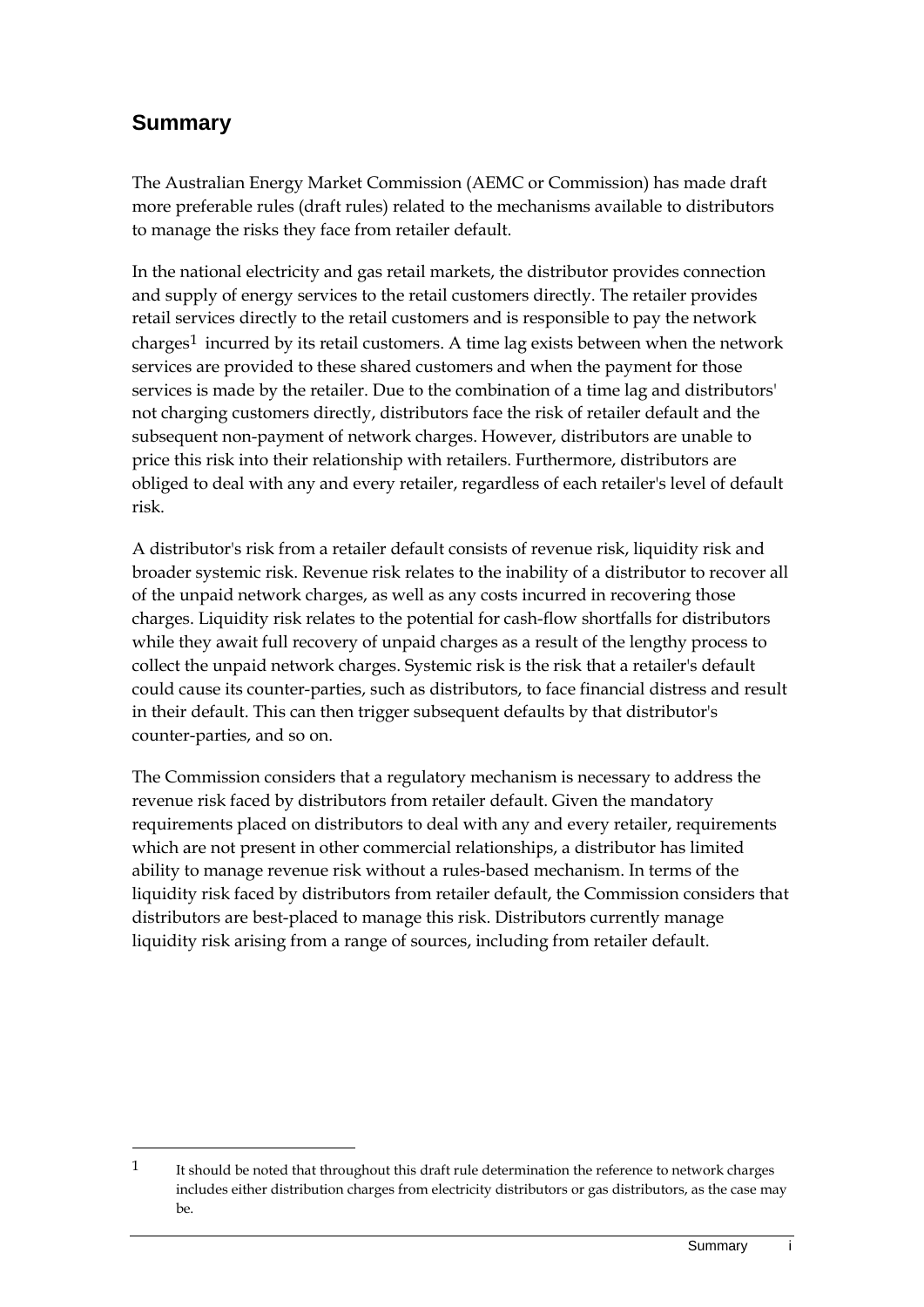The draft rules would amend the relevant provisions in the National Electricity Rules (NER) and the National Gas Rules (NGR) to:

- enhance the operation of the retailer insolvency cost pass-through provisions;
- remove the requirement for a retailer to provide credit support to a distributor except in the case of a history of late payment of distributor's invoices by a retailer; and
- retain the existing credit support provisions so that they continue to operate as between any distributor and retailer, where that distributor currently holds credit support from that retailer.

The existing credit support provisions will continue to operate as between any distributor and retailer where a credit support instrument is currently provided given the operation of the savings provisions in the National Electricity Law and National Gas Law. This is because the repeal of the credit support provisions will not affect the accrued statutory and contractual rights associated with the credit support instrument which provides a distributor with a right to receive payment on demand from the financial institution on which the instrument is drawn. This is discussed further in Chapter 6.

The draft rules provide regulatory certainty to retailers, distributors, other market participants and the financial markets regarding the regulatory mechanisms available to distributors to manage the risk they face from retailer default. The enhanced cost pass-through mechanism ensures that distributors are able to collect unpaid network charges and any costs associated with a retailer default, regardless of the size of the retailer default. This provides additional certainty to distributors and the market that a distributor will be able to collect its regulated revenue amount (which includes its regulated rate of return).

The requirement for a retailer to provide credit support where it has a history of late payment provides an incentive on retailers to ensure they continue to pay distributors invoices on time. The amount of credit support that may be provided under these provisions is equal to the amount of the last late or unpaid statement of charges received by the retailer that triggers the requirement for credit support to be provided.

Further, it provides a possible early warning sign to distributors so that they may take operational steps to ensure they minimise any impact that may be caused if the retailer were to default.

The removal of the credit support requirements and reliance solely on the cost pass-through mechanism (with the exception of the late payment provisions) minimises the costs that customers will pay on an on-going basis and will result in higher costs for consumers only where a retailer default actually occurs and then only for a period of time until the unpaid network charges and costs associated with the retailer default have been fully collected.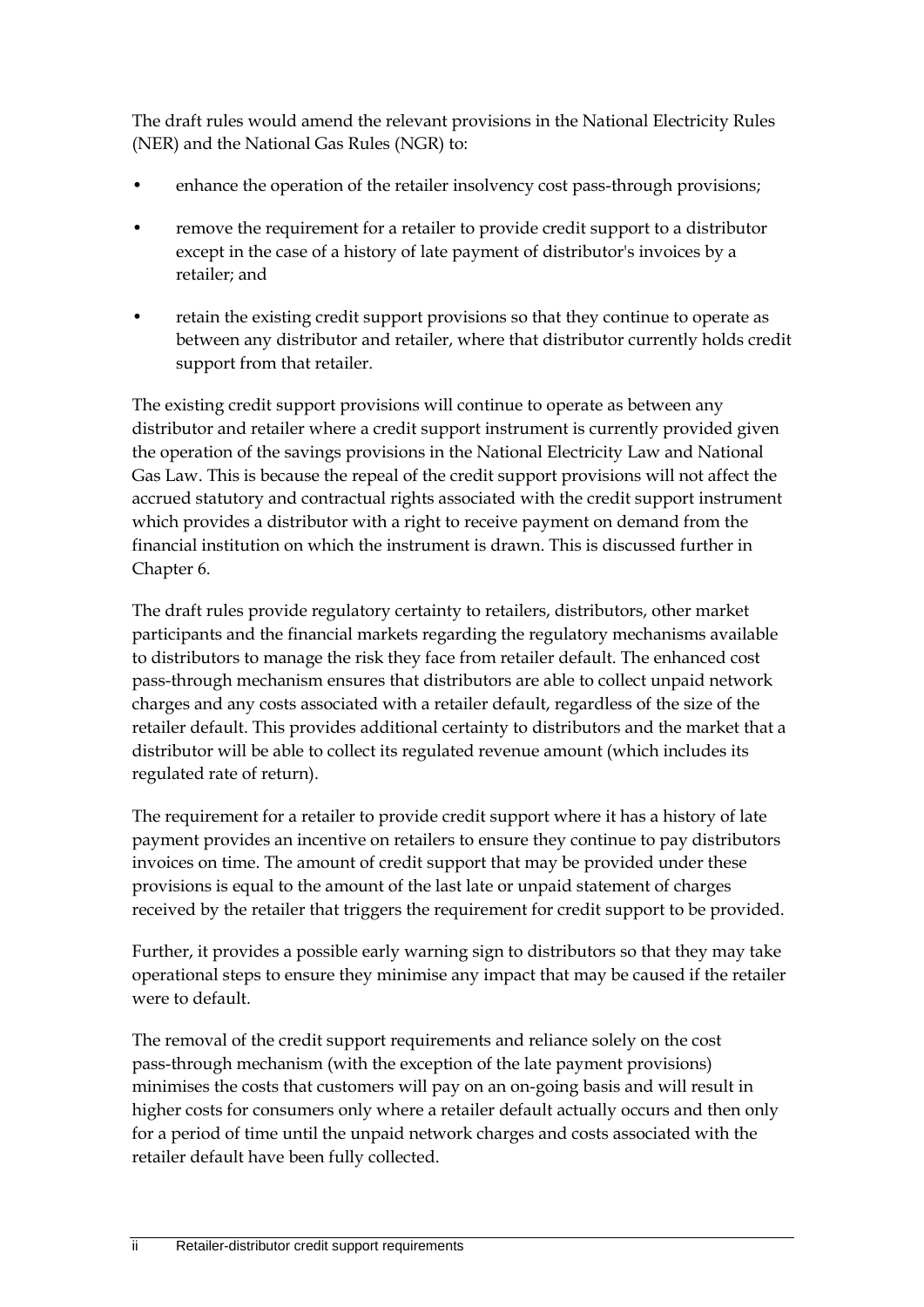#### **The rule change requests**

In this draft determination, the Commission is considering the following rule change requests:

- retailer-distributor credit support requirements under the NER submitted by AGL Energy on 19 January 2015;
- retailer-distributor credit support requirements under the NGR submitted by AGL Energy on 19 January 2015;
- retailer insolvency cost pass-through provisions under the NER submitted by the Council of Australian Governments' Energy Council (COAG Energy Council) on 20 March 2014; and
- retailer insolvency costs and pass-through arrangements under the NGR submitted by Jemena Gas Networks on 25 September 2015.

Under the AGL rule change requests, the credit support requirements between distributors and retailers would change so that any retailer with a credit rating below a Standard & Poor's (S&P) rating of BBB- (or equivalent) would provide credit support and those with a rating BBB- or above would not. This is different from the current requirements, which, in practice, generally only require credit support from retailers with credit ratings above BBB- where they also have a significant market share.

Under both the COAG Energy Council and Jemena rule change requests, the retailer insolvency cost pass-through provisions would allow distributors to claim all amounts of unpaid network charges arising from a retailer default as part of its pass-through costs.

Given that all four rule change requests address the issue of the effective management of the risks faced by distributors in the event of retailer default, the rule change requests related to the NER were consolidated, the rule change requests related to the NGR were consolidated, and therefore all four rule change requests are being considered in a single process.

#### **The draft more preferable rules**

The issues raised in the rule change request are considered by examining:

- the risks associated with retailer default;
- how the costs associated with managing these risks, including the possible recover of a distributor's foregone revenue; and
- how the risks should be allocated to parties;

in order to best promote the National Electricity Objective (NEO) and the National Gas Objective (NGO).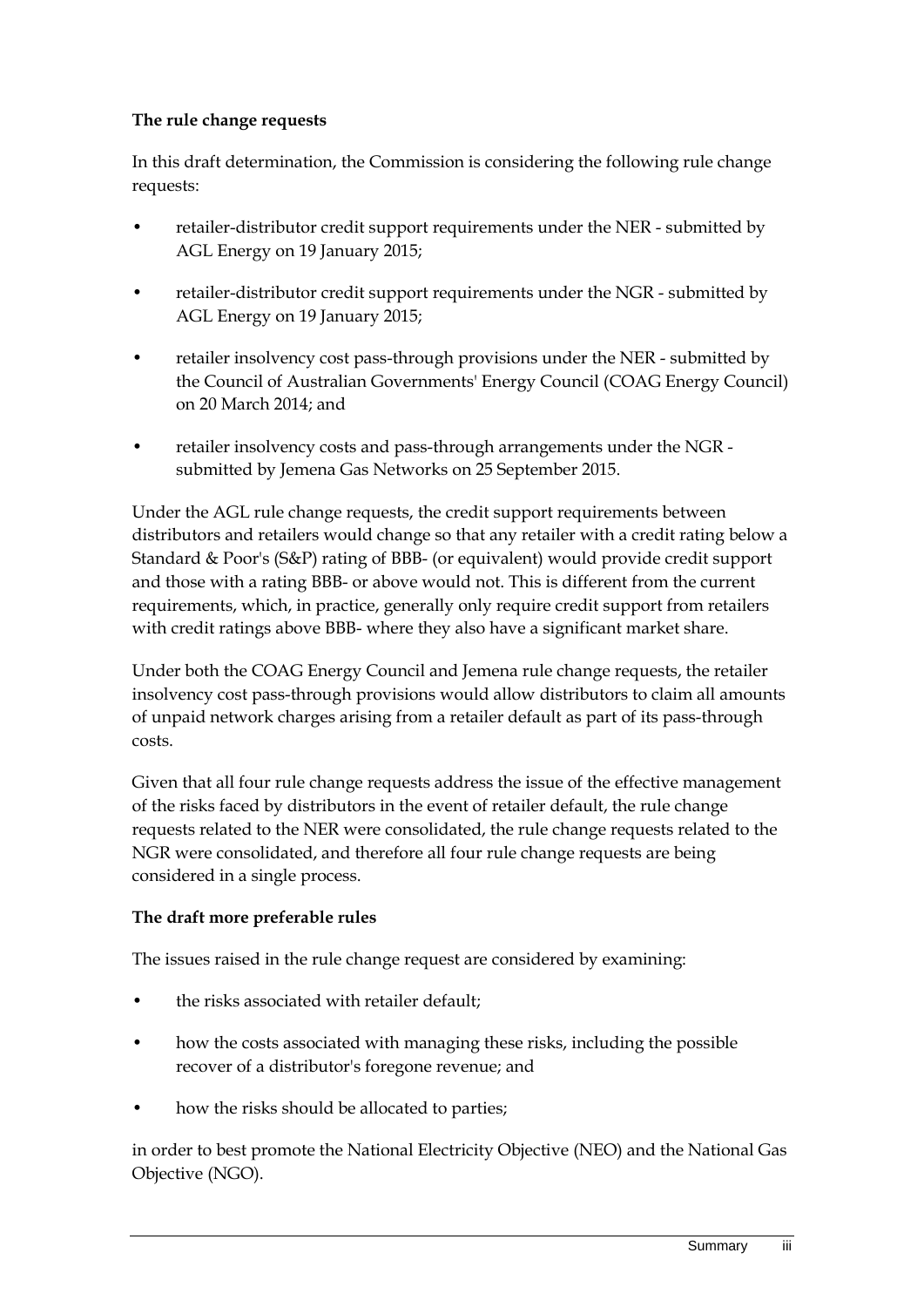The Commission's approach has been to develop a set of principles to be taken into consideration in determining effective mechanisms to manage the risk faced by distributors from retailer default. These principles include:

- the rule allocates appropriate risks to the parties that have the information, ability and incentives to best manage each risk in order to minimise the long-term costs to consumers;
- the rule takes into account the risk of retailer default and the impact of default on the distributor;
- the rule takes into account the trade-off between flexibility and regulatory certainty;
- the rule takes into account the potential impact on barriers to entry and competition for retail businesses; and
- the rule takes into account the impact on customers from changes in network revenue as a result of the revenue and pricing principles.

Any mechanism or mechanisms put in place to manage the risk to distributors from retailer default involves a balancing of these principles. No mechanism, in the Commission's view, is able to fully satisfy all of these principles.

A mechanism that operates on an ex-ante basis would require some or all of the risks to a distributor from retailer default to be managed prior to the risk being realised. Credit support is an example of an ex-ante mechanism. With an ex-ante mechanism, any costs associated with the mechanism are also paid up-front and are incurred whether or not the risk actually eventuates.

Alternatively, the risks faced by distributors could be managed after a default has occurred. An example of such an ex-post mechanism is the retailer insolvency cost pass-through provisions. Any costs associated with this mechanism are only incurred where a retailer default has actually occurred.

In terms of the three risks to a distributor from a retailer default (revenue risk, systemic risk, and liquidity risk), the Commission considers that distributors are best-placed to manage their liquidity risk. A distributor, given its position of receiving a regulated revenue amount (including a regulated rate of return), is, and will be, able to quickly access funds, either from external or internal sources, to manage any cash-flow shortages arising from non-payment of network charges as a result of retailer default. This is especially the case if the regulatory framework provides for the ability for the distributor to collect the unpaid network charges and any costs incurred in collecting those unpaid charges, which mitigates the revenue risk faced by distributors.

Distributors are obliged to deal with any and every retailer, regardless of each retailer's level of default risk. This creates revenue risk for distributors, a risk which is exacerbated by the inability of distributors to price this risk into their relationship with retailers. Consequently, the Commission is of the view that it is not appropriate that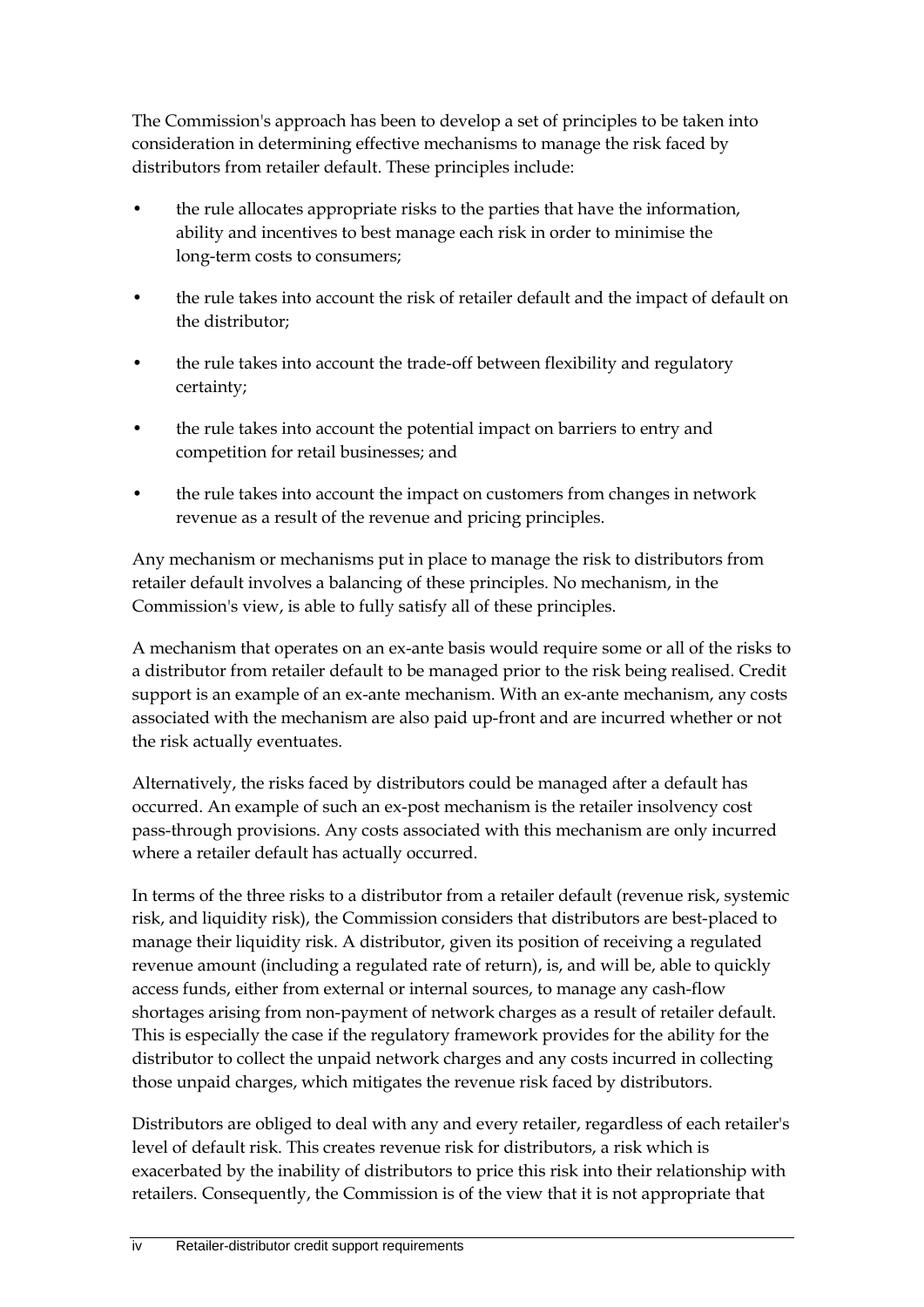revenue risk should be allocated to distributors to manage. Instead, revenue risk is best-managed through existing, regulatory-based, mechanisms, with suitable modifications to these mechanisms (discussed below) needed to fully mitigate distributors' revenue risk.

Any rule addressing revenue risk from retailer default must balance the principles set out by the Commission and determination is required on the level that any mechanism should operate on an ex-ante or ex-post basis. Any rule implemented to manage the risk faced by distributors from retailer default could involve elements of an ex-ante mechanism and ex-post mechanism. The existing risk-management mechanisms to manage retailer default can be either market-based or regulatory-based, and can be either ex-ante or ex-post. An example of the former is default insurance, as well as loan covenants on borrowings from banks and other institutions. An example of a regulatory-based ex-ante mechanism is the set of settlement prudential requirements (known as the prudential standard) imposed on retailers in the National Electricity Market (NEM).

These ex-ante mechanisms place numerous obligations on retailers to manage their default risk. Failure to meet these obligations may impact a retailer's ability to borrow funds, and the cost of borrowing, and to operate its business. The Commission considers that these obligations sufficiently incentivise retailers to minimise their risk of default and remain financially viable.

The cost pass-through and overs-and-unders mechanisms are examples of regulatory-based ex-post mechanisms.

The Commission is of the view that the existing ex-ante and ex-post risk mitigation mechanisms place sufficient risk-mitigation incentives on retailers, and appropriately allocate risk between retailers and distributors. This view is informed by two considerations:

- in the history of the NEM, only three retailers have defaulted. These defaults were all by small retailers, where the associated unpaid network charges and costs would have been fully covered by the Commission's proposed enhancements to the cost pass-through mechanisms (discussed below); and
- distributors are best-placed to deal with any short-term cash-flow issues that may arise as a result of a retailer's default. Distributors currently manage liquidity risks arising from a range of sources, which include retailer default.

Consequently, the Commission considers that there is no need at this time for any further ex-ante mechanism (except in specific instances of late or missed payment by a retailer) to exist in relation to the retailer-distributor relationship.

Therefore, the draft rules contain only a modification of the existing ex-post mechanism, relating to an enhancement of the retailer insolvency cost pass-through mechanism, to manage the revenue risk faced by distributors from retailer default.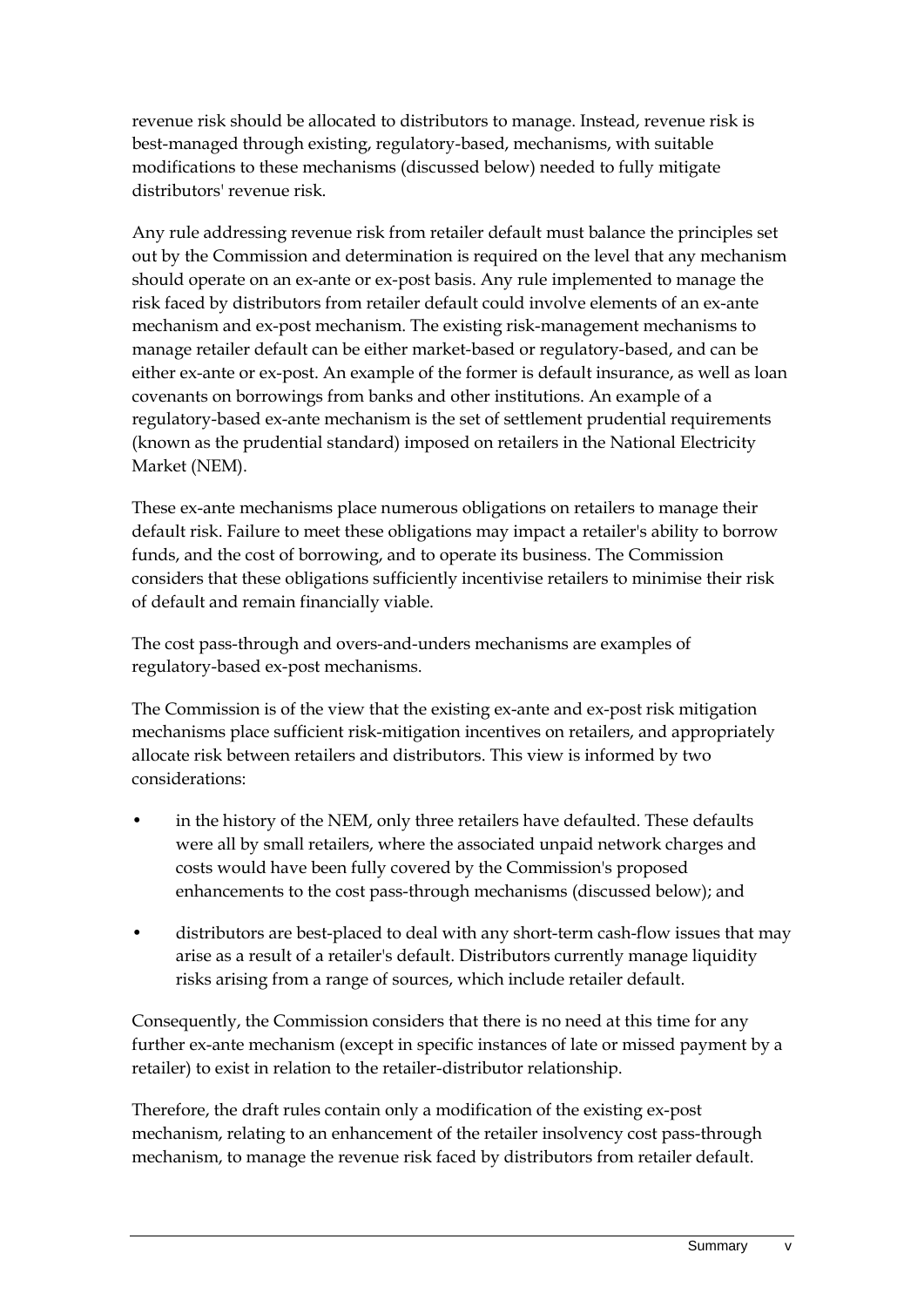This mechanism will:

- ensure distributors are able to collect unpaid network charges and any costs incurred in the event of a retailer default, thereby mitigating a distributor's revenue risk;
- have no impact on barriers to entry or expansion in the retail market, or on retail competition; and
- minimise costs to consumers over the long term, as consumers would only face increased costs in the event of a retailer default, and then only for a set period of time as required to recover the unpaid network charges and costs associated with the retailer default.

Furthermore, by mitigating both liquidity and revenue risk, through the various existing risk-mitigation mechanisms, systemic risk faced by distributors is also mitigated.

The requirement in the draft rules for a retailer to provide credit support where it has a history of late payment provides an additional layer of protection for distributors, and its customers, where a retailer has demonstrated that it is not fulfilling its commercial obligations. These provisions provide an incentive on a retailer to continue to pay its bills on time. Further, it may provide an early warning sign to distributors that a retailer may be facing financial difficulties, allowing the distributor to prepare its affairs in the event a default occurs. This may include arranging for more frequent billing or ensuring it has the required liquidity to ensure its continued operation in the event of non-payment of network charges.

The revised arrangements would likely lead to the efficient management of the risks faced by distributors from retailer default. This would be done through a combination of regulatory mechanisms, risk management practice of retailers and operational and risk management decisions of distributors. The Commission is of the view that this would, or is likely to, contribute to the NEO or NGO by minimising cost impacts of managing the risks which is in the long-term interests of consumers.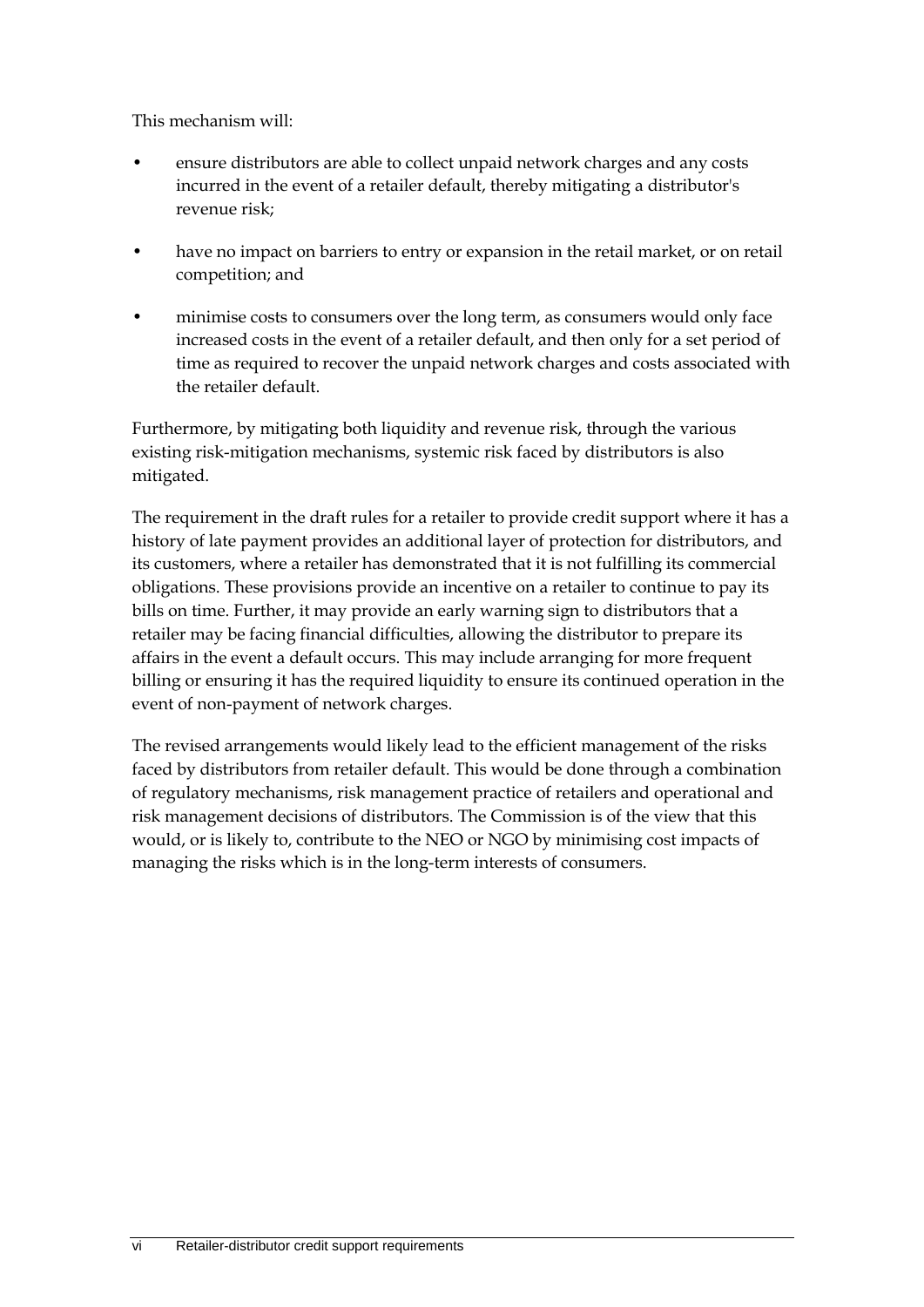# **Contents**

| $\mathbf{1}$   |     |                                                                                 |  |
|----------------|-----|---------------------------------------------------------------------------------|--|
|                | 1.1 |                                                                                 |  |
|                | 1.2 |                                                                                 |  |
|                | 1.3 |                                                                                 |  |
|                | 1.4 | Timing of the recovery of unpaid network charges under the various mechanisms 9 |  |
| $\overline{2}$ |     |                                                                                 |  |
|                | 2.1 |                                                                                 |  |
|                | 2.2 | Retailer insolvency cost pass-through rule change request for the NER  16       |  |
|                | 2.3 |                                                                                 |  |
|                | 2.4 |                                                                                 |  |
|                | 2.5 |                                                                                 |  |
|                | 2.6 |                                                                                 |  |
| 3              |     |                                                                                 |  |
|                | 3.1 |                                                                                 |  |
|                | 3.2 |                                                                                 |  |
|                | 3.3 | Principles for an effective rule to manage the risk of retailer default 22      |  |
|                | 3.4 |                                                                                 |  |
|                | 3.5 |                                                                                 |  |
|                | 3.6 |                                                                                 |  |
| 4              |     |                                                                                 |  |
|                | 4.1 |                                                                                 |  |
|                | 4.2 |                                                                                 |  |
|                | 4.3 |                                                                                 |  |
| 5              |     |                                                                                 |  |
|                | 5.1 |                                                                                 |  |
|                | 5.2 |                                                                                 |  |
| 6              |     |                                                                                 |  |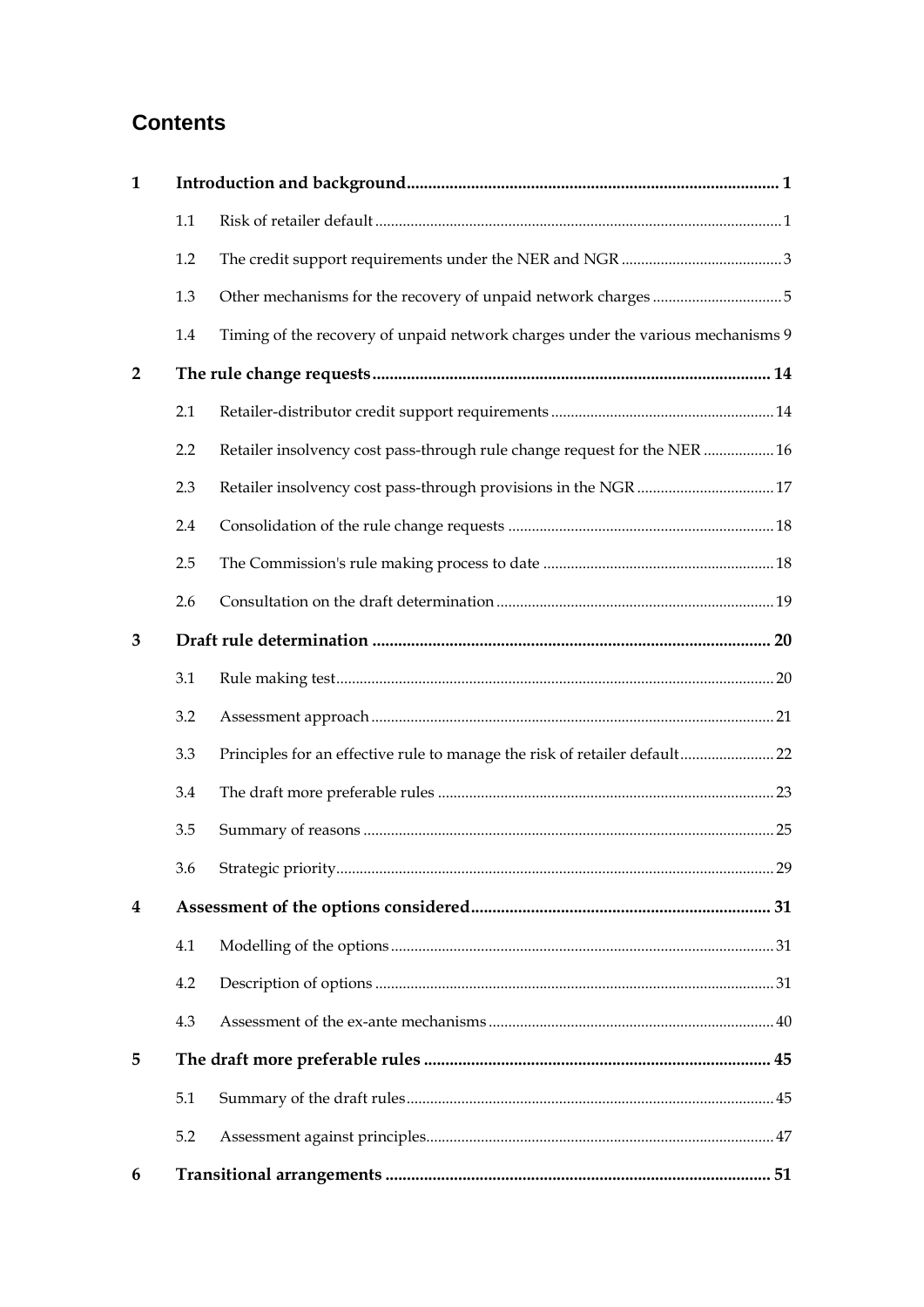| $\mathbf A$  |     | Summary of issues raised in submissions to the consultation paper on the      |  |  |  |  |
|--------------|-----|-------------------------------------------------------------------------------|--|--|--|--|
| B            |     | Summary of issues raised in submissions on consultation paper 58              |  |  |  |  |
| $\mathsf{C}$ |     |                                                                               |  |  |  |  |
| D            |     |                                                                               |  |  |  |  |
|              | D.1 |                                                                               |  |  |  |  |
|              | D.2 |                                                                               |  |  |  |  |
|              | D.3 |                                                                               |  |  |  |  |
|              | D.4 |                                                                               |  |  |  |  |
|              | D.5 |                                                                               |  |  |  |  |
|              | D.6 |                                                                               |  |  |  |  |
| E            |     | Source of obligations between distributors, retailers and retail customers 73 |  |  |  |  |
|              | E.1 |                                                                               |  |  |  |  |
|              | E.2 |                                                                               |  |  |  |  |
| F            |     |                                                                               |  |  |  |  |
|              | F.1 |                                                                               |  |  |  |  |
|              | F.2 |                                                                               |  |  |  |  |
|              | F.3 |                                                                               |  |  |  |  |
|              | F.4 |                                                                               |  |  |  |  |
|              | F.5 | Determining the amount of credit support required under AGL's proposal  81    |  |  |  |  |
| G            |     |                                                                               |  |  |  |  |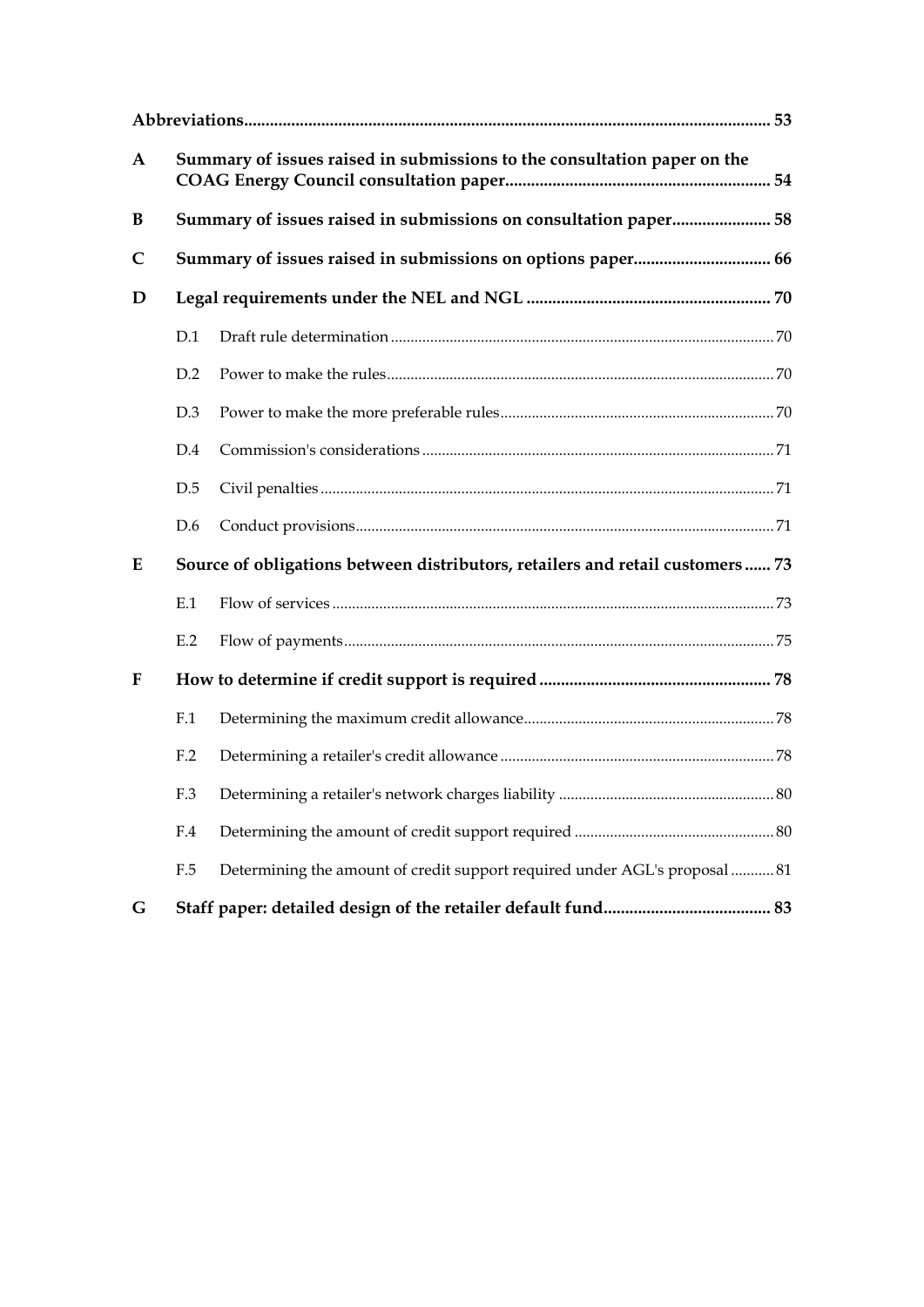# <span id="page-10-0"></span>**1 Introduction and background**

#### <span id="page-10-1"></span>**1.1 Risk of retailer default**

-

All businesses, whether regulated or not, face commercial risks and determine if they will manage or mitigate a specific risk and if so, how. Generally, if a business determines that a risk will be managed the business has assessed the costs to the business of mitigating the risk and the exposure it faces from the risk if left unmitigated and determines the appropriate balance between these factors. This balancing, which may be explicit, or implicit, occurs as market conditions and individual business conditions change and lead a business to determine the level of risk it is willing to accept at any particular time.

For distributors, the main commercial risk faced is the failure of a retailer to pay its network charges. The charges relate to network services provided to the shared customers of the distributor and retailer.[2](#page-10-2) Retailers are responsible to pay these network charges to the distributor, which are generally included in the amounts collected by retailers from customers. In the case, of electricity, the network charges include both distribution and transmission charges. In the case of gas, network charges only include distribution charges.

Distributors do not generally charge their shared customers directly, but ratherimposes network charges on retailers. The risk to the distributor of retailer default arises due to the time lag between when network services are provided to the shared customers and when payments for those services are made by the retailer.

In both electricity and gas, the distributor provides connection and supply of energy services to retailer customers directly. The retailer provides retail services directly to the shared customers and collects the distribution charges from these customers.<sup>[3](#page-10-3)</sup>

As a result of distributors not charging customers directly but rather imposing network charges on retailers, distributors face two distinct risks arising from non-payment of network charges:

- **revenue risk:** the risk of being unable to recover revenue owing for network services already provided to shared customers;
- **liquidity risk:** the risk of cash-flow shortage due to a shortfall in the recovery of network charges where a distributor will not have access to sufficient cash in the short term to meet its short-term liabilities as they come due; and

<span id="page-10-2"></span><sup>2</sup> A shared customer is defined in the National Energy Retail Law (South Australia) Act 2011 (NERL), section 2. Shared customer, in relation to a distributor and retailer, means a person who is a customer of the retailers and whose premises are connected to the distributor's distribution system.

<span id="page-10-3"></span><sup>&</sup>lt;sup>3</sup> The relationships and obligations of the distributor, retailer and retail customer are set out further in E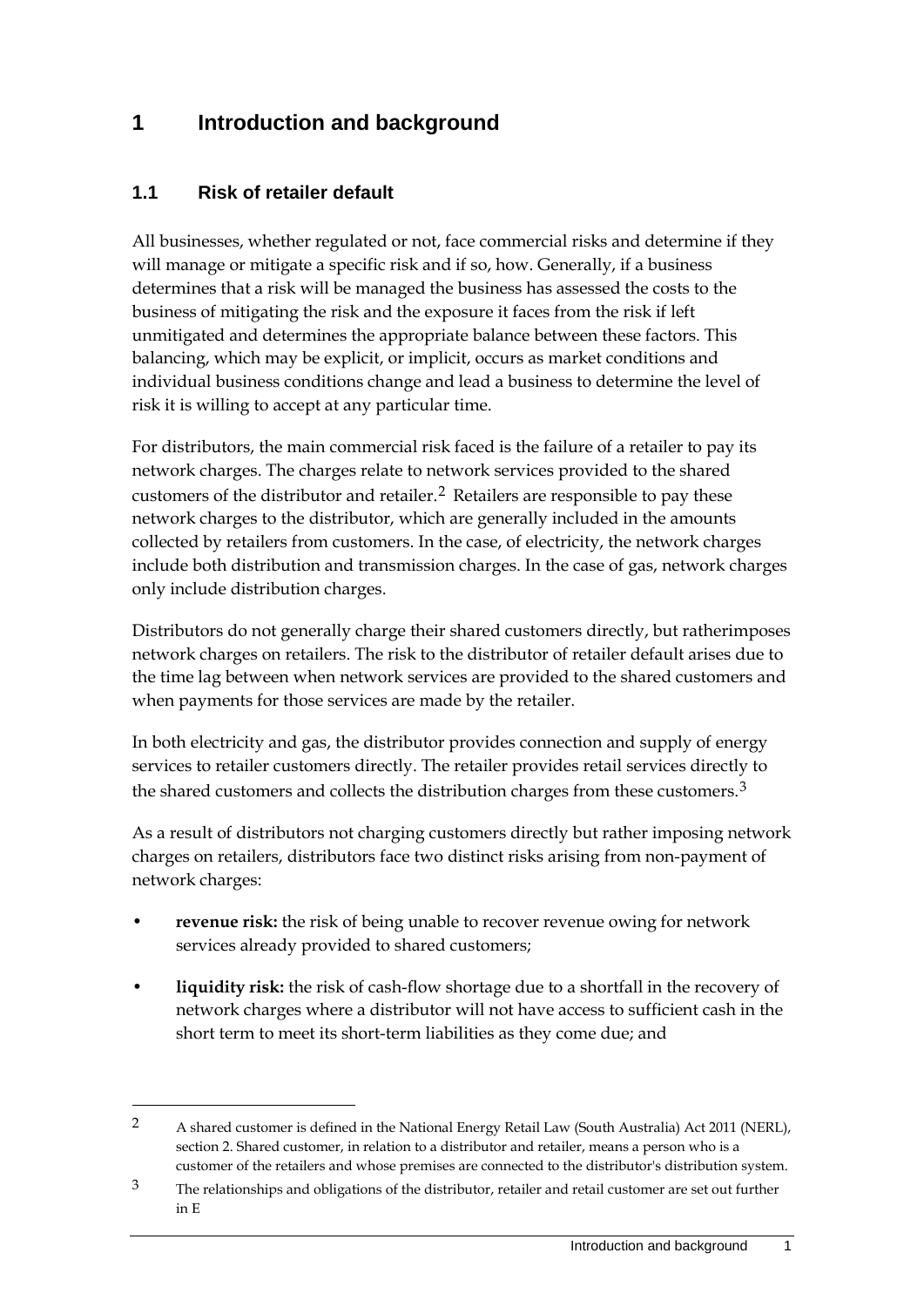• **systemic risk:** the risk that a retailer default will have a cascading effect on the financial viability of other market participants thereby causing other market participants, including distributors, to face financial distress or resulting in their default.

As distributors operate in a regulated environment and given their monopoly position, the mechanisms available to manage risk are not the same as for an unregulated business operating in a competitive market. The differences arise as a result of:

- distributors' obligations to provide connection services and supply to customers;[4](#page-11-0)
- distributors not charging customers directly but rather imposing network charges on retailers as distributors are prohibited from billing small customers directly and may only bill large shared customers directly with the customer's consent;[5](#page-11-1)
- the inability of distributors to refuse to provide services to a customer or to deal with a particular retailer; and
- the inability of distributors to price or factor in the risk of transacting with retailers they perceive to be a credit risk.<sup>[6](#page-11-2)</sup>

A distributor, unlike an unregulated business, has a regulated ability to recover an efficient return on its investment, subject to the overall incentive-based approach to regulation.

Currently, the risks faced by distributors related to retailer default can be managed through statutory mechanisms. These include the retailer insolvency cost pass-through provisions, credit support requirements and the overs and under process under the revenue cap regulatory regime, or through commercial mechanisms, such as third-party insurance or where available, negotiation.<sup>[7](#page-11-3)</sup>

<span id="page-11-0"></span><sup>-</sup>4 NERL, clause 66 provides that a distributor must provide customer connection services for the premises of a customer who requests those services, and whose premises are connected (or requested to be connected) to the distribution network. This obligation is tempered slightly for gas distributors where the distributor may inform the prospective customer that it cannot provide the requested service and the reasons why the requested services cannot be provided pursuant to rule 112 of the NGR.

<span id="page-11-1"></span><sup>5</sup> NERL, section 72(b); NER clause 6B.A2.2; NGR clause 504

<span id="page-11-2"></span><sup>6</sup> The inability to price discriminate arises as a result of the revenue cap and price cap revenue determination process.

<span id="page-11-3"></span><sup>7</sup> Historically, negotiation was available to gas distributors and gas retailers under an access arrangement where the National Energy Customer Framework (NECF) does not apply and may include risk mitigation mechanisms such as more frequent meter reading or billing, or payment in advance rather than arrears.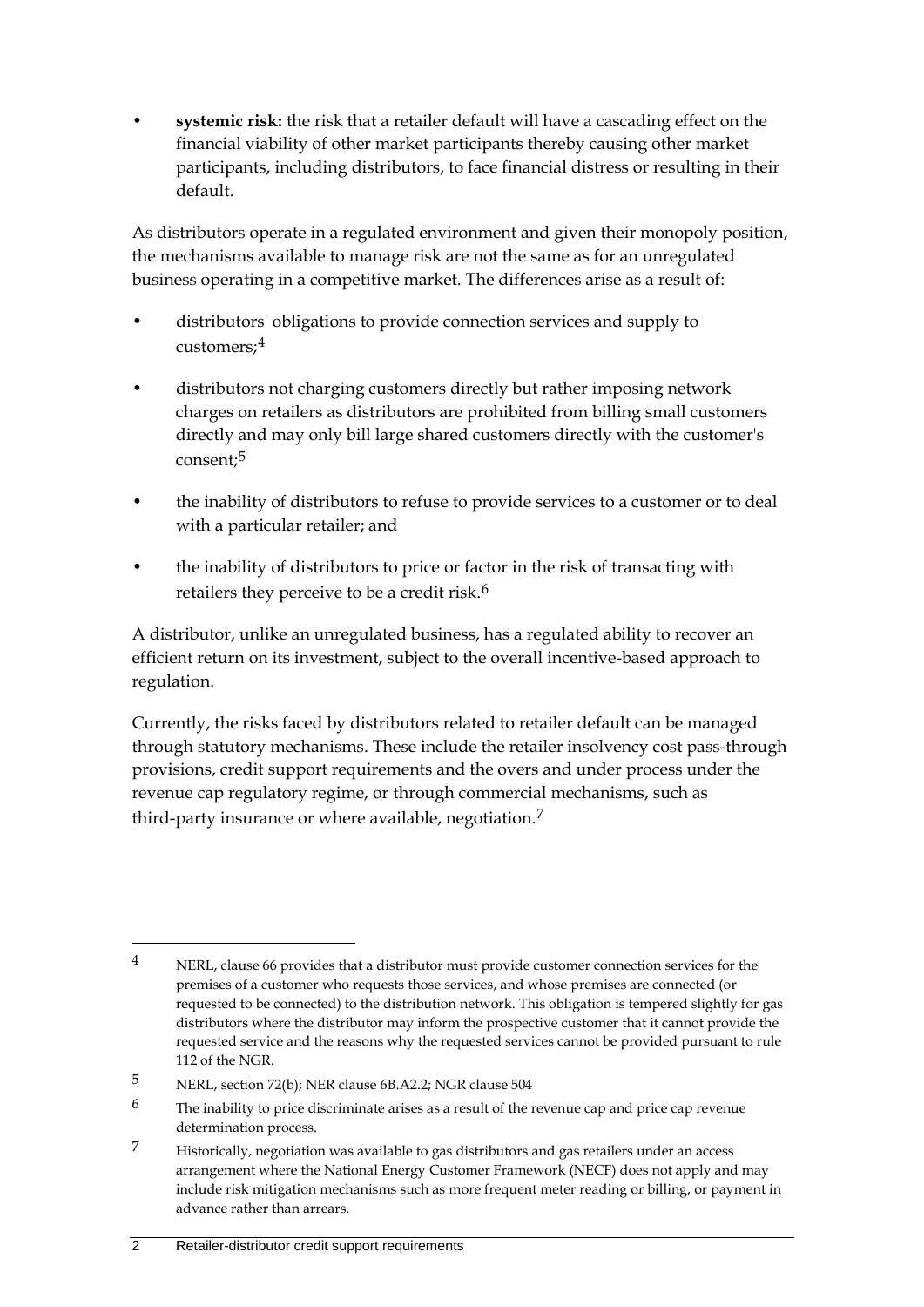#### <span id="page-12-0"></span>**1.2 The credit support requirements under the NER and NGR**

#### **1.2.1 How to determine if credit support is required**

The credit support requirements were introduced into the rules as part of the National Energy Customer Framework (NECF) in 2011. The credit support requirements are set out in Chapter 6B of the NER and Part 21, Division 4 of the NGR. The credit support requirements are substantively the same for electricity and gas. As the credit support requirements were adopted as part of the NECF and the NECF does not apply in Victoria, the credit support requirements contained in the NER and NGR do not apply to distributors and retailers in Victoria. Credit support requirements as between distributors and retailers in Victoria will continue to operate as per jurisdictional regulation.

Under the NER and NGR, a distributor may request credit support but is not obliged to do so. If a distributor requests credit support, the credit support must be determined in accordance with the credit support provisions in the rules, must be in a form acceptable to the distributor (usually a bank guarantee), and must be provided by the retailer within 10 days of the request.

Under the current requirements, credit support may be requested by the distributor when the retailer's network charges liability (billed (but unpaid) and unbilled charges over the outstanding period) exceeds its credit allowance. The determination of the retailer's credit allowance is a function of both the retailer's creditworthiness, where the more creditworthy the retailer the higher its credit allowance, and the distributor's total annual retailer charges. For any given credit rating, as a retailer's market share increases, all else being equal, its network charges liability increases, and the amount of credit support that may be required in excess of its credit allowance would increase.

Under the current credit support rules, credit support is calculated as follows:

Credit support = Network charges liability - Retailer's credit allowance

Where

-

Retailer's credit allowance = credit allowance % x Maximum credit allowance

Maximum credit allowance = 25 % of Distributor's total annual network charges

Each element that is required for the calculation of the credit support required is discussed below.

**Maximum credit allowance**: Under the current credit support requirements the maximum credit allowance is set at 25 per cent of a distributor's total annual network charges.[8](#page-12-1) For example, if a distributor has total annual network charges of \$10 million,

<span id="page-12-1"></span><sup>8</sup> A distributor's total annual network charges are reported to and published by the Australian Energy Regulator (AER)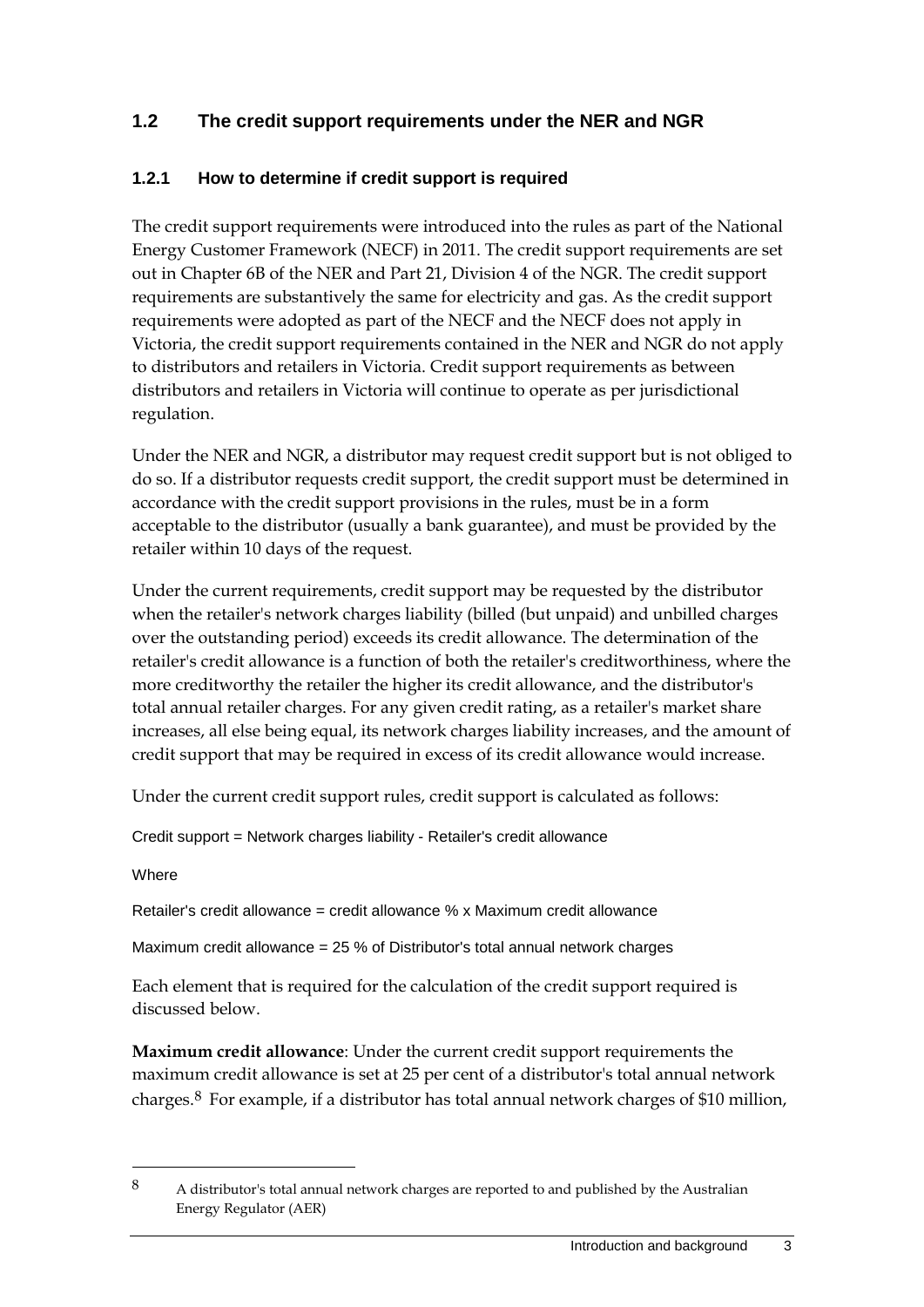the maximum credit allowance for any retailer in that distribution area would be \$2.5 million (equals 25 per cent of \$10 million).

**Retailer's credit allowance:** is set as a percentage of the maximum credit allowance in accordance with the retailer's creditworthiness as determined by reference to the retailer's S&P (or equivalent) rating or its Dun & Bradstreet (D&B) dynamic risk score. The more creditworthy the retailer, the higher its individual credit allowance.

For example, for retailers with an S&P credit rating of A- or above, their credit allowance is equal to 100 per cent of the distributor's maximum credit allowance. As a retailer's credit rating moves below A-, the percentage of the maximum credit allowance they are provided goes down. The percentage that applies to a retailer is based on their risk of default compared to the risk of default of an A- rated retailer. The percentages are specifically set out in the NER and NGR and are set out in Table F.1 in Appendix F.

**Network charges liability:** is the sum of the retailer's average billed (but unpaid) and unbilled network charges for each customer class.<sup>[9](#page-13-0)</sup> For each customer class, this is based on the network charges over the number of days' outstanding taking into account:

- how often the meters are read (eg monthly versus quarterly);
- how often the distributor bills the retailer (ie monthly or as otherwise agreed between the retailer and distributor); and
- the length of time taken to prepare the invoice and the time the retailer has to pay the invoice.[10.](#page-13-1)

The higher the number of days outstanding, the higher the retailer's network charges liability, and all else being equal, the more credit support that may be required.

**Amount of credit support required:** the extent that the network charges liability exceeds the retailer's credit allowance determined the amount, if any, of credit support that the retailer may have to provide to the distributor.

An example of how to calculate the credit support required under the current rules is set out Appendix F.

<span id="page-13-0"></span><sup>9</sup> A customer class is defined as those shared customers of the distributor and retailer for which the maximum days outstanding is the same.

<span id="page-13-1"></span><sup>10</sup> Average outstanding network charges are calculated in accordance with the formula set out in the NER at clause 6B.B2.3 and NGR at Part 21 rule 517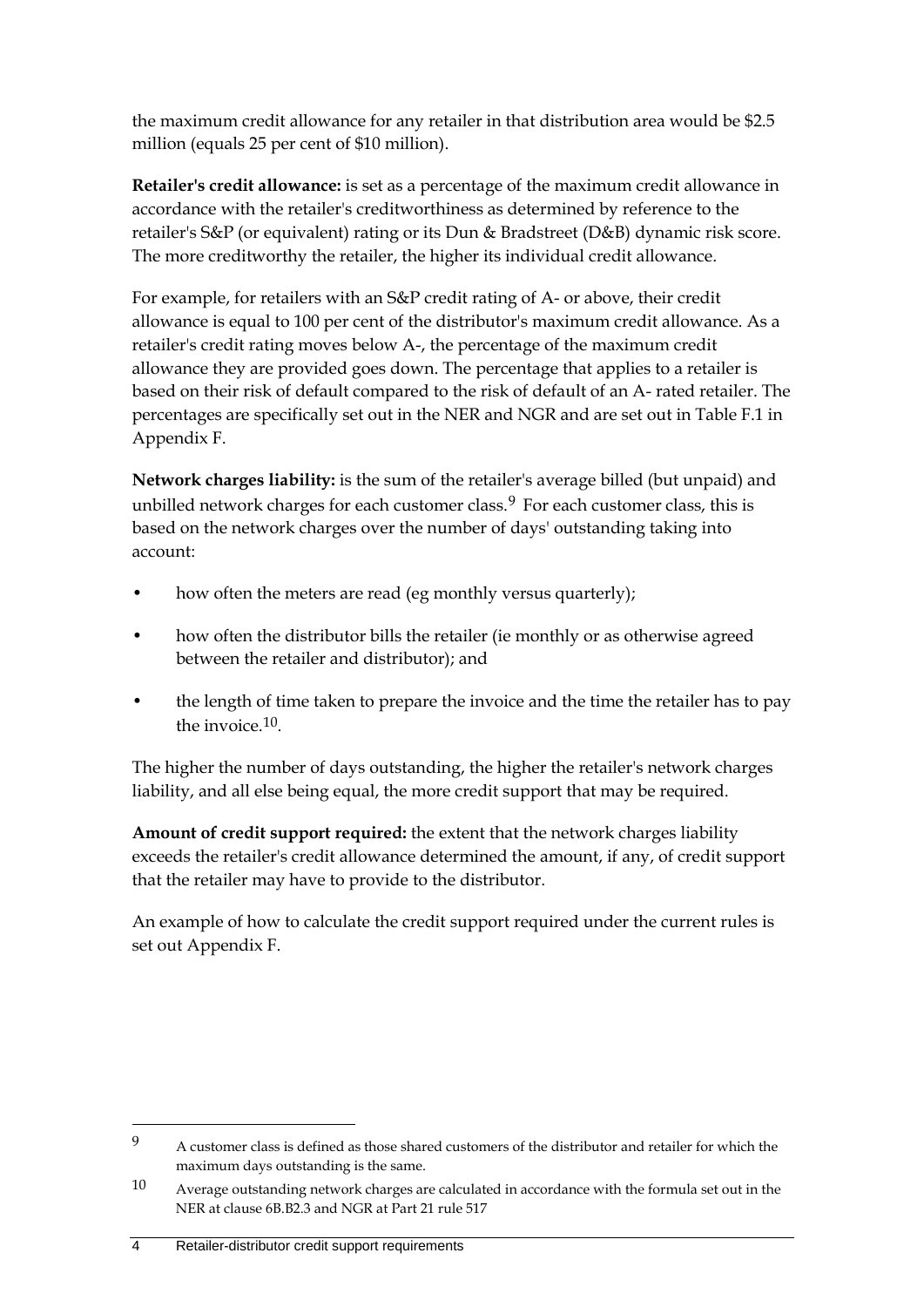#### **1.2.2 Other credit support regime requirements**

Although credit support is generally calculated as set out above, there are certain triggers under the current rules where a distributor may be able to request credit support from a retailer for the retailer's full network charges liability irrespective of the retailer's creditworthiness. These triggers include:

- if within the previous 12 months the retailer has failed to pay in full:
	- charges contained within three statements by the due date;
	- charges contained within two consecutive statements by the due date; or
	- charges contained within one statement within 25 business days of the due date; or.
- if Australian Energy Market Operator (AEMO) makes a claim on its credit support in the wholesale market from the retailer.<sup>[11](#page-14-1)</sup>

The rules also prescribe when a distributor may call on the credit support provided by a retailer and states:

- the distributor must provide notice at least three business days in advance of calling on the credit support held;
- there must be an amount of network charges due and payable which remains outstanding; and
- there is no unresolved dispute relating to the amount that must be paid by the retailer for its network charges.[12](#page-14-2)

If these three requirements are satisfied and the distributor holds credit support, it can call on the credit support to satisfy the retailer's outstanding network charges.

#### <span id="page-14-0"></span>**1.3 Other mechanisms for the recovery of unpaid network charges**

The credit support requirements are one mechanism available to distributors to manage the risk of retailer default. Below is a discussion of the various other ways that a distributor may be able to manage or mitigate the risks that arise as a result of retailer default.

#### **1.3.1 Overs and unders**

-

The overs and unders process is available to distributors whose regulatory revenue determination is based on a revenue cap control mechanism. Under a revenue cap, the

<span id="page-14-1"></span><sup>11</sup> NER, 6B.B3.5; NGR, Part 21, Section 522

<span id="page-14-2"></span><sup>12</sup> NER, 6B.B5.3; NGR, Part 21, Section 528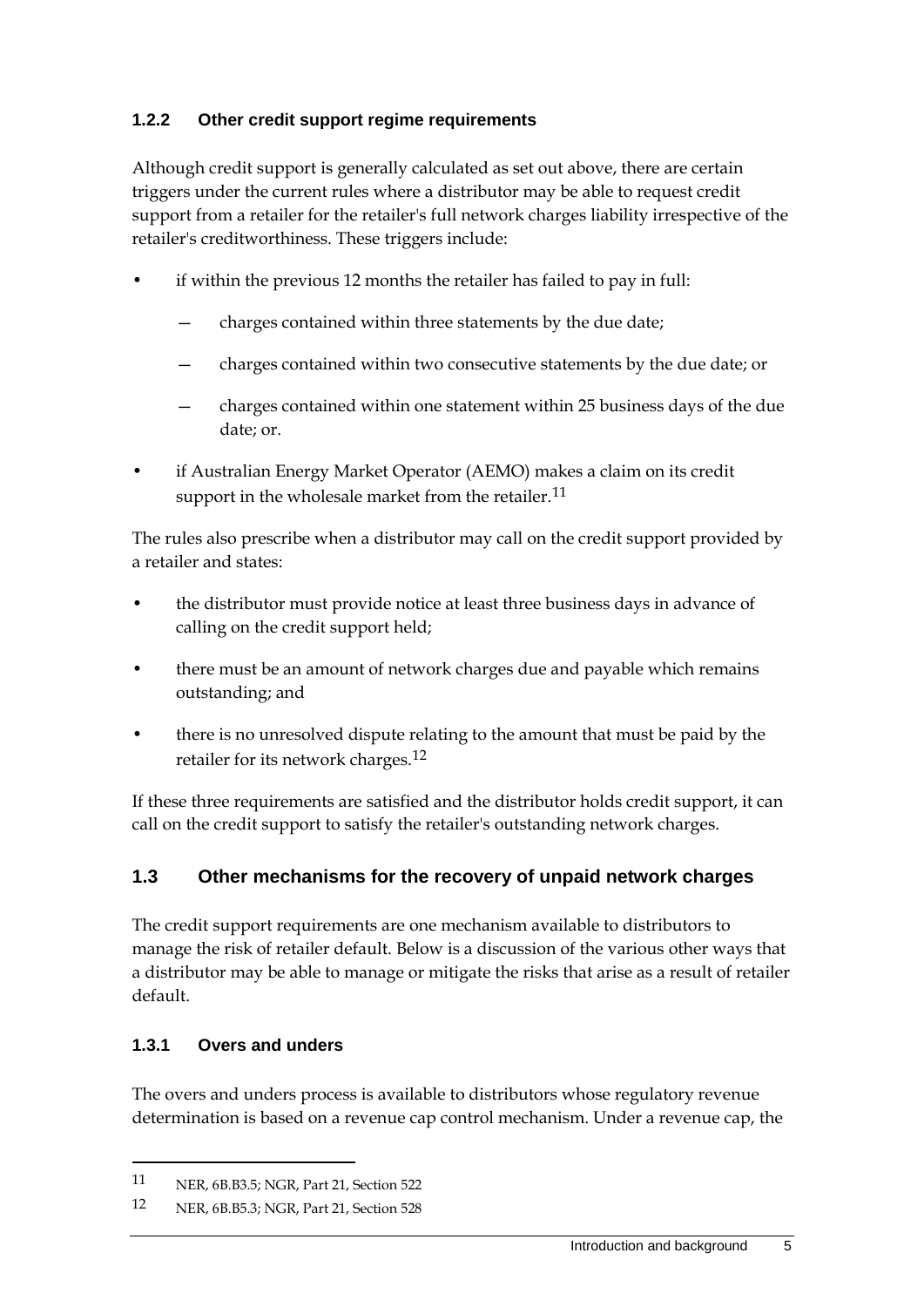AER sets a maximum amount of revenue that can be recovered each year of the regulatory determination period. Distributors then recover the allowable revenue amount by forecasting demand and setting prices so as to recover the allowable revenue amount. At the end of each year, the distributor accounts for the differences between the amount of revenue actually recovered and the amount of allowable revenue pursuant to its regulatory determination. If the distributor has over-collected, then the amount of allowable revenue for the following year is reduced by the over-collection, and vice versa.

In the event of a retailer default, the distributor would under-recover on its allowable revenue amount for the year in which the retailer default occurred. The distributor may then, with AER approval, add the amount under-recovered to the following year's allowable revenue amount. This increased allowable revenue amount would then be collected from all of the distributor's customers over the following year.

#### **1.3.2 Retailer insolvency cost pass-through**

The retailer insolvency cost pass-through mechanism is generally used by distributors who are on a price cap form of regulation. Under price cap regulation the AER, as part of the regulatory determination process, sets the prices that distributors can charge for services. This is in contrast to the revenue cap form of regulation which sets an allowable revenue amount. The retailer insolvency cost pass-through mechanism is one of the revenue adjustment mechanisms set out in the NER and NGR.

Actual revenue for a distributor may deviate from its expected revenue due to the occurrence of exogenous events that are not within the reasonable control of the distributor. The regulatory framework and/or access arrangement makes provision for managing the impact of uncertain exogenous events on revenues through different adjust mechanisms, depending on the nature of the event. These mechanisms include contingent projects, capital expenditure re-openers and cost pass-throughs.

When an exogenous event occurs within the regulatory control period that materially increases a distributor's costs, the distributor may apply to the AER to approve a pass-through of the increased costs under the cost pass-through provisions.

Under the current retailer insolvency cost pass-through provisions, a distributor is able to seek recovery of costs incurred as a result of a retailer default, where the costs exceed the materiality threshold. The materiality threshold is set at one per cent of the relevant distributor's revenue requirement for that year. If the distributor's application for a cost pass-through is approved, the costs incurred as a result of the retailer default are passed through, and recovered from, customers in the form of increased prices.

The cost pass-through mechanism operates to reallocate a risk from distributors to their customers, in circumstances where this is considered to be appropriate. By its nature it is an ex-post mechanism, allowing recovery of actual costs after an event has occurred. This provides transparency regarding the recovery of the costs in comparison to including an allowance in the total regulated revenue.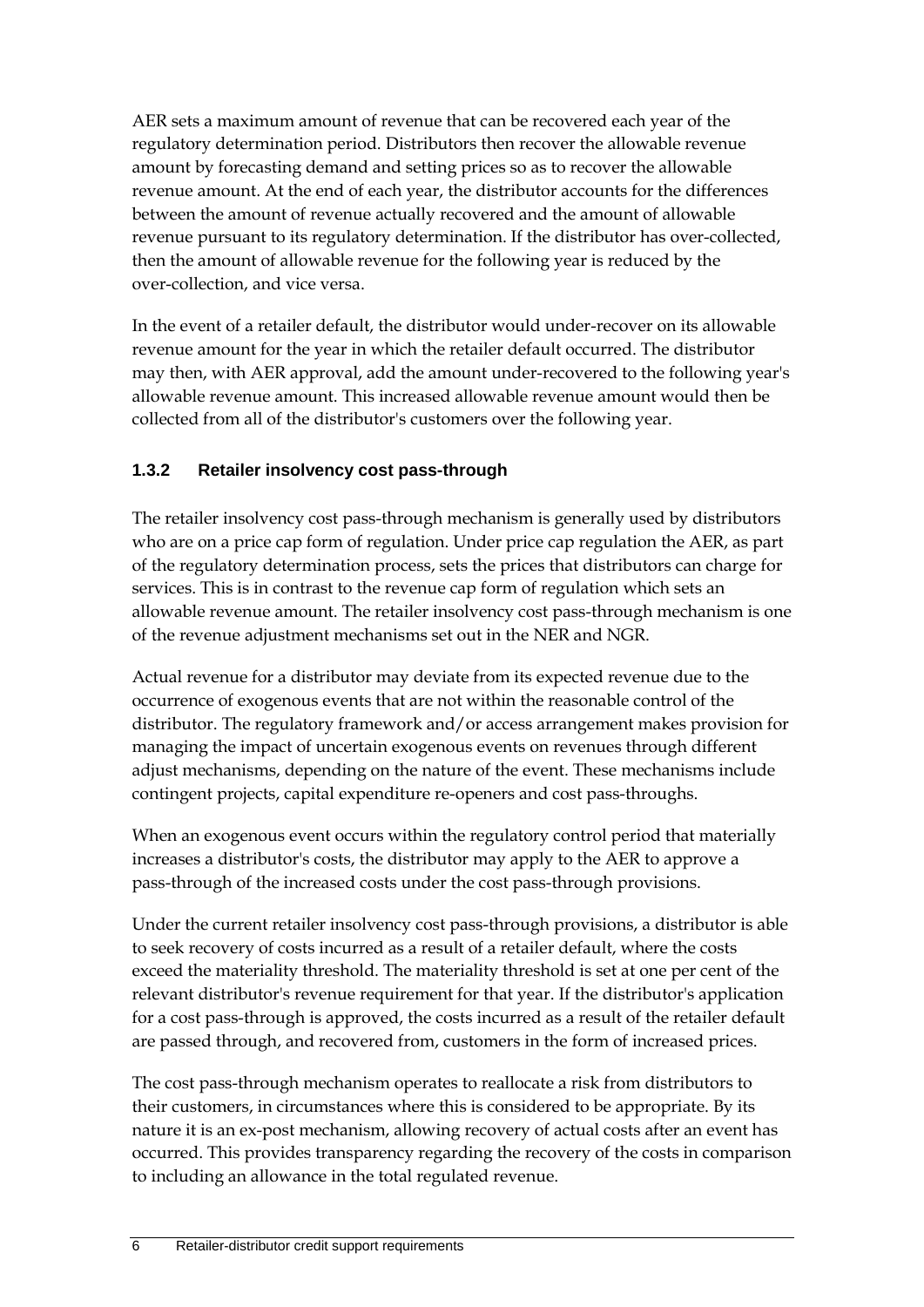Once approved, the recovery of cost pass-through amounts is spread across the distributor's customer base, minimising the overall impact on individual customers. All customers, to whom the cost is passed through, would face increases in their charges until the amount is fully collected.

#### **1.3.3 Insurance**

-

One method to manage the exposure to retailer default is by incorporating some consideration for the risk into a distributor's allowed revenues through the regulatory determination process.

Where a distributor elects to purchase commercial insurance against the financial impact of a retailer default, the cost or premium paid for this insurance could be incorporated into the distributor's operating expenditure forecast and the AER, as part of its regulatory determination, would make a decision on whether the expenditure would be an allowance cost.<sup>[13](#page-16-0)</sup>

The effect of commercial insurance would be to transfer the risk from the distributor, as policy holder, to the insurance company which may be better able to manage this risk by pooling it with the risks of other policy holders, and by holding appropriate capital reserves.[14](#page-16-1)

However, risks that relate to low probability but potentially high impact events may be difficult to commercially insure. That is, they may be only partially insured, incur high premiums resulting in them being uneconomical, or be uninsurable altogether. In such circumstances, self-insurance may be more appropriate.

Under a self-insurance regime, the risk would remain with distributors, with the intention that the money collected would be ring-fenced until such time as a retailer default occurs, after which it may be drawn down to cover the costs incurred.<sup>[15](#page-16-2)</sup>

The AER's regulatory determination process has historically made allowance for self-insurance as a component of operating expenditure, to the extent that such risks are not:

- able to be effectively covered by commercial insurance;
- already remunerated through other elements of their regulatory regime, such as inclusion in capital expenditure or in the weighted average cost of capital; or

<span id="page-16-0"></span><sup>13</sup> AER, *Victorian electricity distribution network service providers, distribution determination 2011-2015,* Appendices, June 2010, Appendix L, p.315

<span id="page-16-1"></span><sup>14</sup> Frontier Economics, Assessing risk when determining the appropriate rate of return for regulated energy networks in Australia, July 2013, p. 45. This report is available at: http://www.aer.gov.au/system/files/Frontier%20Economics%20-%20Assessing%20risk%20when %20determining%20the%20appropriate%20rate%20of%20return%20-%20July%202013%20-%20Dra ft%20rate%20of%20return%20guideline.pdf.

<span id="page-16-2"></span><sup>15</sup> Frontier Economics, Assessing risk when determining the appropriate rate of return for regulated energy networks in Australia, July 2013, p.55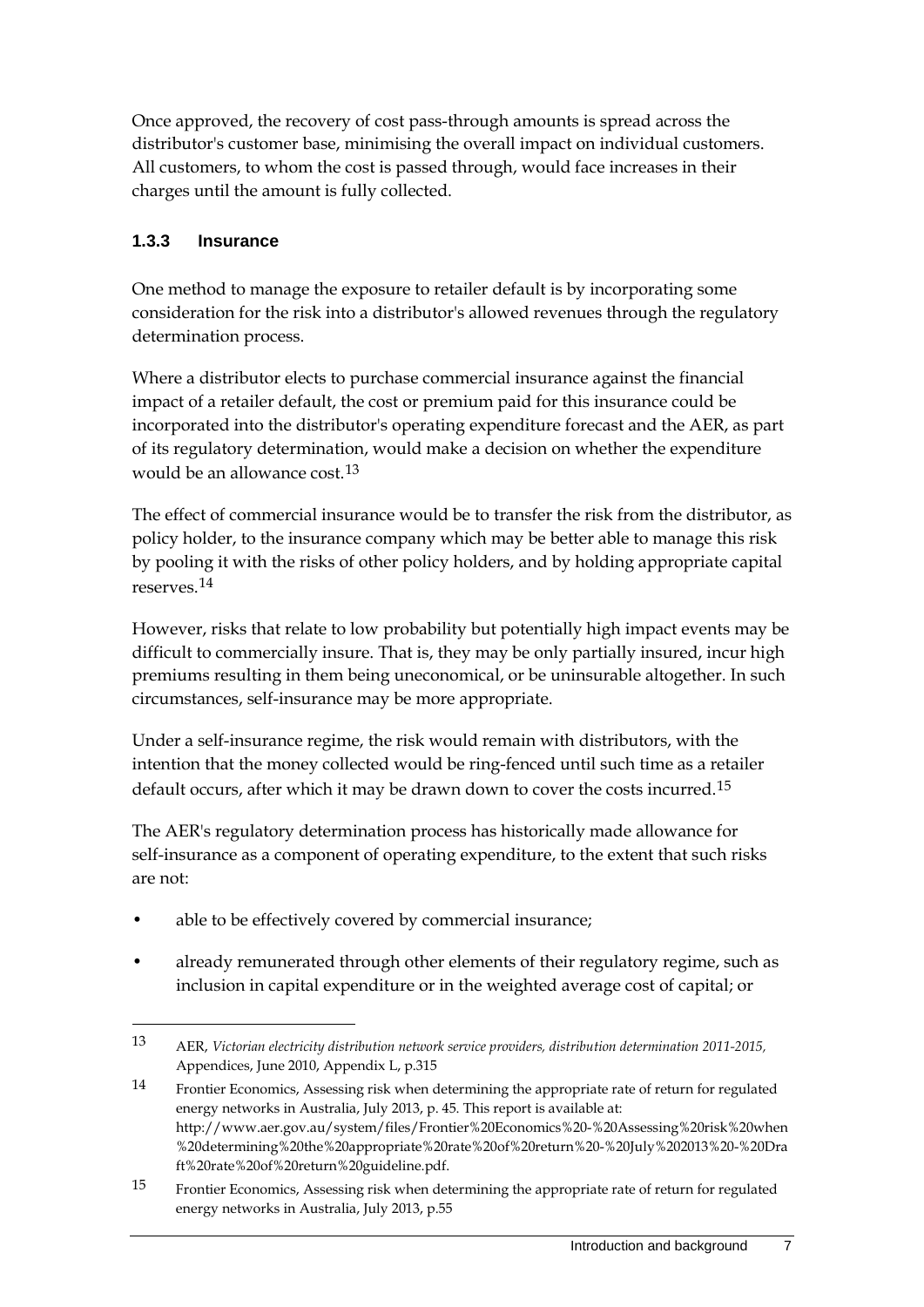• recovered through the pass-through mechanism.

The AER has also considered it to be necessary for the particular risk to have been historically incurred, in order to be able to use the commonly accepted method of calculating self-insurance premiums.[16](#page-17-0)

Inclusion of the cost of commercial or self-insurance premiums into a distributor's forecast capital expenditure over a regulatory period may be possible. However, in practice, such approaches may have a number of drawbacks:

- As an ex-ante allowance, there is potential for the value placed on this risk to be inaccurate. By its nature the risk of retailer default, its potential impact and the possible timing are difficult to estimate. As a result, determining a value to include in operating cost estimates could be problematic.
- Bundled as part of the overall price for network services, there would be less transparency in the amounts recovered and allocated to retailer default.

However, spreading the impact of the risk over time may be desirable to some customers that would prefer not to be impacted from time to time by significant price rises following a retailer default.

#### **1.3.4 Corporate insolvency process**

In addition to recovery processes under the NER and NGR, a distributor that is unable to collect unpaid network charges owed to it by an insolvent retailer may join a general corporate insolvency process. The distributor would join this process as an unsecured creditor under the *Corporations Act 2001 (Cth).*[17](#page-17-1)

The recovery of debt that is not secured<sup>[18](#page-17-2)</sup> depends on a number of factors including where there is money available to make any payments at all, or whether there is a specific order of payments that must be followed. Where a distributor's claim sits in the order of creditors will affect its entitlement to payment.

The NER and NGR require that any amount the distributor is likely to receive on the winding up of the insolvency retailer is to be excluded from the eligible cost pass-through amount approved by the AER.[19](#page-17-3) Beyond this, there is very little

<span id="page-17-3"></span>19 Clause 6.6.(1) of the NER and Part 21, rule 531 of the NGR.

<span id="page-17-0"></span><sup>16</sup> AER, Victorian electricity distribution network service providers, distribution determination 2011-2015, Appendices, June 2010, Appendix M, p.457

<span id="page-17-1"></span><sup>17</sup> The distributor may join a general corporate insolvency procedure as an unsecured creditor under the *Corporations Act 2001 (Cth)* when it is owed money by an insolvent retailer ( a retailer is considered to be insolvent when it becomes unable to pay its debt when they fall due for payment). The precise details of the various insolvency procedures under the Corporations Act are outside the scope of this publication.

<span id="page-17-2"></span><sup>18</sup> There are two main types of debts: secured and unsecured. A secured debt generally has some form of asset as collateral for the debt. An unsecured debt on the other hand, requires no security for the loan and is based solely on the borrower's creditworthiness and obligation to pay.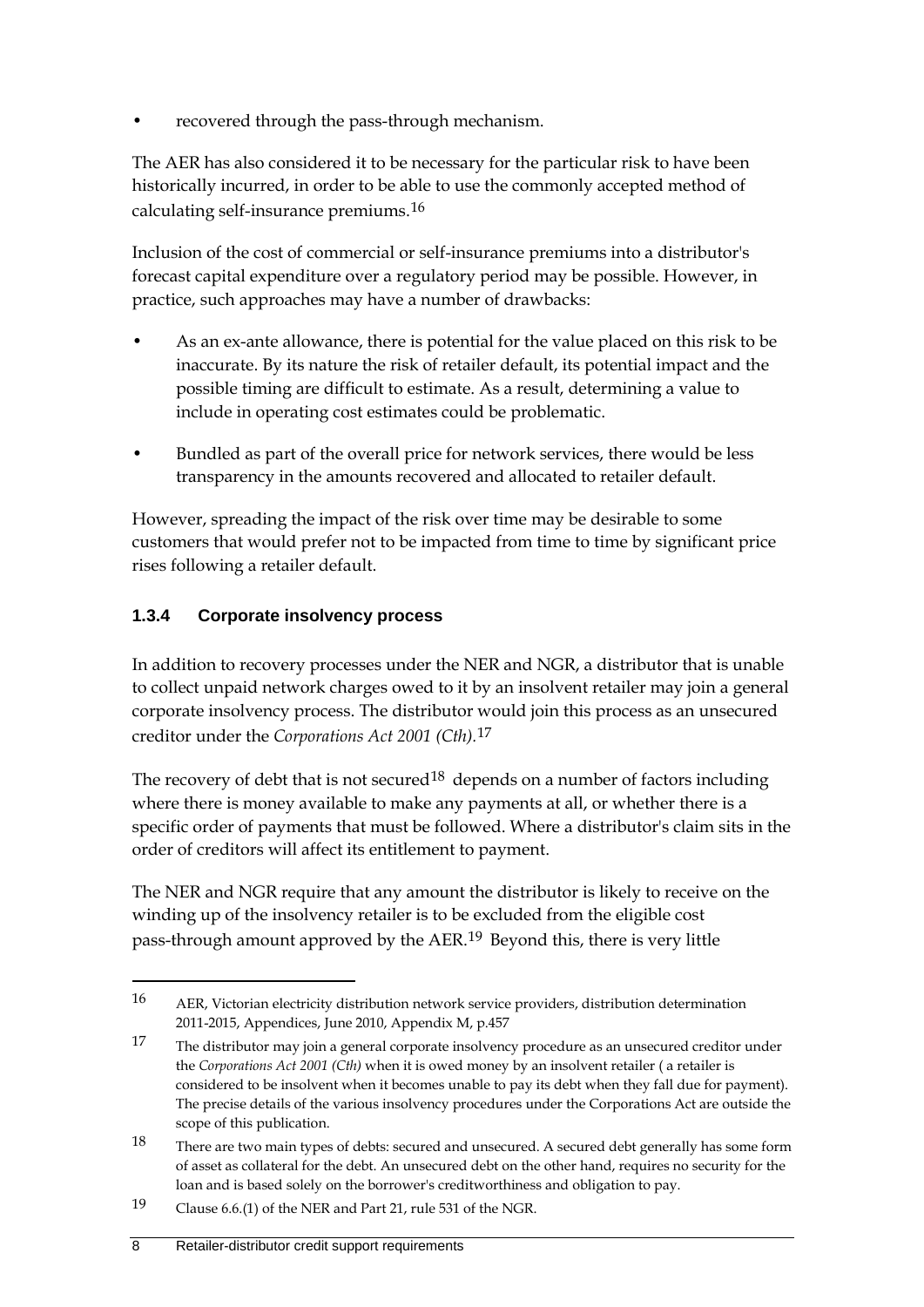guidance as to how the timing of, and recoveries under these separate processes are to be reconciled.

The operation of an insolvency process would be uncertain for a distributor in terms of the timing and extent of recovery of money owed. There is no guarantee that it would recover its debt in full or at all. If, for example, the retailer enters into liquidation, payment of the liquidator's fees and costs and payment to priority creditors, employees and secured creditors are prioritised before the remaining monies are distributed to unsecured creditors. Each category of creditor is paid in full before the next category is paid.

The insolvency process is a discrete statutory process that would proceed on a timetable independent of the NER and NGR. It is therefore possible that the lodgement and assessment of a cost pass-through application may be commenced, and completed in accordance with the NER and NGR, independently of any insolvency process.<sup>[20](#page-18-1)</sup>

#### <span id="page-18-0"></span>**1.4 Timing of the recovery of unpaid network charges under the various mechanisms**

Sections 1.2 and 1.3 outlined the existing mechanisms available to distributors to manage the risk of retailer default. While these mechanisms provide for the recovery of at least part of the unpaid network charges, and therefore mitigate the revenue risk faced by distributors, they differ in terms of when a distributor can begin recovering the unpaid charges. Consequently, the mechanisms differ in terms of their ability to mitigate a distributor's liquidity risk. Liquidity risk is the risk that a retailer's default will result in a cash flow shortage for the distributor due to the time elapsed between non-payment and ultimate recovery of unpaid network charges.

In understanding the differences in timing of the recovery of unpaid network charges, the focus is on the credit support arrangements, and:

- the retailer insolvency cost pass-through mechanism;
- the overs and unders process; or
- the corporate insolvency process.

-

These mechanisms have been chosen due to their direct relevance to the rule change requests.

To illustrate the differences in timing between credit support and the cost pass-through (or overs and unders) mechanism, a stylised example is used, involving a hypothetical retailer, who defaults, and a hypothetical distributor. In comparing these mechanisms, we assume the amount of unpaid network charges is the same, as is the timing of a

<span id="page-18-1"></span><sup>20</sup> See clause 6.6.1 of the NER and Part 21, rule 531 of the NGR.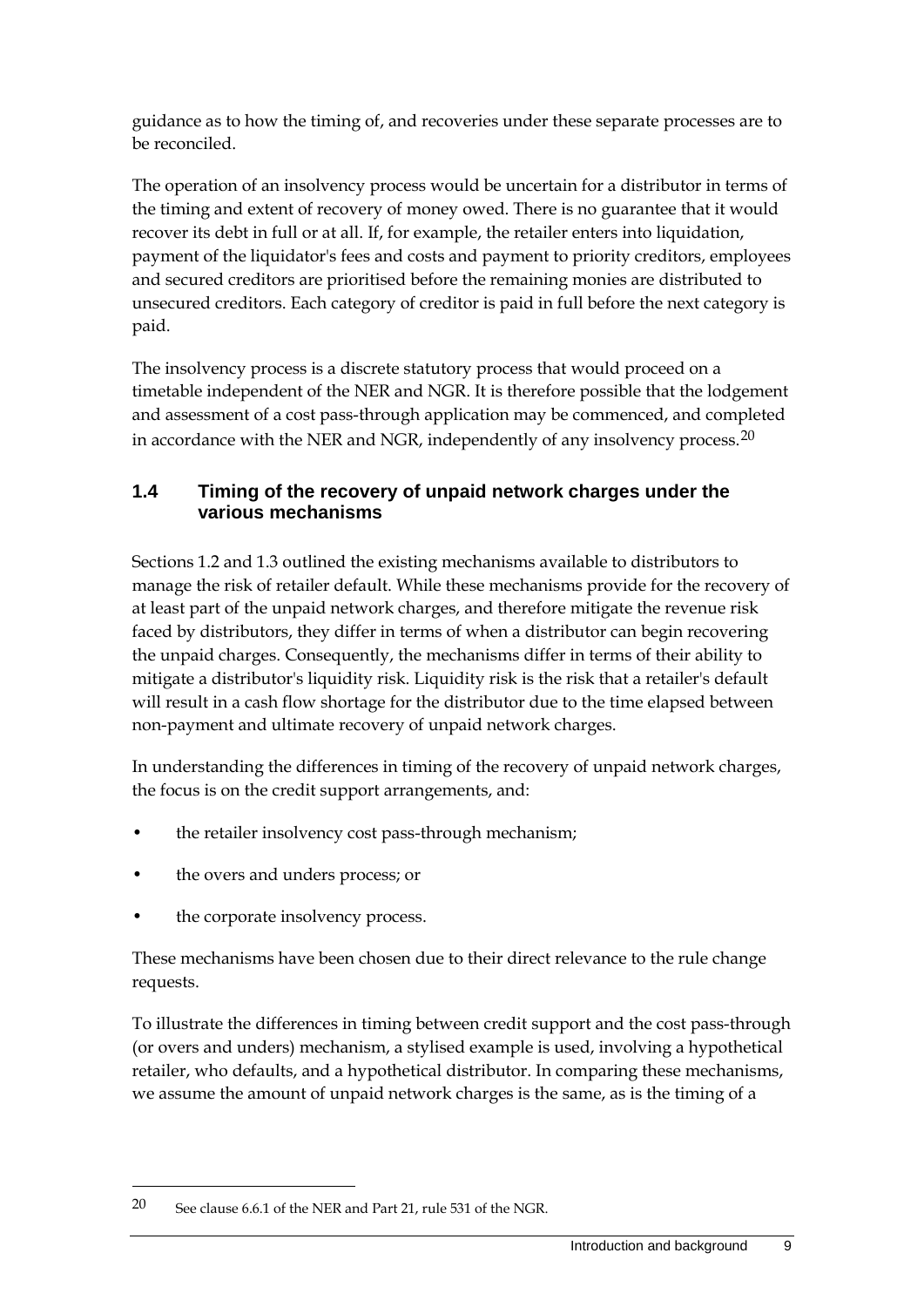retailer's default. We also assume, for ease of illustration, that the amount of credit support is sufficient to fully meet the amount of unpaid network charges.<sup>[21](#page-19-0)</sup>

We also assume, consistent with the draft rules, that there is no materiality threshold associated with the cost pass-through provisions, which may otherwise prevent a distributor from recovering the unpaid network charges if the amount was lower than the threshold. A one per cent materiality threshold currently applies under the current arrangements in the NER whereby if the retailer insolvency cost pass-through amount is less than one per cent of the distributor's annual revenue requirement the distributor will not be able to use the cost pass-through mechanism.

### **1.4.1 Credit support**

As discussed in section 1.2, a distributor must provide at least three business days' notice to a retailer when calling on any credit support provided by that retailer. The distributor is able to provide three days' notice any time after the due date has passed on the retailer's invoice for the network charges. Generally, a retailer has ten business days to pay an invoice from its date of issuance. Therefore, a distributor could call on the credit support on the 13th business day after the retailer has been provided the bill for its network charges, if the invoice remains outstanding as at that date.

#### **1.4.2 Cost pass-through process**

A distributor must apply to the AER within ninety business days of the retailer insolvency event occurring for approval of the cost pass-through. The AER then has forty business days to make a decision on the cost pass-through application including the cost pass-through amount and the length of time that the distributor will have to collect the amount from customers.

Under current practice, if the pass-through application is approved, the distributor incorporates the approved cost pass-through amount from the beginning of the regulatory year to which the pricing proposal applies. This is the case in Figure 1.1 where the timing of retailer default, and the size of the unpaid network charges are such that the unpaid network charges can be fully recovered during the regulatory year following the retailer's default.

<span id="page-19-0"></span><sup>21</sup> In the event that the amount of credit support is insufficient, a distributor would need to rely on either the cost pass-through, or the overs and unders process, to recover the excess unpaid network charges.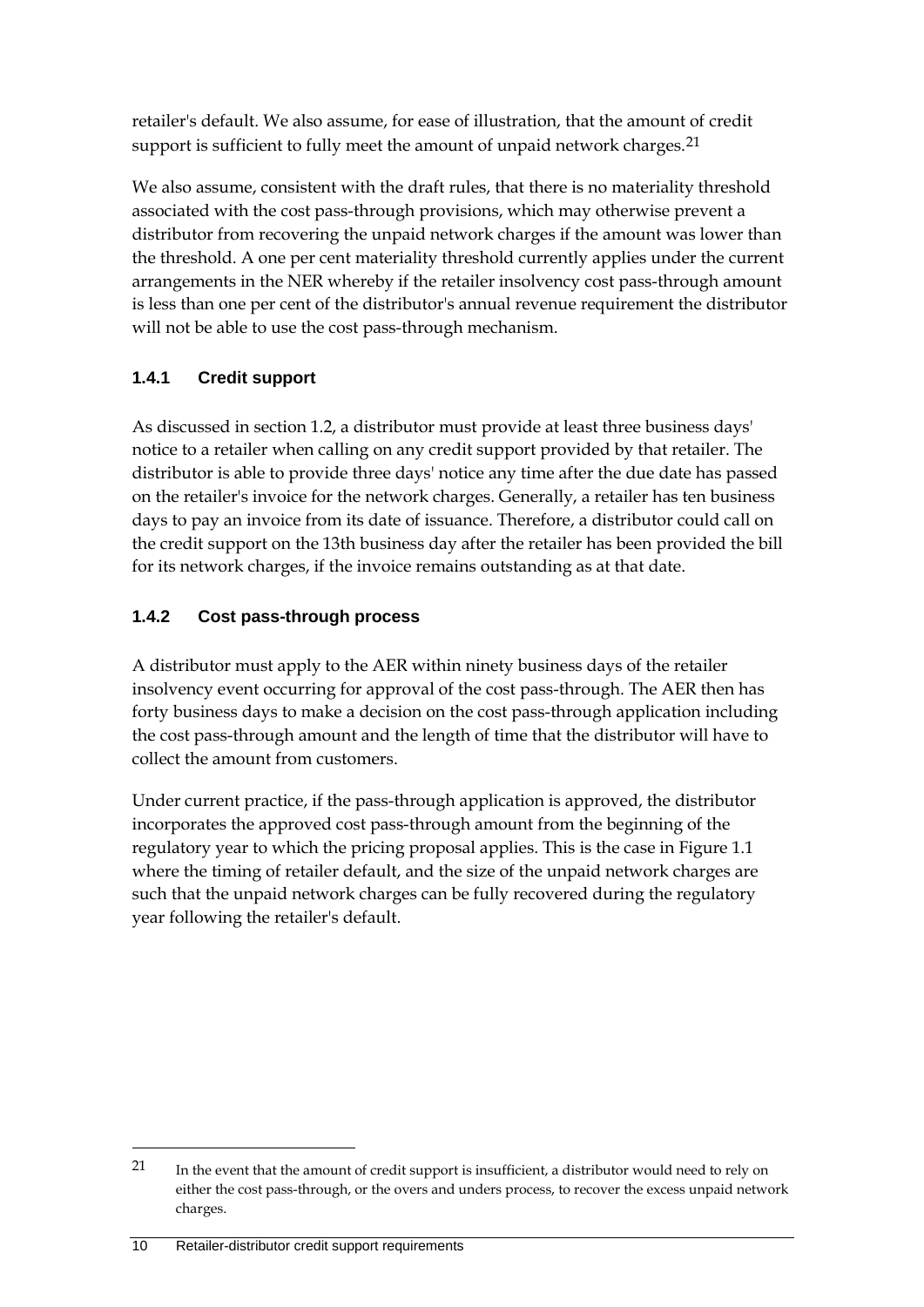#### **Figure 1.1 Collection of cost pass-through amount**



In general, the time it takes for a distributor to start recovering the cost pass-through amount will depend on the timing of the retailer insolvency event and when the annual pricing proposal for the next regulatory year is prepared and submitted. For example, Figure 1.2 illustrates the timing of the recovery of unpaid charges when the retailer default occurs later in Year 1 than was in the case in Figure 1.1.

#### **Figure 1.2 Collection of cost pass-through amount: retailer default occurs later in the regulatory year**



In the example in Figure 1.2, the distributor has to wait until the start of year 3 to recover the unpaid network charges, a year later than was the case in Figure 1.1. Similar to the example in Figure 1.1., we again assume the size of the unpaid network charges (also referred to as foregone revenue) is sufficiently small such that it can be fully recovered during one regulatory year.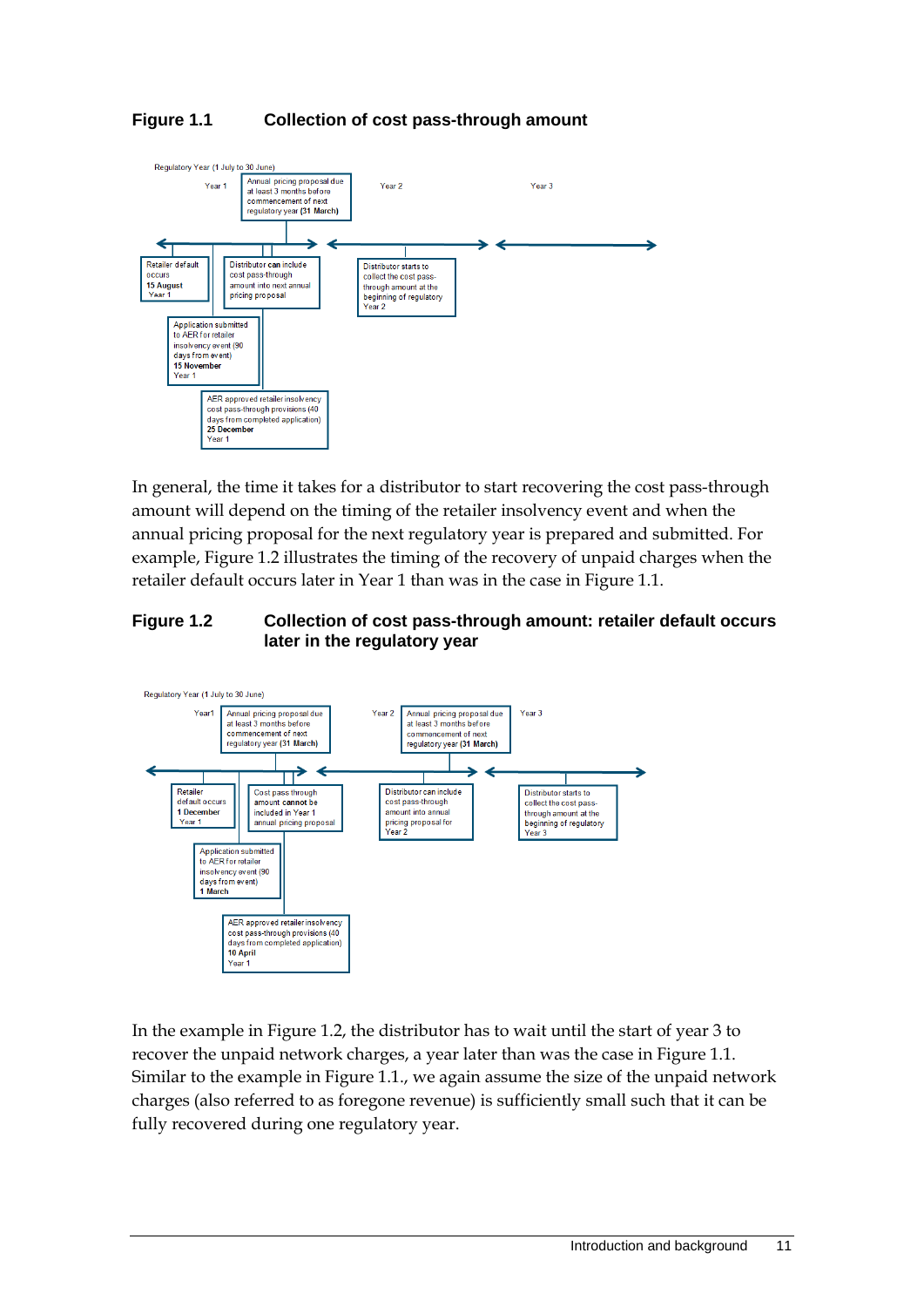#### **1.4.3 Overs and unders process**

As discussed in section 1.3.2, the overs and unders process occurs as part of a distributor's annual pricing proposal process. Under the pricing proposal process a distributor must submit to the AER its pricing proposal three months prior to the next regulatory year in its regulatory control period. The annual pricing proposal would include information on any adjustments to prices arising from the over or under recovery of charges. However, unlike the cost pass-through mechanism, the overs and unders process works on a two-year rolling basis and so where a retailer default occurs in year 1 the distributor would not be able to collect any under-recovery until year 3.

There are other differences between the cost pass-through mechanism and overs and unders process which should be pointed out. First, unlike the cost pass-through mechanism, the under-collection of revenue under the overs-and-unders process will typically occur in the next regulatory year rather than spread out over several regulatory years. This one-year collection period may be tempered in reality where the under-recovery is substantial. Secondly, the overs and unders process offsets any over-collection with an under-collection of revenue for the same period. As such, any under-collection of revenue arising from a retailer default may be offset by the over-collection of revenue associated with other components of the distributor's revenue determination. Lastly, it should be pointed out that the overs and unders process allows adjustments for the under-or over-collection of revenue but does not allow a distributor to collect any costs associated with a retailer default. This is in contrast to the retailer insolvency cost pass-through mechanism that allows the collection of costs associated with retailer insolvency in addition to any foregone revenue.

#### **1.4.4 Corporate insolvency process**

The timing associated with the collection of a distributor's foregone revenue under the corporate insolvency process is not prescribed in the rules and is dependent on a number of factors, including:

- when the retailer is placed under administration;
- the number and types of claims; and
- the necessary court applications and decisions to allow the retailer's debts to be paid.

Therefore, any recovery under the corporate insolvency process will generally take a much longer period of time than when decisions are made by the AER under other mechanisms.

#### **1.4.5 Conclusion**

These stylised examples provide a useful theoretical illustration of the timing of recovery of unpaid network charges. Determining the timing of recovery in practice is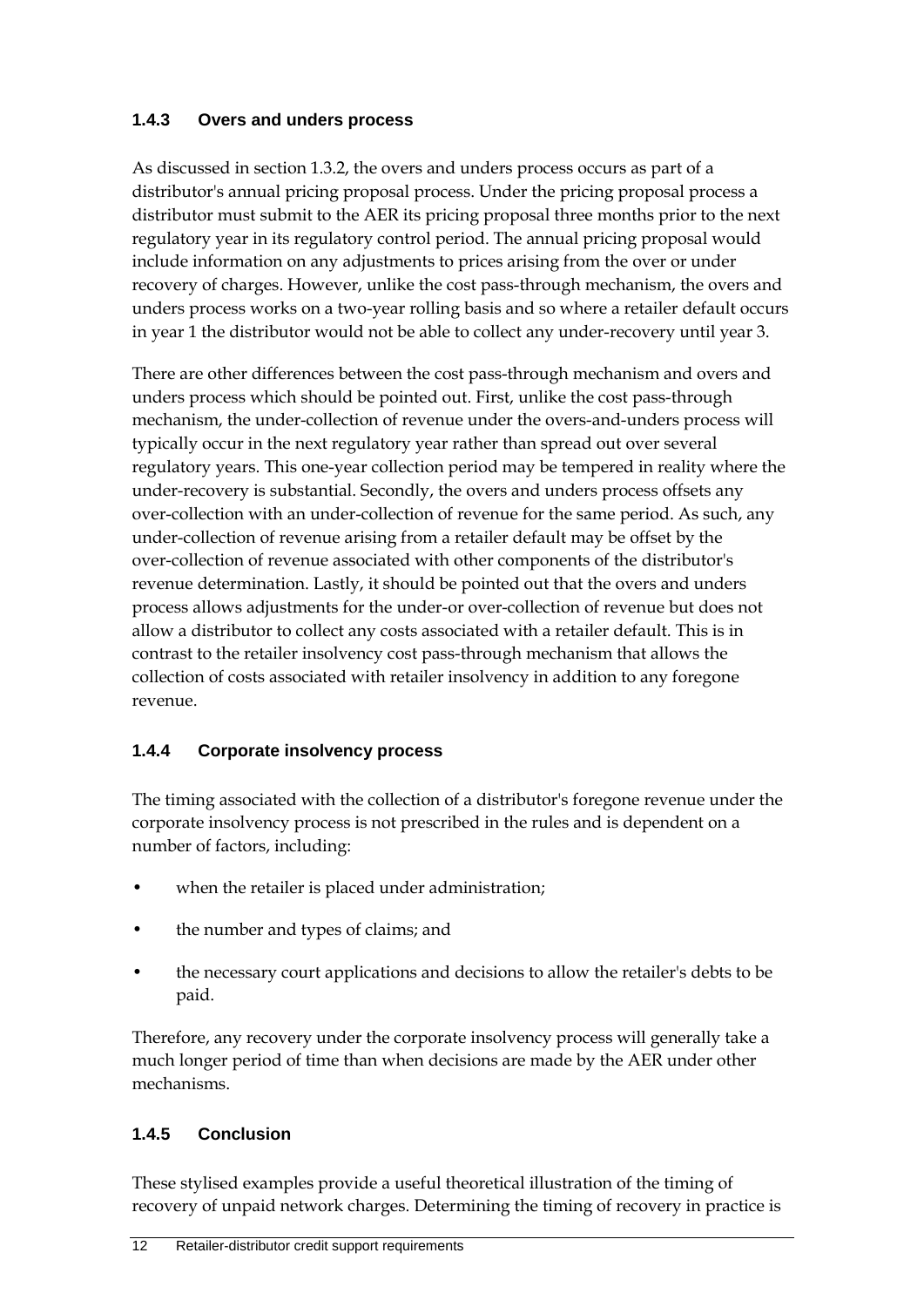complex and would depend on the timing of a retailer's default and the amount of network charges owed at the time of default. The larger the amount of unpaid network charges, the greater the possibility that:

- the amount of any credit support held may be insufficient, thereby requiring a distributor to also use the cost pass-through or overs and unders process, therefore delaying the recovery of all the unpaid network charges; and/or
- the unpaid network charges may be spread across multiple regulatory years which would delay the ultimate recovery of the unpaid charges.

In either case, a distributor faces greater liquidity risk (which increases the potential for systemic risk faced by the distributor), as the amount of unpaid network charges increases resulting in a delay in recovery of the unpaid network charges.

While credit support is typically the most timely of the various mechanisms, the existing credit support arrangements mean that credit support is provided by some, but not all, retailers to some, but not all, distributors. This significantly limits the ability of the existing credit support arrangements to allow distributors to recover unpaid network charges, and therefore reduces the liquidity risk protection provided under the existing arrangements.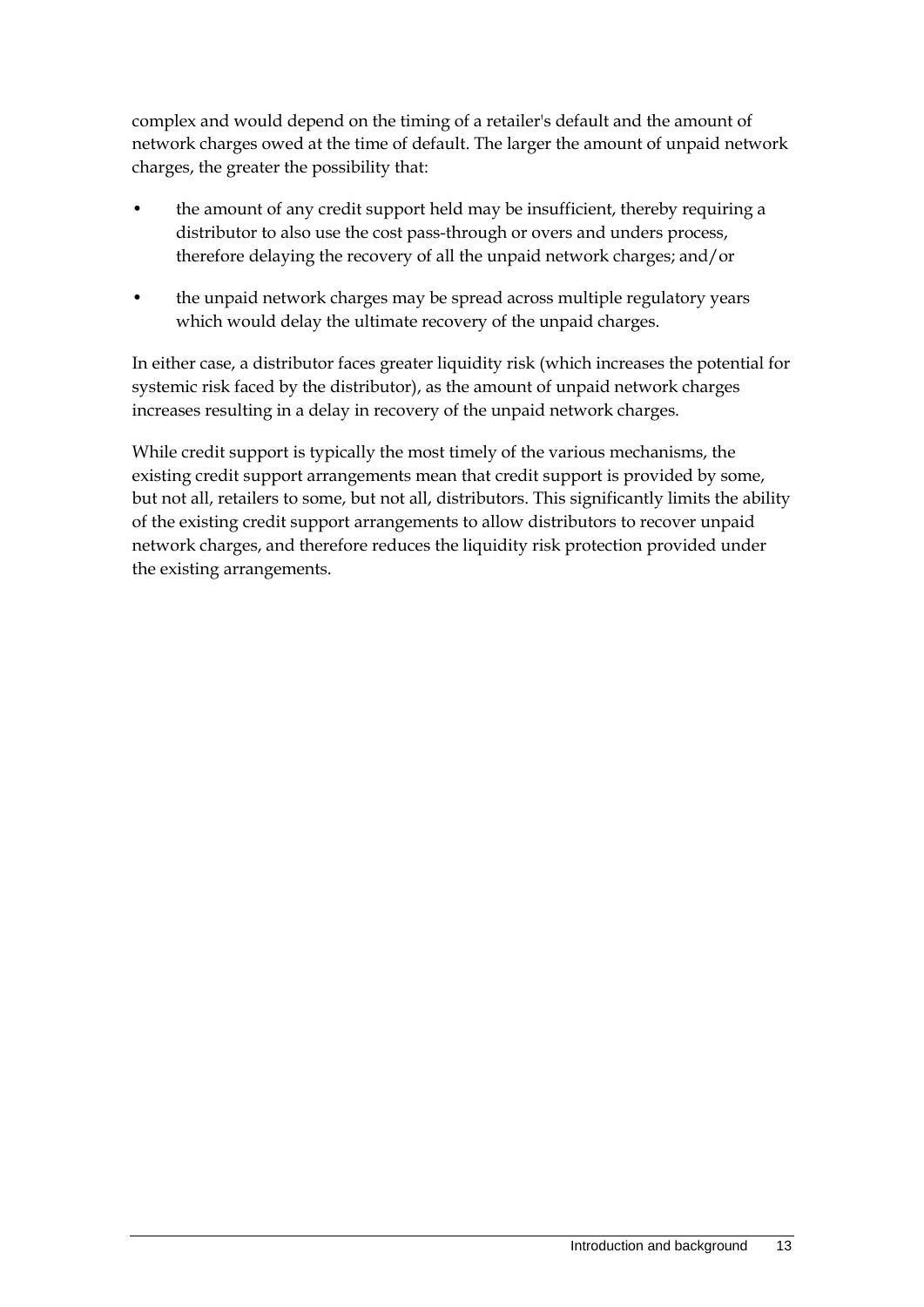# <span id="page-23-0"></span>**2 The rule change requests**

This chapter provides a summary of the rule change requests being considered by the Commission as part of this rule change request process.

#### <span id="page-23-1"></span>**2.1 Retailer-distributor credit support requirements**

On 19 January 2015, AGL submitted two rule change requests to the AEMC. The rule change requests seek to amend the retailer-distributor credit support requirements in the NER and NGR.

As discussed in section 1.2, credit support may be requested by a distributor when a retailer's network charges liability exceeds its credit allowance. The determination of the credit allowance is a function of both the distributor's total annual retailer charges and the retailer's creditworthiness.

AGL proposed the same changes to the retailer-distributor credit support requirements under both the NER and NGR. Under AGL's proposal, no credit support would be required from retailers with an S&P (or equivalent) credit rating of BBB- or better, no matter the size of the retailer's market share. For a retailer rated below BBB-, credit support would be determined so that the distributor's risk-weighted exposure to the retailer's default, the effective loss faced by the distributor, would be the same as if that retailer was rated BBB-.[22](#page-23-2)

Under the proposed rule, credit support levels are based on a percentage of the retailer's network charges liability. AGL proposed to specifically include the percentages in the proposed rules.

The calculation of the retailer's network charges liability would be the same under AGL's proposal and under the current NER and NGR provisions.

#### **2.1.1 Rationale for AGL's rule change requests**

In its rule change requests, AGL provides its rationale for the proposed changes to the NER and NGR. AGL's main concern stems from the level of the maximum credit allowance. The maximum credit allowance was changed from 33.33 per cent to 25 per cent between the time of the second exposure draft and the final version of the instruments making up the NECF coming into effect.

AGL is of the view that the change was made to increase the levels of credit support overall in light of the 2007-2009 global financial crisis and greater incidences of peak price events, both of which could increase the risk of retailer default. If this additional amount of credit support was to be provided by the lowest rated retailers, AGL argues, this would discourage market entry and reduce competition from smaller (typically lower rated) retailers, as the cost of credit support tends to be highest for these retailers. Consequently, AGL claims that the current credit support requirements shift

<span id="page-23-2"></span><sup>22</sup> An example of the effective loss calculation is provided on p.9 of the AGL rule change requests.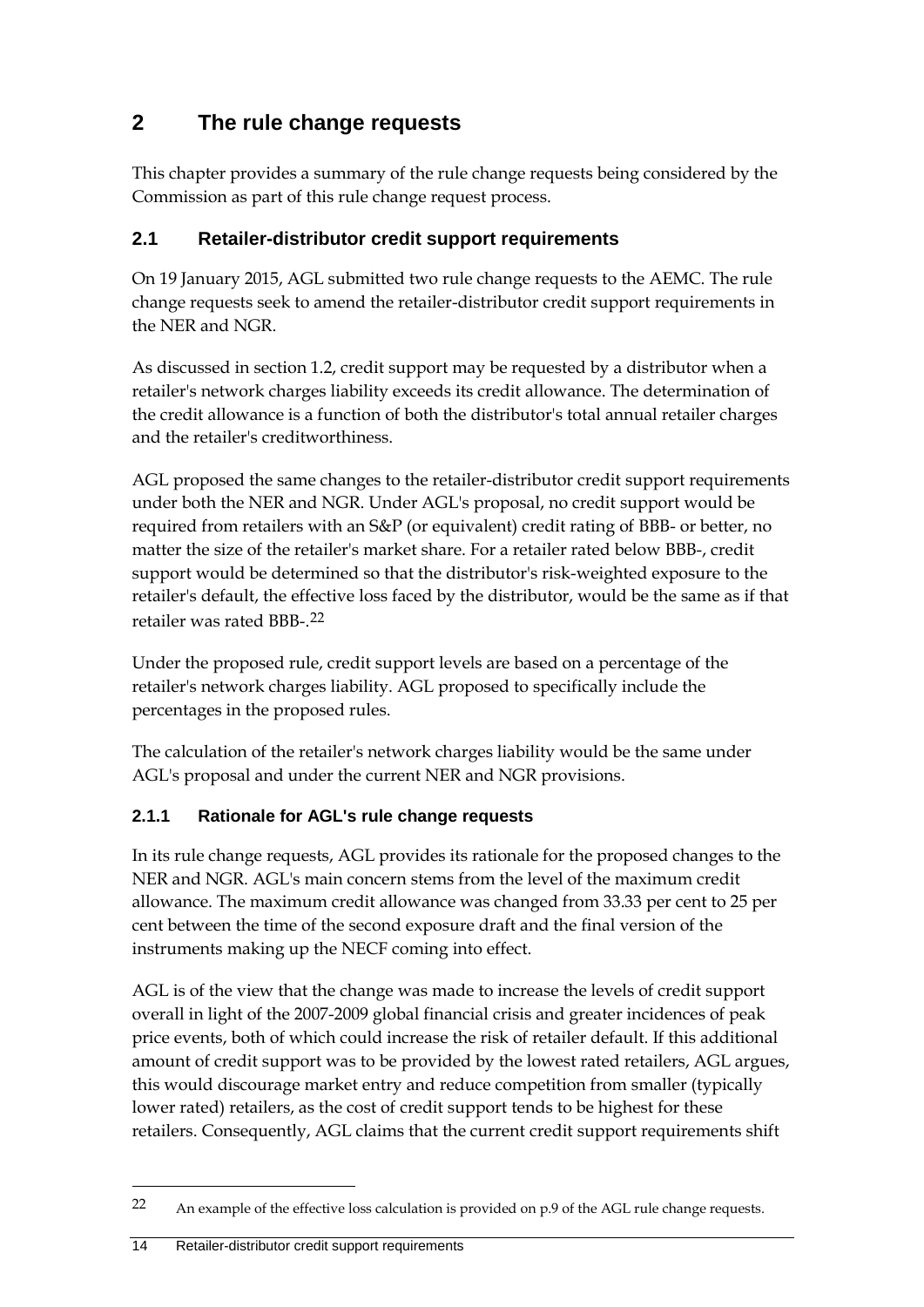the burden of providing credit support from low-rated retailers to high-rated retailers, and therefore does not properly reflect the risk faced by distributors.<sup>[23](#page-24-0)</sup>

AGL puts forward several arguments for why the current credit support requirements are flawed, including that:

- the concept of a maximum credit allowance is arbitrary and not-well-established;
- credit ratings already incorporate efficient and dynamic measures of risk, and account for the impacts of the global financial crisis and fluctuations in the wholesale electricity prices during that time. Consequently, there is no need to adjust the maximum credit allowance to incorporate these impacts;
- while reducing credit support amounts may reduce barriers to entry and enhance competition, more efficient mechanisms exist (such as independent price comparison websites) to promote competition;
- the revision to the credit allowance, from 33.33 to 25 per cent, was done on the assumption that the quantum of credit support provided overall needed to increase and that this increase should come from larger retailers. However, large and higher-rated retailers cannot cross-subsidise small and lower-rated retailers under a credit support scheme, as credit support can only be drawn-on in relation to the defaulting retailer who provided the credit support. Consequently, a distributor's exposure to the risk of default from lower-rated retailers is not reduced by requiring increased credit support from higher-rated retailers; and
- the relative cost of the misalignment of risks under the existing arrangements is material with the estimated costs of the difference between the existing and proposed arrangements including:
	- direct costs well in excess of \$4 million per annum (representing two per cent of the value of the guarantee);
	- facility commitment fees well in excess of \$3.1 million per annum (representing roughly one and a half per cent of the value of the guarantee); and
	- a reduction in funds available for re-investment in the electricity and gas markets of between \$250 and \$450 million.<sup>[24](#page-24-1)</sup>

#### **2.1.2 AGL's assessment of the proposed rule**

AGL provides, in terms of both the NEO and NGO that its proposed rule will:

• promote efficient investment in the electricity and gas markets by freeing up capital that is currently inefficiently tied up servicing poorly targeted policy;

<span id="page-24-0"></span><sup>23</sup> AGL rule change request, p.5.

<span id="page-24-1"></span><sup>24</sup> AGL rule change requests, p.8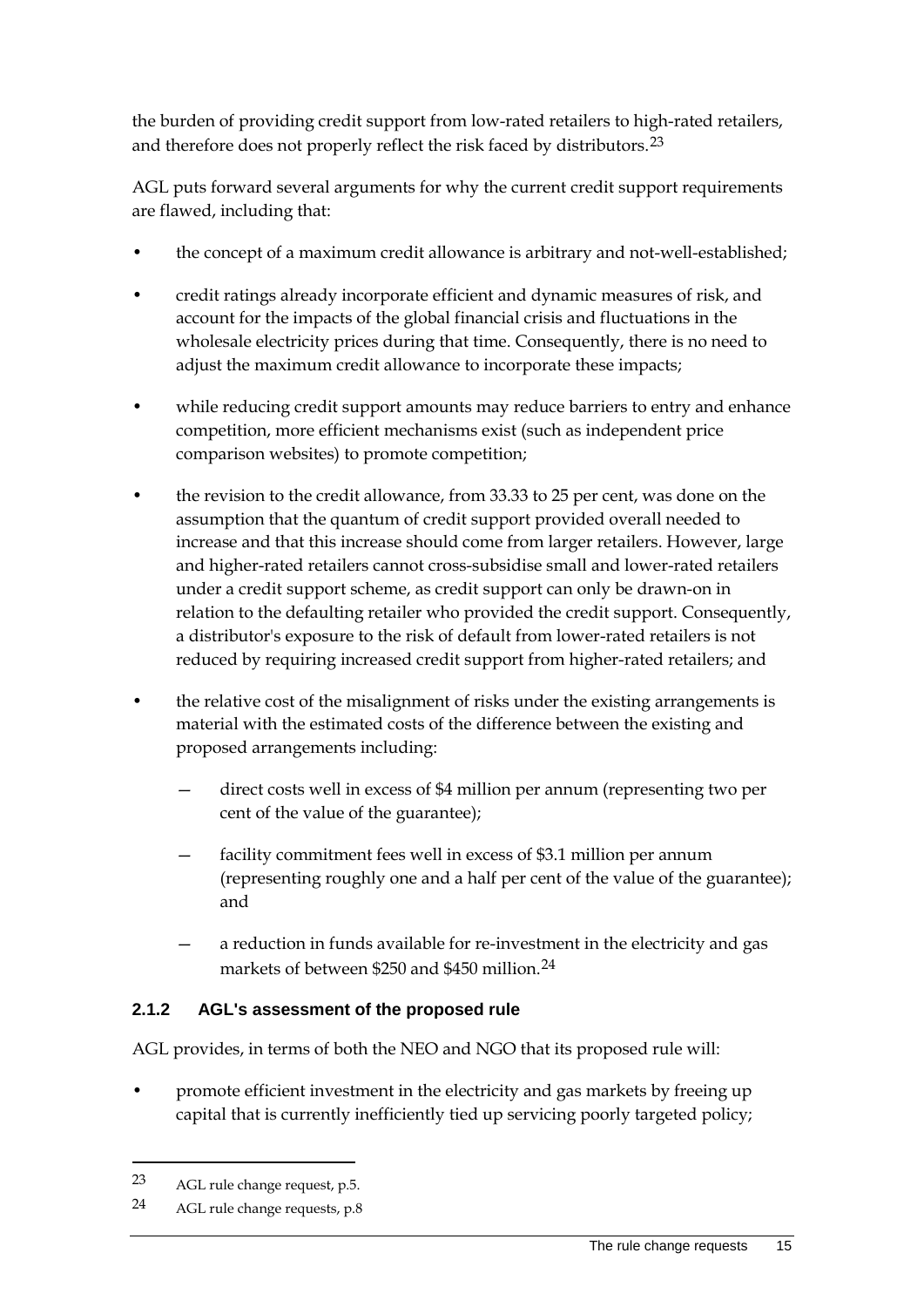- better align a retailer's contribution to credit support with their level of credit risk, encouraging them to make prudent decisions with respect to their payment practices and reducing risk overall, which will promote reliability of supply; and
- reduce costs tor retailers of providing retail services, which will result in lower prices for consumers.[25](#page-25-1)

#### <span id="page-25-0"></span>**2.2 Retailer insolvency cost pass-through rule change request for the NER**

On 20 March 2014, the COAG Energy Council submitted a rule change request to the AEMC to amend the retailer insolvency cost pass-through provisions in the NER. The rule change request seeks to amend the NER to allow a distributor to recover its network charges which are unpaid as a result of a retailer becoming insolvent.

If made, the effect of the proposed rule would be to allow a distributor to recover its charges, following the insolvency of a retailer, from the distributor's entire customer base. To achieve fully recovery by the distributor, the rule change request proposes two key amendments:

- the insertion of a new and separate limb within the current definition of a positive change event to include the occurrence of a retailer insolvency event. This would allow for costs arising from a retailer insolvency event to be passed through to customers without being subject to a materiality threshold; and
- the insertion of a new definition for retailer insolvency costs, which would specifically include a distributor's unpaid network charges as a result of a retailer insolvency event. This would allow distributors to use the cost pass-through mechanism to recover unpaid charges (foregone revenue), and not just the relevant additional costs incurred, following occurrence of such an event.

#### **2.2.1 COAG Energy Council's rationale**

The COAG Energy Council has stated that both limbs of its proposed rule are necessary to correct inadvertent omissions made in the previous drafting of amendments to the NER made as part of NECF.

The COAG Energy Council considers that the current provisions of the NER limit the ability of a distributor to manage the commercial risk associated with retailers given that:

• under the NER, the distributors have a mandatory obligation to provide service when they are requested,  $26$  and therefore are unable to withhold, or otherwise restrict, the supply of these services to retailers that might be perceived as being a commercial risk;

<span id="page-25-1"></span><sup>25</sup> AGL rule change requests, p.12 & 13

<span id="page-25-2"></span><sup>26</sup> Clause 6.1.3 of the NER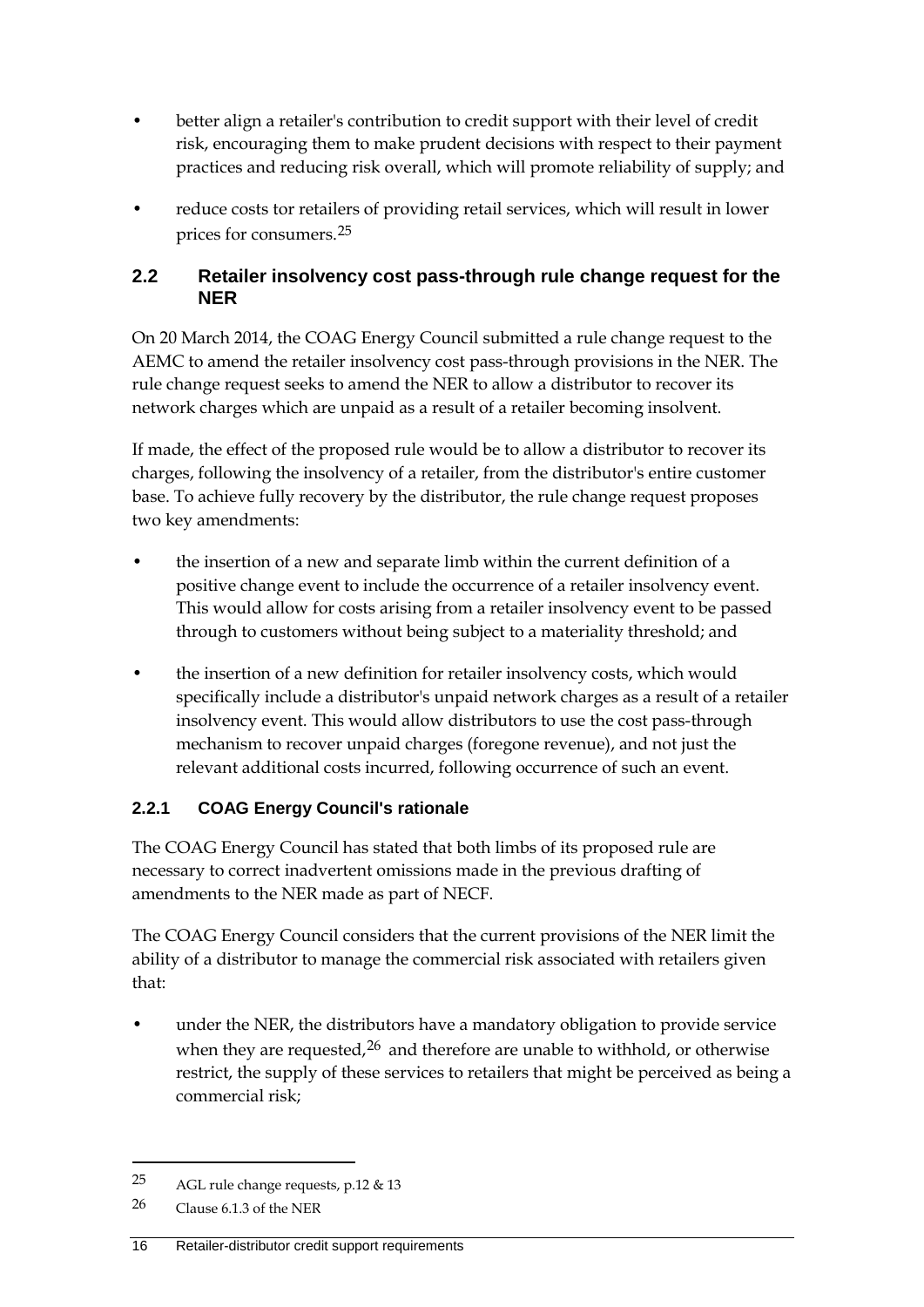- as the revenue derived from retail services is subject to economic regulation, distributors may not make adjustments to the prices charged for these services to account for any higher risk in dealing with retailers that are perceived to have a higher risk of default; and
- the ability of distributors to manage the risk through the requirement of credit support from retailers is limited by the regulation of these arrangements under the NER.

#### <span id="page-26-0"></span>**2.3 Retailer insolvency cost pass-through provisions in the NGR**

On 25 September 2015, Jemena Gas Networks (Jemena) submitted a rule change request to the AEMC. The rule change request seeks to amend the retailer insolvency cost pass-through provisions in the NGR to allow a distributor to recover its foregone revenue in the event retailer insolvency. The proposed changes would bring the retailer insolvency cost pass-through provisions in the NGR in line with the changes proposed by the COAG Energy Council related to the retailer insolvency cost pass-through provisions in the NER (discussed above).

In particular, Jemena has proposed amendments to Rule 531 of the NGR to:

- clarify that the pass-through amount includes both foregone revenue and the cost impacts of retailer insolvency; and
- the AER approved pass-through amount is to be reflected in variations to one or more reference tariffs through the reference tariff variation mechanism pursuant to the distributor's access arrangement. This would be the case even when the access arrangement does not contemplate, or is otherwise inconsistent with, the pass-through mechanism prescribed in the NGR.

#### **2.3.1 Jemena's rationale**

Jemena has stated that the proposed rule is necessary to correct inadvertent omissions made when the retailer insolvency cost pass-through provisions were originally included in the NGR made as part of NECF.

Jemena indicates that the arrangements for gas distributors and electricity distributors are sufficiently similar for comparable pass-through rules to apply. In particular, as is the case for electricity distributors, gas distributors:

- are required to offer customers connection services; and
- have no ability to make fully independent decisions to manage the risk of counter-party default.

Due to the similarities between electricity and gas distributors, Jemena submitted its rule change request to align any changes made to the NER provisions with the NGR provisions, where appropriate.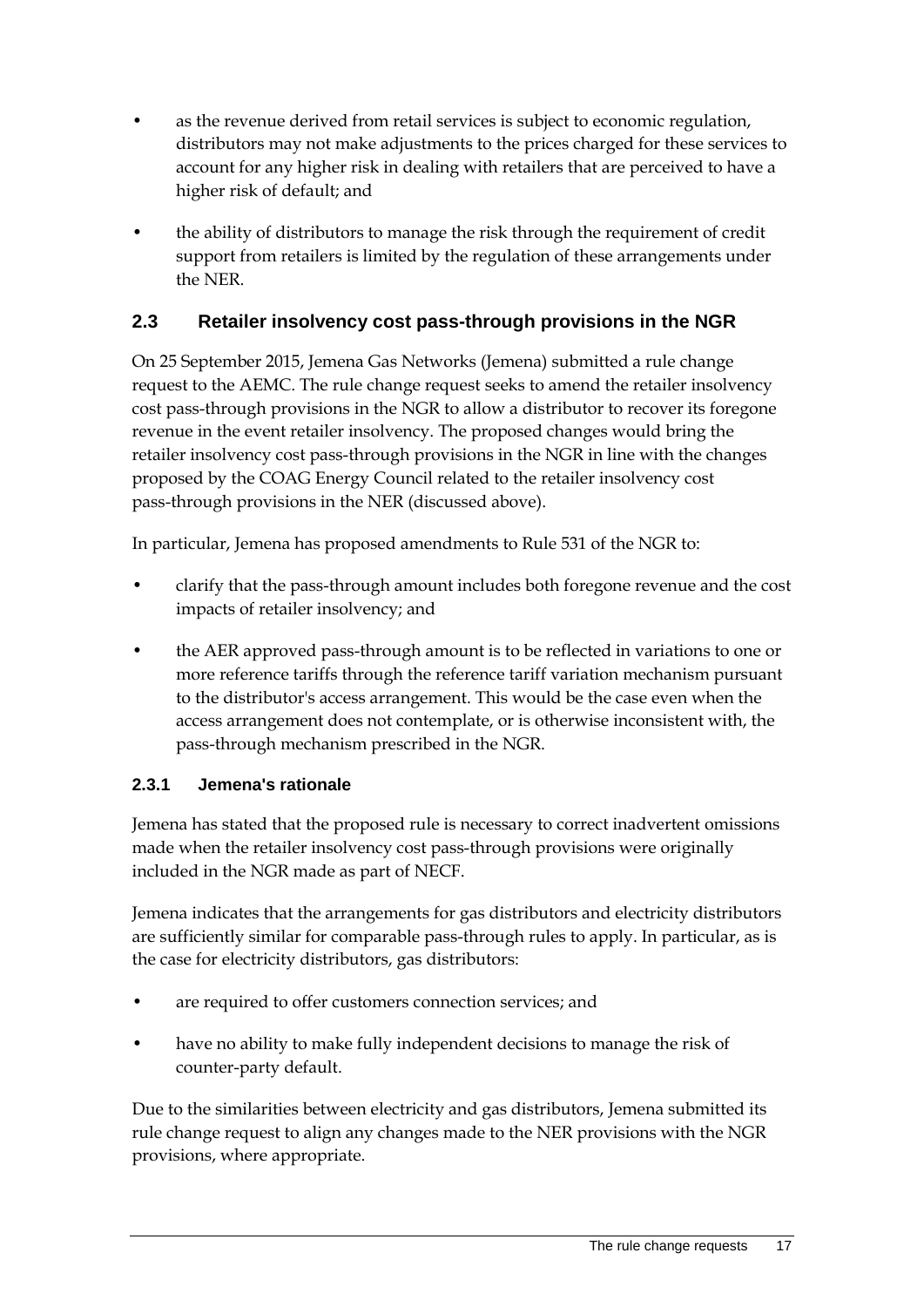#### **2.3.2 Jemena's assessment of the proposed rule**

Jemena claims that the key benefit of the proposed rule is to provide clarity to ensure that foregone revenue resulting from retailer insolvency may be recovered. This clarity would result in increased confidence on the part of customers, distributors and associated financial institutions. According to Jemena, this would result in downward pressure on network tariffs.

Further, Jemena indicates that the proposed retailer insolvency cost pass-through provisions are in line with the general regulatory framework, which aims to ensure network revenue covers the efficient cost of providing reference services.

### <span id="page-27-0"></span>**2.4 Consolidation of the rule change requests**

The Commission consolidated the COAG Energy Council's retailer insolvency cost pass-through rule change request  $(ERC0172)^{27}$  $(ERC0172)^{27}$  $(ERC0172)^{27}$  with AGL's rule change request related to the amendments to the NER.<sup>[28](#page-27-3)</sup> They are being treated as one rule change request for the purposes of Part 7 of the NEL.

The Commission consolidated the Jemena retailer insolvency cost pass-through rule change request (GRC0035) with AGL's rule change request related to the amendments to the NGR.[29](#page-27-4) They are being treated as one rule change request for the purposes of Part 3 of the NGL.

Both consolidated rule change requests are being examined together in a single rule determination process.

### <span id="page-27-1"></span>**2.5 The Commission's rule making process to date**

On 28 May 2015, the Commission published a paper identifying specific issues and questions for consultation. At the same time, the Commission decided to extend the period of time to consider the rule change requests under section 107 of the NEL and section 317 of the NGL. The Commission considered the extension necessary due to the complexity of the issues raised by the rule change requests.

Submissions on the consultation paper closed on 2 July 2015. The Commission received 15 submissions, which are available on the AEMC website. A summary of the issues raised in submissions and the Commission's response to each issue is contained in Appendix B.

On 22 October 2015, the Commission published an options paper to facilitate consultation on the rule change requests. The options paper sought stakeholder views on potential options identified to address the rule change requests.

<span id="page-27-2"></span><sup>&</sup>lt;sup>27</sup> The Commission published a consultation paper on the COAG Energy Council rule change request prior to its consolidation. A summary of the stakeholder submissions and the Commission's response is included in Appendix A.

<span id="page-27-3"></span><sup>28</sup> The consolidation was approved pursuant to section 93 of the National Electricity Law (NEL).

<span id="page-27-4"></span><sup>29</sup> The consolidation was approved pursuant to section 300 of the National Gas Law (NGL).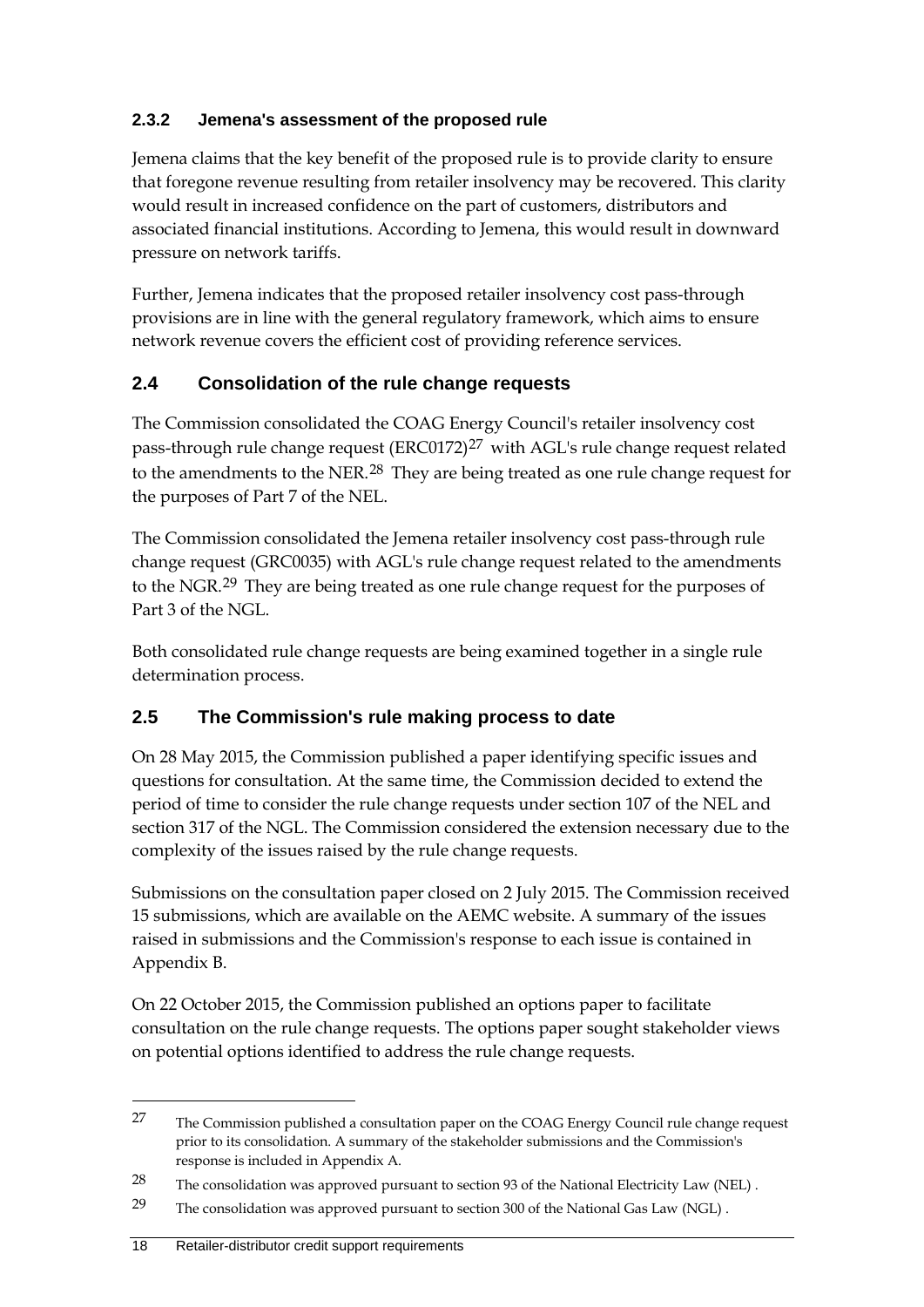Submissions on the options paper closed on 26 November 2015. The Commission received 17 submissions, which are available on the AEMC website. A summary of the issues raised and the Commission's response to each issue is contained in Appendix C.

On 18 February 2016 and 21 July 2016 the Commission approved an extension of the period of time for making a draft rule determination under section 107 of the NEL and section 307 of the NGL to 27 October 2016.

On 27 and 30 May 2016, the AEMC held workshops with retailers, distributors and other interested parties on the detailed design of a retailer default fund option. The purpose of these workshops was to gather stakeholder feedback on a possible retailer default fund design to allow the Commission to consider the implementation and operation of the retailer default fund when considering the implementation and operation of the other options considered by the Commission. A copy of the staff paper presented at the workshops is attached in Appendix G.

### <span id="page-28-0"></span>**2.6 Consultation on the draft determination**

The Commission invites submissions on this draft determination, including the draft rules by 22 December 2016 (8 weeks).

Any person or body may request that the Commission hold a hearing in relation to the draft determination. Any request for a hearing must be made in writing and must be received by the Commission no later than 3 November 2016.[30](#page-28-1)

Submissions and requests for a hearing should quote project number "ERC0183" and may be lodged online at www.aemc.gov.au or by mail at:

Australian Energy Market Commission PO Box A2449 Sydney South NSW 1235

<span id="page-28-1"></span><sup>30</sup> In accordance with section 101(a) of the NEL and section 310(2) of the NGL. A public hearing is a formal requirement for the Commission to appear before the applicant to enable the applicant to make a presentation to the Commission.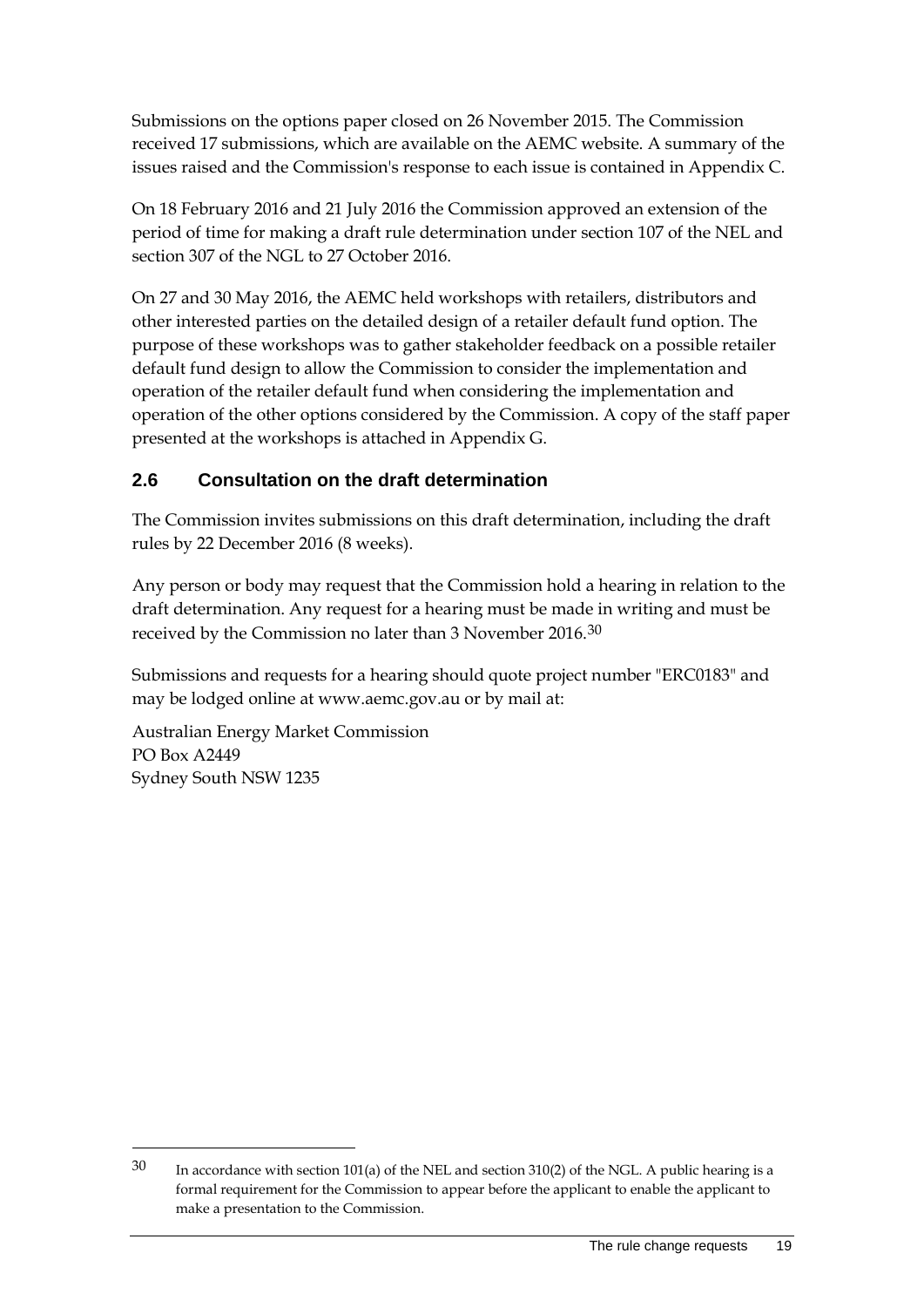# <span id="page-29-0"></span>**3 Draft rule determination**

Following its analysis of the issues raised in the rule change requests, the Commission has decided to make draft more preferable rules to enhance the retailer insolvency cost pass-through provisions and remove credit support requirements as between distributors and retailers, except in the case of late payment, in each of the NER and NGR.

The draft rules are attached to and published with this draft determination. Having regard to the issues raised in the rule change requests and by stakeholders the Commission is satisfied that the draft rules will, or are likely to, better contribute to the achievement of the NEO and NGO than the existing rules or the proposed rules.

This Chapters outlines:

- the Commission's rule making test for changes to the NER and NGR;
- the Commission's assessment framework for considering the rule change request; and
- the Commission's consideration of the draft rules against the National Electricity Objective (NEO) and the National Gas Objective (NGO).

From 1 July 2016, the National Electricity Rules (NER), as amended from time to time, apply in the Northern Territory  $(NT)$ ,  $31$ subject to derogations set out in Regulations made under the NT legislation adopting the NEL.<sup>[32](#page-29-3)</sup> Under those Regulations, only certain parts of the NER have been adopted in the Northern Territory. As the draft rule relates to a parts of the NER that do not apply in the Northern Territory, the Commission has not assessed the draft rule against the additional elements required by NT legislation.<sup>[33](#page-29-4)</sup>

Further information on the legal requirements for making this draft rule determination is set out in Appendix D.

#### <span id="page-29-1"></span>**3.1 Rule making test**

-

The Commission may only make a change to the NER and NGR if it is satisfied that the rules will or are likely to, contribute to the achievement of the NEO and NGO, as applicable.

<span id="page-29-2"></span><sup>31</sup> Details on the parts of the NER adopted by the Northern Territory can be found on the AMEC's website at: http://www.aemc.gov.au/Energy-Rules/National-electricity-rules/Rules-(NT)/National-Electricit y-Rules-(NT)-Version-1

<span id="page-29-3"></span><sup>32</sup> National Electricity (Northern Territory) (National Uniform Legislation) (Modifications) Regulations.

<span id="page-29-4"></span><sup>33</sup> *National Electricity (Northern Territory) (National uniform Legislation) Act 2015*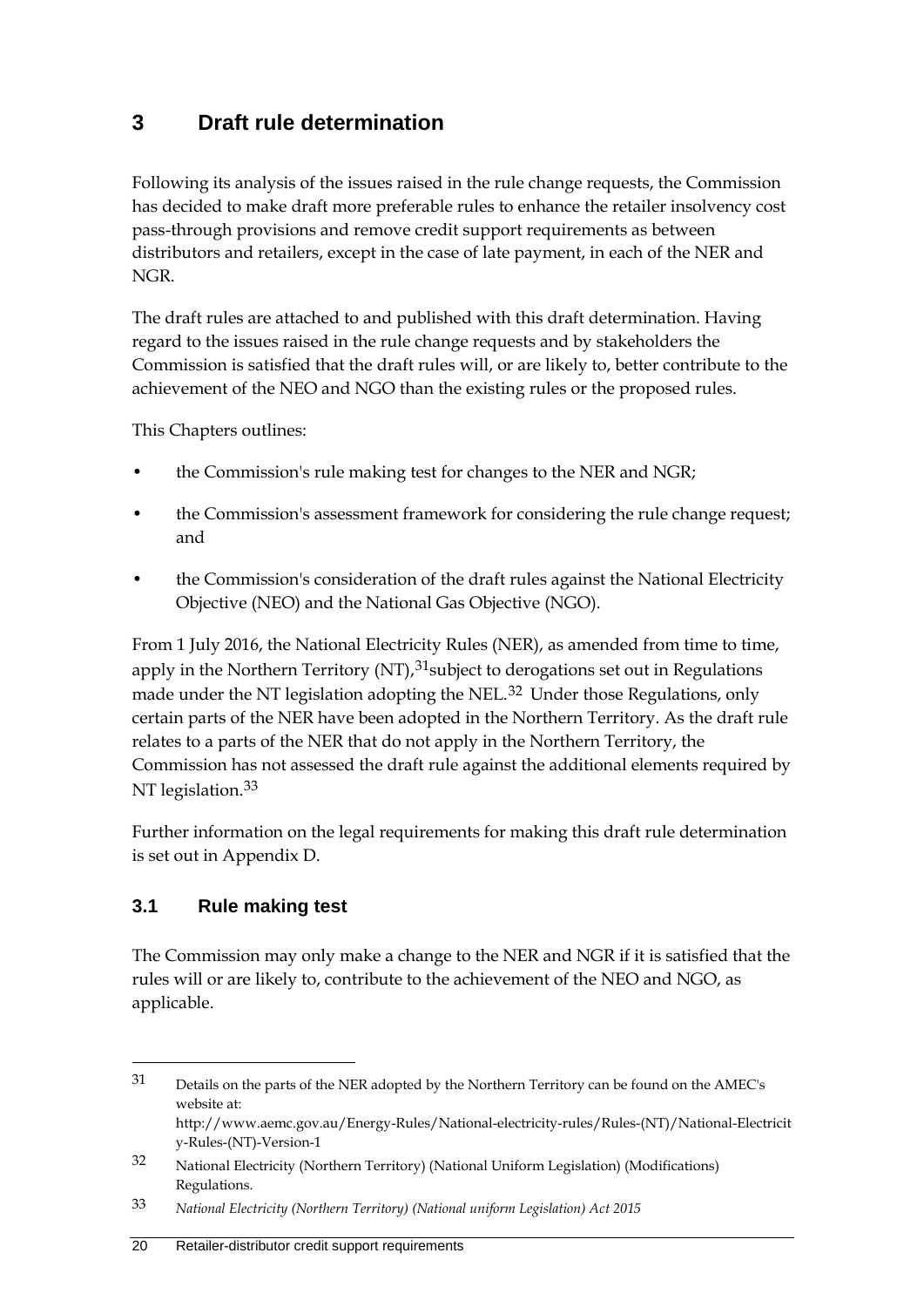The NEO is:

"to promote efficient investment in, and efficient operation and use of, electricity services for the long term interests of consumers of electricity with respect to:

- (a) price, quality, safety, reliability and security of supply of electricity; and
- (b) the reliability, safety and security of the national electricity system."

The NGO is:

-

"... to promote efficient investment in, and efficient operation and use of, natural gas services for the long term interests of consumers of natural gas with respect to price, quality, safety, reliability and security of supply of natural gas."

The Commission considers the relevant aspects of the NEO and NGO to the rule change requests are the "efficient operation" of electricity or gas services with respect to price and reliability.<sup>[34](#page-30-1)</sup> Any impact on the retail market is considered in the context of the "long term interests of consumers."

#### <span id="page-30-0"></span>**3.2 Assessment approach**

The issues raised in the rule change requests are considered by examining:

- the risks associated with retailer default;
- how the costs associated with managing these risks are addressed, including the possible recovery of a distributor's unpaid network charges; and
- how the risks should be allocated to parties;

in order to best promote the NEO and NGO.

The rule change requests alter the mechanisms that help to manage the risk of retailer default. The Commission's approach has been to develop a set of principles to be taken into consideration when designing an effective rule for managing the risk of retailer default. The rule change requests are examined in light of these underlying principles, rather than simply examining the impacts of the specific requests. These principles guide the development of rules that are in the long-term interests of consumers.

<span id="page-30-1"></span><sup>&</sup>lt;sup>34</sup> While there are implications for retailers, there are no changes proposed to the National Electricity Retail Rules (NERR) and therefore the draft rules do not need to be assessed with respect to the National Energy Retailer Objective (NERO).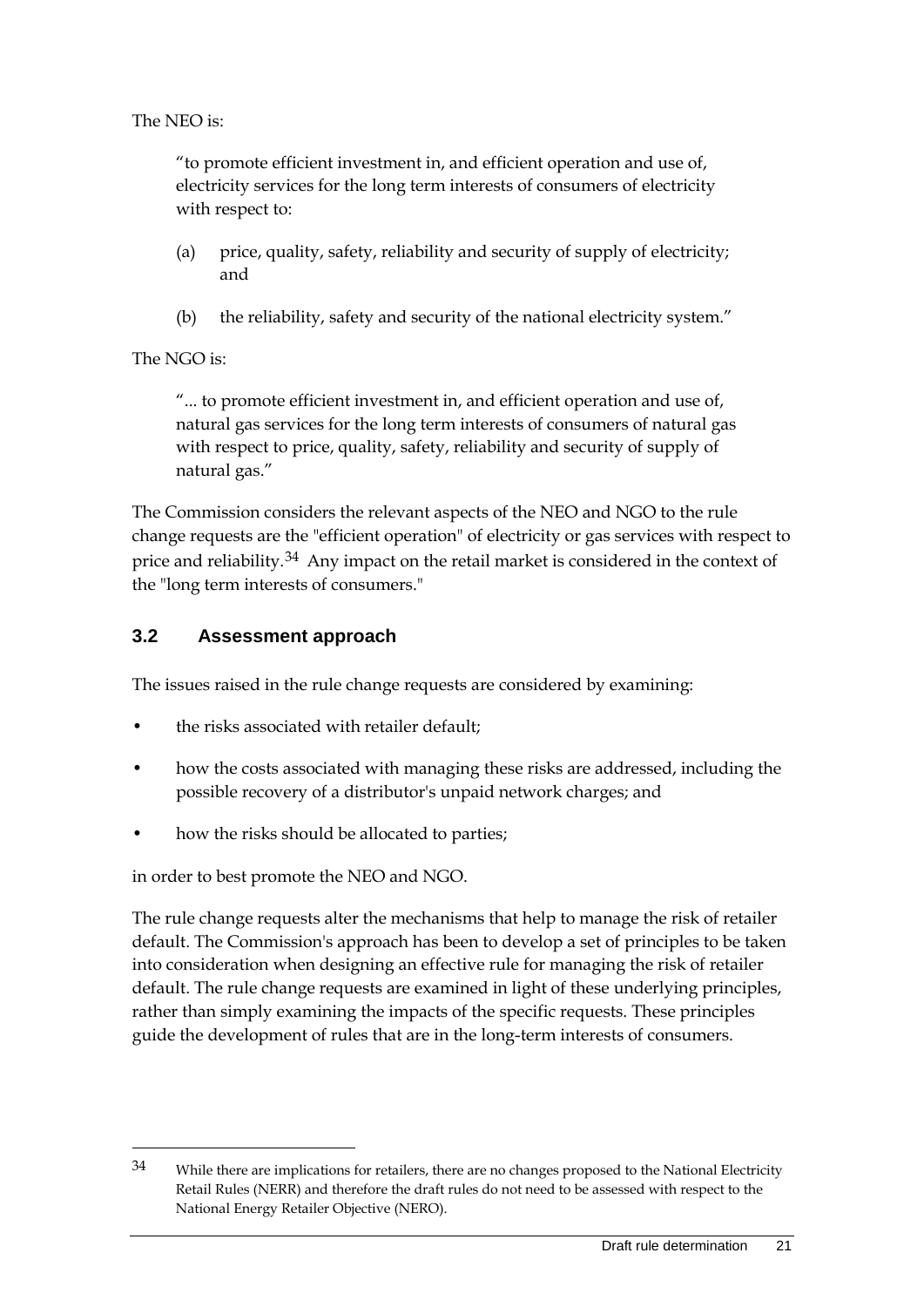#### <span id="page-31-0"></span>**3.3 Principles for an effective rule to manage the risk of retailer default**

The rule change requests have two impacts:

- the direct impact on distributor's revenue and cash flows resulting from a retailer default; and
- the costs incurred by retailers and distributors to manage the risk of retailer default and insolvency.

Any rule to manage the risks faced by distributors from retailer default will affect how and which market participants bear the responsibility and costs of managing the revenue and cash flow risks.

The current arrangements may reduce the exposure of a distributor to revenue and cash flow risk in the event of a retailer default, by allowing a distributor to call on credit support (where it is provided). Some of the remaining exposure to revenue and cash flow risk may eventually rest with the distributor's customer base:

- if the distributor's revenue determination is by way of a revenue cap, then any unpaid network charges resulting from retailer default may be recovered from all customers through the overs and unders process;
- if any additional costs are incurred by the distributor as a result of the retailer default, and the size of these costs are greater than the materiality threshold which applies to electricity distributors, these may be recovered from customers through the cost pass-through provisions.

The costs incurred by the distributor are shared by all customers in that network, while the costs incurred by the retailer are shared only by that retailer's customers. In the absence of rules to mitigate the risk of retailer default, the expected long-term cost to a distributor's customers from retailer default is based on the likelihood of default and the loss in the event of default, which is based on the size of each retailer's outstanding network charges.

In the presence of efficient and effective risk-mitigation rules, the long-term expected costs to a distributor's customers would depend on the costs of implementing and operating rules to manage the risk of retailer default, as well as any residual expected loss given retailer default (in the event that the rule does not eliminate the risk to distributors and their customers from retailer default).

If a distributor is unable to recover unpaid network charges and reasonable costs incurred as a result of a retailer default, then this risk may be reflected in the regulated rate of return. This is because, generally, distributors are unable to price differentiate between retailers on the basis of each retailer's credit risk profile. If a rule to manage the risk of retailer default enables the distributor to recover unpaid network charges and reasonable costs incurred as a result of a retailer default, then the risks faced by the distributor are reduced. The risks faced by distributors should be reflected in the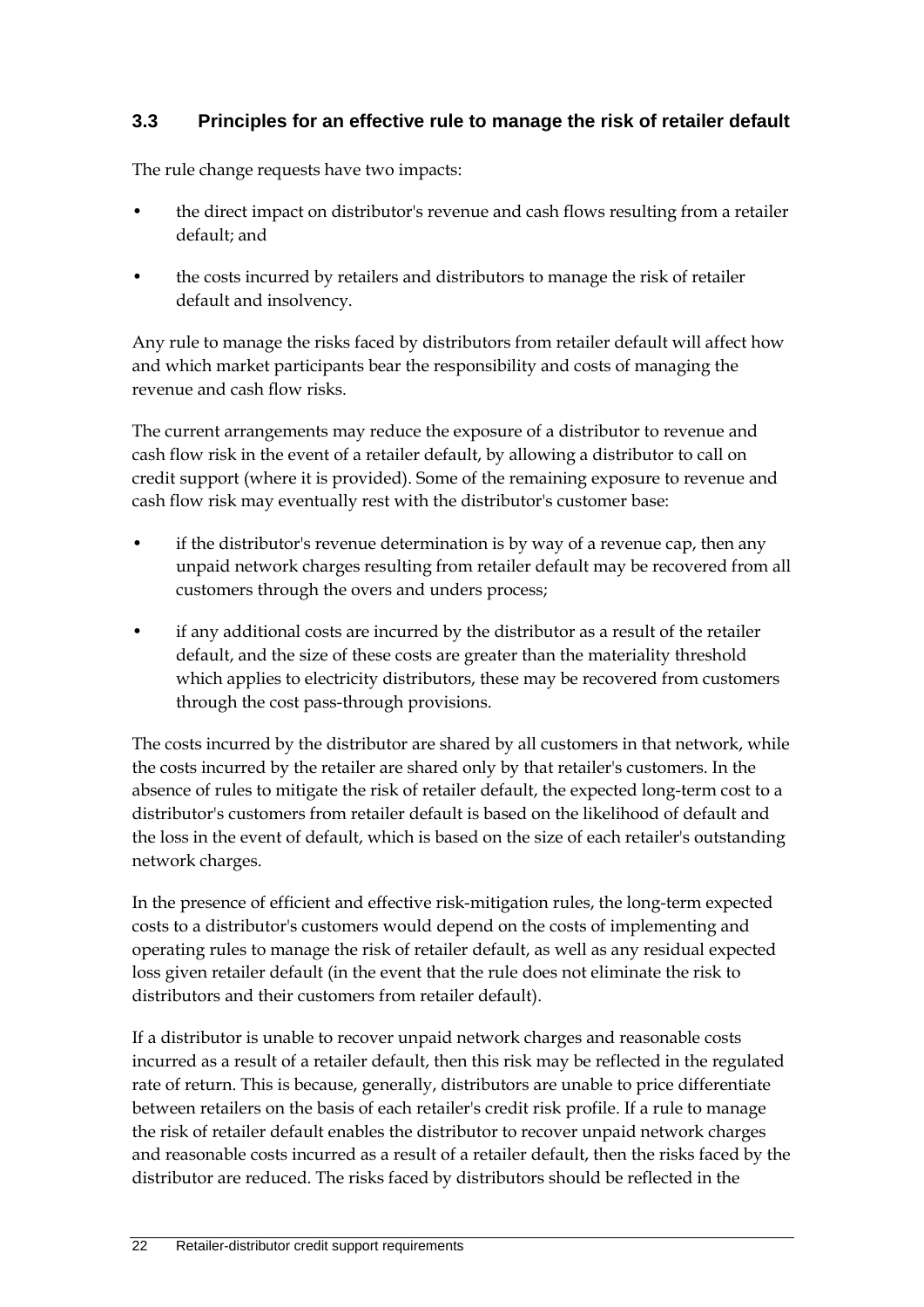regulated rate of return, as specified in the rate of return objective and the revenue and pricing principles.

The Commission has developed the following principles to guide the development and assessment of an effective rule for managing the risk of retailer default:

- the rule allocates appropriate risks to the parties that have the information, ability and incentives to best manage each risk in order to minimise the long-term costs to consumers;
- the rule takes into account the risk of retailer default and the impact of default on the distributor;
- the rule takes into account the trade-off between flexibility and regulatory certainty;
- the rule takes into account the potential impact on barriers to entry and competition for retail businesses; and
- the rule takes into account the impact on customers from changes in network revenue as a result of the revenue and pricing principles.

Based on the analysis undertaken to date by the Commission, the following principles were also considered in developing an efficient rule for managing the risks of retailer default:

- **Stability:** the rule should minimise potential financial contagion from a retailer default to its distributor;
- **Efficiency:** the rule should efficiently allocate the risks and costs to parties in order to minimise the long-term costs to consumers;
- **Incentives:** the rule should provide appropriate incentives to minimise the probability and impact of retailer default;
- **Revenue and pricing principles:** the rules should take into account any change in network revenue resulting from the mechanism adopted to manage the risk of retailer default and the application of the revenue and pricing principles; and
- **Competition:** the rule should consider any unintended or unwarranted impacts on barriers to entry for retail businesses.

### <span id="page-32-0"></span>**3.4 The draft more preferable rules**

The Commission's draft rules address the key issue raised in the rule change requests having an efficient and effective framework for managing the risks faced by distributors from retailer default.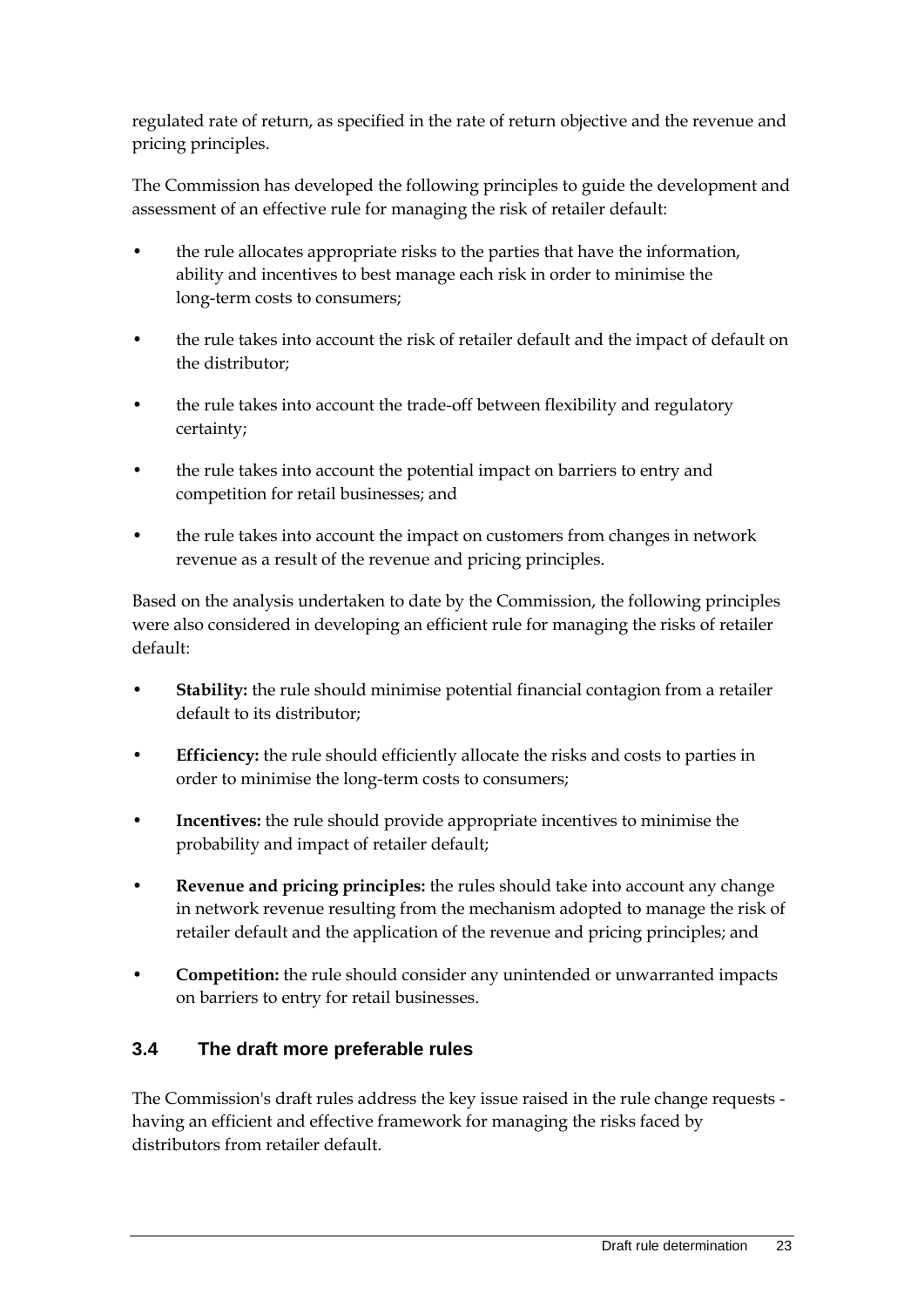The rule change request sought to address this issue by:

- replacing the existing credit support regime with a new regime which would:
	- remove the concept of a maximum credit allowance; and
	- require retailers with an S&P credit rating below BBB- (or equivalent) to provide credit support to the distributor to an amount equivalent to the value at risk that would be faced by a distributor if that retailer were rated BBB-; and
- enhance the retailer insolvency cost pass-through provisions by allowing distributors to recover all unpaid network charges.

The arrangements prescribed in the rule change requests will impose additional costs on consumers as higher levels of credit support will be required under the proposed rules, and does not appropriately balance the various principles set out by the Commission.

The draft rules provide an appropriate framework for managing the risks of retailer default, by balancing the above-mentioned principles for developing an effective rule. This framework ensures that distributors are able to collect any unpaid network charges and costs related to a retailer default with no up-front costs incurred by distributors, retailers and their customers to manage an event that may not eventuate.

The draft rules (both in the NER and NGR) will:

- enhance the operation of the retailer insolvency cost pass-through provisions by:
	- removing the materiality threshold (currently one per cent of a distributor's annual revenue requirement), where applicable;
	- confirming that unpaid network charges may be included as part of a distributor's insolvency costs following a retailer insolvency event; and
	- confirming that the retailer insolvency cost pass-through provisions take precedence over any inconsistent provisions in any distributor's access arrangements, which is applicable only to the NGR.
- remove the requirements for a retailer to provide any form of credit support to a distributor except in the case of a history of late payment of distributor's invoices by a retailer. In the case of late payment, a retailer may be required to provide credit support in an amount equal to the last statement of charges issues to the retailer that triggered the requirement to provide credit support; and
- retain the existing credit support provisions in relation to any credit support that is currently held by a distributor, so that the credit support continues to operate on its terms as a result of the accrued statutory and contractual rights under the existing credit support instrument.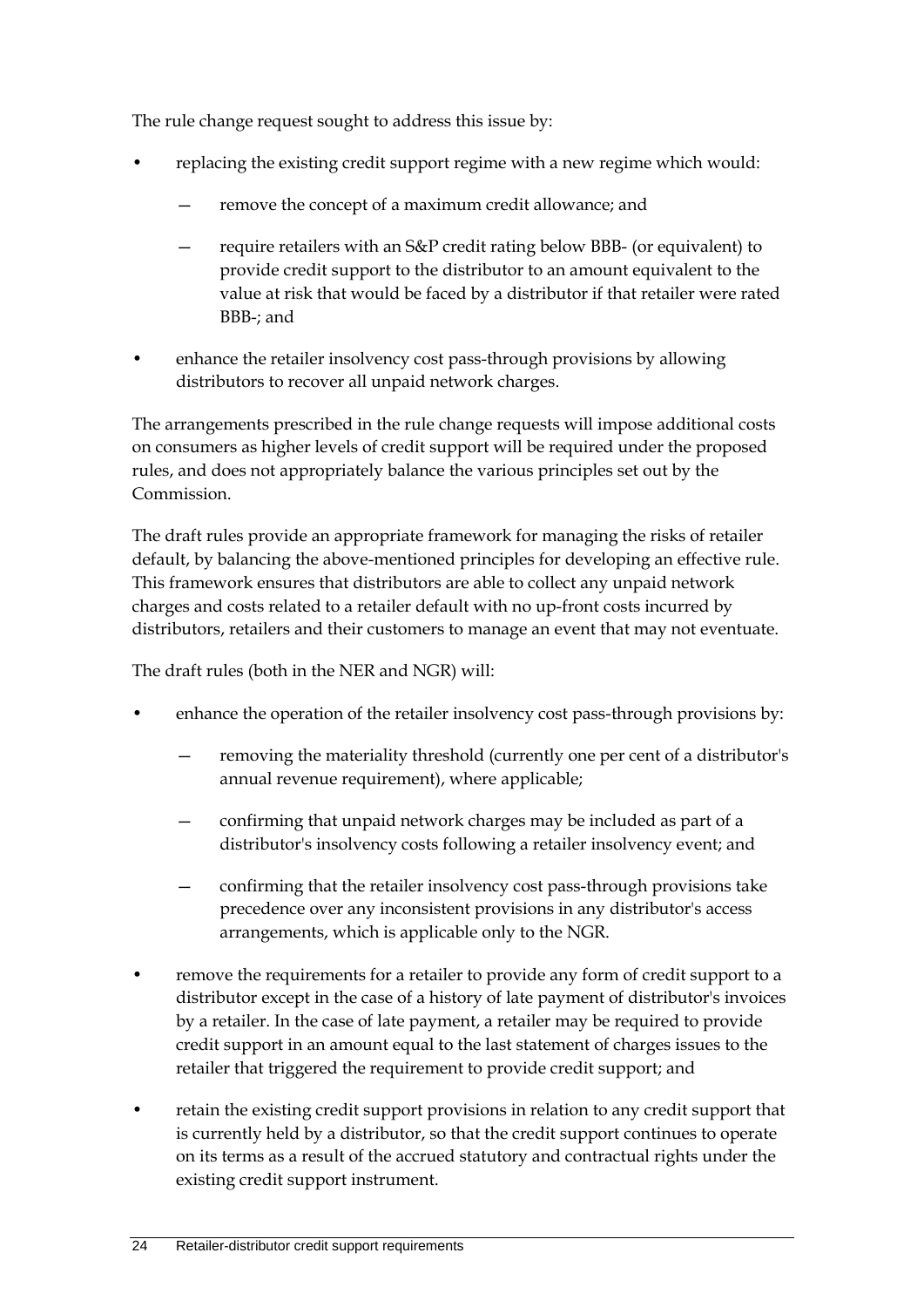#### <span id="page-34-0"></span>**3.5 Summary of reasons**

As discussed in section 1.1, there are three potential risks faced by distributors arising from a retailer default:

- revenue risk;
- liquidity risk; and
- systemic risk.

A distributor's risk from a retailer default consists of revenue risk and liquidity risk. Revenue risk relates to the inability of a distributor to recover all of the unpaid network charges, as well as any costs incurred in recovering those charges. As recovery of unpaid network charges can be a drawn-out process, liquidity risk relates to the potential for cash-flow shortfalls for distributors while they await full recovery of unpaid charges.

As with most risks, the actual impact on distributors and other parties from a retailer default depends on several factors. These factors may include, but are not limited to:

- the mechanisms available to the distributor to recover any unpaid network charges;
- the timing of retailer default (that is, when in the billing cycle default occurs);
- the total amount of unpaid charges owed by the defaulting retailer;
- potential implications for counter-parties in spot and derivative wholesale energy markets, whereby counter-parties to wholesale or hedging contracts may be unable to enforce or call on those contracts;
- macroeconomic conditions including the availability and the cost of funding in lending markets; and
- the reason for retailer default, which could be due to either retailer-specific issues (for example, an excessive amount of borrowing), or broader issues, either in the wholesale electricity market or in the macroeconomy (such as an economic downturn).

Retailer-specific issues are unlikely to have systemic risk implications for a distributor. Alternatively, if broader factors such as extremely high electricity prices combined with diminished availability and liquidity of hedging instruments, led to retailer default, this can create systemic risk as more than one retailer may be impacted. Therefore, risk mitigation measures may need to be put in place by distributors to safeguard against potential systemic risk, in additional to any measures put in place to minimise retailer-specific risk.

In terms of the three risks to a distributor from a retailer default, the Commission considers that distributors are best-placed to manage their liquidity risk. All businesses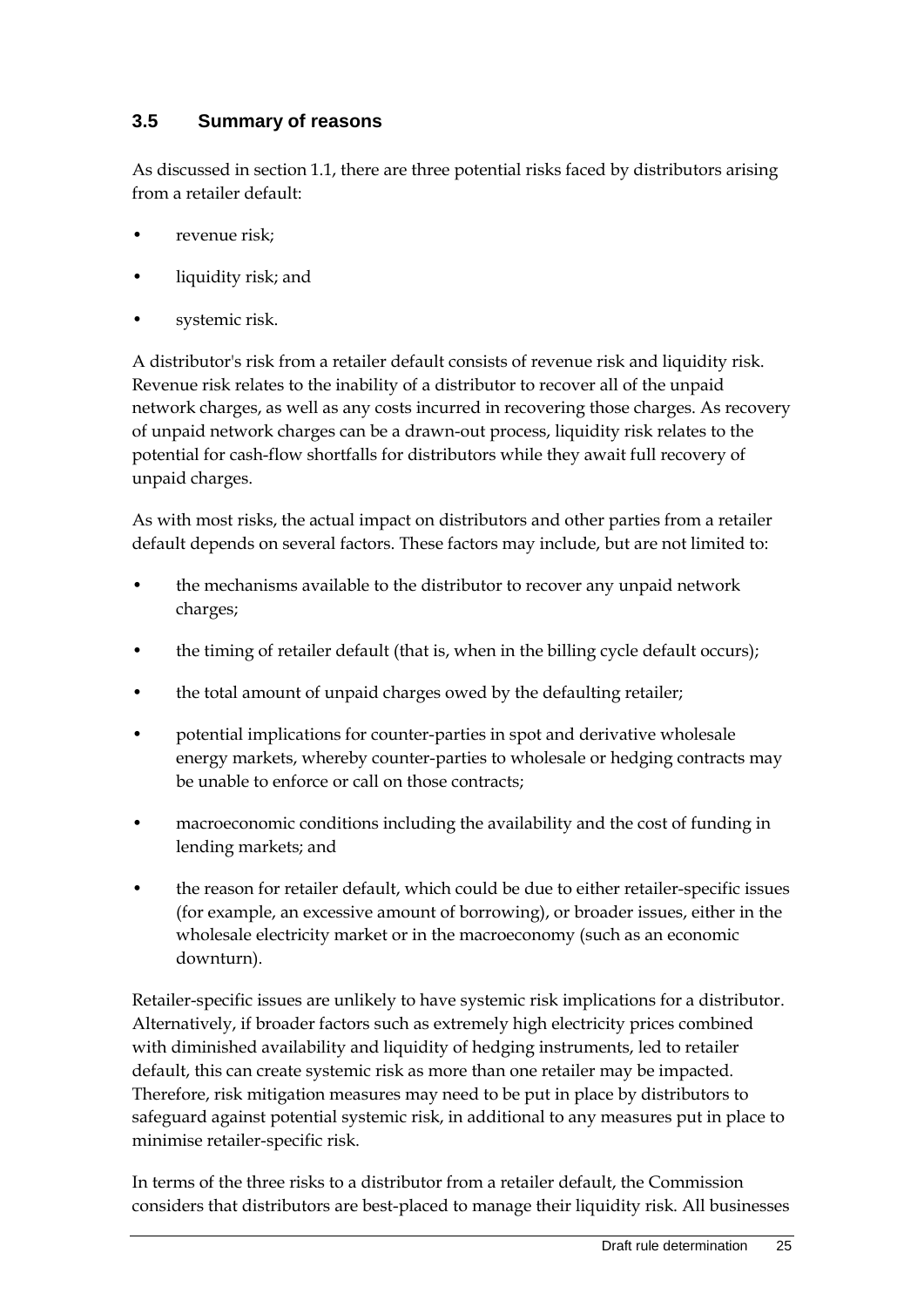have to manage liquidity, including distributors, as a normal aspect of their business operation. There are various commercial and operational mechanisms that may be used to manage this risk. A distributor, given its position of receiving a regulated revenue amount (including a regulated rate of return), is, and will be, able to quickly access funds, either from external or internal sources, to manage any cash-flow shortages arising from non-payment of network charges as a result of retailer default

A distributor's liquidity risk is increased in situations where a defaulting retailer has a large market share in the distributor's network area. However, the retailers who currently have significant market shares in the NEM all hold investment grade credit ratings (S&P of BBB- or above). While an investment grade credit rating does not mean that a default can never occur, it does imply that the probability of default is fairly low; in the case of a retailer rated BBB-, it is 0.30%.[35](#page-35-0)

Therefore, given the relatively low probability that a significant liquidity risk would arise from retailer default, and that distributors already manage liquidity risk as part of their day-to-day operations, a regulatory mechanism to mitigate liquidity risk is not necessary at this time. Consequently, the Commission considers that distributors are best-placed to determine how to manage their liquidity risks, which can arise for a range of sources, including retailer default.

Distributors' ability to mitigate their liquidity risk is enhanced if the regulatory framework provides for the ability for the distributor to collect the unpaid network charges and any costs incurred in collecting those unpaid charges, which mitigates the revenue risk faced by distributors.

Distributors are obliged to deal with any and every retailer, regardless of each retailer's level of default risk. This creates revenue risk for distributors, a risk which is exacerbated by the inability of distributors to price this risk into their relationship with retailers. Consequently, the Commission is of the view that it is not appropriate that revenue risk should be allocated to distributors to manage. Instead, revenue risk is best-managed through existing, regulatory-based, mechanisms, with suitable modifications to these mechanisms (discussed below) needed to fully mitigate distributors' revenue risk.

Any rule addressing revenue risk from retailer default must balance the principles set out by the Commission and a determination is required on the level that any mechanism should operate on an ex-ante or ex-post basis. An ex-ante mechanism requires some or all of the risks to a distributor from retailer default to be managed prior to the risk being realised. Credit support is an example of an ex-ante mechanism. With such a mechanism, any costs associated with the mechanism are also paid-up front and are incurred whether or not the risk actually eventuates.

Alternatively, the risks faced by distributors could be managed after a default has occurred. An example of such an ex-post mechanism is the retailer insolvency cost

<span id="page-35-0"></span><sup>35</sup> 2014 S&P default probabilities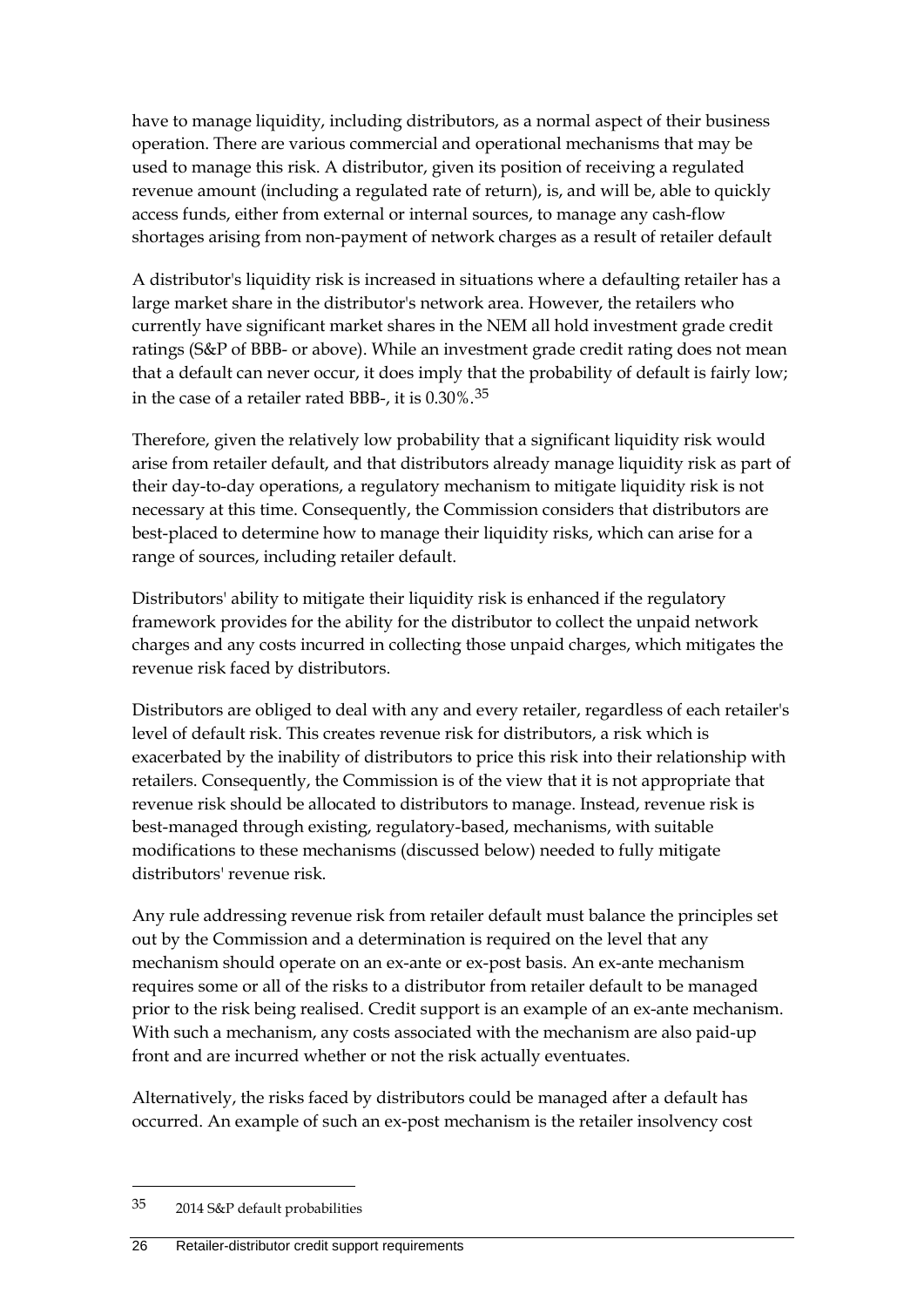pass-through provisions. Any costs associated with this mechanism are only incurred where a retailer default has actually occurred.

Any rule implemented to manage the risk faced by distributors from retailer default could involve elements of an ex-ante mechanism and ex-post mechanism. The existing risk-management mechanisms to manage retailer default can be either market-based or regulatory-based, and can be either ex-ante or ex-post. An example of the former is default insurance, as well as loan covenants on borrowings from banks and other institutions. An example of a regulatory-based ex-ante mechanism is the set of settlement prudential requirements (known as the prudential standard) imposed on retailers in the NEM.

These ex-ante mechanisms place numerous obligations on retailers to manage their default risk. Failure to meet these obligations may impact on a retailer's ability to borrow funds, and the cost of borrowing, and to operate its business. The Commission considers that these obligations sufficiently incentivise retailers to minimise their risk of default and remain financially viable.

The cost-pass through and overs-and-unders mechanisms are examples of regulatory-based ex-post mechanisms. Under ex-post mechanisms, costs are only incurred where the event has actually occurred and ensures that distributors are able to collect any unpaid network charges and costs incurred in relation to the event, in this case a retailer default.

The Commission assessed several options as part of the rule change process. These options included:

- **Option 1 - retain the existing arrangements:** the existing arrangements for both the credit support requirements and the cost pass-through provisions would remain as currently set out in the NER and NGR. This is the status quo option by which all other options are assessed against in determining if any option proposed better contributes to the achievement of the NEO and NGO;
- **Option 2 - strengthen the existing arrangements:** variations to the current credit support requirements and cost pass-through provisions, including but not limited to one or more of the, AGL proposal, COAG Energy Council proposal and the Jemena proposal;
- **Option 3 - establish a retailer default fund:** the establishment of a fund, available to distributors in the event of a retailer default, which is funded by retailers based on a retailer's creditworthiness and market share. The Commission examined this option in relation to both a retailer default fund set at a level to cover the unpaid charges if the largest retailer in the NEM were to default and also where the fund size was set at a smaller amount based on the cash-flow requirements of distributors if the largest retailer across the NEM were to default; and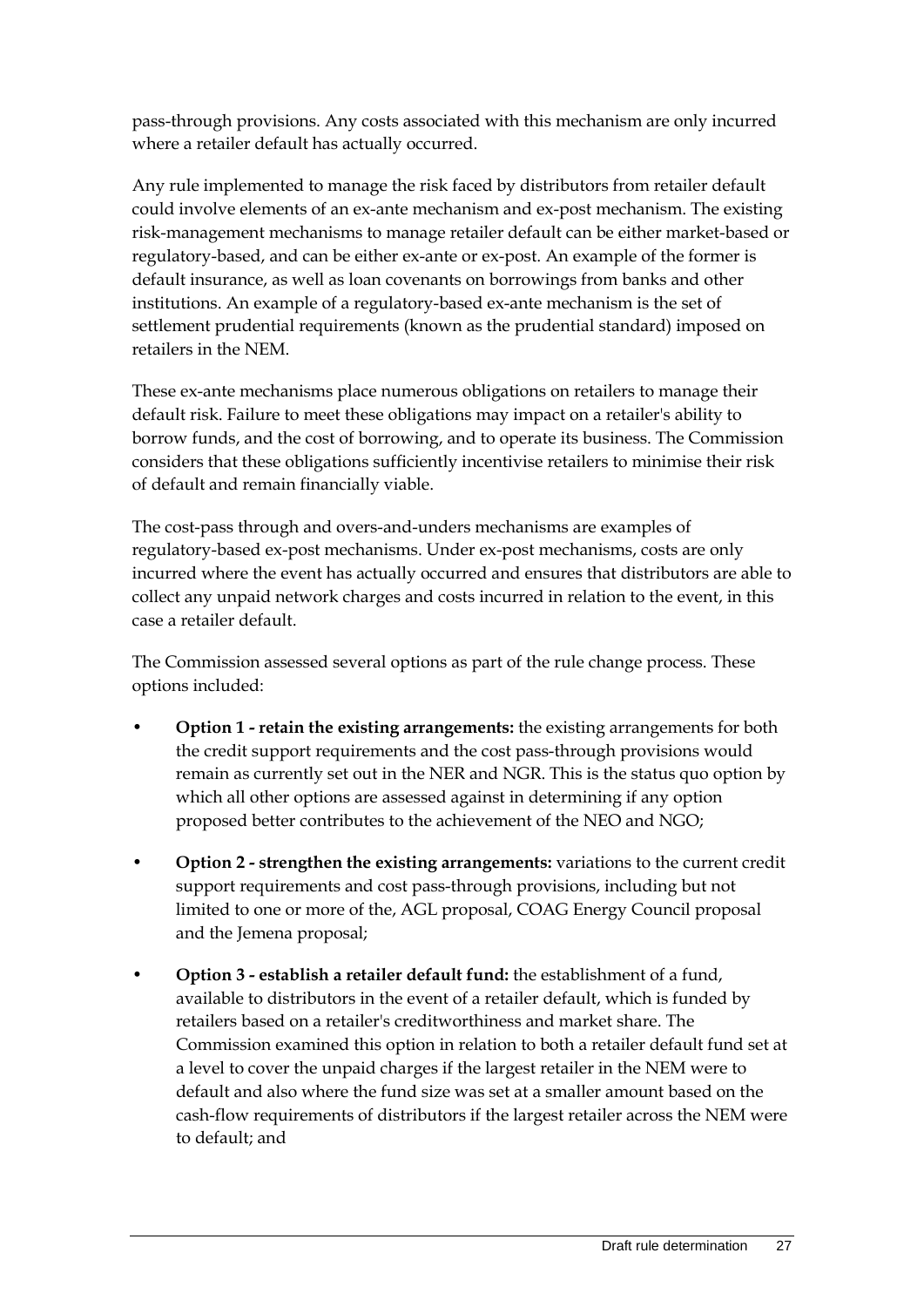• **Option 4 - introduce a liquidity support scheme:** a liquidity instrument to be held by the distributor to be used to address cash-flow shortages arising from a retailer default. Under this option, the costs associated with the liquidity support scheme could be paid by the distributor or collected from the retailers based on a set formula set out in the rules.

With the exception of option 2, where only the cost pass-through provisions are strengthened, all of the other options involve mechanisms that have both ex-ante and ex-post elements.

The Commission is of the view that the various existing ex-ante and ex-post risk-mitigation mechanisms, outside of the retailer-distributor credit support requirements, place sufficient risk-mitigation incentives on retailers, and appropriately allocate risk between retailers and distributors. This view is informed by two considerations:

- in the history of the NEM, only three retailers have defaulted. Furthermore, these defaults were all by small retailers, where the associated unpaid network charges and costs would have been fully covered by the Commission's proposed enhancements to the cost pass-through mechanisms (discussed below); and
- distributors are best-placed to deal with any short-term cash-flow issues that may arise as a result of a retailer's default. Distributors currently manage liquidity risks arising from a range of sources, which include retailer default.

Consequently, the Commission considers that there is no need at this time for any further ex-ante mechanism, such as retailer-distributor credit support (except in instances of late or missed payment by a retailer), to exist in relation to the retailer-distributor relationship.

The draft rules have two key elements:

- a modification of the existing ex-post mechanism, relating to an enhancement of the retailer insolvency cost pass-through mechanism, to manage the revenue risks faced by distributors from retailer default; and
- removal of the credit support requirements (with the exception of the late or missed payment provisions and the continuing operation of existing credit support instruments).

The draft rules will:

- ensure distributors are able to collect unpaid network charges and any costs incurred in the event of a retailer default, thereby mitigating a distributor's revenue risk;
- have no impact on barriers to entry or expansion in the retailer market, or on retail competition; and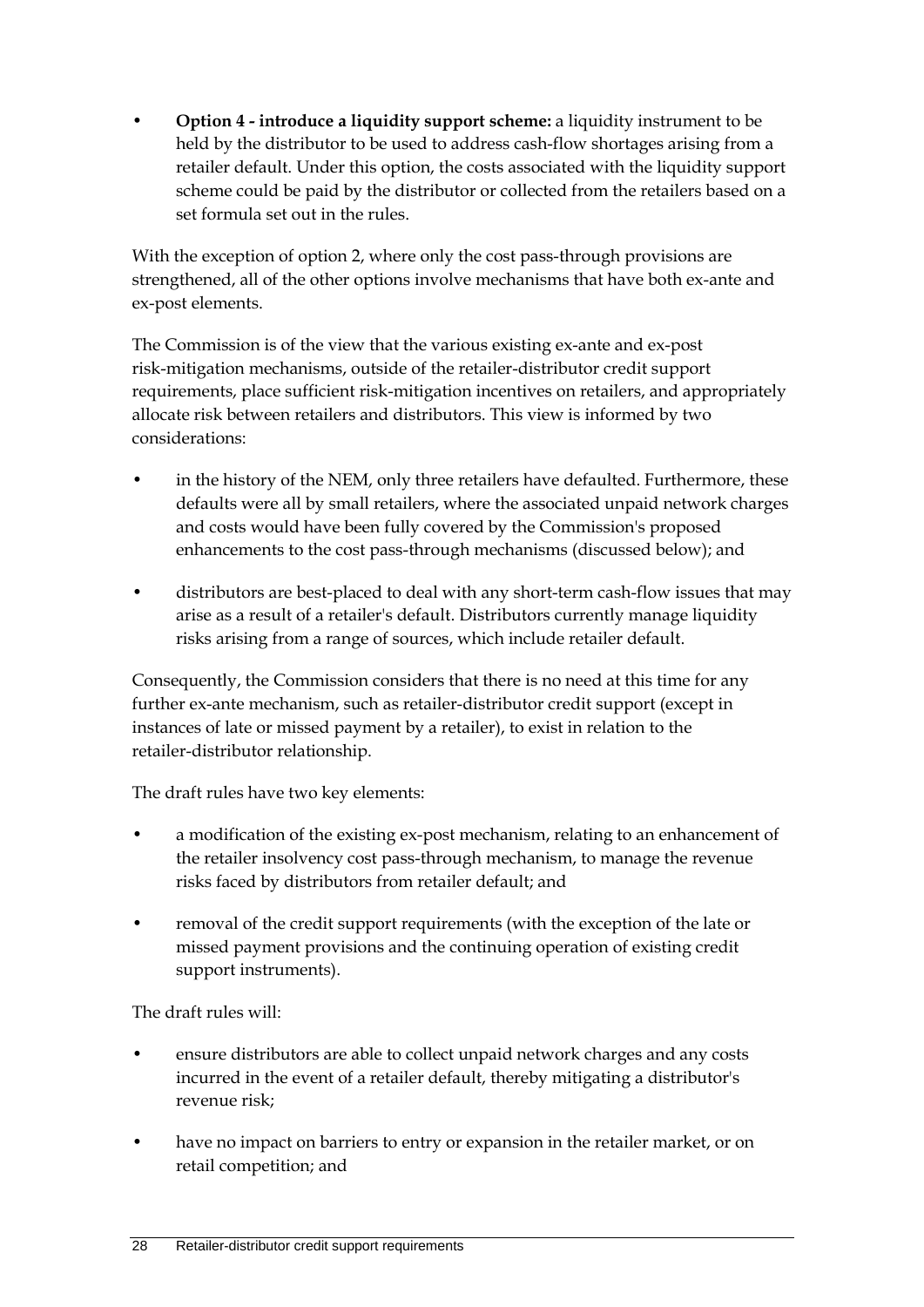• minimise costs to consumers over the long term, as consumers would only face increased costs in the event of a retailer default, and then only for a set period of time as required to recover the unpaid network charges and costs associated with the retailer default.

Furthermore, by mitigating both liquidity and revenue risk, through the various existing risk-mitigation mechanisms, systemic risk faced by distributors is also mitigated.

The requirement in the draft rules for a retailer to provide credit support where it has a history of late payment in an amount equal to the last statement of charges which triggers the provision, provides an additional layer of protection for distributors, and its customers, where a retailer has demonstrated that it is not fulfilling its commercial obligations. These provisions provide an incentive on retailers to continue to pay their bills on time. Further, it may provide an early warning sign to distributors that a retailer may be facing financial difficulty, allowing the distributor to prepare its affairs in the event a default were to occur. This may include arranging for more frequent billing and/or ensuring it has the required liquidity to deal with any non-payment of network charges, to enable it to continue operating even if that retailer were to default. Further, where a retailer has provided credit support under the late payment provisions, the distributor is provided with some revenue and liquidity protection in the event that the retailer defaults in the future.

The revised arrangements, which will not apply in Victoria given they have not adopted the NECF, would likely lead to the efficient management of the risks faced by distributors from retailer default. This would be done through a combination of: regulatory mechanisms; the existing ex-ante mechanisms in place; the risk management practices of retailers; and operational and risk management decisions of distributors. The Commission is of the view that this would, or is likely to, contribute to the NEO or NGO by minimising cost impacts of managing the risks which is in the long-term interests of consumers.

# **3.6 Strategic priority**

The Commission's draft rule determination relates to the first and third of the AEMC's strategic priorities: enabling consumers to make informed decisions in competitive retail markets (the consumer priority) and market and network arrangements that encourage efficient investment and flexibility (the market and network priority).

In particular, the draft rule determination focuses on the protection aspect of the consumer priority. The draft rule determination is aimed at ensuring that the NER and NGR contain specific provisions that serve to prevent detrimental outcomes that could undermine confidence in retail markets. The Commission's draft rule contributes to the consumer priority by minimising the costs associated with mitigating the risk of retailer default.

The Commission examined impacts on barriers to entry and competition resulting from a rule to manage the risk of retailer default. In line with the Commission's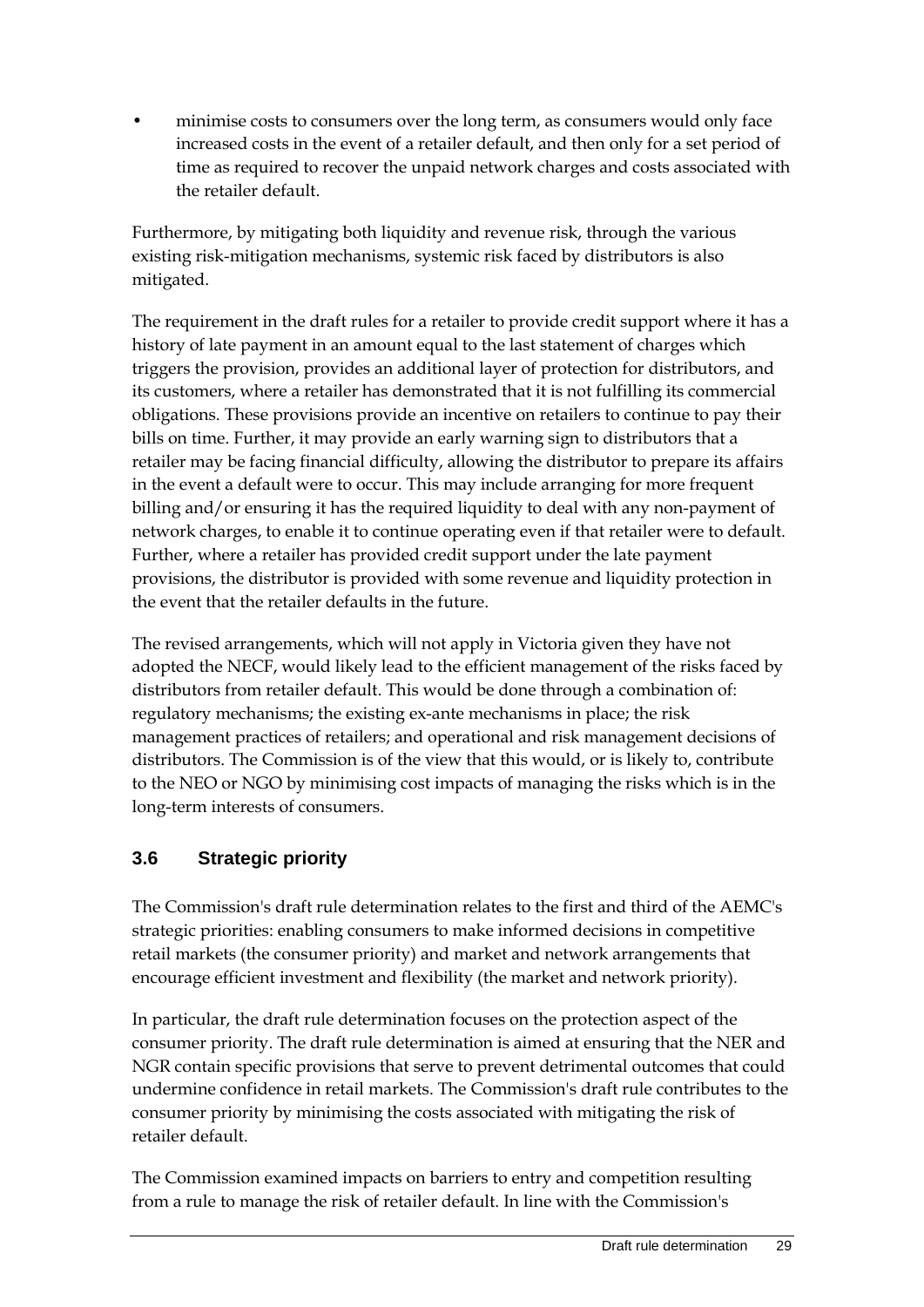markets and network priority, the draft rules do not impose a barrier to market entry or expansion. This will ensure that the market can continue to evolve and new business models and entrants are able to enter the market and provide consumers choice regarding how they will participant in the market. This is done while still ensuring that distributors' revenue risk is mitigated.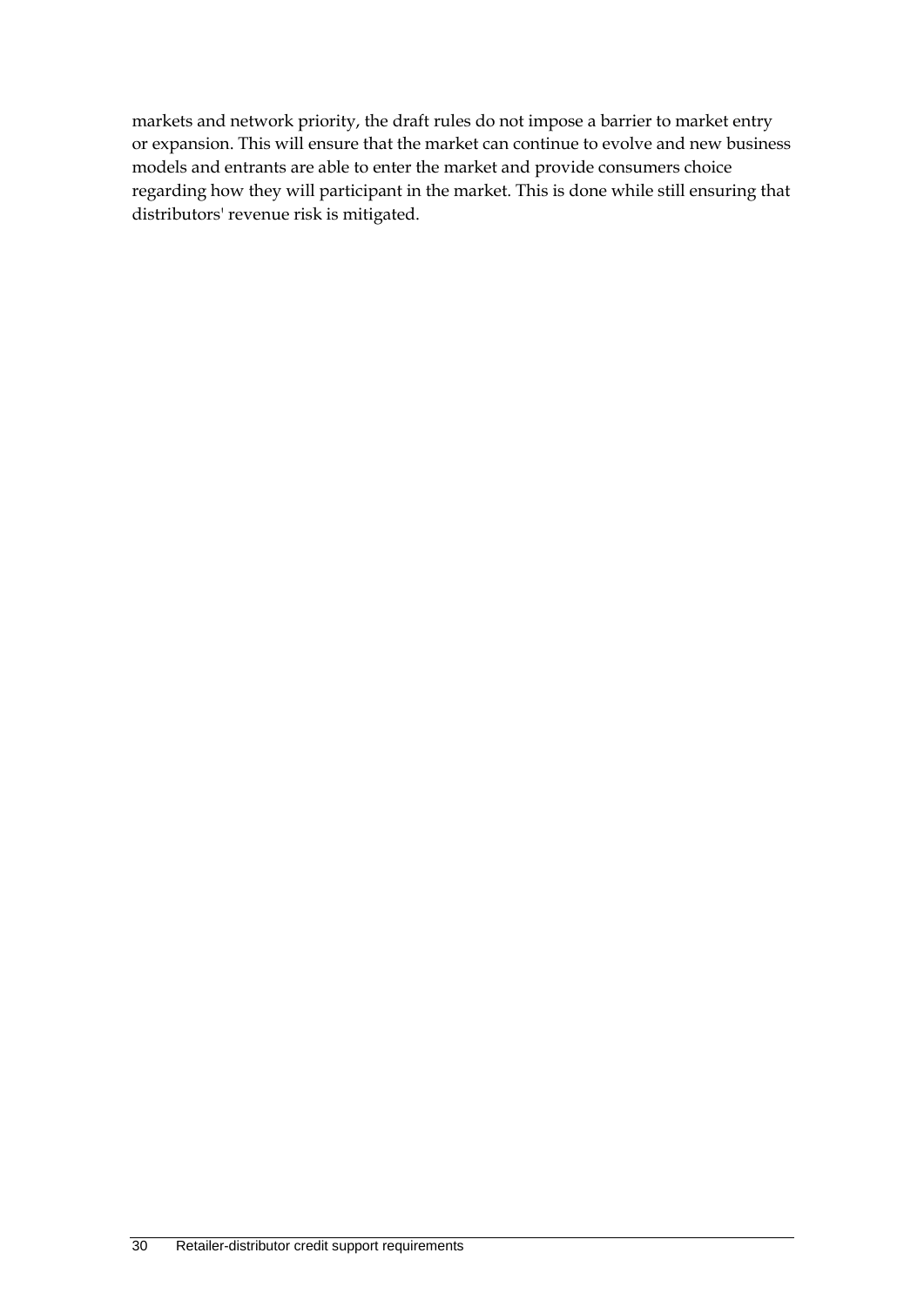# **4 Assessment of the options considered**

As part of the Commission's assessment of the rule change requests, several options to address the risks of retailer default were developed and considered.

# **4.1 Modelling of the options**

The Commission published an options paper on 22 October 2015 in which the four options were modelled.<sup>[36](#page-40-0)</sup> The modelling framework examined the revenue and cash flow implications of the above options on retailers and/or distributors, as well as the post-retailer default costs that would flow through to customers.

The key model inputs and assumptions included:

- **distributor revenue:** the relevant component of revenue for each distributor (ie a distributor's total annual retailer charges (TARC)) is a key component in all of the options and was used to estimate items such as a retailer's network charges liability (NCL) and a distributor's current assets;
- **shared customers:** shared customer data was used to estimate each retailer's market share within a network which, in turn, allows the allocation of each distributor's TARC to the relevant retailers that operate in the distributor's network. From this, the NCL for each retailer is calculated. A shared customer is a customer of both the retailer and distributor;
- **creditworthiness:** credit ratings and D&B dynamic risk scores for retailers were used to determine the amount of credit support under options 1 and 2 and the allocation of costs under options 3 and 4. The credit ratings of distributors were used to determine the costs associated with option 4, the liquidity support scheme.

The modelling undertaken by Promontory for the AEMC and published with the Commission's options paper modelled the on-going and post-default costs for the various options being considered by the Commission.

# **4.2 Description of options**

-

A summary of the options considered, as well as the on-going and post-default costs are set out in the table below. Further information regarding the options and the costs is discussed in the following sections.

<span id="page-40-0"></span><sup>36</sup> The options paper can be found on the AEMC website at: http://www.aemc.gov.au/getattachment/4bc70d48-cc26-45d4-9914-cce6cc772df8/Options-Paper. aspx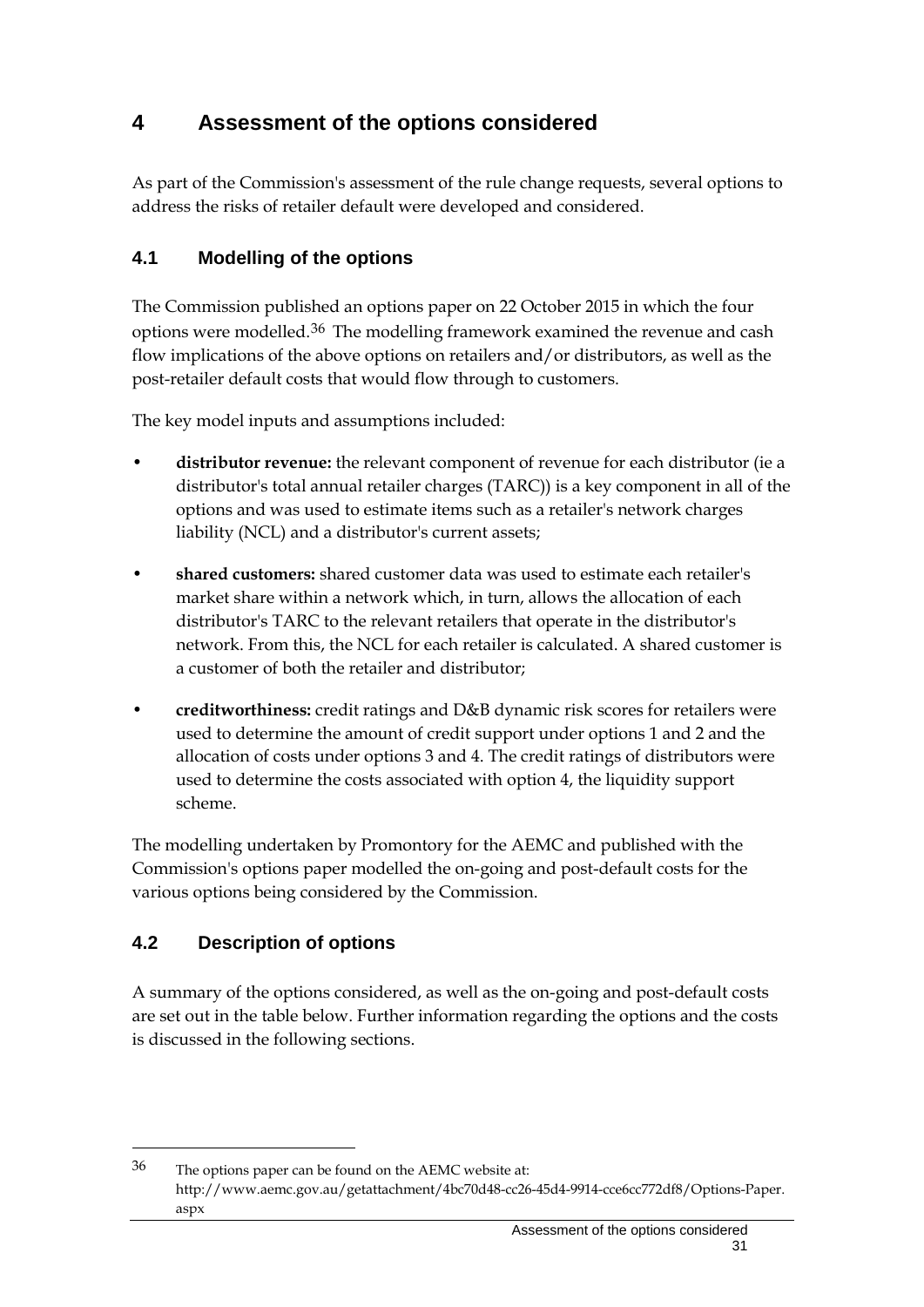### <span id="page-41-3"></span><span id="page-41-2"></span><span id="page-41-1"></span><span id="page-41-0"></span>**Table 4.1 Options considered**

| Option | <b>Description</b>                                                                                                                                                                                                                                                                                                                                             | Sub-option                                                                                                                                                                                                                               | On-going<br>costs <sup>37</sup>                              | Post-default<br>costs <sup>38</sup>                             |
|--------|----------------------------------------------------------------------------------------------------------------------------------------------------------------------------------------------------------------------------------------------------------------------------------------------------------------------------------------------------------------|------------------------------------------------------------------------------------------------------------------------------------------------------------------------------------------------------------------------------------------|--------------------------------------------------------------|-----------------------------------------------------------------|
|        | retain the existing arrangements: the existing<br>arrangements for both the credit support<br>requirements and cost pass-through provisions would<br>remain as current set out in the NER and NGR. This<br>is the status quo option by which all other options are<br>assessed in determining if any option proposed<br>better contributes to the NEO and NGO; | No sub-options were considered                                                                                                                                                                                                           | minimal <sup>39</sup>                                        | Electricity: 0%<br>$-2.5\%$ <sup>40</sup><br>Gas: 0% to<br>1.5% |
| 2      | strengthen the existing arrangements: variations<br>to the current credit support requirements and cost<br>pass-through provisions                                                                                                                                                                                                                             | 2.1 - COAG Energy Council and Jemena proposals only:<br>enhanced cost pass-through whereby the materiality threshold is<br>removed and confirmation that unpaid network charges is<br>included in retailer insolvency costs              | 0                                                            | Electricity:<br>$0.65\%$ - 12%<br>Gas: 0.1% -<br>5%             |
|        |                                                                                                                                                                                                                                                                                                                                                                | 2.2 - COAG Energy Council, Jemena and AGL proposals:<br>enhanced cost pass-through as in option 2.1 and AGL's<br>proposal whereby all retailers rated below BBB- provide credit<br>support                                               | Electricity:<br>$0.15\%$ - $0.65\%$<br>Gas: 0.1% -<br>0.2%   | Electricity:<br>$0.65\% - 12\%$<br>Gas: 0.1% -<br>5%            |
|        |                                                                                                                                                                                                                                                                                                                                                                | 2.3 - COAG Energy Council and Jemena proposals with<br>enhanced credit support provisions: enhanced cost<br>pass-through as in option 2.1 and credit support requirements<br>whereby all retailers rated below A- provide credit support | Electricity:<br>$0.35\%$ - $0.75\%$<br>Gas: 0.15% -<br>0.45% | Electricity:<br>$0.2\%$ - 5%<br>Gas: 0.1% -<br>4%               |

<sup>&</sup>lt;sup>37</sup> Average on-going costs or ex-ante costs as a percentage of the customer's total annual bill. The on-going costs are generally dependent on the creditworthiness of the retailer.

<sup>&</sup>lt;sup>38</sup> Average post-default costs or ex-post costs as a percentage of the customer's total annual bill. The post-default costs are generally dependent on the market share of the defaulting retailer.

<sup>39</sup> Modelling showed very little credit support is required under the existing requirements.

<sup>&</sup>lt;sup>40</sup> It is assumed for the modelling that distributors were not able to collect unpaid network charges as part of the post-default costs under this option.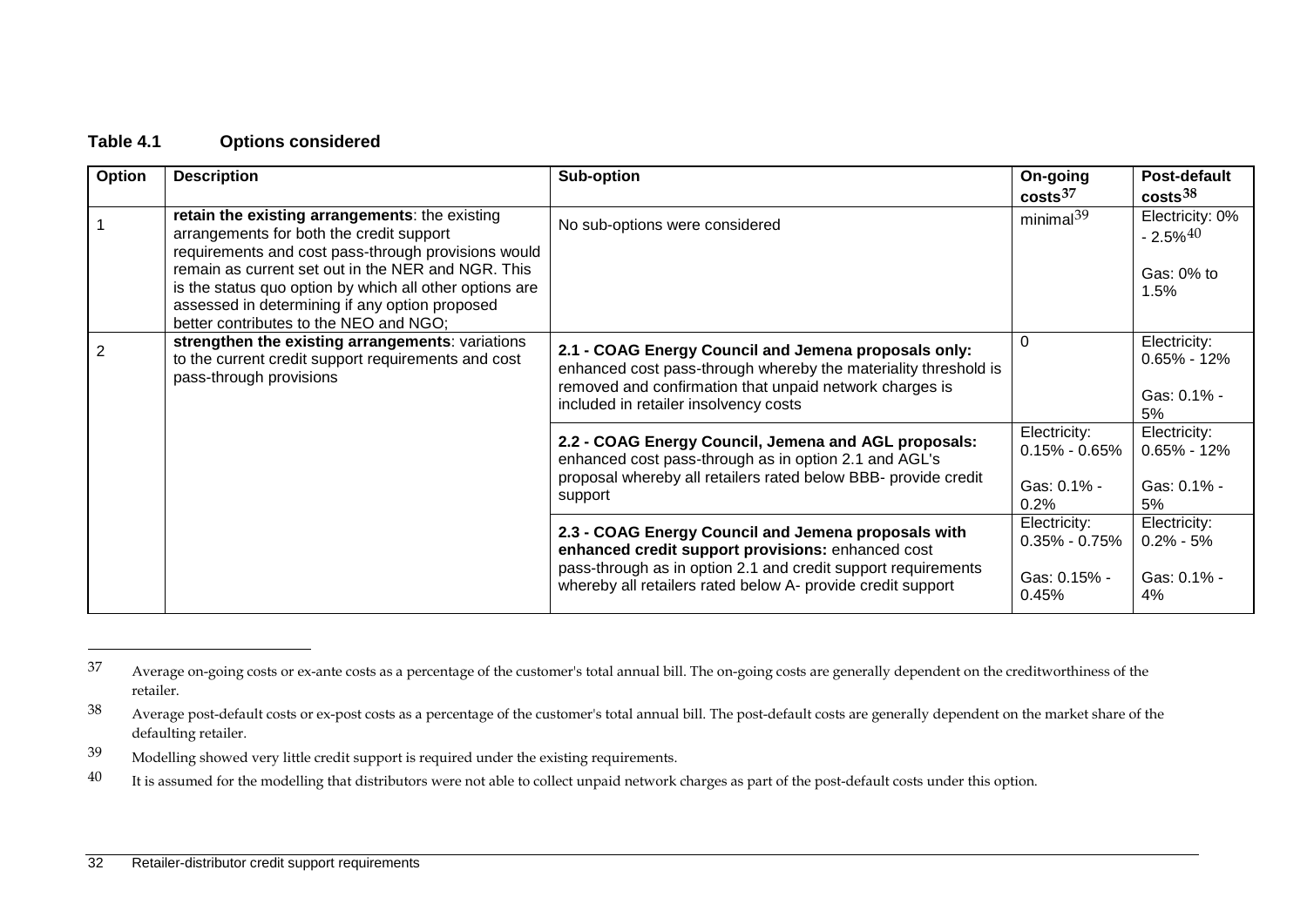<span id="page-42-0"></span>

| Option | <b>Description</b>                                                                                             | Sub-option                                                                                                                            | On-going<br>costs <sup>37</sup>   | <b>Post-default</b><br>costs <sup>38</sup> |
|--------|----------------------------------------------------------------------------------------------------------------|---------------------------------------------------------------------------------------------------------------------------------------|-----------------------------------|--------------------------------------------|
| 3      | establish a retailer default fund: the establishment<br>of a fund, available to distributors in the event of a | 3.1 - target fund size set to cover revenue risk of largest<br>retailer default: under this sub-option the fund size was set at       | Electricity:<br>$0.15\% - 1.2\%$  | $\Omega$                                   |
|        | retailer default, which is funded by retailers based on<br>a retailer's creditworthiness and market share.     | \$940 million across the electricity and gas markets                                                                                  | Gas: 0.1% -<br>0.8%               |                                            |
|        | In addition, the enhanced retailer insolvency cost<br>pass-through provisions as described in option 2.1       | 3.2 - target fund size set to cover liquidity risk of largest<br>retailer default: under this sub-option the fund size was set at     | Electricity:<br>0.08%             | Electricity:<br>$4.5\%$ <sup>41</sup>      |
|        | would be implemented.                                                                                          | \$130 million across the electricity and gas markets                                                                                  | Gas: 0.02%                        | Gas: 4.3%                                  |
|        | introduce a liquidity support scheme: a liquidity<br>instrument to be held by the distributor to be used to    | 4.1 - market-share based allocation: the on-going costs of the<br>liquidity facility is allocated to retailers in proportion to their | Electricity:<br>$0.02\% - 0.9\%$  | Electricity:<br>$0.01\% - 11\%$            |
|        | address cash-flow shortages arising from a retailer<br>default.                                                | annual network charges                                                                                                                | Gas: $0.01\%$ -<br>0.27%          | Gas: 0.00% -<br>9%                         |
|        | In addition, the enhanced retailer insolvency cost<br>pass-through provisions as described in option 2.1       | 4.2 - risk-based allocation: the on-going costs of the liquidity<br>facility are allocated to retailers by a set formula based on the | Electricity:<br>$0.01\% - 0.26\%$ | The post<br>default costs                  |
|        | would be implemented.                                                                                          | retailer's annual network charges and its creditworthiness.                                                                           | Gas: 0.00% -<br>0.27%             | are the same<br>under both<br>sub-options. |

<sup>&</sup>lt;sup>41</sup> It should be noted that under sub-option 3.2, the target fund size would be insufficient to cover the entirety of the unpaid network charges for the three largest retailers but would be sufficient to cover 100 per cent of the retailer insolvency costs, including unpaid network charges, associated with a small market-share retailer default.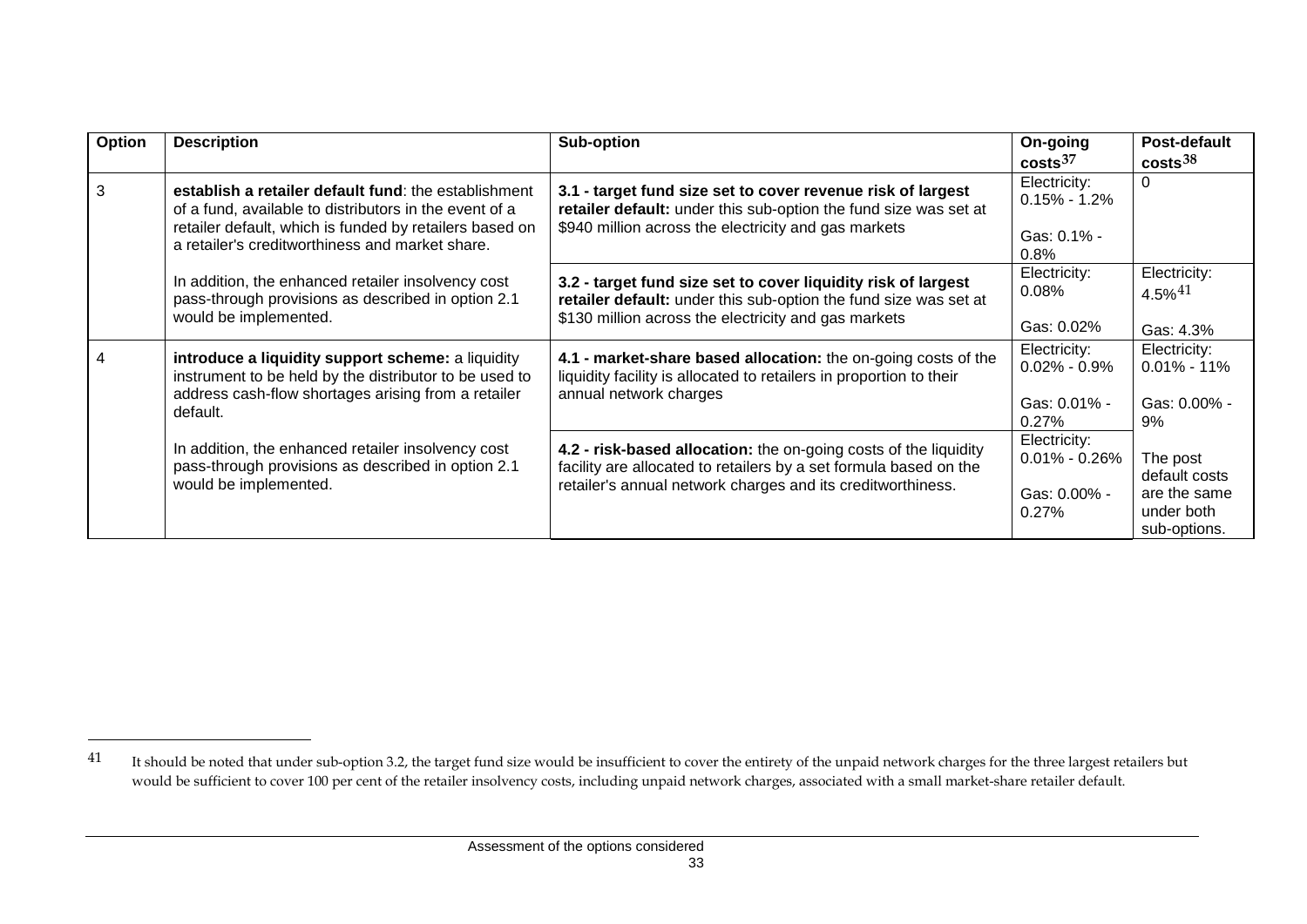The Commission's draft rules implements a variation of option 2.1 - strengthening the existing arrangements by implementing the COAG Energy Council and Jemena proposals. However, the Commission's draft rules also remove the existing credit support arrangements as between distributors and retailer with the exception of the late payment provisions. The late payment provisions require a retailer to provide credit support equal to the amount of the last statement of charges issued to the retailer which triggers the requirement to provide credit support. This option and the Commission's reasoning are discussed in Chapter 5.

### **4.2.1 Existing arrangements**

Under this option, the following existing mechanisms would be available to distributors to manage the risk of retailer default:

- credit support requirements;
- insurance (either private or self-insurance);
- overs and unders process (for distributors on a revenue cap form of regulation);
- corporate insolvency process; and
- retailer insolvency cost pass-through provisions.

The current arrangements were discussed at sections 1.2 and 1.3.

Three stakeholder submissions expressed their support for the current arrangements: Alinta Energy, Red Energy and Lumo Energy, and the joint submission from Blue NRG, Pooled Energy, People Energy, M2 Energy, QEnergy and Click Energy. These stakeholders were of the view that the current arrangements were adequate<sup>[42](#page-43-0)</sup> or that a credible case for removing the current provisions has not been established.<sup>[43](#page-43-1)</sup>

In relation to the existing arrangements, the modelling showed that very little credit support is required by either electricity or gas distributors in the NEM.<sup>[44](#page-43-2)</sup> As a result, the modelling focussed on the post-default costs and assumed that distributors were not able to collect unpaid network charges as part of the existing retailer insolvency cost pass-through mechanism. Depending on the size of the retailer default, the modelling indicated that on average the annual cost increase as a percentage of the customer's bill to allow for the recovery of the costs associated with the retailer default would be somewhere between 0 per cent (for small-market share default) to 1.50 per cent for gas customers and 2.50 per cent for electricity customers (for a large-market share retailer default ).[45](#page-43-3)

<span id="page-43-0"></span><sup>42</sup> Joint submission to the Commission's options paper, p.2

<span id="page-43-1"></span><sup>43</sup> Submission of Red Energy and Lumo Energy to the Commission's option paper, p.2

<span id="page-43-2"></span><sup>44</sup> See : AEMC 2015, Retailer-distributor Credit Support Requirements, options paper, 22 October 2015, Sydney, p. 24

<span id="page-43-3"></span><sup>45</sup> *Ibid,* p.26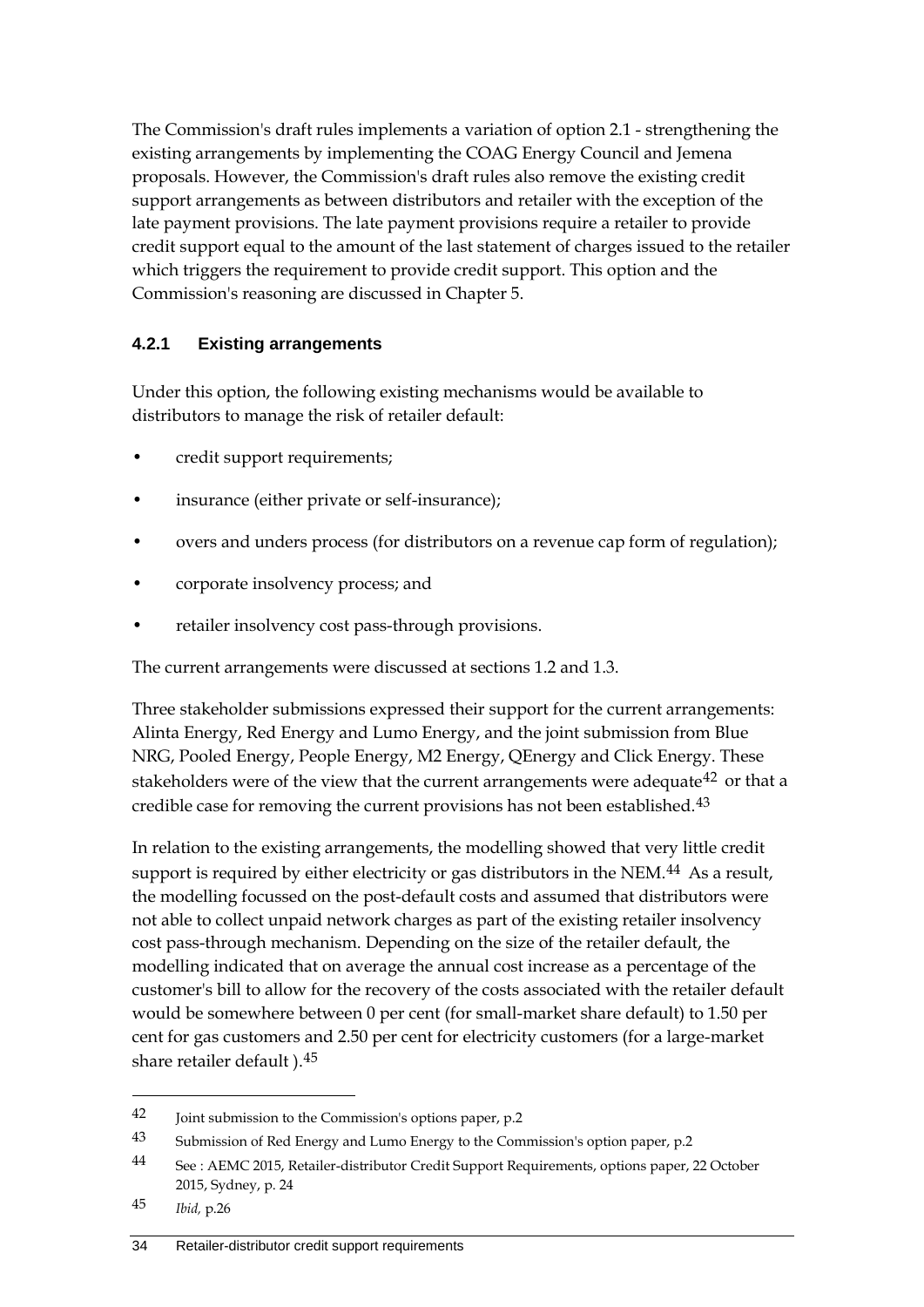### **4.2.2 Strengthen the existing arrangements**

Three variations were considered to strengthen the existing arrangements. Each one of these is discussed in turn.

### **Enhanced cost pass-through provisions**

Under this option, the COAG Energy Council and Jemena proposals would be implemented and the credit support provisions would be removed in their entirety. The retailer insolvency cost pass-through provision enhancements would include:

- removal of the one per cent materiality threshold, where one applies;
- clarifying the provisions to ensure that unpaid network charges are included in the costs distributors are able to recover as part of the cost pass-through process; and
- confirming that the retailer insolvency cost pass-through provisions in the NGR takes precedence over any inconsistent provisions in a gas distributor's access arrangement.

Alinta Energy, Red Energy and Lumo Energy and the joint submission from Blue NRG, Pooled Energy, People Energy, M2 Energy, QEnergy and Click Energy provided that, if the Commission determined that the status quo should not be maintained, this option should be implemented. In addition, Sumo Power, Origin Energy and ERM Power were supportive of this option to strengthen the existing arrangements. The NSW DNSPs indicated that the cost pass-through provisions are not a replacement for credit support.<sup>[46](#page-44-0)</sup>

Under this option there are no on-going costs. The modelling indicates that the post default costs as a percentage of the customer's annual bill is approximately between 0.65 per cent to 12 per cent for electricity customers, depending on the market share of the defaulting retailer. The cost increase as a percentage of the customer's annual bill is approximately between 0.2 per cent and 9 per cent for gas customers.

The Commission's draft rule implements a variation of this option. The Commission's reasoning is set out in Chapter 5.

### **Enhanced cost pass-through provisions and AGL's credit support proposal**

Under this option, the COAG Energy Council, Jemena and AGL proposals would be implemented.

<span id="page-44-0"></span><sup>46</sup> NSW DNSP submission to the Commission's option paper, p.3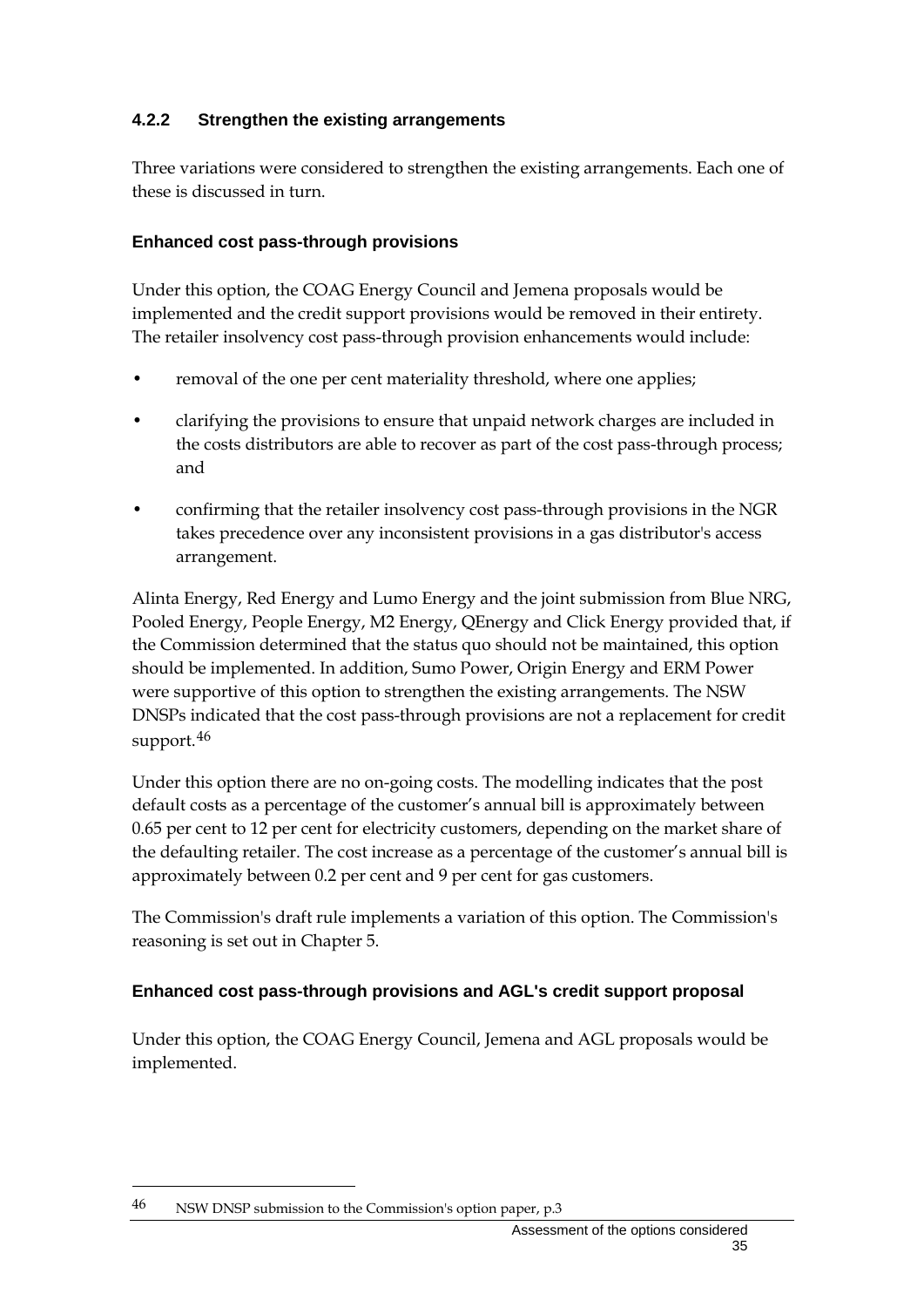This would result in the following:

- enhanced retailer insolvency cost pass-through provisions whereby:
	- the one per cent materiality threshold, where it applies, is removed;
	- the provisions are clarified to ensure that unpaid network charges are included in the costs distributors are able to recover as part of the cost pass-through process;
	- confirmation that the retailer insolvency cost pass-through provisions in the NGR takes precedence over any inconsistent provisions in a gas distributor's access arrangement.
- credit support would be determined on the following basis:
	- removal of the maximum credit allowance;
	- setting the benchmark credit rating to BBB- (or equivalent) from A- (or equivalent); and
	- retailers rated below BBB- (or equivalent) would provide credit support so that the value at risk to the distributor is the same as if the retailer were rated BBB- (or equivalent).

In its submission to the options paper, EnergyAustralia indicated its support for this option.

The modelling for this option reflects costs per shared customer - electricity under this option to be on average between approximately 0.15 to 0.65 per cent of the customer's annual bill depending on the retailer's credit rating. For shared customer - gas, the on-going costs to shared customers as a percentage of their annual bill is on average approximately 0.1 per cent to 0.2 per cent. $47$ 

In examining the post-default costs, it is assumed that the AER will allow no more than a 10 per cent increase in any one year. The post-default costs, as a percentage of the customer's annual bill for electricity customers is on average approximately 0.65 per cent to 12 per cent, depending on the market share of the defaulting retailer. For gas customers, the costs as a percentage of the customer's annual bill is on average approximately 0.1 per cent to 5 per cent, again depending on the market share of the defaulting retailer.[48](#page-45-1)

<span id="page-45-0"></span><sup>47</sup> See : AEMC 2015, Retailer-distributor Credit Support Requirements, options paper, 22 October 2015, Sydney, p.p. 33-34

<span id="page-45-1"></span><sup>48</sup> *Ibid,* pp. 36 -37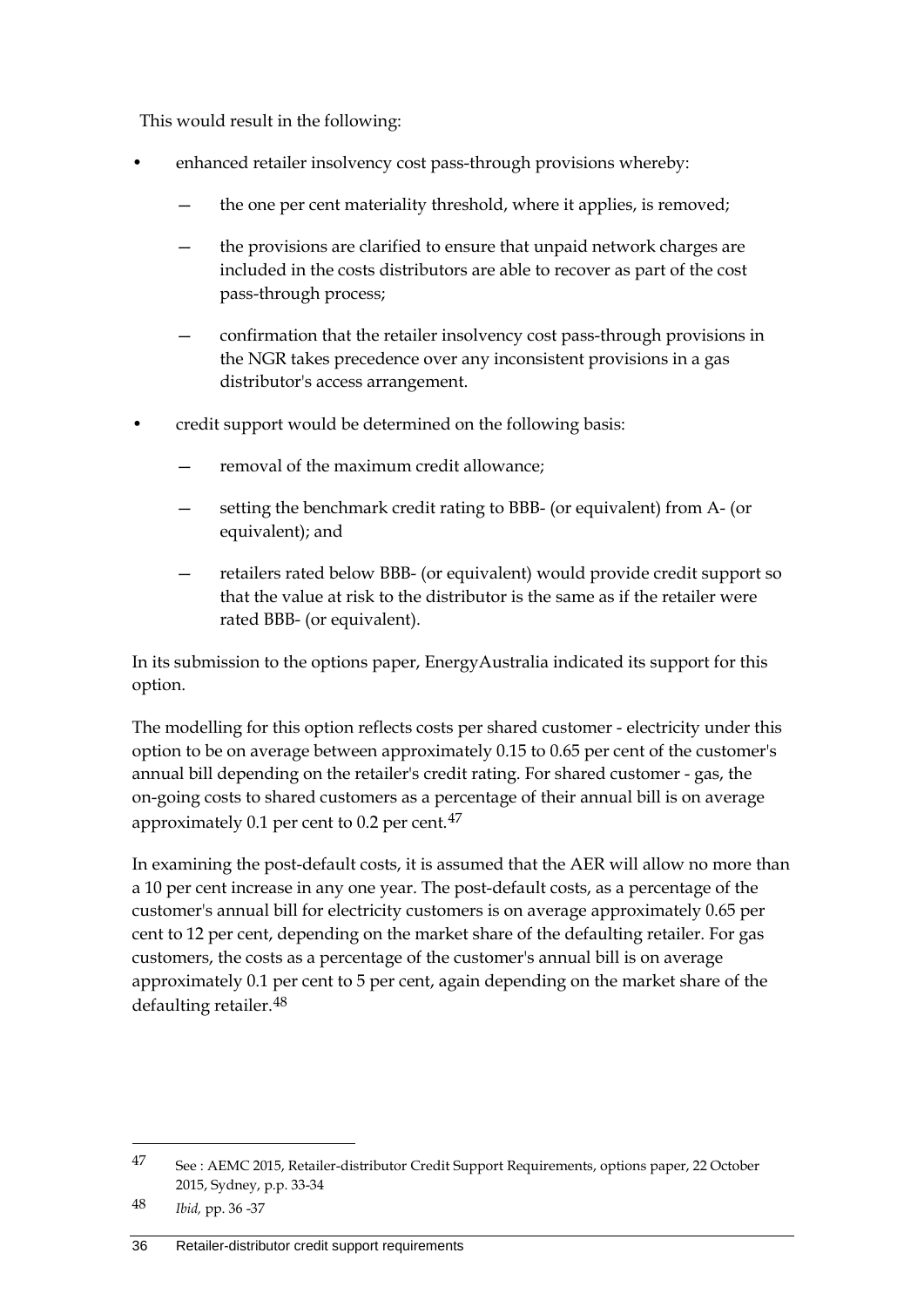### **Enhanced cost pass-through provisions and credit support provisions**

This option includes the following components:

- retailer insolvency cost pass-through provisions whereby:
	- the one per cent materiality threshold, where it applies, is removed;
	- the provisions are clarified to ensure that unpaid network charges are included in the costs distributors are able to recover as part of the cost pass-through process; and
	- confirmation that the retailer insolvency cost pass-through provisions in the NGR takes precedence over any inconsistent provisions in a gas distributor's access arrangement.
- credit support is determined on the following basis:
	- removal of the maximum credit allowance;
	- setting the benchmark credit rating to A- (or equivalent); and
	- retailers rated below A- (or equivalent) pay credit support so that the value at risk to the distributor is the same as if the retailer were rated A- (or equivalent).

Several stakeholders expressed their support for this option including the Energy Networks Association, Ergon Energy, Energex, Australian Gas Networks, SA Power Networks and the NSW DNSPs. However, both Ergon Energy and NSW DNSPs were of the view that in addition to the credit support payable under this option, retailers should also have to provide additional credit support to protect from concentration risk[49](#page-46-0) faced by distributors from a retailer that has a significant market share in their distribution area.<sup>[50](#page-46-1)</sup> ERM Power indicated that it was not supportive of this option.

The modelling for this option indicates the following cost per shared customer, as a percentage of the customer's annual bill:

- ongoing costs (also referred to as ex-ante costs) to shared electricity customers: average of approximately 0.35 per cent to 0.75 per cent, based on a retailer's creditworthiness;
- ongoing costs to shared gas customers: average of approximately 0.15 per cent to 0.45 per cent, based on a retailer's creditworthiness;

<span id="page-46-0"></span> $49$  Concentration risk arises when a creditor is heavily exposed to a particular counter-party

<span id="page-46-1"></span><sup>50</sup> Ergon Energy submission to Commission's options paper, p.3; NSW DNSPs submission to the Commission's options paper, pp. 4-6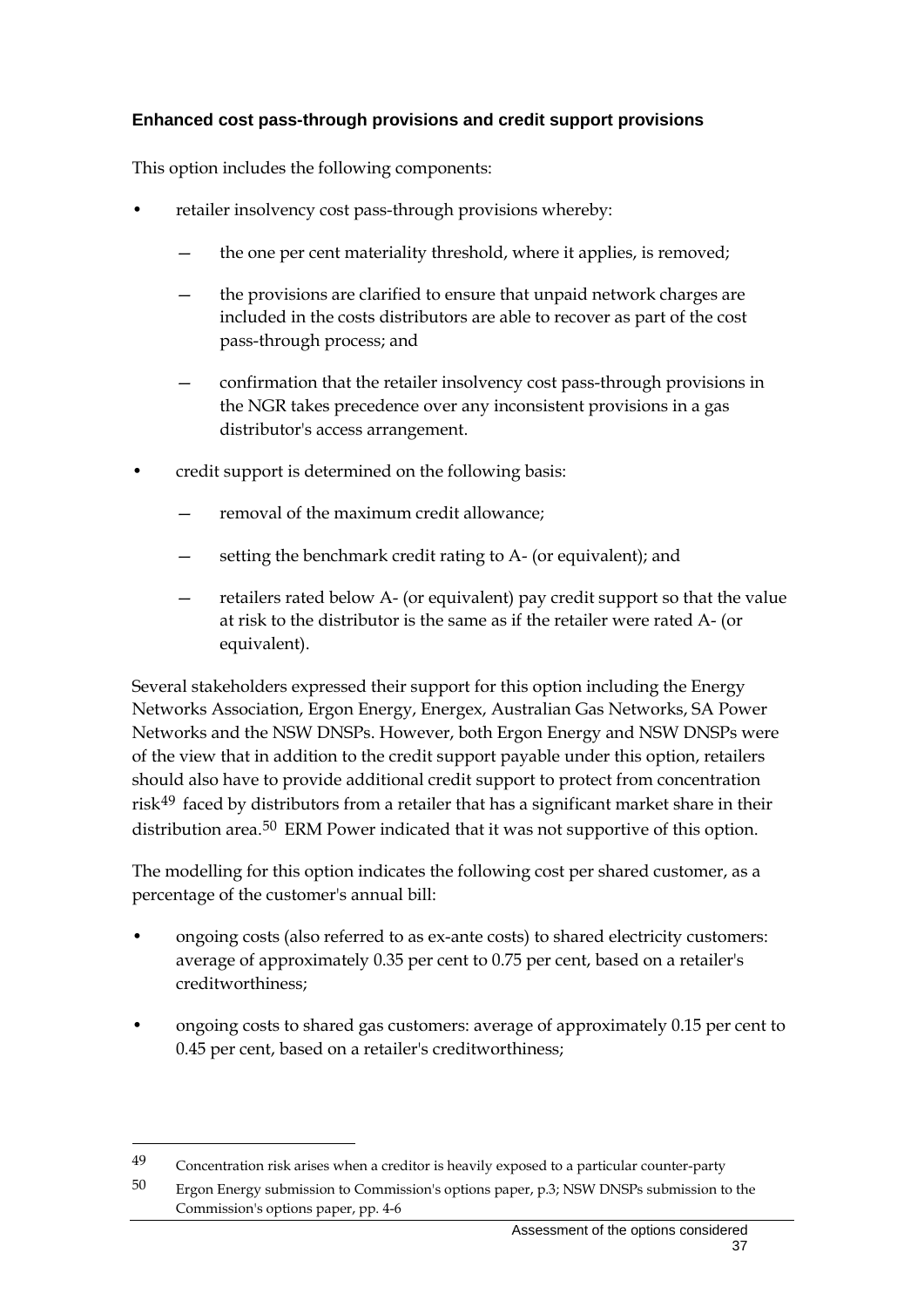- post-default costs (also referred to as ex-post costs) to electricity customers: average of approximately 0.2 per cent to 5 per cent, based on the defaulting retailer's market share; and
- post-default costs to gas customers: average of approximately 0.1 per cent to 4 per cent, based on the defaulting retailer's market share.<sup>[51](#page-47-0)</sup>

### **4.2.3 Retailer default fund**

The retailer default fund would replace the existing credit support requirements. The purpose of the retailer default fund is to mitigate the revenue, liquidity and systemic risks that distributors may face from retailer default.

A retailer default fund is in effect a form of industry self-insurance where a pool of funds is accumulated over time which could be drawn upon by distributors in the event of a retailer default. The Commission examined broadly a retailer default fund where the target fund size was set to cover the revenue risk associated with a default by the retailer in the NEM with the largest market share. The fund size was set at approximately \$940 million for the gas and electricity markets combined. The retailer default fund would operate in conjunction with the enhanced retailer insolvency cost pass-through provisions. This is the option that was modelled in the AEMC options paper.

A detailed design of the retailer default fund was also examined by the Commission where the target fund size was set to cover the liquidity risk faced by distributors if the retailer with the largest market share in the NEM were to default. Under this design, the fund size was set at \$130 million for the electricity and gas markets combined.

In response to the Commission's options paper, several distributors and the Energy Networks Association (ENA) indicated that a retailer default fund may be an appropriate solution but that extensive scoping, development and consultation would be required before it could be determined if a retailer default fund would balance the various principles set out for an efficient rule.<sup>[52](#page-47-1)</sup> Sumo Power and the joint submission from Blue NRG, Pooled Energy, People Energy, M2 Energy, QEnergy and Click Energy indicated that they were not in favour of this option.

The Commission's option paper assumed a target fund size of \$941.25 million for the electricity and gas markets combined. The modelling indicated that the on-going costs for shared customers - electricity as a percentage of the customer's annual bill would on average be approximately 0.15 per cent to 1.2 per cent, and 0.1 per cent to 0.8 per cent for shared customers - gas, depending on the creditworthiness of the retailer. Where the fund reached its target size there would be no post-default costs as the

<span id="page-47-0"></span><sup>51</sup> See : AEMC 2015, Retailer-distributor Credit Support Requirements, options paper, 22 October 2015, Sydney, pp.33-34, 36-37.

<span id="page-47-1"></span><sup>52</sup> See Energex submission to the Commission's options paper, p.2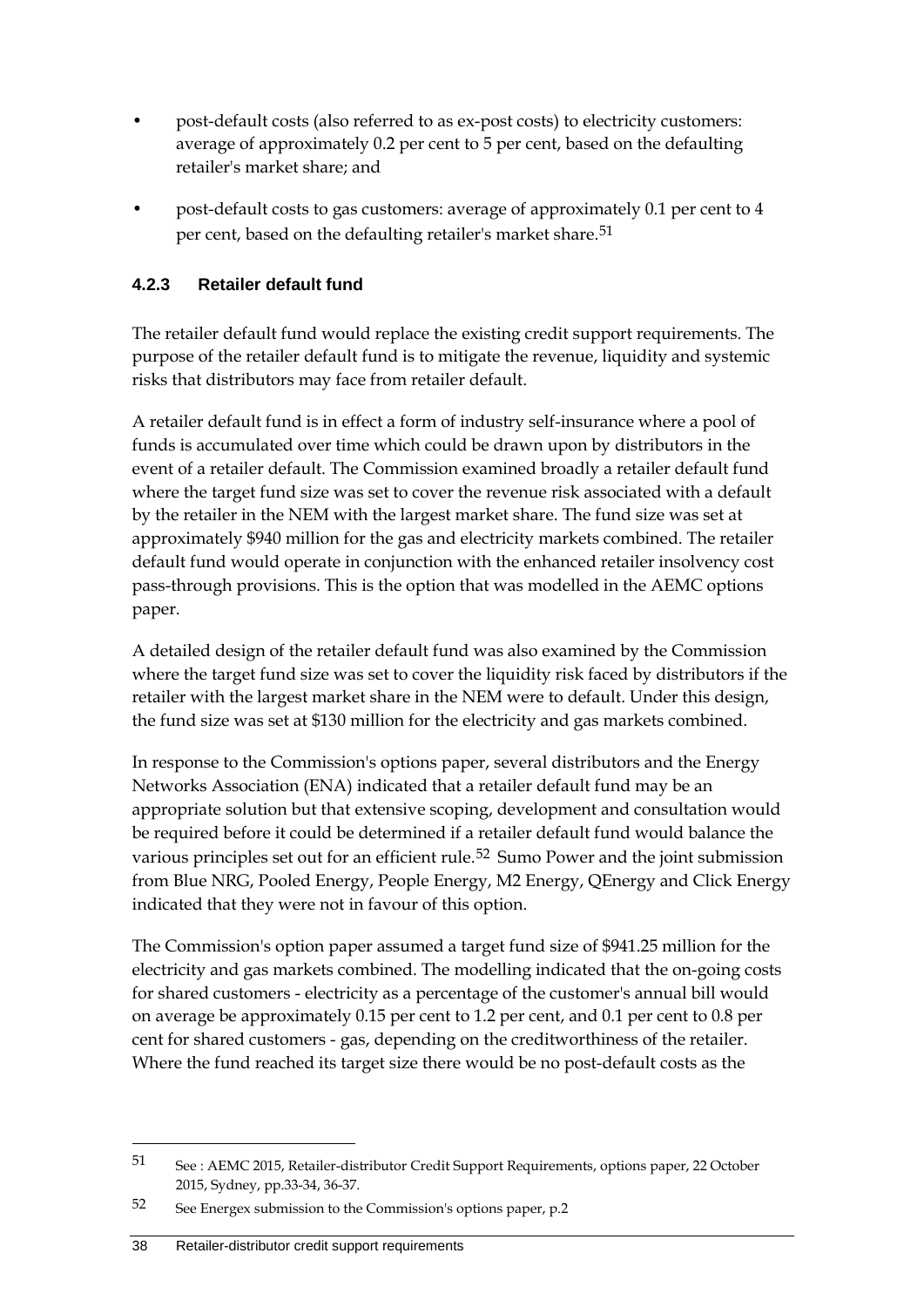retailer default fund would have sufficient monies available to pay all distributors any unpaid network charges resulting from the retailer default.<sup>[53](#page-48-0)</sup>

Given the relatively low probability of default associated with the largest retailer in the NEM defaulting, the Commission also examined a retailer default fund design where the target fund size was \$130 million. The target fund size was based on the liquidity requirements of distributors using assumed working capital requirements where the largest retailer across the NEM defaulted. The modelling for the reduced retailer default fund showed on-going costs as a percentage of the customer's annual bill would be on average approximately 0.08 per cent for electricity customers and 0.02 per cent for gas customers.

When the fund size is reduced, depending on the size defaulting retailer, there may also be post-default costs that will need to be collected through the retailer insolvency cost pass-through mechanism. Where the defaulting retailer has a significant market share (ie one of the three large retailers), and therefore the retailer default fund is insufficient to cover the entirety of the unpaid network charges, it could be expected that on average, the increase in costs as a percentage of the customers annual bills would be would be approximately 4.5 per cent for electricity customers and for gas customers, it would be 4.3 per cent. Where the defaulting retailer has a small market share, it is expected that the post-default costs would be nil as the fund would have sufficient monies available to cover the full amount of the distributor's unpaid network charges.

# **4.2.4 Liquidity support scheme**

-

Under this option, each distributor would be required to obtain and maintain access to a committed liquidity facility from the banking sector, which would be used to mitigate the cash flow impacts in the event of a retailer default. In the event of a retailer default, the distributor would call on the liquidity instrument to cover its cash flow shortages. The distributor would use the foregone revenue and other costs recovered through the cost-pass provisions, overs and unders process or the corporate insolvency process to repay the funds borrowed through the liquidity instrument.

The costs associated with the liquidity support scheme could either be paid by the distributor or alternatively could be collected from retailers who operate in that distribution area. If it were to be collected from retailers, retailers would pay based on their market share alone or on a combination of market share and creditworthiness. Under the liquidity support scheme option, the enhanced retailer insolvency cost pass-through provisions would also be implemented.

Simply Energy expressed their support for this option if the distributor, and not retailers, were responsible for the costs associated with obtaining and maintaining the liquidity support instrument.[54](#page-48-1) Sumo Power and the joint submission from Blue NRG,

<span id="page-48-0"></span><sup>53</sup> See : AEMC 2015, Retailer-distributor Credit Support Requirements, options paper, 22 October 2015, Sydney, pp. 45-46

<span id="page-48-1"></span><sup>54</sup> Simply Energy submission to the Commission's options paper, p.3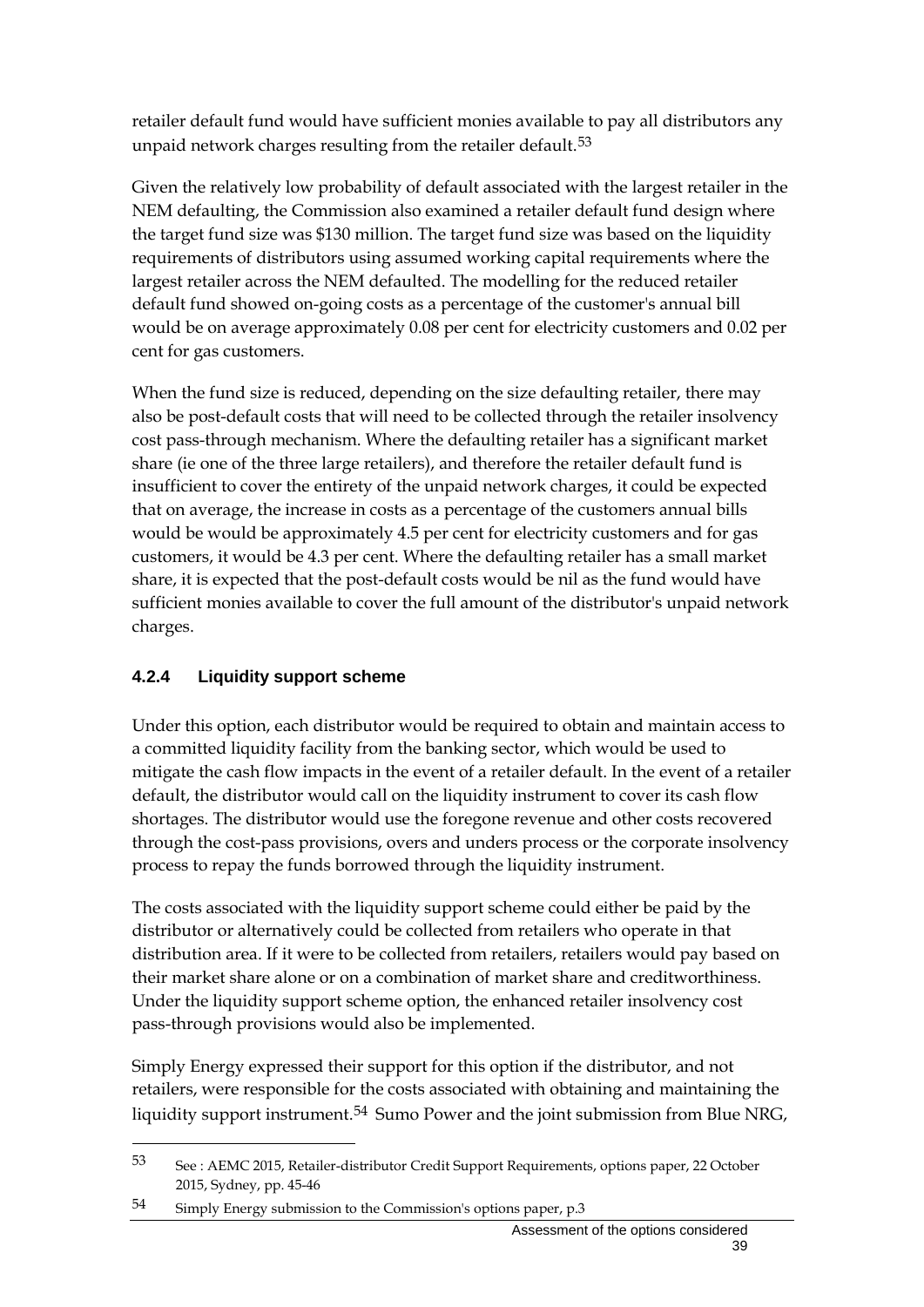Pooled Energy, People Energy, M2 Energy, QEnergy and Click Energy both indicated that they were not in favour of this option.

The modelling for this option indicates the following cost per shared customer as a percentage of the customer's annual bill:

- on-going costs to shared electricity customers: average of approximately 0.01 per cent to 0.25 per cent, depending on the retailer's creditworthiness;
- on-going costs to shared gas customers: average of approximately 0.05 per cent to 0.27 per cent, depending on the retailer's creditworthiness;
- post-default costs to electricity customers: average of approximately 0.05 per cent to 11 per cent, depending on the market share of the defaulting retailer; and
- post-default costs to gas customers: average of approximately 0.00 per cent to 9 per cent, depending on the market share of the defaulting retailer.

## **4.3 Assessment of the ex-ante mechanisms**

With the exception of the sub-option that removes the credit support requirements and implements the enhanced cost pass-through provisions, all of the other options considered by the Commission contain both ex-ante and ex-post elements. As discussed in Chapter 3, costs associated with an ex-ante mechanism are incurred even when the risk being mitigated does not eventuate. However, this does not imply that ex-ante mechanisms are inefficient, as the cost incurred by the mechanism can reduce the likelihood of the risk eventuating, and therefore deliver a long-term net benefit to consumers. In designing an efficient rule to manage the risks faced by distributors from retailer default it is necessary to examine all of the principles developed by the Commission and balance those principles in the long-term interests of consumers.

Although the ex-ante costs are different under each of the four options, the same question arises in relation to the retailer-distributor relationship: namely, whether, given current market conditions, the regulatory framework, commercial incentives and existing ex-ante mechanisms in place (outside of retailer-distributor credit support requirements), it is in the long-term interests of consumers for the regulatory framework to include an additional ex-ante mechanism. The Commission is of the view that the answer to this question is in the negative; that is, no additional ex-ante mechanism is needed to mitigate the risk faced by distributors from a retailer default.

In terms of the three risks to a distributor from retailer default (revenue risk, liquidity risk and systemic risk), the Commission considers that distributors are best-placed to manage their liquidity risk. All businesses have to manage liquidity, including distributors, as a normal aspect of their business operation. There are various commercial and operational mechanisms that may be used to manage this risk. A distributor, given its position of receiving a regulated revenue amount (including a regulated rate of return) is, and will be, able to quickly access funds, either from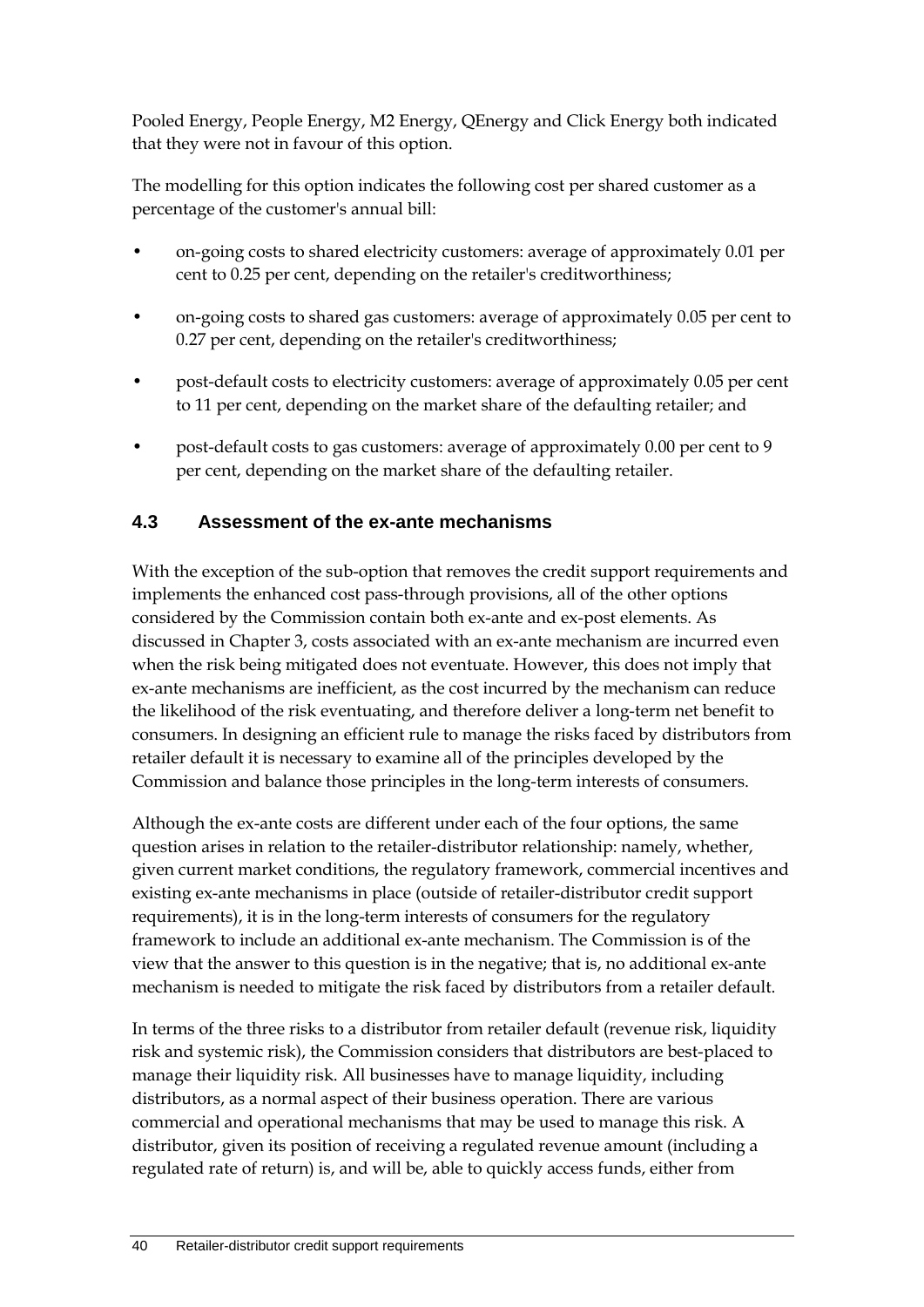external or internal sources, to manage any cash-flow shortages arising from non-payment of network charges as a result of retailer default.

This revenue certainty reduces the overall risk of distributors and will generally result in an increased ability for distributor to seek low-cost financing when needed. This ability to acquire additional liquidity when needed allows distributors to make decisions regarding how it operates its business on a day-to-day basis and the flexibility to organise its financial affairs to meet its organisations goals. For example, the NSW DNSPs all have liquidity ratios below one. However, the Auditor General indicated that in some circumstances liquidity ratios below one may be appropriate:

"A liquidity ratio of one is generally considered an appropriate level of liquidity to support business operations. However, in circumstances where businesses have access to regulated revenue streams, regulated rates of return and strong cash inflows, businesses can operate at lower levels of liquidity.<sup>[55"](#page-50-0)</sup>

A distributor's liquidity risk is increased in situations where a defaulting retailer has a large market share in the distributor's network area. The Commission recognises that the NEM currently has three retailers with a significant amount of the total market and several other retailers each with a fairly small market share. Therefore, when examining the impact of default it is the default of one of the three largest retailers that creates the concern related to the impact of default.

However, the retailers who currently have significant market shares in the NEM all hold investment grade credit ratings (S&P of BBB- or above). While an investment grade credit rating does not mean that a default can never occur, it does imply that the probability of default is fairly low; in the case of a retailer rated BBB-, it is 0.30%.[56](#page-50-1)

It is also expected that, over time, competition in the retailer market will result in new retailers entering the market and new entrants and smaller retailers growing their market share. This should result in a reduction in the overall impact of any single retailer default over time, event in respect of the current large market-share retailers.

Under the existing retailer-distributor credit support requirements, small retailers with a sub-investment grade credit rating do not provide credit support, as a result of the operation of the maximum credit allowance. On the other hand, retailers with an investment grade credit rating and a significant market share, may be required to provide credit support. Therefore, the existing retailer-distributor credit support requirements place large, well-rated retailers at a competitive disadvantage to small, less well-rated retailers.

In addition, the operation of the materiality threshold in the cost pass-through mechanism results in the possibility that distributors will be unable to collect the unpaid network charges associated with small retailer default. This lack of revenue

<span id="page-50-0"></span><sup>55</sup> New South Wales Auditor-General's Report, Financial Audit, Volume Thirteen 2015, Electricity, p.27

<span id="page-50-1"></span><sup>56</sup> 2014 S&P default probabilities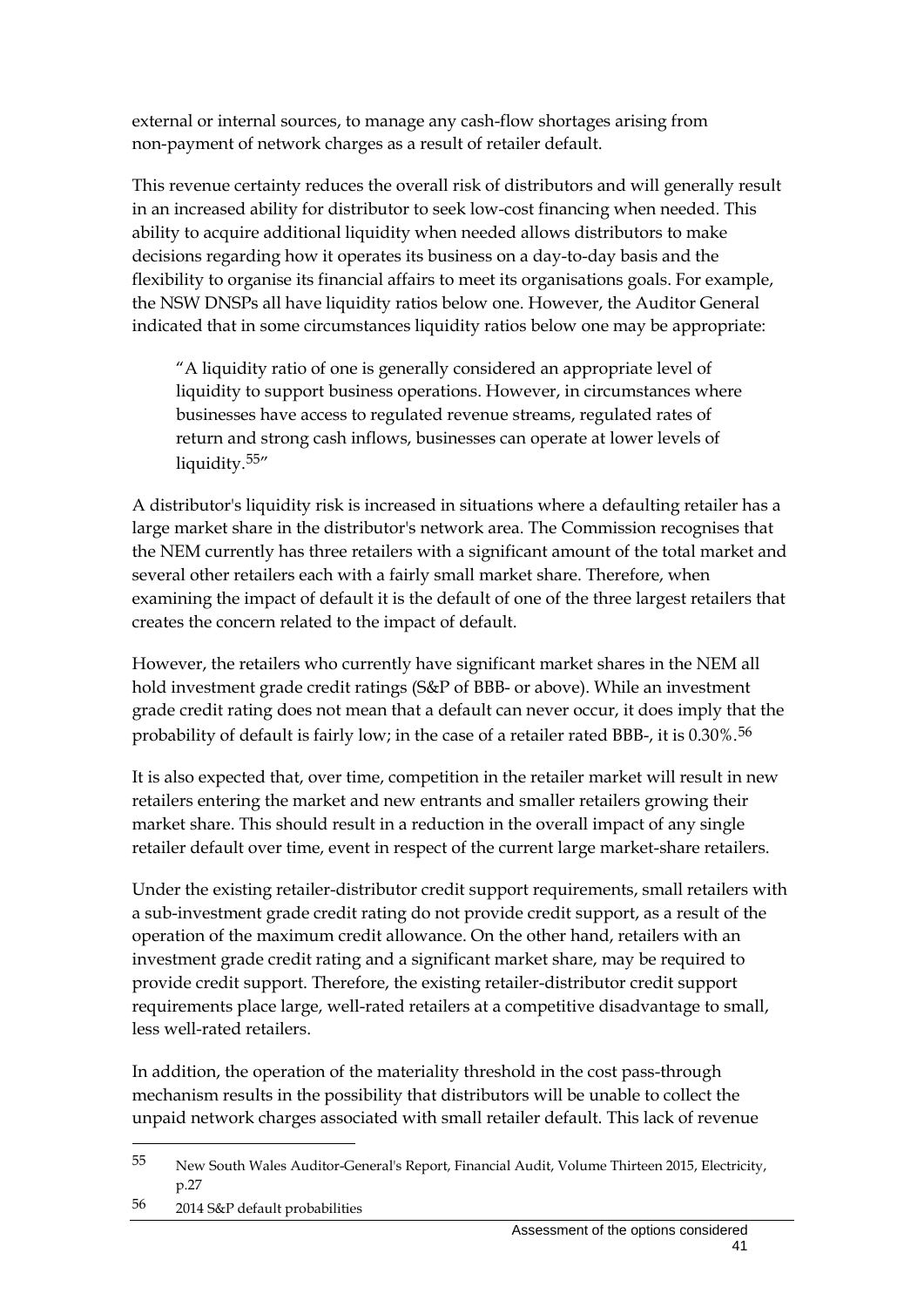recovery increases the risks posed by small, sub-investment grade retailers, which are typically at a higher risk of default than larger retailer, to distributors.

As a result of the minimal amounts of credit support under the existing framework, the applicable materiality threshold applicable to the retailer insolvency cost pass-through provisions, and the fact that the current design placed increased emphasis on the impact of default over the risk of default, the Commission is of the view that the current framework does not result in an efficient or effective framework for managing the risk of retailer default.

When examining barriers to entry and impact on competition, it is important to differentiate between efficient and inefficient barriers to entry. There may be circumstances where it is appropriate for retailers to face a barrier to entry, such as incurring the costs of mitigating some or all of the risks retailers pose to its counter-parties in the NEM. An inefficient barrier to entry, on the other hand, imposes costs that exceed any improvement in outcomes.

Any ex-ante mechanism which requires a retailer to incur costs mitigating the risk of retailer default may be a barrier to entry. However, where these costs are set at an efficient level, which would occur when the benefits of the reduction in expected losses from default exceed the costs, retail competition may be enhanced in the longer-term, even if these costs detract from competition in the shorter term.

The Commission considers that the existing ex-ante mechanisms, which include both regulatory-and market-based mechanisms, impose efficient barriers to entry into the retail market. The main regulatory ex-ante mechanisms are:

- The need for retailers to obtain a retailer authorisation from the AER, prior to entering the electricity or gas markets. This application process involves an assessment of the financial position of the retailers, its business model and key executives expertise in the market. This process serves a gate-keeping function in order to protect consumers and the overall market from potential market participants that may not be in a financial position or have the operational and industry experience to participate in the market; and
- The NEM settlement prudential requirements retailers are required to provide credit support to AEMO as part of their participation in the NEM, which imposes obligations on retailers to prudentially manage their risk of default.

These two mechanisms are in addition to market incentives and general commercial practices which encourage retailers to operate their business in a commercially responsible manner.

Therefore, the Commission is of the view that the existing regulatory and commercial incentives on retailers place sufficient incentives on retailers to limit their risk of default. Any additional ex-ante mechanism, such as retailer-distributor credit support, is therefore likely to create an inefficient barrier to entry. There is no need at this time for any further ex-ante mechanism (except in specific instances of late or missed payment by a retailer) to exist in relation to the retailer-distributor relationship.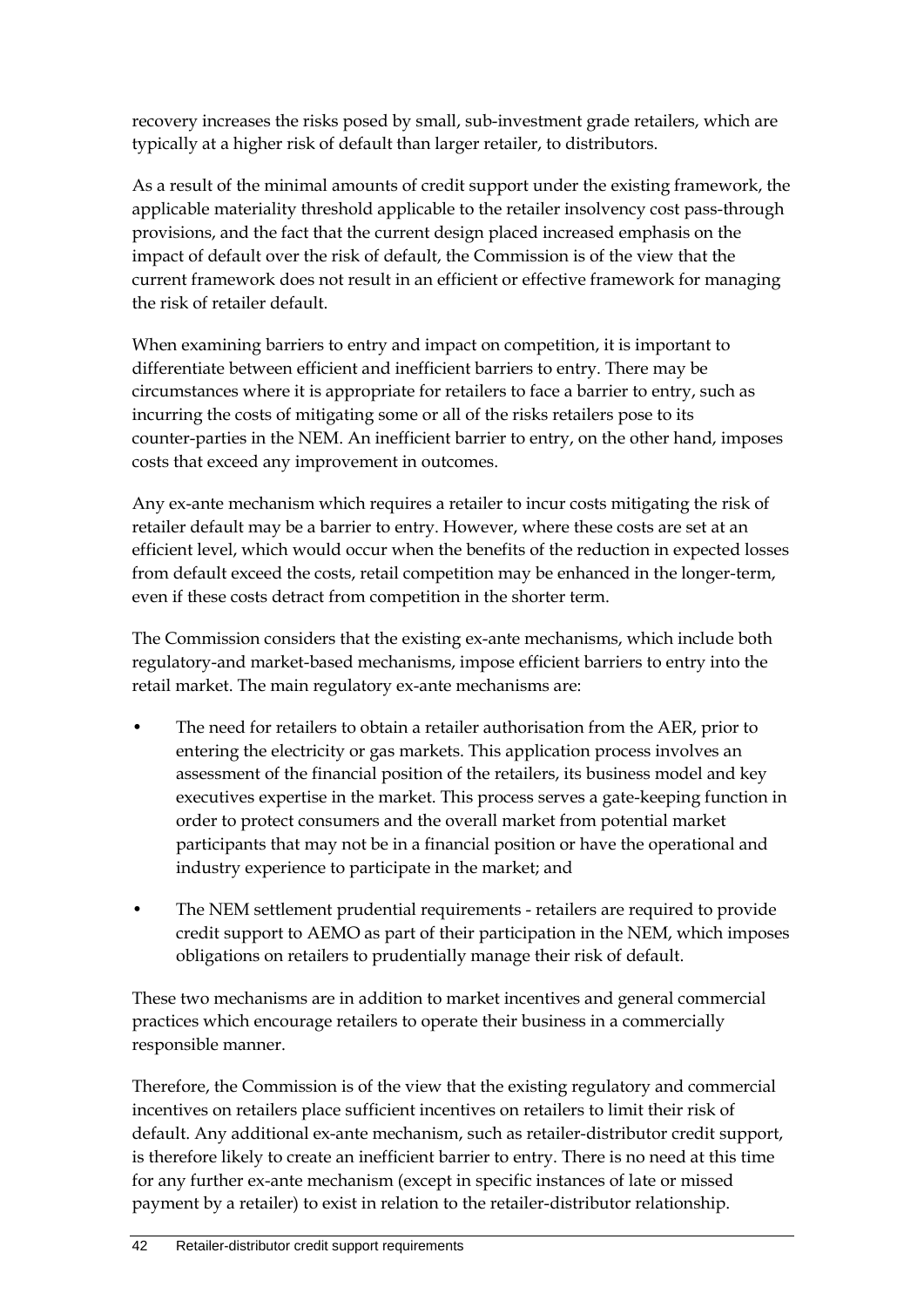## **4.3.1 The retailer default fund**

As part of the AEMC's options paper, a retailer default fund with a target fund size of \$941 million was put forward as one possible option. The retailer default fund at the size prescribed in the option paper would result in relatively high ex-ante costs but minimal to no ex-post costs.

As few other details on the design and operation of the retailer default fund were provided in the options paper, the Commission decided that it was necessary to develop a detailed design of a retailer default fund in order to fully assess the fund's potential viability. As part of the detailed design, all elements of the design and operation of the retailer default fund were considered, such as:

- the fund size the fund size was revised down to \$130 million , \$90 million for the electricity market and \$40 million for the gas market;
- fund's manager: AEMO would be responsible for managing the retailer default fund as a rule fund;
- fund contributions this would be based on a retailers creditworthiness and market share. Where an individual retailers creditworthiness changes, its contribution would change, but all else equal, no other retailers contribution would be impacted;
- frequency of fund contributions to be paid by retailers to AEMO on an annual basis;
- fund's accumulation period target accumulation period of 10 years, which would change depending on the investment returns of the fund and/or changes in retailer's creditworthiness over time; and
- the claims process this would involve distributors submitting claims to the AER including the amount of unpaid charges (including estimates) and then AEMO paying out claims based on the AER decisions based on a proportionality formula (if the fund size was inadequate to cover the full amounts of all claims).

The detailed design of the retailer default fund attempted to balance the up-front costs of retailer contributions into the fund, with minimising the costs to consumers where a default occurs. The AEMC conducted stakeholder workshops with retailers, distributors and other interested parties on the detailed design. A copy of the staff paper provided at the stakeholder workshops is attached as Appendix G. Although the detailed design did not address all the concerns raised by stakeholders, it did allow the Commission to fully understand how a retailer default fund may be implemented and how it would operate, including costs associated with administrating the retailer default fund.

The Commission is of the view that a retailer default fund with design elements similar to those set out in the AEMC's detailed design may have merit where it is determined that some form of ex-ante mechanism is required. However, as previously indicated, at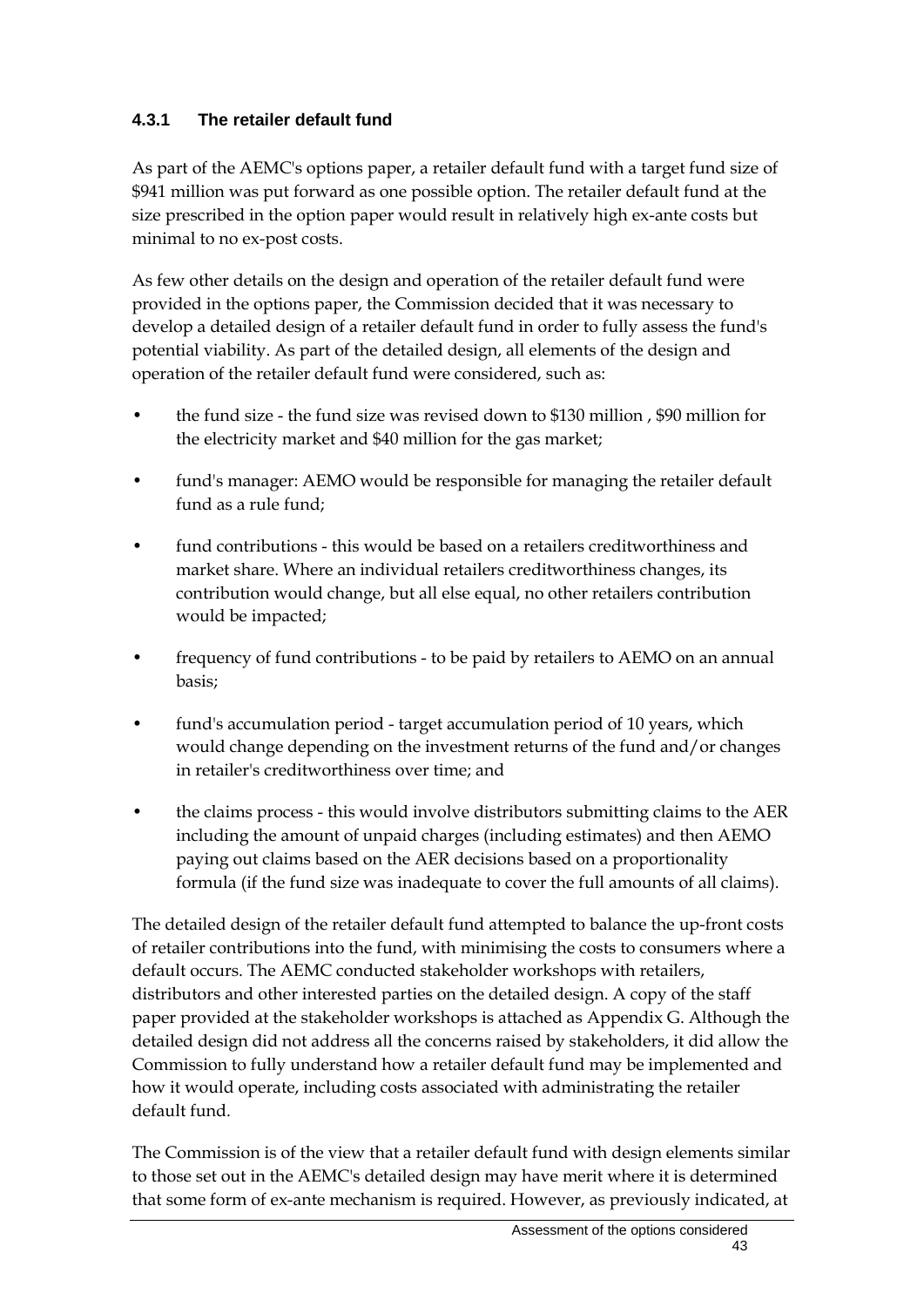this time given current market conditions, the regulatory framework related to both retailers and distributors, and the market incentives on retailers, any ex-ante costs borne by retailers and therefore its customers are not justified when revenue risk may be mitigated through an ex-post mechanism and liquidity risk (and therefore distributors' systemic risk) can be managed best by distributors.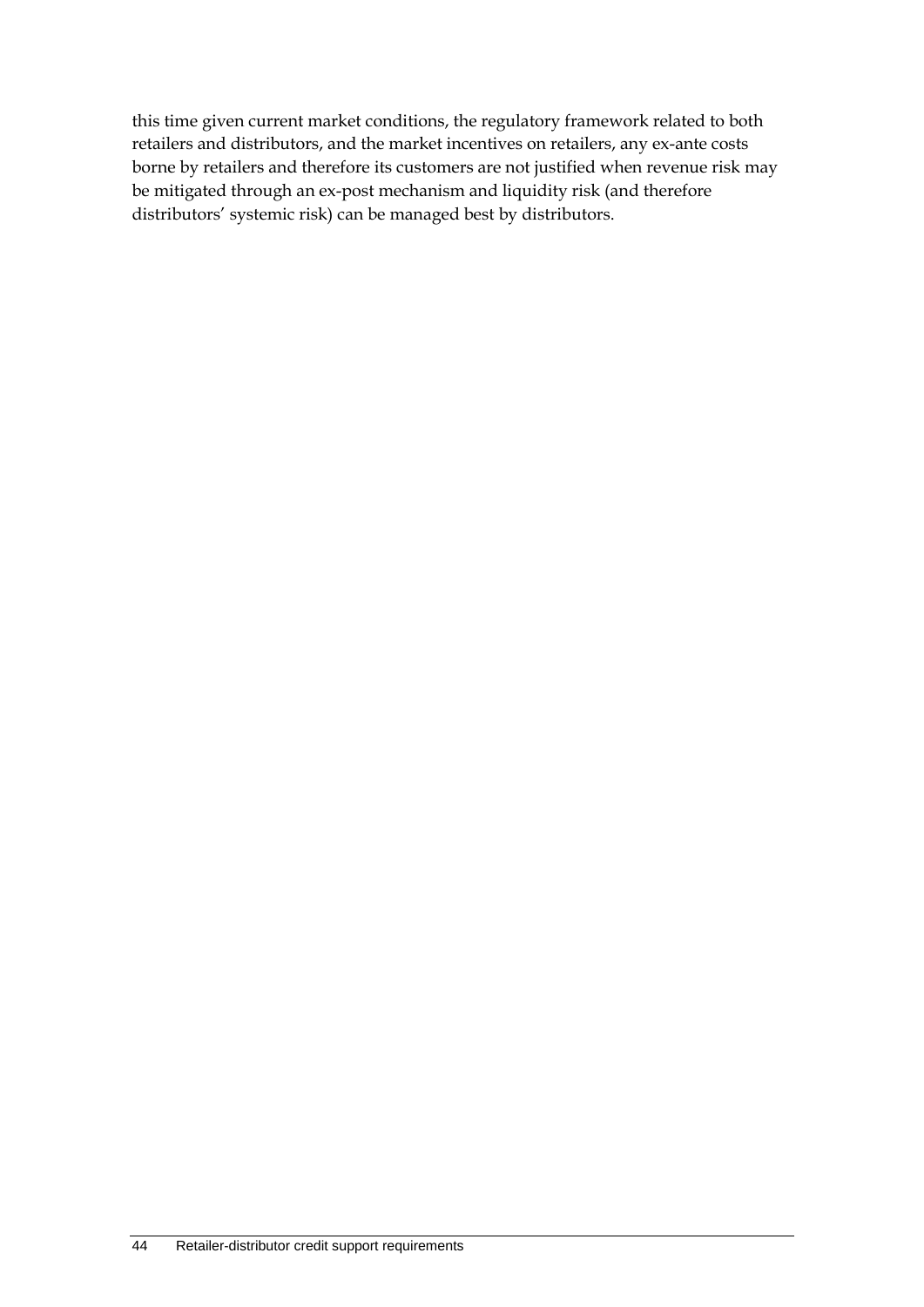# **5 The draft more preferable rules**

This chapter sets out the rationale for the draft rules and sets out the Commission's assessment against the principles set out in section 3.3.

## **5.1 Summary of the draft rules**

In considering the rule change requests, the AEMC assessed the effectiveness of various mechanisms at managing the risks faced by distributors from retailer default. The current arrangements, including the current credit support requirements and retailer insolvency cost pass-through provisions are inefficient. This is due to:

- the design of the credit support requirements, including the use of a maximum credit allowance: the design results in minimal amounts of credit support being provided and does little to provide any level of revenue, liquidity or systemic risk protection; and
- the retailer insolvency cost pass-through does not allow the collection of all unpaid network charges in the event of default: the inclusion of a materiality threshold and the lack of certainty related to the specific inclusion of unpaid network charges in the retailer insolvency cost amount results in the possibility that upon a retailer default, a distributor may under-recover on its regulated revenue amount.

Therefore, the Commission is of the view that the current framework inefficiently manages the risk faced by distributors, and its customers, from retailer default. Distributors receive a regulated revenue amount, including a regulated rate of return, and have strong cash inflows. However, where a retailer defaults, a distributor, without some type of regulatory mechanism would be unable to receive its regulated revenue amount in full. As such, a regulatory mechanism is necessary to ensure that distributors are able to obtain the amount of revenue it is authorised, through the regulatory determination process.

For the same underlying reasons distributors should have access to a regulatory mechanism for revenue protection is why a regulatory mechanism is not necessary to mitigate a distributor's liquidity (and associated systemic) risks. The distributor is best placed to determine how these risks should be managed, and where it does so efficiently, it will be able to apply to have these costs included either in its revenue determination (where they are on-going costs) or as part of the retailer insolvency cost pass-through application (where the costs were incurred as a result of the retailer default).

Therefore, the Commission's draft rules focus on implementing a regulatory mechanism to mitigate the revenue risk faced by a distributor from retailer default. This is accomplished through enhanced retailer insolvency cost pass-through provisions.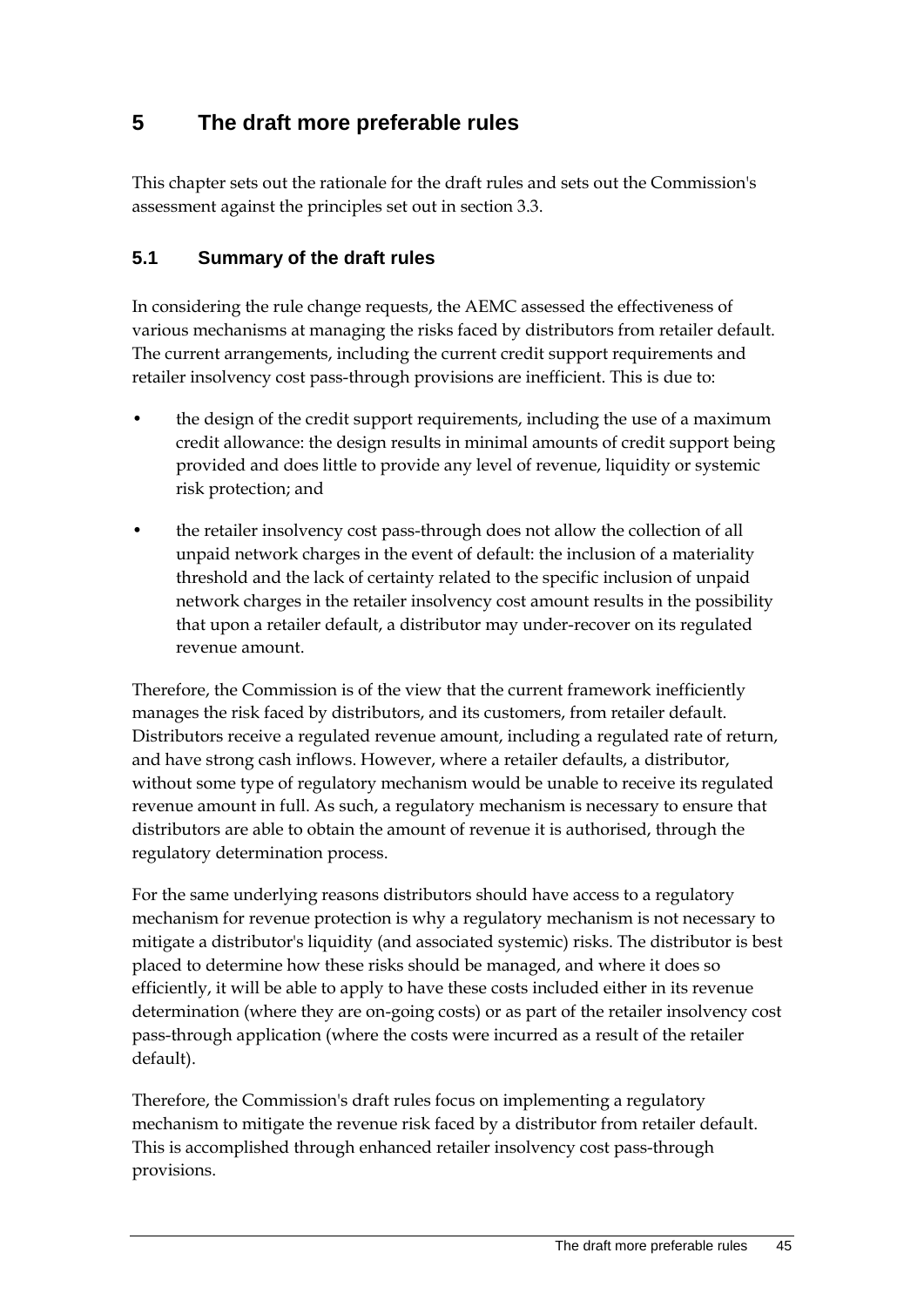The enhanced retailer insolvency cost pass-through provisions provide:

- no materiality threshold is applicable to the retailer insolvency costs that may be claimed through the retailer insolvency cost pass-through process;
- unpaid network charges are clearly to be included in distributors' retailer insolvency costs following a retailer insolvency event; and
- in the NGR, the retailer insolvency cost pass-through provisions take precedence over any inconsistent provisions in a distributor's access arrangement.

The Commission acknowledges that counter-parties have mechanisms available to them to ensure that retailers continue to pay their debts to them in a timely manner. These mechanisms may include reporting late payment to trade credit agencies, requiring retailers to pay a deposit or up-front or terminating the counter-party relationship, among others. Distributors, given their regulatory obligations to serve all shared customers regardless of the retailer, do not necessarily have access to all of these mechanisms. As such, the draft rules contain provisions to ensure that retailers continue to pay the distributor's statement of charges on time. In particular, the draft rules provide:

- a distributor may request credit support from a retailer where the retailer, in the previous 12 months, has failed to pay in full:
	- the charges contained in three statements of charges by the due date for payment;
	- the charges contained in two consecutive statements of charges by the due date for payment; and
	- the charges contained in one statement of charges within 25 business days of the due date for payment.
- the amount of credit support the distributor may request is equal to amount of the last statement of charges that triggered the request for credit support; and
- the distributor must return or cancel the credit support held where:
	- the retailer and distributor no longer have any shared customers; or
	- if within the 12 months since the credit support was provided, the retailer has paid in full the charges contained in each statement of charges for that 12 month period by the due date for payment.

The enhanced retailer insolvency cost pass-through provisions, together with the ability to obtain credit support where there is a history of late payment provide distributors with mechanisms to manage the revenue risk associated with retailer default and provide incentives on retailers to ensure timely payment of network charges where limited commercial incentive may exist.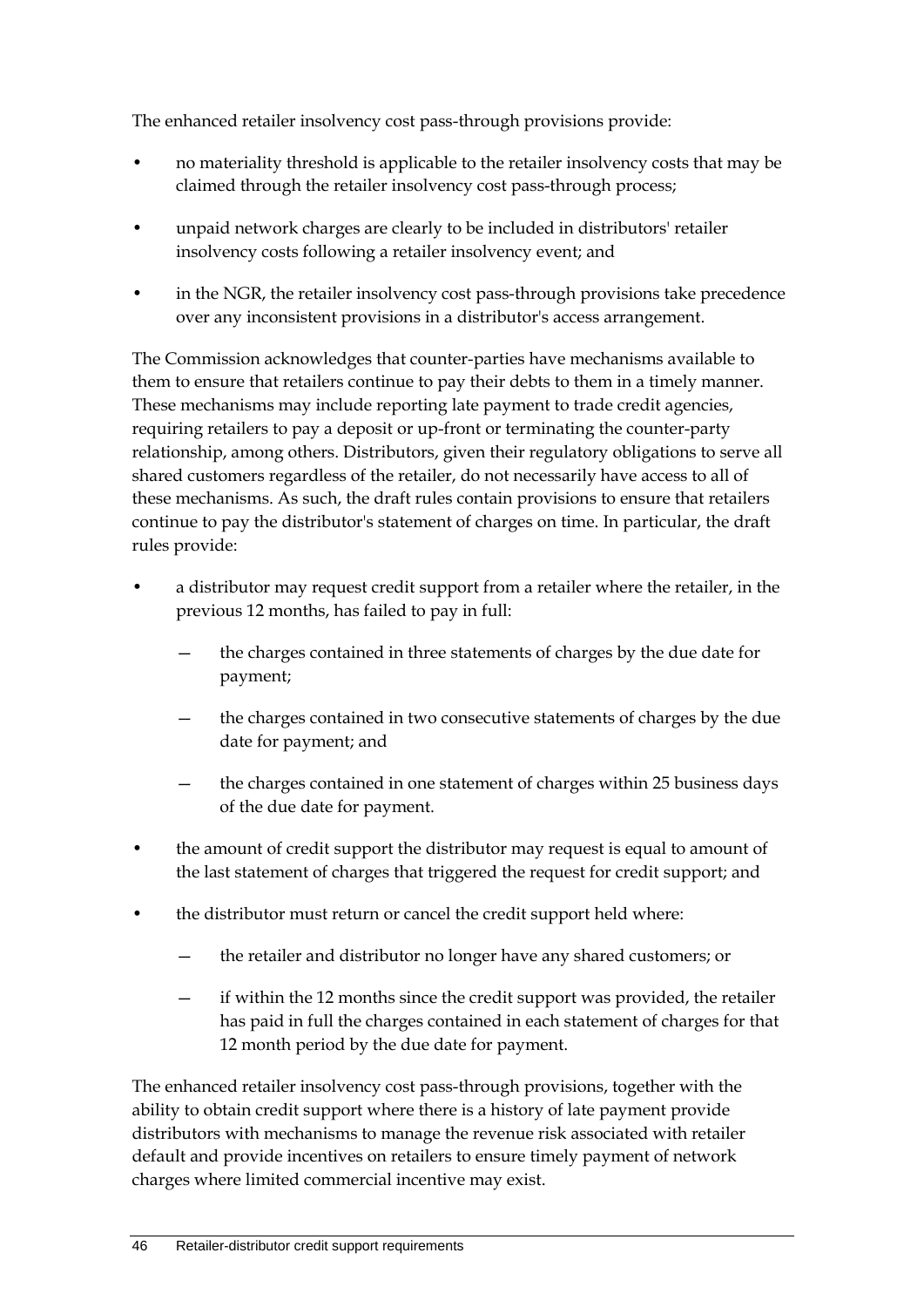## **5.2 Assessment against principles**

This section sets out the Commission's assessment of the draft rules against the principles set out in section 3.3.

### **5.2.1 Allocation of risk between retailers and distributors**

The risks examined in these rule change requests are risks faced by distributors. However, these risks generally arise as a result of operational decisions made by retailers.

Retailers have increased information, relative to distributors, relating to their financial position and whether they pose a risk to a distributor or other counter-parties. Distributors may not have the same level of information related to a retailer's operations, but do have information relative to its financial position, the impact a particular retailer default may have on its financial positions and other decisions made by the business which may impact is ability, positively or negatively, to manage the risks related to retailer default. Therefore, both retailers and distributors have access to information that the other does not which may impact on their ability to manage the risks faced by distributors from retailer default.

Retailers have incentives to minimise the risk of default - these incentives are market based (the same incentives for all businesses to continue to operate in a financially viable manner) and regulatory based (the retailer authorisation process and NEM settlement prudential requirements). Distributors, although regulated monopolies, still should respond to market-based incentives relative to its operational and risk-management decisions. Further, distributors should be incentivised to ensure that it is taking all steps necessary to minimise the risk and impact of any retailer default.

The draft rules allow distributors to request credit support where there is a history of late payment. This mechanism is not automatic, but rather the distributor may request credit support where particular conditions have been triggered. It would be assumed that the distributor's risk-management practices would involve asking for credit support where possible. A distributor, however, is not limited to this mechanism as its only risk mitigation measure. Distributors have other risk mitigation measures available to it that it uses to mitigate other commercial risks faced by its business, including liquidity risk posed by other commercial transactions. It is important that distributors assess, and where appropriate, implement similar risk mitigation measures relative to the risk of retailer default.

Distributors are also best, given the revenue certainty provided by the enhanced retailer insolvency cost pass-through provisions, able to manage the risks associated with retailer default. Any regulatory mechanism implemented that requires retailers to contribute to the mitigation of the risk of retailer default would involve up-front costs to the retailer and its customers. This retailer may never default.

On the other hand, a distributor may manage the risks faced by it of retailer default through a combination of the cost pass-through mechanism and short-term measures.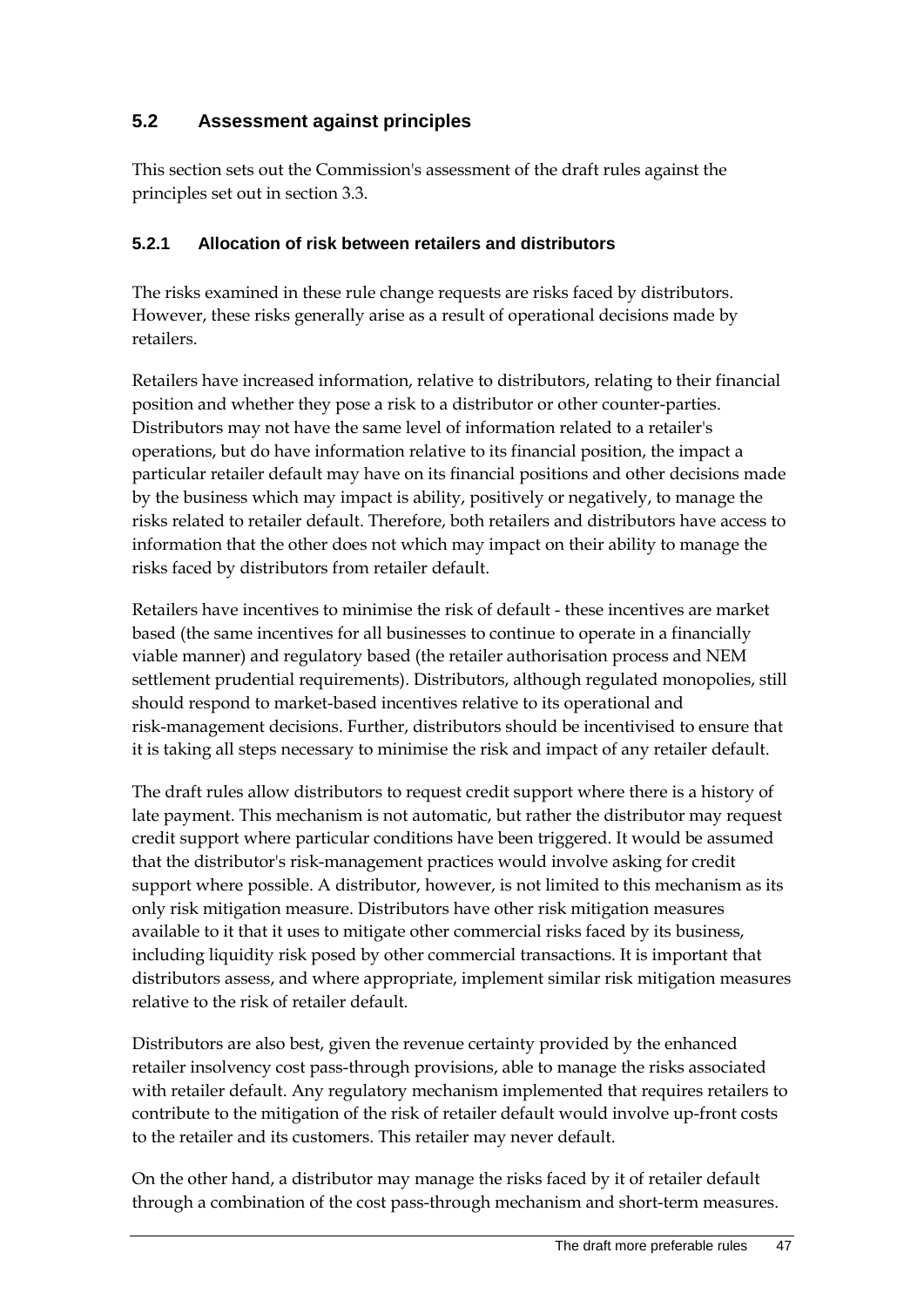These mechanisms and measures would only be implemented when and if a retailer default occurs. Therefore, the distributor, and its customers, will only face increased costs where a retailer has actually defaulted.

It is recognised that where a distributor manages the risk of retailer default, either through the cost pass-through mechanism or through risk-mitigation or short-term measures, all of the distributor's customers will be responsible for those costs. This is in contrast to where a retailer is responsible for the costs associated with any regulatory mechanism to mitigate the risk of retailer default. In this case, only the retailer's customers pay.

Given the probability of defaults associated with the various credit ratings held by retailers in the NEM and the low historic occurrence of defaults in the NEM and the overall costs of an ex-ante mechanism, in the long-term it would appear that all customers would face increased costs whether their retailer defaulted or not. Further, given customers' ability to switch retailers, the overall benefits of a competitive retail market, and the low likelihood that customers assess the creditworthiness of their retailer (with the possible exception of commercial and industrial customers), the imposition of costs on the customers of the distributor is not inappropriate and is likely to lead to lower overall costs for consumers in the long-term.

# **5.2.2 Risk of retailer default and impact of retailer default**

The retailer insolvency cost pass-through provisions will operate to manage revenue risk for a distributor no matter the risk of retailer default or the impact of default. Where the defaulting retailer has a large market share, and therefore has a more significant dollar impact on the distributor, the time required to collect the full amount of the unpaid network charges may be longer than if the dollar amount were smaller. However, given the regulatory framework, distributors are rewarded, through the regulated rate of return, for this time value of money.

Further, given that distributors will generally have easy access to liquidity facilities given their revenue certainty, any impact from retailer default that actually arises can be dealt with by the distributor and the costs recovered through the retailer insolvency cost pass-through provisions.

# **5.2.3 Trade-off between flexibility and regulatory certainty**

Both the COAG Energy Council and Jemena rule change requests related to the retailer insolvency cost pass-through provisions considered that the current rules contained a degree of regulatory uncertainty. This uncertainty arose as a result of the question of whether unpaid network charges were eligible to be included in a distributor's retailer insolvency costs. The draft rules provide regulatory certainty to distributors, the AER and the market that retailer insolvency costs include unpaid network charges.

The implementation of a regime which contains an ex-post mechanism provides distributors with the flexibility to determine how, if at all, it will manage commercial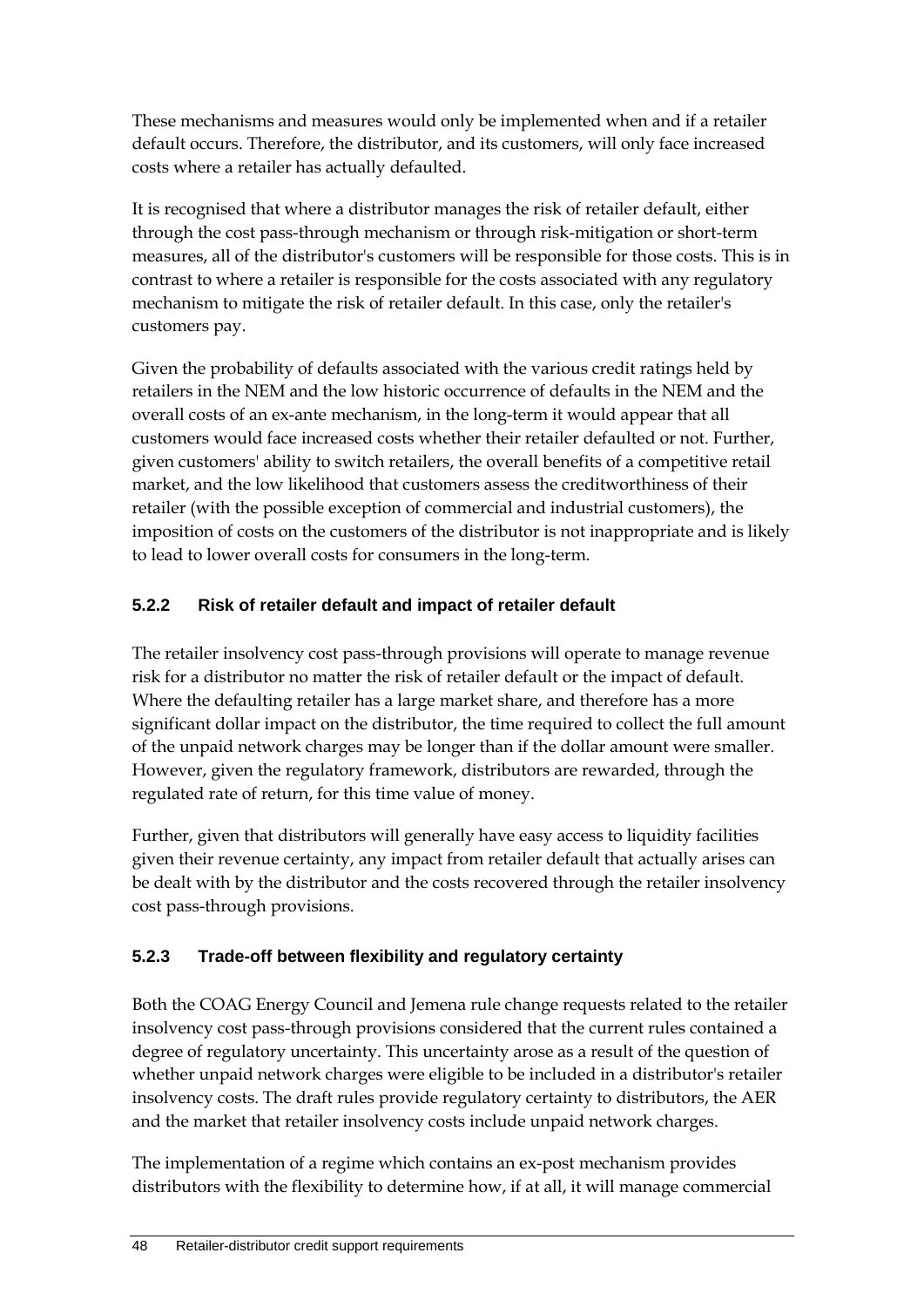risks it may face including the risk of retailer default. Distributors are best placed to make the operational decisions to manage the risks that may arise (liquidity, systemic or other risks) and already exercise this flexibility in managing its day-to-day operations.

### **5.2.4 Barriers to entry and impacts on competition**

The draft rules impose no barriers to entry or expansion or impacts on competition. Where a retailer has a history of late payment to a distributor and is required to provide credit support, it may face a competitive disadvantage in comparison to other retailers who are not providing credit support. However, the retailer is in control of this potential disadvantage as it flows directly from its business decisions. Therefore, it cannot be said that this is an inefficient competitive disadvantage or create any barriers to entry.

### **5.2.5 Impact from the revenue and pricing principles**

Generally, as part of the regulatory determination process the AER determines the efficient regulated rate of return that the distributor is able to collect as part of its regulated revenue amount. This regulated rate of return, in a broad sense, takes into account the risks that a distributor faces in operating its business. The method used by the AER to determine the regulated rate of return and the actual rate of return awarded to distributors in their last revenue determinations or in future revenue determinations or access arrangements are outside the scope of the Commission's assessment in these rule change requests.

However, the Commission is of the view that there would be minimal to no impact on customers from changes in network revenue as a result of the draft rule taking account of the revenue and pricing principles. The draft rules ensure that a distributor has a regulatory mechanism available to collect unpaid network charges and any efficient costs incurred by the distributor as a result of the retailer default, regardless of the size of the claim. Therefore, the risks it faces in operating its business, versus the current arrangements, do not appear to have increased. Unlike the current arrangements, the draft rules ensure there is no gap in relation to a distributor's ability to recover unpaid network charges and costs associated with retailer defaults of small market-share retailers.

### **5.2.6 Conclusion**

The Commission considers, at this time, only an ex-post mechanism is required; namely, the enhanced retailer insolvency cost pass-through provisions.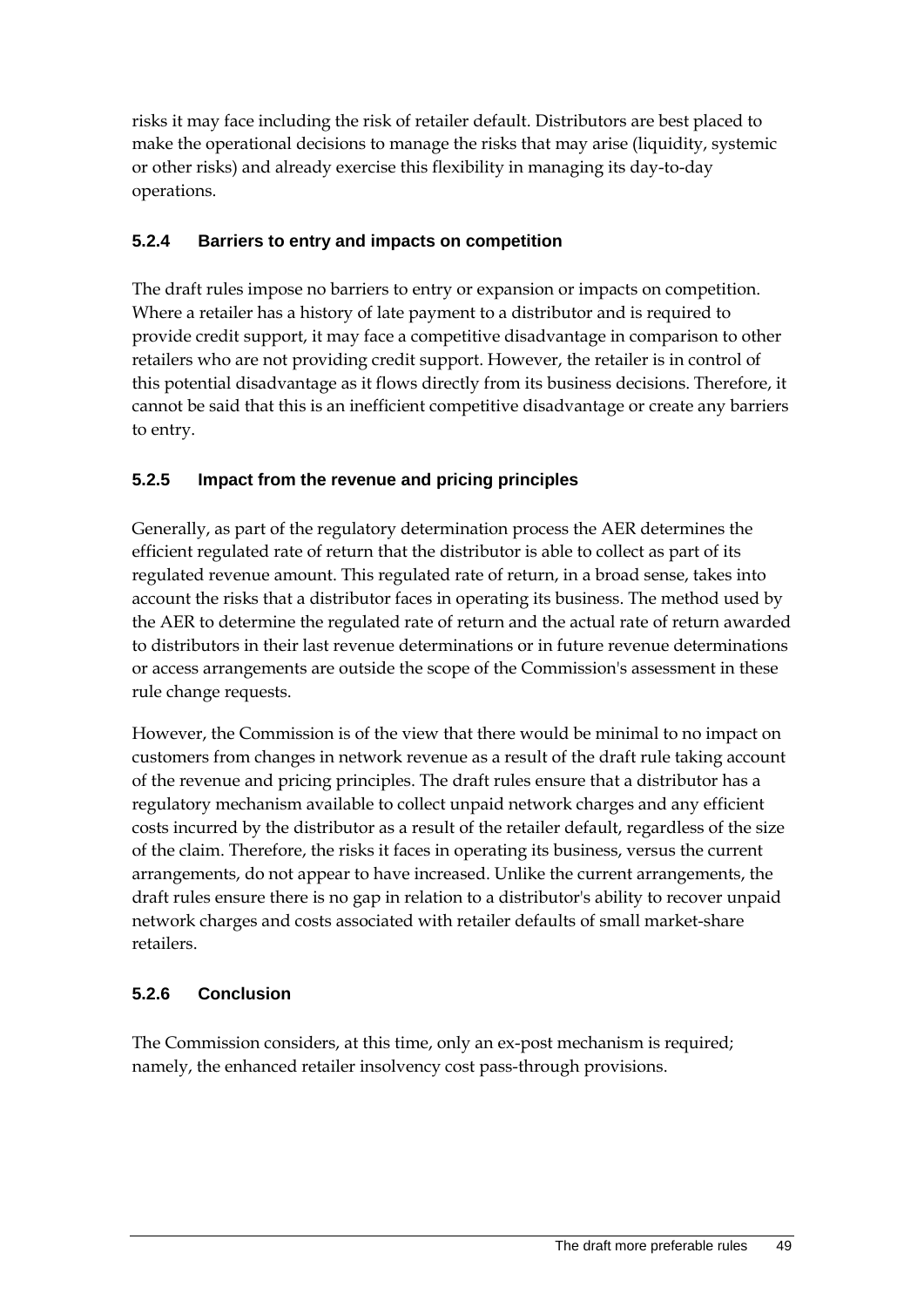This, together with the late payment provisions, will:

- ensure distributors are able to collect unpaid network charges and any costs incurred in the event of a retailer default, thereby mitigating a distributor's revenue risk;
- have no impact on barriers to entry or expansion in the retailer market, or on retail competition;
- minimise costs to consumers over the long term, as consumers would only face increased costs in the event of a retailer default, and then only for a set period of time required to recover the unpaid network charges and costs associated with the retailer default; and
- provide an incentive on retailers to continue to pay distributor's statement of charges on time.

The revised arrangements would likely lead to the efficient and effective management of the risks faced by distributors from retailer default. This would be done through a combination of regulatory mechanisms, the risk management practices of retailers and the operational and risk management decisions of distributors. The Commission is of the view that this would, or is likely to, contribute to the NEO or NGO (whichever is applicable) by minimising consumer cost impacts of managing the risks which is in the long-term interests of consumers.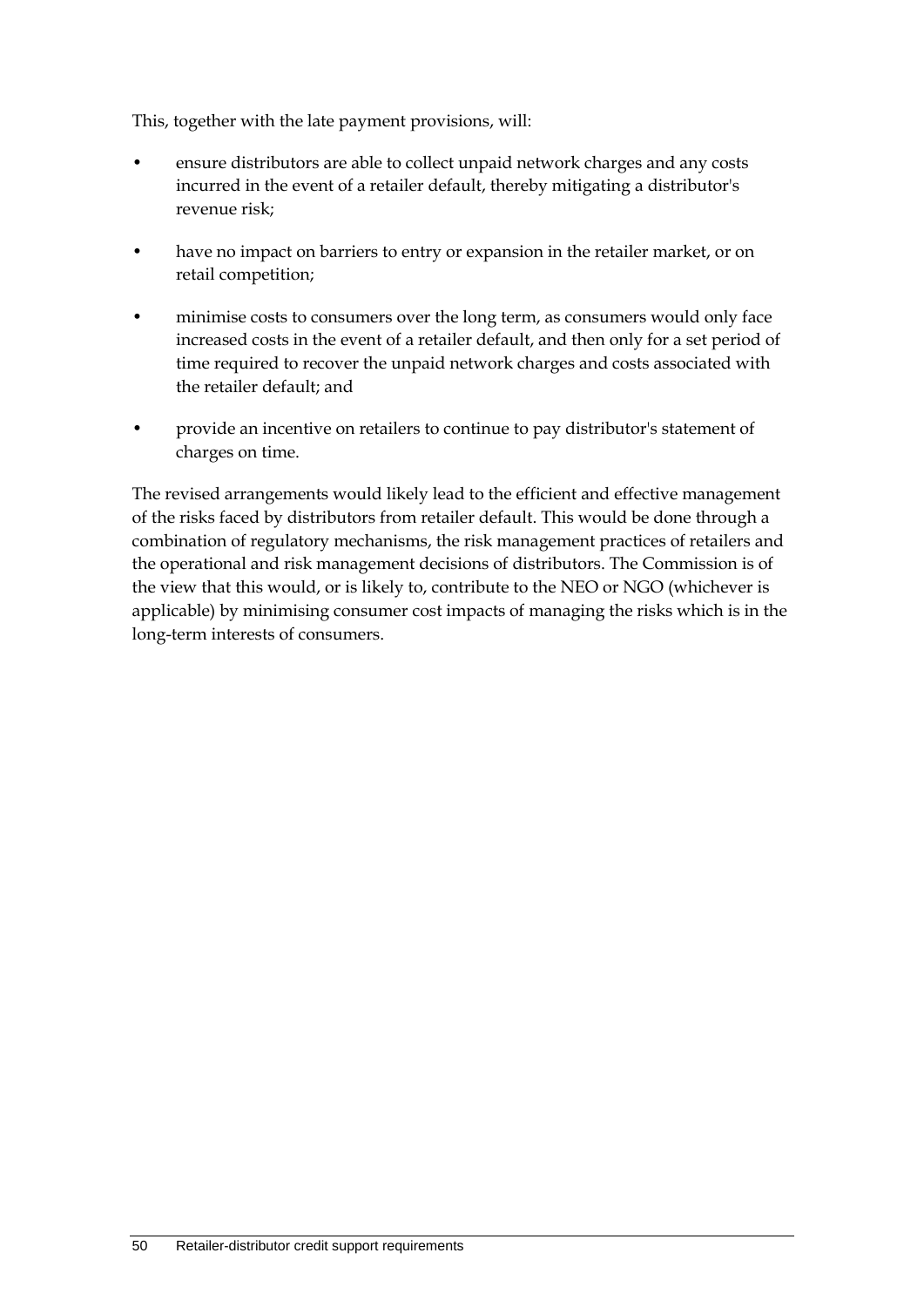# **6 Transitional arrangements**

Under the draft rules, the credit support provisions will be removed with the exception of the late payment provisions and enhanced retailer insolvency cost pass-through provisions. From the commencement of the final rule, no new credit support will be able to be requested by distributors or provided by the retailer (apart from the operation of the late payment provisions).

Stakeholders are invited to comment on the following transitional arrangements, which assume a final rule is made in February 2017:

- the new provisions in the NER and NGR would commence on 2 February 2017; and
- given the current NER and NGR already contain similar late payment provisions as in the draft rule, the 12-month period as referenced in the draft rule will commence 12 months immediately preceding the effective date of the final rule.

The transitional arrangements also provide the following:

"The credit support rules in old Chapter 6B [of the NER or Part 21, Division 4 of the NGR] continue to apply to any credit support held by a Distribution Network Service Provider immediately before the effective date [of any final rule]."

This would operate so that any distributor who currently holds credit support under the existing rules would be entitled to maintain that credit support instrument up until either:

- the distributor and retailer no longer have any shared customers;
- the retailer's required credit support amount (under the calculation in the existing rules) falls to zero; or
- the credit support instrument held by the distributor expires or terminates on its terms.

The Commission is of the view that the savings provision in section 33(1) of Schedule 2 to the NEL and section 43 Part 9 of Schedule 2 of the NGL may operate to preserve the existing rights to the credit support held even where a new rule is made specifically providing that those rights are void or unenforceable. This possible 'accrued right' arises as once a retailer provides credit support, in a form acceptable to the distributor, the distributor has certain contractual rights under that instrument in addition to the statutory rights under the rules. The contractual rights provide a distributor with a right to receive payment on demand from the financial institution on which the instrument is drawn.

This contractual right of the distributor is not unlimited but rather can only be exercised in line with the contractual terms in the instrument and in accordance with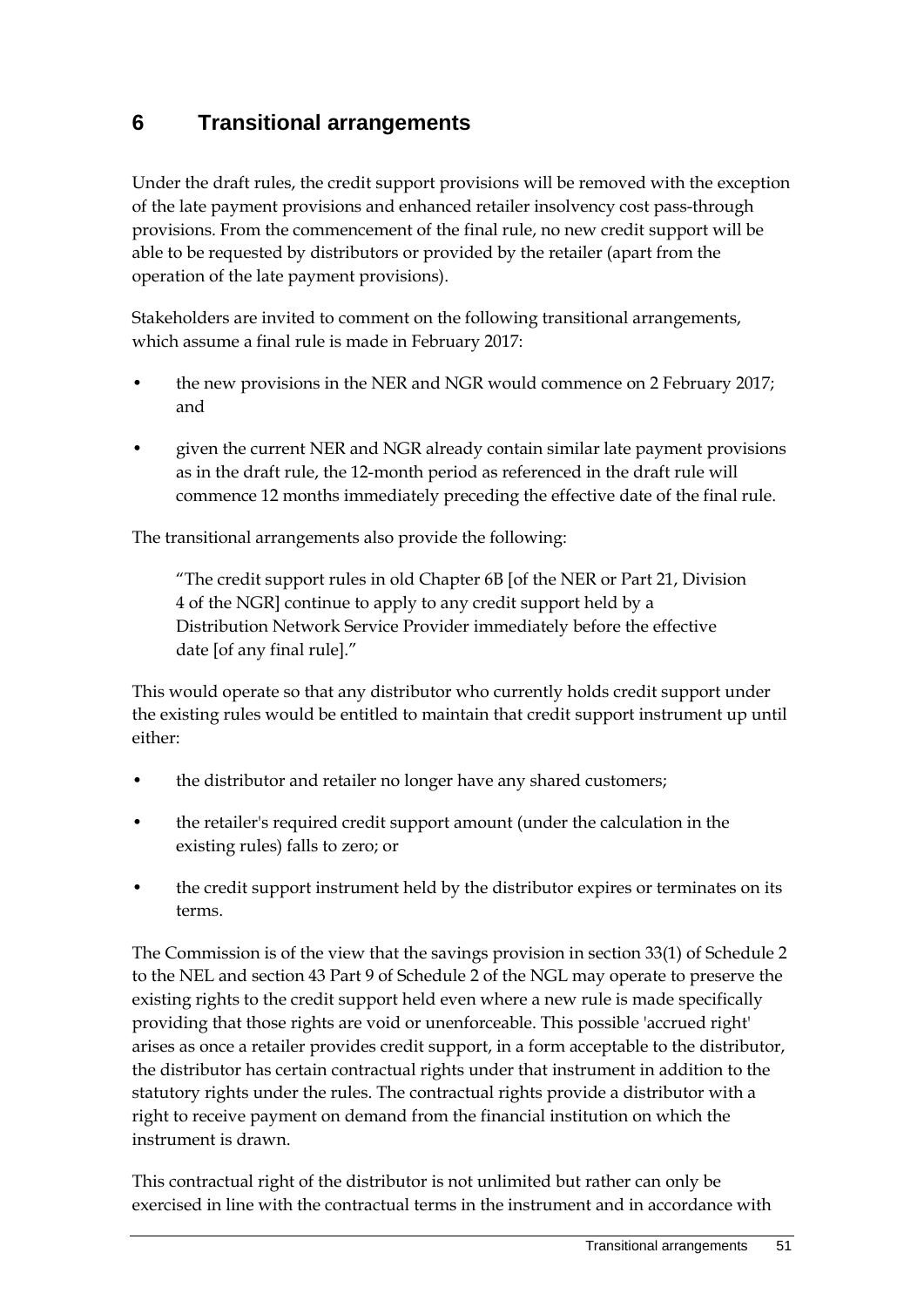provisions of the NER or NGR, whichever is applicable. The distributor's right to demand payment is a function of the instrument itself rather than the potential to ask for credit support under the rules. The Commission understands that these instruments are for an indefinite term, and therefore this right of demand would also be indefinite. This of course is limited to situations where the retailer, under the current provisions of the rules, is required to provide credit support.

Given the operation of these contractual rights of distributors under existing credit support instruments currently held, and to limit regulatory uncertainty relating to the interaction between these existing rights and the draft rules, the transitional provisions 'grandfather' the current rules in relation to these arrangements. The 'grandfathering' of the current credit support provisions will only apply to those distributors and retailers where the distributor holds an existing credit support instrument from that retailer and will be frozen in time as at the commencement date of any final rule. The Commission welcomes stakeholder comments on this aspect of the transitional provisions.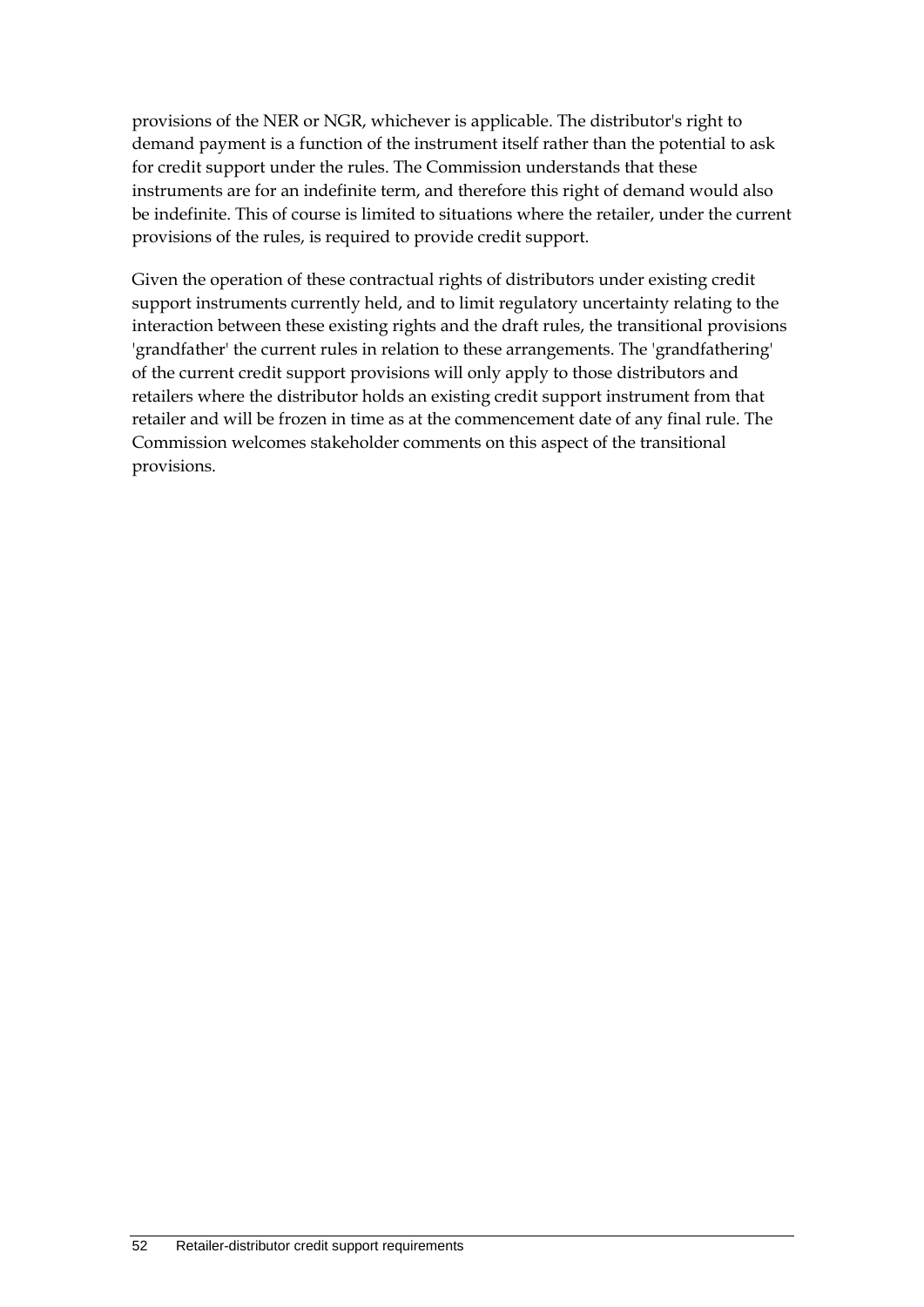# **Abbreviations**

| <b>AEMC</b> or Commission  | <b>Australian Energy Market Commission</b>        |
|----------------------------|---------------------------------------------------|
| <b>AEMO</b>                | Australian Energy Market Operator                 |
| <b>AER</b>                 | Australian Energy Regulator                       |
| <b>COAG Energy Council</b> | Council of Australian Governments' Energy Council |
| D&B                        | Dun & Bradstreet                                  |
| <b>MCE</b>                 | Ministerial Council on Energy                     |
| <b>NCL</b>                 | Network charges liability                         |
| <b>NECF</b>                | National Energy Customer Framework                |
| <b>NEL</b>                 | National Electricity Law                          |
| <b>NEM</b>                 | National Electricity Market                       |
| <b>NEO</b>                 | National Electricity Objective                    |
| <b>NER</b>                 | National Electricity Rules                        |
| <b>NGL</b>                 | National Gas Law                                  |
| <b>NGO</b>                 | National Gas Objective                            |
| <b>NGR</b>                 | <b>National Gas Rules</b>                         |
| S&P                        | Standard & Poor's                                 |
| <b>TARC</b>                | Total annual retailer charges                     |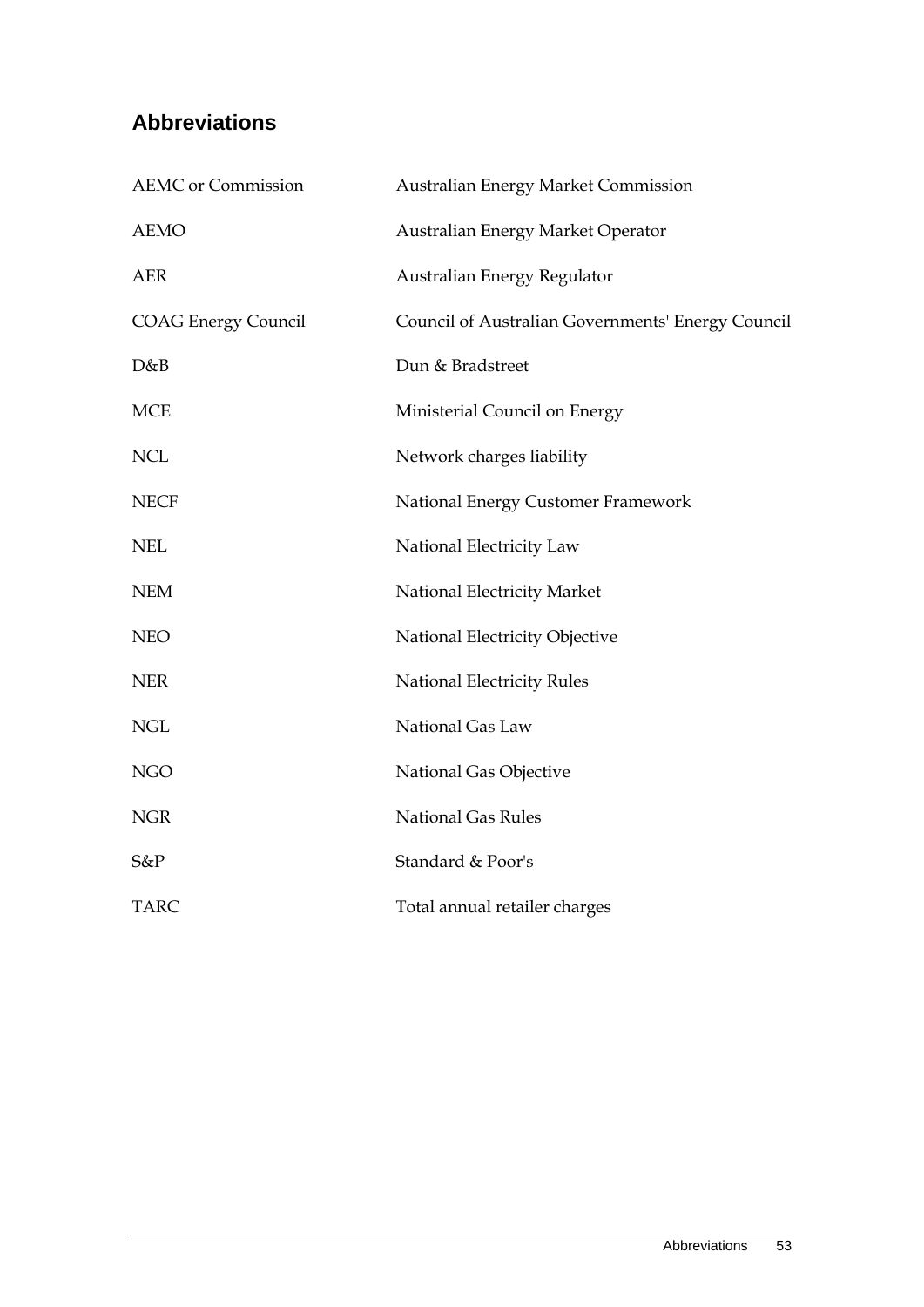# **A Summary of issues raised in submissions to the consultation paper on the COAG Energy Council consultation paper**

| <b>Stakeholder</b>                                                         | <b>Issue</b>                                                                                                                                                                                                                                                                                                                                                                                                                                                                                                                                                                                      | <b>AEMC Response</b>                                                                                                                                                                                                                                                                                                                                                                                                                                                                                                                                                                                                                                                                                                                                                                                                                                                                                  |  |  |  |
|----------------------------------------------------------------------------|---------------------------------------------------------------------------------------------------------------------------------------------------------------------------------------------------------------------------------------------------------------------------------------------------------------------------------------------------------------------------------------------------------------------------------------------------------------------------------------------------------------------------------------------------------------------------------------------------|-------------------------------------------------------------------------------------------------------------------------------------------------------------------------------------------------------------------------------------------------------------------------------------------------------------------------------------------------------------------------------------------------------------------------------------------------------------------------------------------------------------------------------------------------------------------------------------------------------------------------------------------------------------------------------------------------------------------------------------------------------------------------------------------------------------------------------------------------------------------------------------------------------|--|--|--|
| <b>General Comments</b>                                                    |                                                                                                                                                                                                                                                                                                                                                                                                                                                                                                                                                                                                   |                                                                                                                                                                                                                                                                                                                                                                                                                                                                                                                                                                                                                                                                                                                                                                                                                                                                                                       |  |  |  |
| Energy & Water<br>Ombudsman (EWO)<br>Queensland                            | EWO does not favour reallocating risk from<br>distributors to their customers. This reallocation<br>may result in a significant impact on customers,<br>especially those who are vulnerable. Cost<br>pass-through should be a last resort, exercised<br>only where recovery through the regulatory<br>determination process and the credit support<br>arrangements have failed. If a pass-through must<br>be used, the distributor should only recover<br>revenue from the insolvency retailer's customer<br>base, as this is more equitable than charging all of<br>the distributor's customers. | The cost pass-through mechanism works to ensure that a distributor is<br>able to collect its unpaid network charges. Unlike other mechanisms such<br>as credit support, the cost pass-through mechanism works on an ex-post<br>basis thereby ensuring that customer costs only increase in the event of<br>an actual default.<br>Although a defaulted retailer may not have paid its network charges to a<br>distributor, this does not necessarily mean that the retailer's customers<br>did not pay the retailer. In this case, imposing the unpaid network charges<br>solely on the defaulted retailer's customers would be inequitable. Further,<br>there would be significant complexity involved in charging defaulting<br>retailers customers via the cost pass-through mechanism, and is further<br>complicated by the fact that those customers will become customers of<br>other retailers. |  |  |  |
| Victorian Distributors,<br>Energex, ENA, esaa, SA<br>Power Networks (SAPN) | These entities support the proposed retailer<br>insolvency cost-pass through rule change. The<br>Victorian distributors request confirmation that<br>transmission use of system payments are included<br>in the eligible cost pass-through amount. Energex<br>suggests that credit support arrangements in the<br>NECF should also be reviewed as it provides<br>reduced protection for distributors.                                                                                                                                                                                             | The draft more preferable rule provides that unpaid network charges<br>(which would include transmission and distribution use of system<br>charges) are eligible to be included in the cost pass-through amount.<br>The credit support requirements in the NER and NGR were examined as<br>part of the consolidated rule change requests.                                                                                                                                                                                                                                                                                                                                                                                                                                                                                                                                                             |  |  |  |
| Simply Energy                                                              | Simply Energy believes that if the retailer<br>insolvency cost pass-through rule is implemented,<br>the distributor's equity beta should be reduced to<br>reflect the allocation of revenue risk from<br>distributors to customers; otherwise, customers will                                                                                                                                                                                                                                                                                                                                     | The issue of the appropriate equity beta is determined by the AER and is<br>not within the scope of this rule change request.<br>The Commission is of the view that distributor should pursue their rights<br>under the corporate insolvency process and that the cost pass-through                                                                                                                                                                                                                                                                                                                                                                                                                                                                                                                                                                                                                   |  |  |  |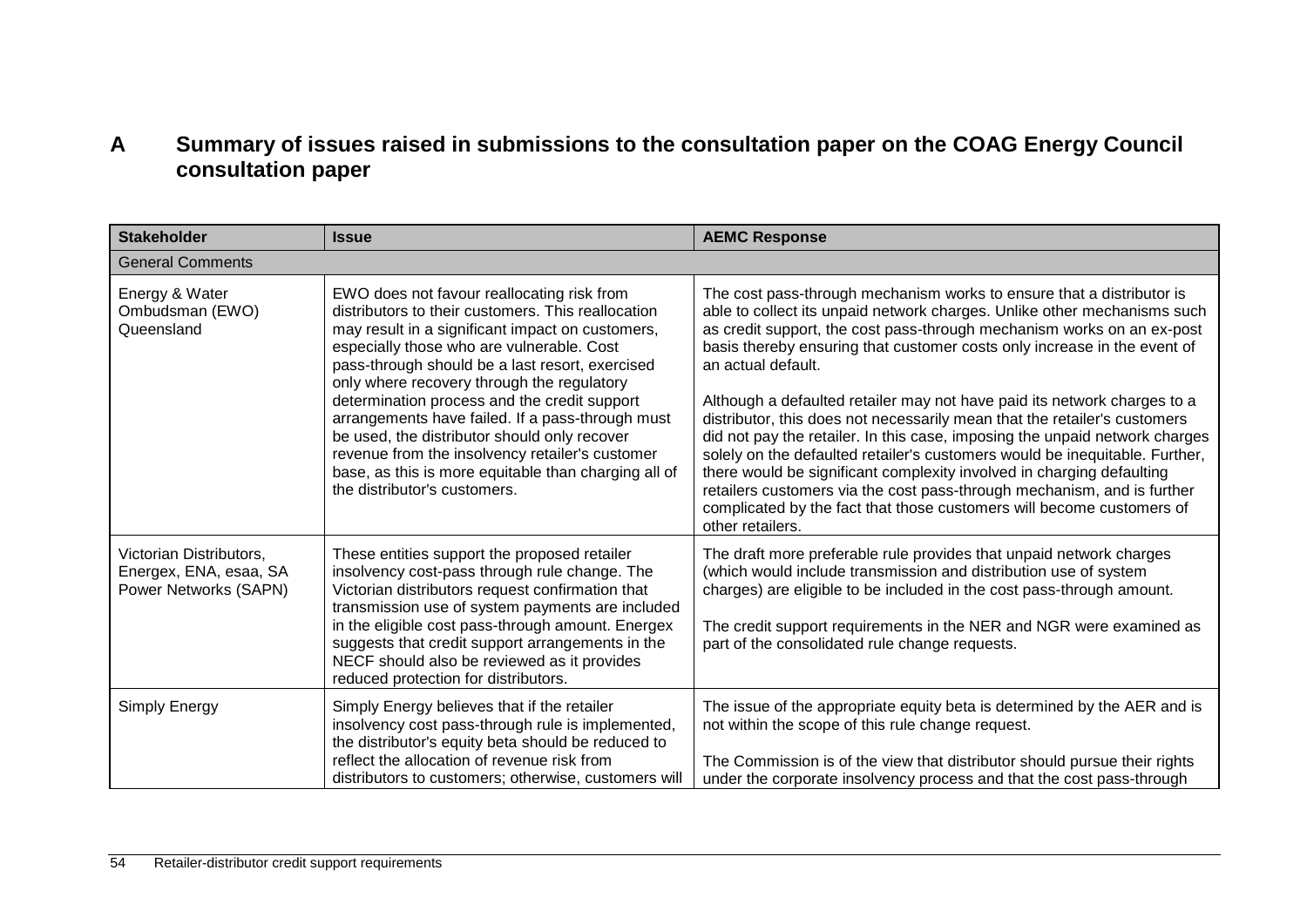| <b>Stakeholder</b>                                   | <b>Issue</b>                                                                                                                                                                                                                                                                                    | <b>AEMC Response</b>                                                                                                                                                                                                                                                                                                                                        |
|------------------------------------------------------|-------------------------------------------------------------------------------------------------------------------------------------------------------------------------------------------------------------------------------------------------------------------------------------------------|-------------------------------------------------------------------------------------------------------------------------------------------------------------------------------------------------------------------------------------------------------------------------------------------------------------------------------------------------------------|
|                                                      | end up paying twice for the risks associated with<br>retailer default.                                                                                                                                                                                                                          | amount approved should take into account any monies the distributor is<br>able to collect through the various other mechanisms available to it.                                                                                                                                                                                                             |
|                                                      | Distributors should have incentives to seek return<br>of lost revenue from an insolvent retailer's<br>administrator otherwise lost revenue will end up<br>going to other creditors rather than being returned<br>to customers, who have paid as a result of the cost<br>pass-through mechanism. |                                                                                                                                                                                                                                                                                                                                                             |
| <b>Allocation of Risk</b>                            |                                                                                                                                                                                                                                                                                                 |                                                                                                                                                                                                                                                                                                                                                             |
| Energex, ENA, SAPN                                   | These stakeholders believe that distributors have<br>limited ability to manage the risk of retailer default,<br>and that it is appropriate to allocate risk to<br>customers.                                                                                                                    | These rule change requests have examined the allocation of risk of<br>retailer default between the distributor, retailer and the customer and is<br>discussed in chapter 4 and 5 this draft determination.                                                                                                                                                  |
| Simply Energy                                        | It may be appropriate to reallocate risk to<br>customers if it can be demonstrated that this is in<br>their long term interest.                                                                                                                                                                 | These rule change requests have examined the allocation of risk of<br>retailer default between the distributor, retailer and the customers and is<br>discussed in chapters 4 and 5 of this draft determination.                                                                                                                                             |
| Recovery of revenue                                  |                                                                                                                                                                                                                                                                                                 |                                                                                                                                                                                                                                                                                                                                                             |
| Energex, ENA, SAPN,<br><b>Victorian Distributors</b> | The cost pass-through mechanism is appropriate<br>to unpaid network charges as a result of a retailer<br>default.<br>ENA is of the view that the traditional retail                                                                                                                             | The draft more preferable rule includes the ability of a distributor to collect<br>unpaid network charges as part of its retailer insolvency costs.<br>The Commission approached the consolidated rule change requests by<br>examining the principles for an efficient rule to manage retailer default                                                      |
|                                                      | business model faces increasing financial risk due<br>to new retail offerings, altered business structures<br>and a significant number of new entrants in the<br>market.                                                                                                                        | recognising that the market has changed since the NECF was first<br>introduced and that the market will continue to change and evolve as new<br>entrants, business models and technologies enter the market.                                                                                                                                                |
| Simply Energy                                        | It is unclear how the cost pass-through mechanism<br>fits with revenue cap arrangements.                                                                                                                                                                                                        | Where a distributor is on a revenue cap, the distributor is able to collect<br>its unpaid network charges through the overs-and-unders process.<br>However, given that it cannot collect insolvency costs through the<br>overs-and-unders process, it is likely that a distributor, even one on a<br>revenue cap, will use the cost pass-through mechanism. |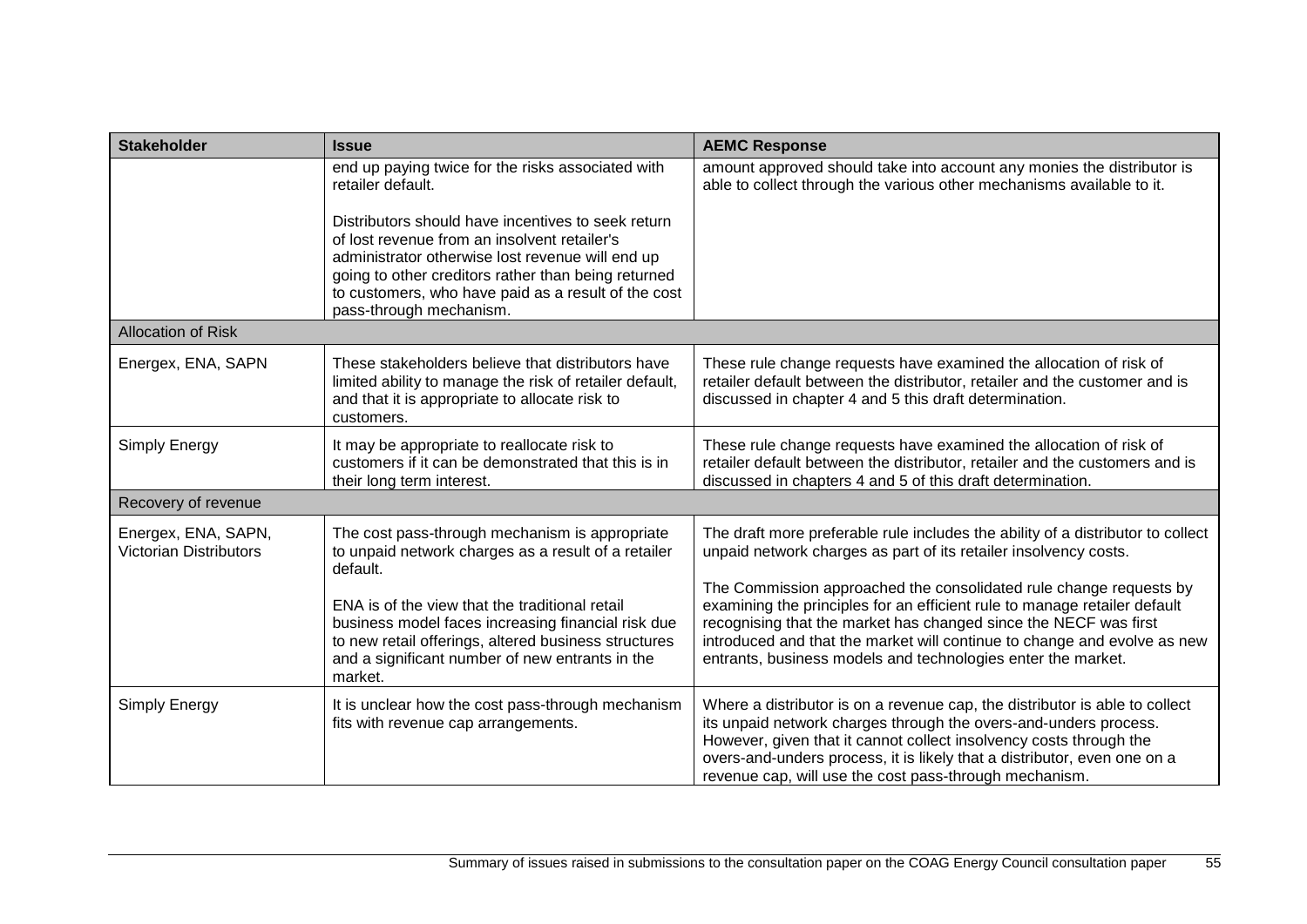| <b>Stakeholder</b>                                | <b>Issue</b>                                                                                                                                                                                                                                                                                                                                                                                                                                                                                                                                       | <b>AEMC Response</b>                                                                                                                                                                                                                                                                                                                                                                                                                                                                                                                                                                                                                                                                         |  |
|---------------------------------------------------|----------------------------------------------------------------------------------------------------------------------------------------------------------------------------------------------------------------------------------------------------------------------------------------------------------------------------------------------------------------------------------------------------------------------------------------------------------------------------------------------------------------------------------------------------|----------------------------------------------------------------------------------------------------------------------------------------------------------------------------------------------------------------------------------------------------------------------------------------------------------------------------------------------------------------------------------------------------------------------------------------------------------------------------------------------------------------------------------------------------------------------------------------------------------------------------------------------------------------------------------------------|--|
| <b>Materiality Threshold</b>                      |                                                                                                                                                                                                                                                                                                                                                                                                                                                                                                                                                    |                                                                                                                                                                                                                                                                                                                                                                                                                                                                                                                                                                                                                                                                                              |  |
| Energex, ENA, SAPN                                | It is appropriate to remove the materiality<br>threshold.                                                                                                                                                                                                                                                                                                                                                                                                                                                                                          | Under the Commission's draft more preferable rule, no materiality<br>threshold is applicable to retailer insolvency cost pass-through events.                                                                                                                                                                                                                                                                                                                                                                                                                                                                                                                                                |  |
| Simply Energy                                     | It is not appropriate to remove the materiality<br>threshold as it reflects the administrative costs of a<br>pass-through event.                                                                                                                                                                                                                                                                                                                                                                                                                   | As discussed in chapter 5, the Commission is of the view that no<br>materiality threshold should be applicable to the retailer insolvency cost<br>pass-through mechanism.                                                                                                                                                                                                                                                                                                                                                                                                                                                                                                                    |  |
| Recovery through regulatory determinations        |                                                                                                                                                                                                                                                                                                                                                                                                                                                                                                                                                    |                                                                                                                                                                                                                                                                                                                                                                                                                                                                                                                                                                                                                                                                                              |  |
| Energex, Simply Energy,<br><b>SAPN</b>            | These stakeholders do not consider recovery<br>through the regulatory determinations process to<br>be good policy. Energex believes it would be<br>difficult to determine an efficient allowance. Simply<br>Energy believes it is difficult to quantify the risk,<br>and that this would result in customers paying<br>more than is required.<br>SAPN states that from its experience examining<br>insurance options as a substitute for bank<br>guarantees, that customers would pay a higher<br>overall price for electricity under this system. | The Commission is of the view that the regulatory determination process<br>is not the appropriate mechanism to manage the liquidity risk faced by<br>distributors from retailer default. Rather, the Commission considers that<br>distributors have the ability to manage the cash-flow impacts from retailer<br>default. To mitigate revenue risk, distributors can use the retailer<br>insolvency cost pass-through or overs-and-unders mechanisms to<br>recover unpaid network charges and any costs incurred resulting from<br>retailer default. The costs and unpaid network charges amounts will be<br>known and therefore it is not necessary to determine an efficient<br>allowance. |  |
| Energy & Water<br>Ombudsman Queensland            | EWO considers recovery of third-party insurance<br>costs through the regulatory determination<br>process, to be more in line with the National<br>Electricity Objective than the cost pass-through<br>mechanism.                                                                                                                                                                                                                                                                                                                                   | The Commission is of the view that the ability of a distributor to obtain<br>third-party insurance to manage the risk of retailer default is difficult, not<br>only due to the expense of such insurance where it can be obtained but<br>also because it is often difficult to obtain. Further, given the test applied<br>for allowances relating to these types of insurance, the AER may not<br>always approve such an expense in the approved revenue amount for a<br>distributor.                                                                                                                                                                                                        |  |
| Recovery through the corporate insolvency process |                                                                                                                                                                                                                                                                                                                                                                                                                                                                                                                                                    |                                                                                                                                                                                                                                                                                                                                                                                                                                                                                                                                                                                                                                                                                              |  |
| Energex                                           | The corporate insolvency process does not<br>safeguard distributors against financial risk. There<br>is a high level of uncertainty in using this process.                                                                                                                                                                                                                                                                                                                                                                                         | The Commission recognises the uncertainty in the corporate insolvency<br>process, and the draft more preferable rules provide mechanisms that will<br>work with the corporate insolvency process to allow distributors to collect<br>unpaid network charges while ensuring that distributors continue to                                                                                                                                                                                                                                                                                                                                                                                     |  |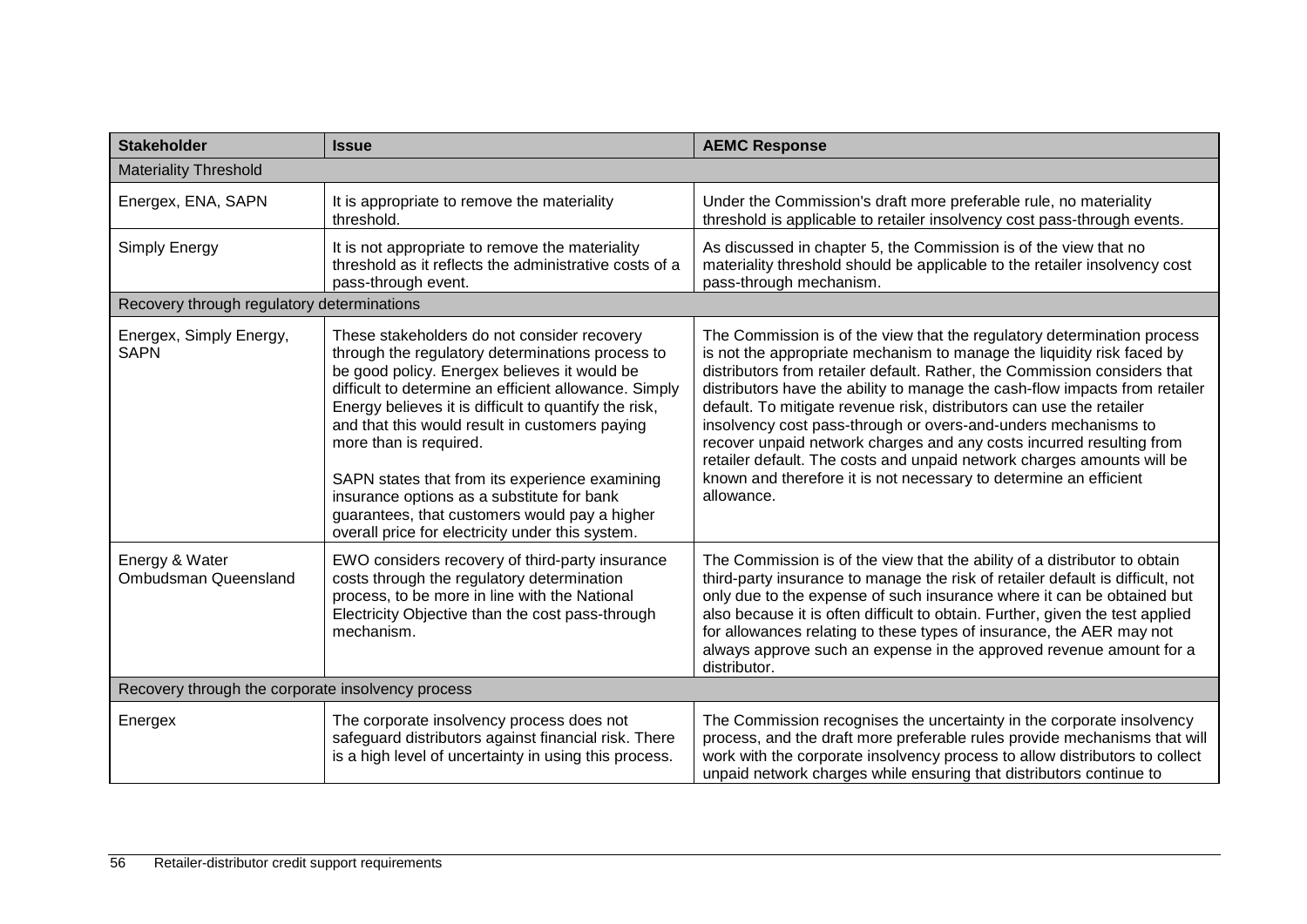| <b>Stakeholder</b>                | <b>Issue</b>                                                                                                                                                                                                                                           | <b>AEMC Response</b>                                                                                                                                                                                                                                                                                                       |
|-----------------------------------|--------------------------------------------------------------------------------------------------------------------------------------------------------------------------------------------------------------------------------------------------------|----------------------------------------------------------------------------------------------------------------------------------------------------------------------------------------------------------------------------------------------------------------------------------------------------------------------------|
|                                   |                                                                                                                                                                                                                                                        | pursue their claim through the corporate insolvency process. This will limit<br>the total amount passed-through to customers.                                                                                                                                                                                              |
| ENA, SAPN, esaa, Simply<br>Energy | The AER can address the issue of double recovery<br>through the corporate insolvency process and the<br>cost pass-through provisions.                                                                                                                  | The draft more preferable rule provides that the distributor is to deduct<br>from the amount of the cost pass-through amount, any amount that is<br>expected to be recovered through the corporate insolvency process.                                                                                                     |
| Other                             |                                                                                                                                                                                                                                                        |                                                                                                                                                                                                                                                                                                                            |
| ENA, SAPN                         | The definition of retailer insolvency should be<br>amended to make it clear that the pass-through<br>mechanism can operate before an insolvency<br>administrator is appointed or event if an<br>administrator is not appointed at all.                 | The trigger for a retailer insolvency balances ensuring an insolvency<br>event is called as soon as practicable limiting the liabilities incurred by the<br>defaulting retailer and ensuring the retailer has an opportunity to<br>restructure or sell its business to obtain value for its shareholders and<br>creditors. |
| Simply Energy                     | Any mechanism that enables distributors to recover<br>lost revenues from customers reduces the<br>incentive to pursue other ways of recovering the<br>lost revenues. The AER must have discretion when<br>dealing with this type of revenue 'true up'. | The draft more preferable rule still requires the distributor to provide an<br>estimate of the amount that it forecasts it will be able to collect from the<br>corporate insolvency process and retains the AER's discretion in<br>evaluating the approving the retailer insolvency cost amount.                           |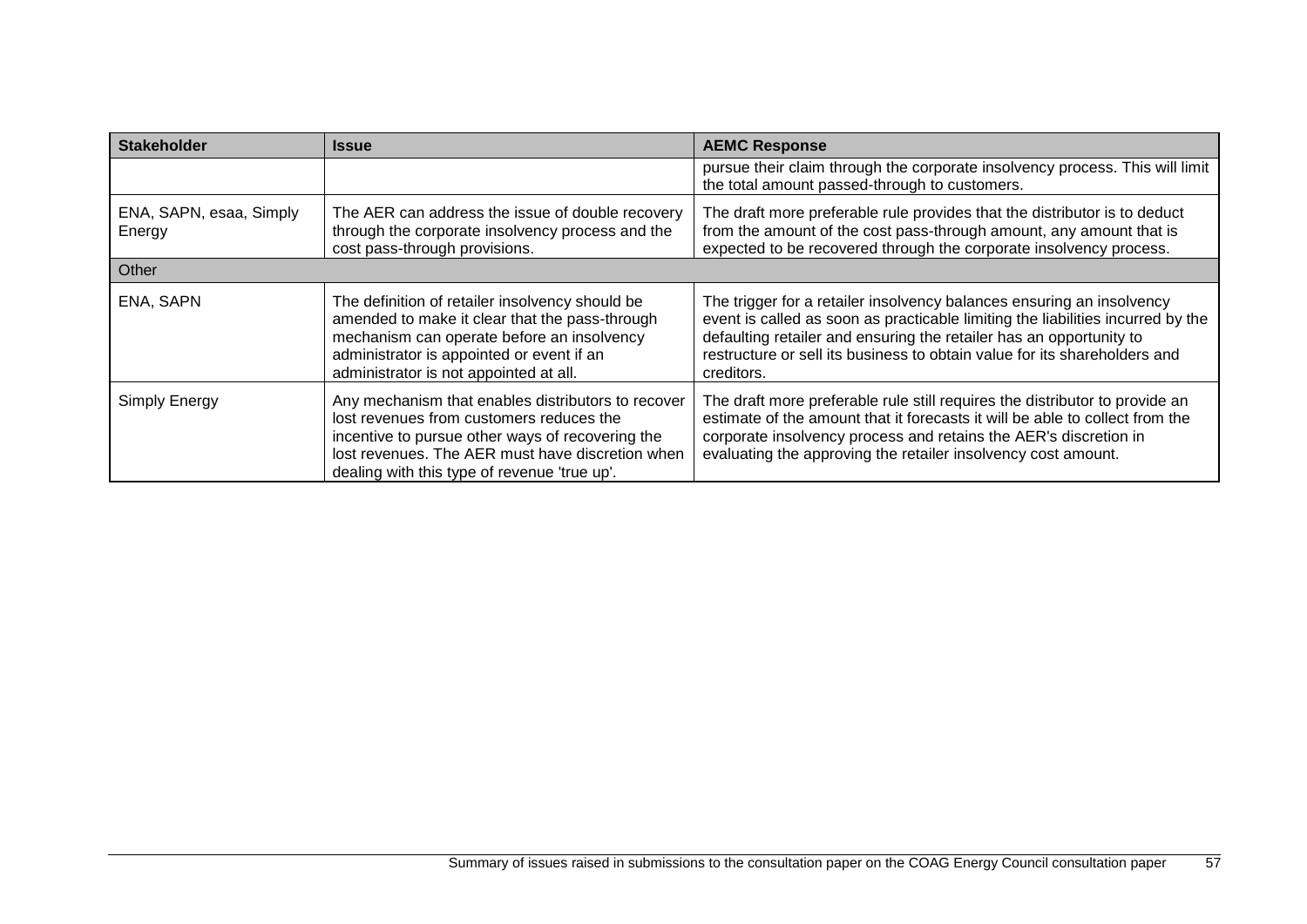# **B Summary of issues raised in submissions on consultation paper**

| <b>Stakeholder</b>                                               | <b>Issue</b>                                                                                                                                                                                                                                                                                                                                                                                                                                                                                            | <b>AEMC Response</b>                                                                                                                                                                                                                                                                                                                                                                                                                                                                         |  |  |  |
|------------------------------------------------------------------|---------------------------------------------------------------------------------------------------------------------------------------------------------------------------------------------------------------------------------------------------------------------------------------------------------------------------------------------------------------------------------------------------------------------------------------------------------------------------------------------------------|----------------------------------------------------------------------------------------------------------------------------------------------------------------------------------------------------------------------------------------------------------------------------------------------------------------------------------------------------------------------------------------------------------------------------------------------------------------------------------------------|--|--|--|
| <b>General Comments</b>                                          |                                                                                                                                                                                                                                                                                                                                                                                                                                                                                                         |                                                                                                                                                                                                                                                                                                                                                                                                                                                                                              |  |  |  |
| United Energy (UE) and<br>Multinet Gas (MG) pp.1 and<br>3        | UE and MG are Victorian businesses which have<br>responded in view of the changes proposed to the<br>NER and NGR and the relevance of the NECF<br>starting point being the Victorian electricity<br>arrangements. They are not supportive of AGL's<br>proposed rules and do not agree that AGL's<br>proposed rules reflects the actual risks faced by<br>distributors from retailer default.                                                                                                            | The Commission's draft more preferable rules will not apply in Victoria given<br>that Victoria has not adopted NECF.                                                                                                                                                                                                                                                                                                                                                                         |  |  |  |
| <b>Energy Networks</b><br>Association (ENA) p.4<br>NSW DNSPs p.2 | ENA does not agree with the estimated values<br>provided by AGL in its rule change requests.<br>ENA and the NSW DNSPs indicates that they do<br>not agree with AGL's argument that this rule<br>change will free up capital for investment has<br>relevance in assessing the rule against the NEO.<br>ENA submits that it is difficult to identify any<br>positive societal benefits associated with freeing up<br>capital for a retailer to invest by transferring risk to<br>distribution businesses. | The Commission determined it would examine the rule change requests by<br>examining the principles for an effective rule to manage the risk of retailer<br>default. The solution implemented in the Commission's draft more<br>preferable rules were assessed against these principles to determine if the<br>draft rules would contribute to the achievement of the NEO and NGO. The<br>Commission's principles are discussed in Chapter 3.                                                 |  |  |  |
| NSW DNSPs, p.8                                                   | The rule change proposal may result in an increase<br>in distributors' systemic risk that could require a<br>higher return on capital in future regulatory<br>determinations, thereby increasing the costs of<br>supplying electricity and leading to higher electricity<br>prices for consumers.                                                                                                                                                                                                       | As part of its assessment of the rule change requests, the Commission has<br>considered revenue risk, liquidity risk and systemic risk where it may arise.<br>The issue of an efficient return on capital is an issue decided by the AER<br>and is not within the scope of this rule change except to the extent that any<br>rule made by the Commission takes into account the impact on customers<br>from changes in network revenue as a result of the revenue and pricing<br>principles. |  |  |  |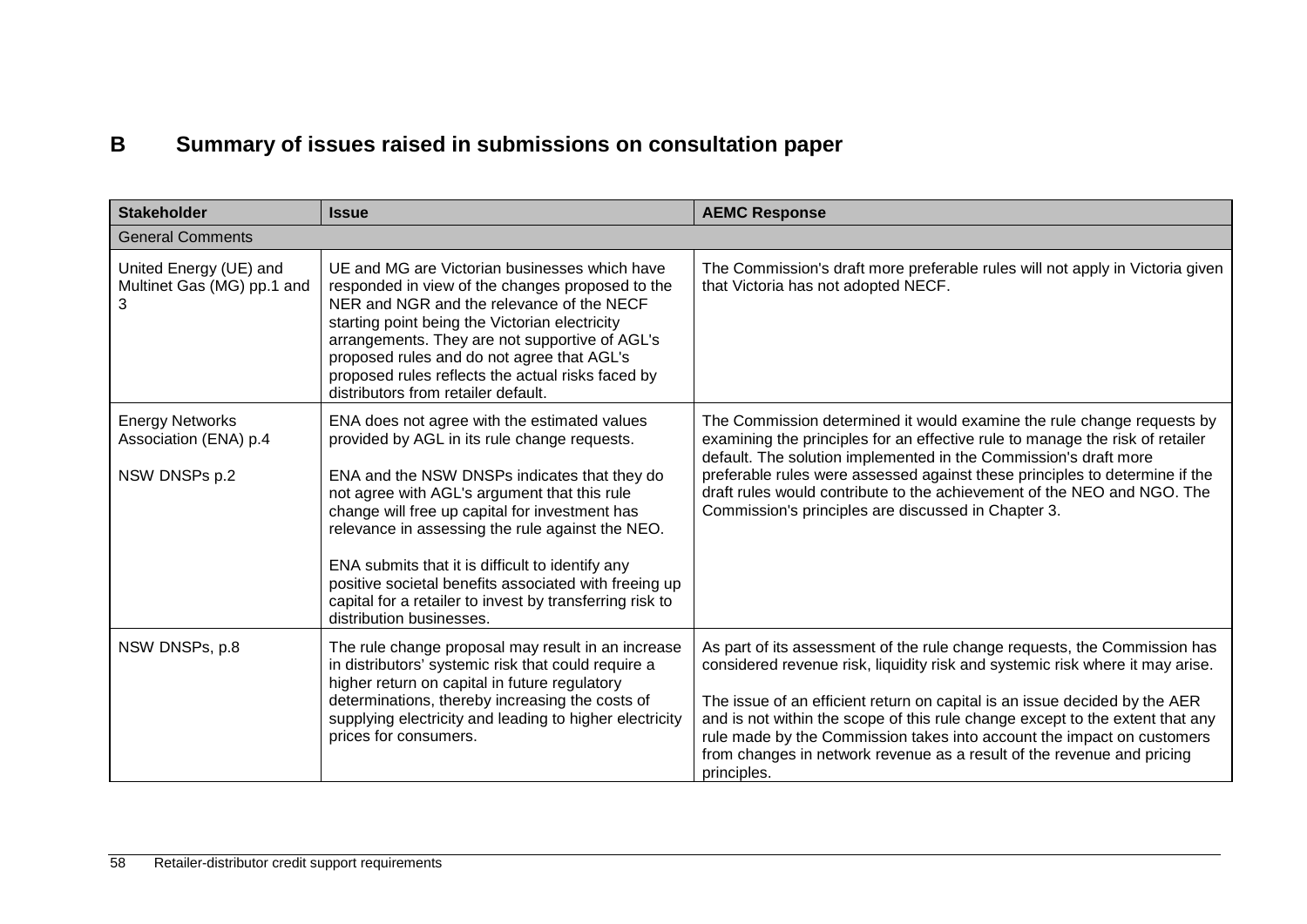| <b>Stakeholder</b>                      | <b>Issue</b>                                                                                                                                                                                                                                                                                                                                                                                                                                                                                                                                                                                   | <b>AEMC Response</b>                                                                                                                                                                                                                                                                                                                                                  |  |  |  |
|-----------------------------------------|------------------------------------------------------------------------------------------------------------------------------------------------------------------------------------------------------------------------------------------------------------------------------------------------------------------------------------------------------------------------------------------------------------------------------------------------------------------------------------------------------------------------------------------------------------------------------------------------|-----------------------------------------------------------------------------------------------------------------------------------------------------------------------------------------------------------------------------------------------------------------------------------------------------------------------------------------------------------------------|--|--|--|
| Principles for an efficient rule        |                                                                                                                                                                                                                                                                                                                                                                                                                                                                                                                                                                                                |                                                                                                                                                                                                                                                                                                                                                                       |  |  |  |
| UE and MG, p.4                          | UE and MG submit that the principles need to<br>ensure that large retailers in the market have an<br>incentive to spread retail competition and not seek<br>to remain stapled to one network. They indicate<br>that the principles need to include a proportionate<br>approach that recognises that even large seemingly<br>staple businesses could make poor decisions or<br>have poor risk management and fail.                                                                                                                                                                              | The Commission's principles examine an efficient rule to manage the risk of<br>retailer default both in terms of an individual retailer's creditworthiness but<br>also the impact that retailer could have on distributors and the market as a<br>whole. This recognises that even large retailers may face financial<br>difficulties for a variety of reasons.       |  |  |  |
| EnergyAustralia (EA), p.4               | EA is of the view that in order to minimise risk to the<br>distributor, credit support arrangements which<br>require new entrant retailers to demonstrate<br>financial viability would be more appropriate than a<br>regime which effectively absolves them of such<br>responsibility.<br>EA submits that the rule should ensure that credit<br>support is calculated on the basis of each retailer's<br>actual value at risk and consequently ensures that<br>only the real cost of mitigating the risk to<br>distributors of retailer default is ultimately borne by<br>customers.           | The Commission is of the view that no additional ex-ante mechanism is<br>required, balancing the various principles developed to assess the rule<br>change request.                                                                                                                                                                                                   |  |  |  |
| <b>SA Power Networks</b><br>(SAPN), p.4 | SAPN indicates that it generally supports the<br>principles set out by the Commission in its<br>consultation paper, with the exception of minor<br>amendments to the first two and the addition of a<br>third; namely, (1) the rule allocates appropriate risk<br>to the parties that have the information, ability<br>(provided that the party is provided the tools and<br>not constrained by the rules) and incentives to best<br>manage each risk in order to minimise the long<br>term costs to consumers; (2) the rule takes into<br>account and allocates the risk to the beneficiaries | The Commission's draft rules attempt to balance the various principles that<br>were considered. As part of this, the Commission has attempted to ensure<br>that the draft rules appropriately allocate risk between retailers, distributors<br>and consumers. The draft rule also recognises that customers are the<br>beneficiary of increased retailer competition. |  |  |  |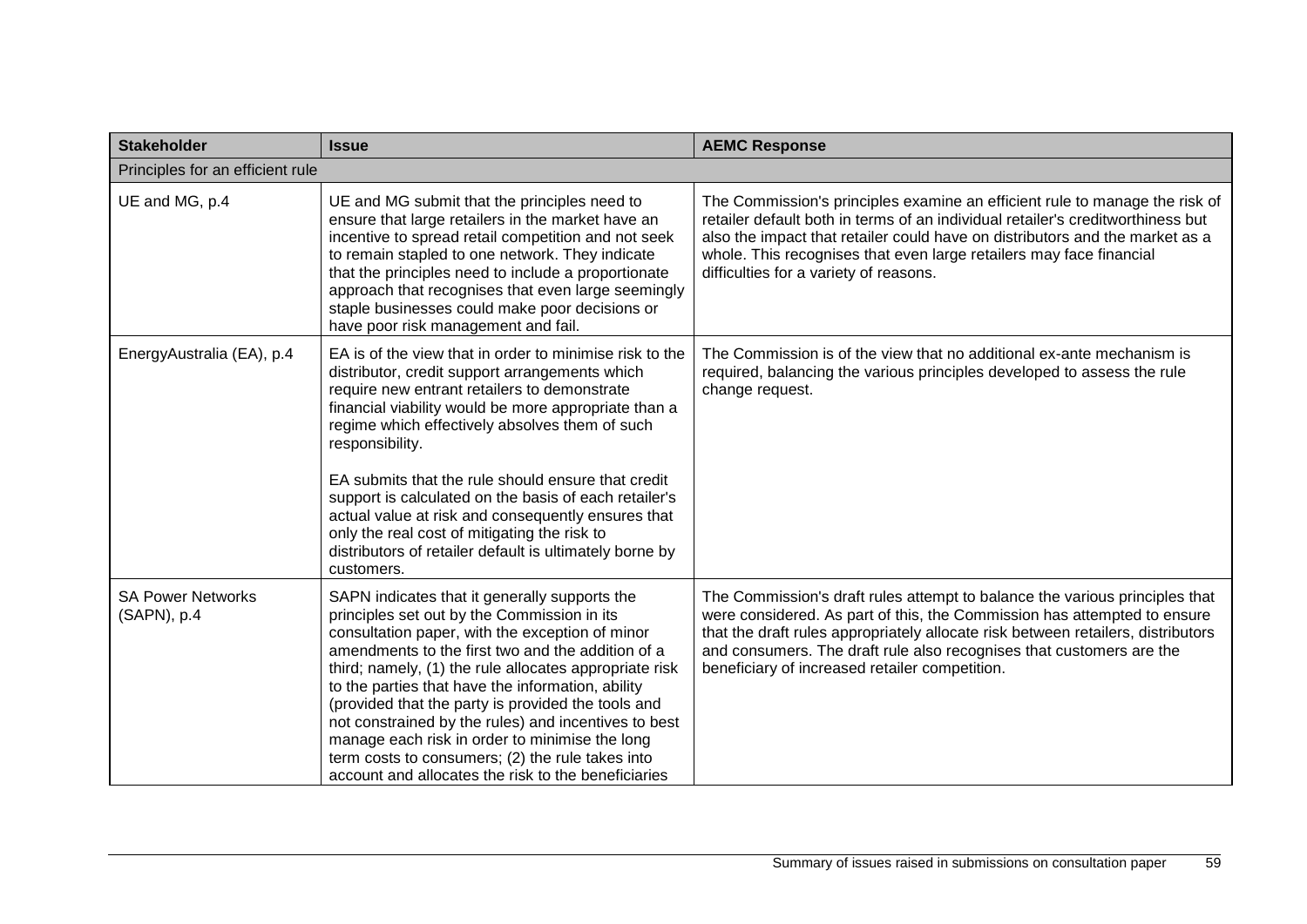| <b>Stakeholder</b> | <b>Issue</b>                                                                                                                                                                                                                                                                                                                                                                                                                                                                                                                                                                                                                                                                                                                                                                                                                                                                                                                                                                                                                                                                                                                                                                                                                                                                                                                                                                                                                 | <b>AEMC Response</b>                                                                                                                                                                                                                                                                                                                                                                                                                                                                                   |
|--------------------|------------------------------------------------------------------------------------------------------------------------------------------------------------------------------------------------------------------------------------------------------------------------------------------------------------------------------------------------------------------------------------------------------------------------------------------------------------------------------------------------------------------------------------------------------------------------------------------------------------------------------------------------------------------------------------------------------------------------------------------------------------------------------------------------------------------------------------------------------------------------------------------------------------------------------------------------------------------------------------------------------------------------------------------------------------------------------------------------------------------------------------------------------------------------------------------------------------------------------------------------------------------------------------------------------------------------------------------------------------------------------------------------------------------------------|--------------------------------------------------------------------------------------------------------------------------------------------------------------------------------------------------------------------------------------------------------------------------------------------------------------------------------------------------------------------------------------------------------------------------------------------------------------------------------------------------------|
|                    | of increased retailer competition. Noting that the<br>beneficiaries of increased retail competition is<br>customers; and (3) the rule takes into account the<br>risk of retailer default and the impact of default. In<br>addition, the regime treats retailers in an equitable<br>manner.                                                                                                                                                                                                                                                                                                                                                                                                                                                                                                                                                                                                                                                                                                                                                                                                                                                                                                                                                                                                                                                                                                                                   |                                                                                                                                                                                                                                                                                                                                                                                                                                                                                                        |
| Origin Energy, p.3 | There are a number of other important factors that<br>should be considered when developing and<br>assessing an efficient rule for managing the risk of<br>retailer default of a distribution business:<br>the rule should provide certainty, stability, and<br>predictability of obligations and requirements.<br>The greater the ambiguity in the interpretation of<br>the rules, the greater the uncertainty and<br>potential for dispute in the market;<br>the rule should support and recognise the true<br>financial exposure of the networks from a<br>retailer default. The incidence of retailer default<br>to date has been low and the potential<br>magnitude of the under recovery of network<br>charges as a result of an event is low (in<br>comparison to the their total network charges);<br>the rule should not hinder or mandate alternative<br>means by which networks can manage their<br>risks. The rule should support alternative<br>solutions such as early billing or payments.<br>Options should be available for business to<br>enter into their own commercial agreements to<br>manage their respective risks; and<br>the rule should incentivise distributors to seek<br>out the lowest cost solution for covering its credit<br>risk and obtaining cost recovery in the event of a<br>retailer failure including through the insolvency<br>process and revenue cost pass-through<br>mechanism. | Although the Commission's principles do not specifically set out the factors<br>outlined in Origin's submission, the assessment of the rule change request,<br>and the principles outlined in Chapter 3, inherently contain these elements.<br>The Commissions draft rule provides an ex-post mechanism for managing<br>risks of retailer default and does not limit the range of other mechanisms<br>that distributors may pursue in mitigating any of the risks it faces in running<br>its business. |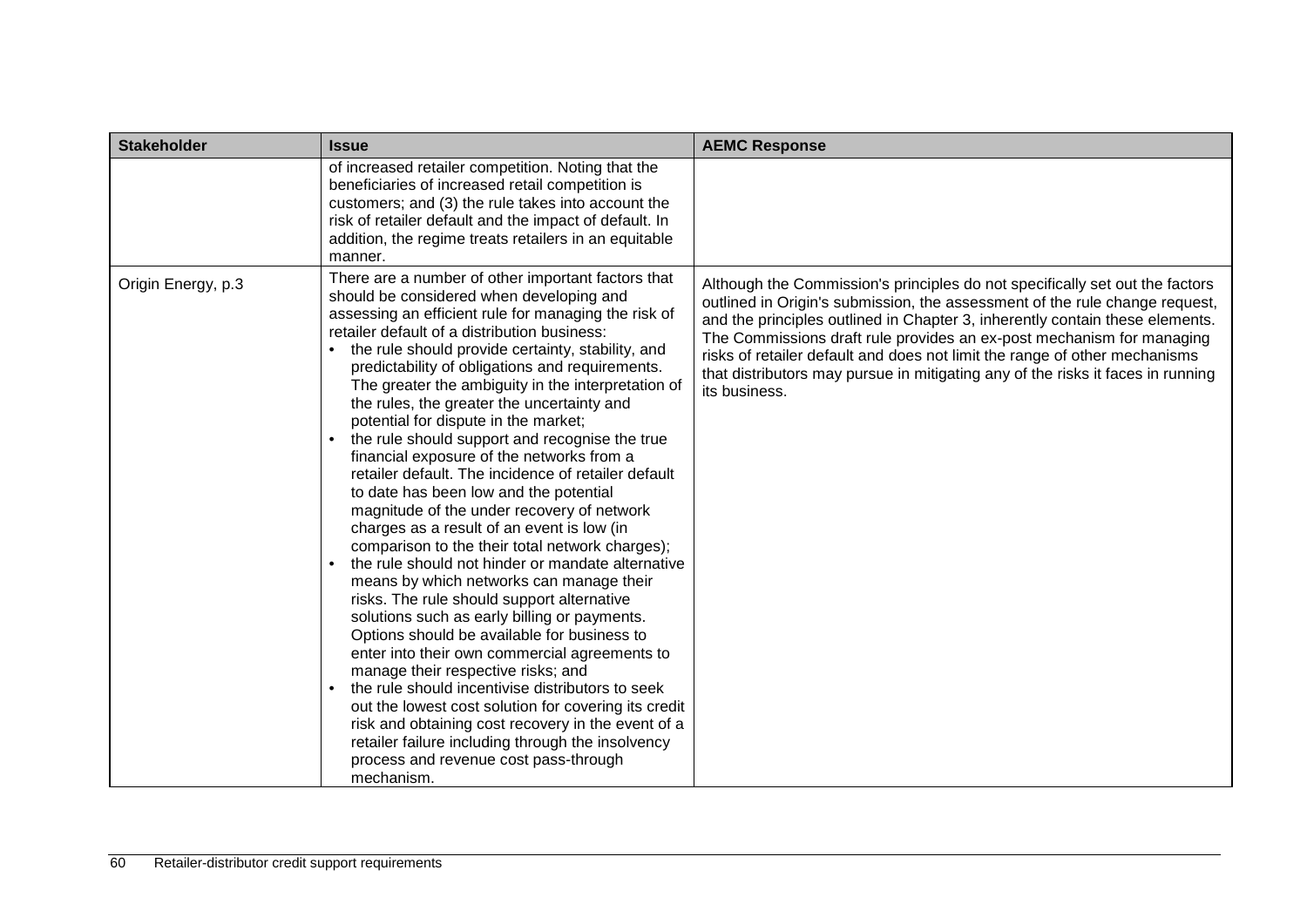| <b>Stakeholder</b>        | <b>Issue</b>                                                                                                                                                                                                                                                                                                                                                                                                                                                                                                                                                   | <b>AEMC Response</b>                                                                                                                                                                                                                                                                                                                                                                                                                                                                                                                                                                                                                                                                                                                              |
|---------------------------|----------------------------------------------------------------------------------------------------------------------------------------------------------------------------------------------------------------------------------------------------------------------------------------------------------------------------------------------------------------------------------------------------------------------------------------------------------------------------------------------------------------------------------------------------------------|---------------------------------------------------------------------------------------------------------------------------------------------------------------------------------------------------------------------------------------------------------------------------------------------------------------------------------------------------------------------------------------------------------------------------------------------------------------------------------------------------------------------------------------------------------------------------------------------------------------------------------------------------------------------------------------------------------------------------------------------------|
| NSW DNSPs, p.7<br>EA, p.2 | NSW DNSPs do not agree with the principles set<br>out in the consultation paper in relation to the<br>following:<br>the rule takes into account the trade-off between<br>flexibility and regulatory certainty; and<br>the rule takes into account the impact on<br>$\bullet$<br>barriers to entry for retail businesses.<br>These are regulatory and competition policy<br>objectives which are best achieved through other<br>instruments, not credit risk objectives.<br>EA does not believe that credit support should be<br>used to stimulate competition. | The Commission views both of these principles as important in developing<br>an efficient rule to manage the risk of retailer default. However, the<br>Commission is of the view that a regime to manage the risk of retailer<br>default should not be used to promote competition but rather that, to the<br>extent possible, the regime should not impose inefficient barriers to entry<br>and competition. Further, it is important that the rules are clear and can be<br>easily followed by both retailers and distributors, while providing flexibility<br>for these market participants to negotiate mutually-beneficial commercial<br>arrangements within the confines of the requirements and restrictions<br>present in the NER and NGR. |
| QEnergy, p.4              | Under the current rules, small retailers are able to<br>manage their growth in each distributor area such<br>that they do not exceed the maximum credit<br>allowance. This means that customers are able to<br>access the benefit of competitive pricing, and the<br>impact on distributors is quarantined in the unlikely<br>event of a retailer default. It also minimises credit<br>support costs for small retailers.                                                                                                                                      | The existing credit support requirements allow retailers with small market<br>shares to operate in several distribution areas without being required to<br>provide credit support. However, the Commission is of the view that a range<br>of ex-ante risk mitigation measures, outside of retailer-distributor credit<br>support, exist and place sufficient incentives on retailers to limit their default<br>risk.                                                                                                                                                                                                                                                                                                                              |
| Ergon Energy, p. 5        | For many unrated retailers or retailers rated below<br>BBB-, the cost of credit support may be significant.<br>However, new entrants into the market or those<br>seeking to expand should be able to access the<br>capital required to break ground without exposing<br>customers to unsuitable levels of risks.                                                                                                                                                                                                                                               | The Commission is of the view that various ex-ante risk mitigation<br>measures, outside of the retailer-distributor credit support requirements,<br>exist and place sufficient incentives on retailers to limit their default risk.                                                                                                                                                                                                                                                                                                                                                                                                                                                                                                               |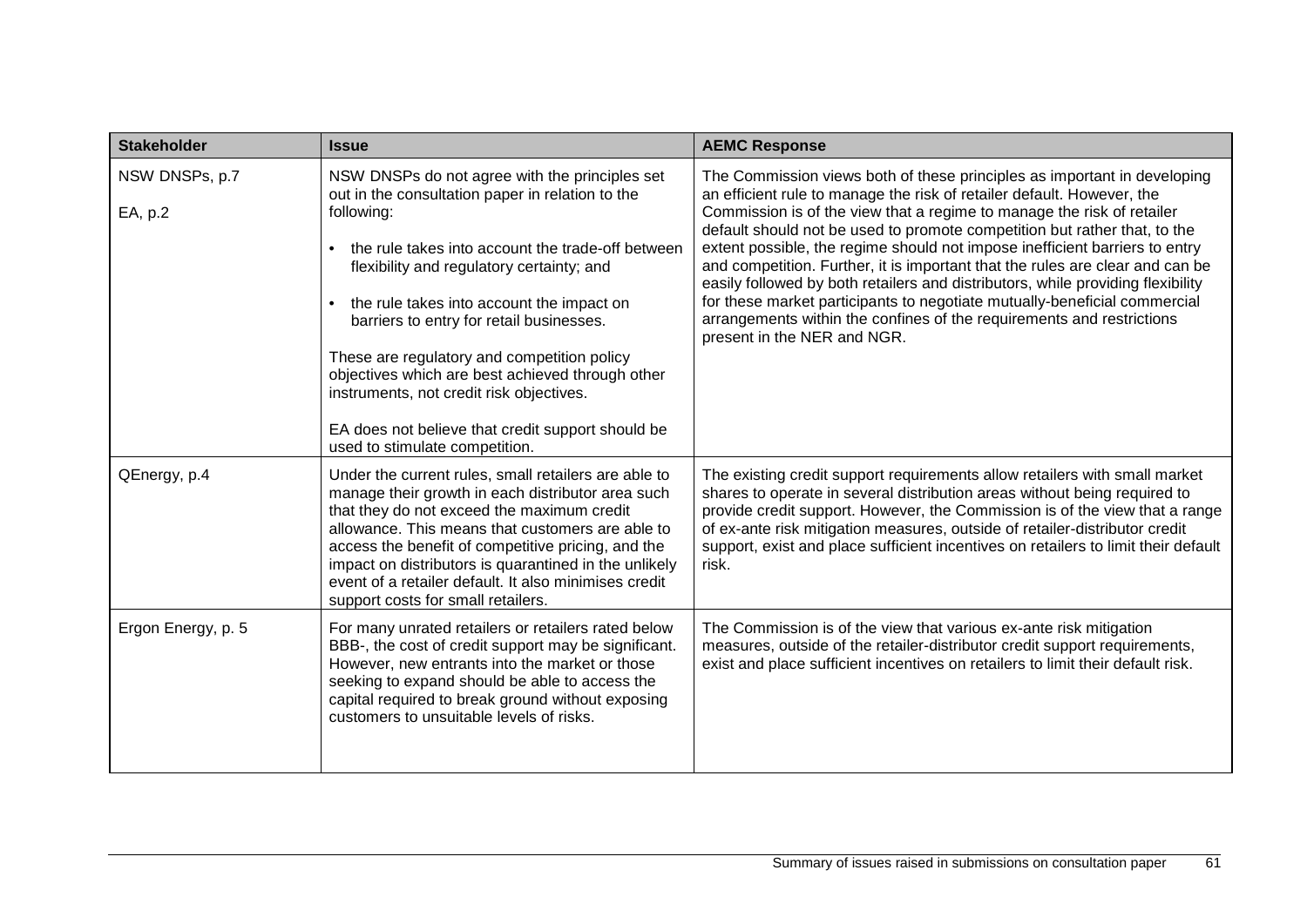| <b>Stakeholder</b>                       | <b>Issue</b>                                                                                                                                                                                                                                                                                                                                                                             | <b>AEMC Response</b>                                                                                                                                                                                                                                                                                                                                                                                                                                                                                                                                                                                                                                                                                  |  |  |  |
|------------------------------------------|------------------------------------------------------------------------------------------------------------------------------------------------------------------------------------------------------------------------------------------------------------------------------------------------------------------------------------------------------------------------------------------|-------------------------------------------------------------------------------------------------------------------------------------------------------------------------------------------------------------------------------------------------------------------------------------------------------------------------------------------------------------------------------------------------------------------------------------------------------------------------------------------------------------------------------------------------------------------------------------------------------------------------------------------------------------------------------------------------------|--|--|--|
| Retail authorisations                    |                                                                                                                                                                                                                                                                                                                                                                                          |                                                                                                                                                                                                                                                                                                                                                                                                                                                                                                                                                                                                                                                                                                       |  |  |  |
| EA, pp. 1-2                              | EA identified a source of potential confusion with<br>the current arrangements relating to how<br>obligations apply with respect to different business<br>structures; namely, where a single corporate entity<br>holds multiple retail authorisations it is unclear<br>whether any credit support payable should be<br>calculated for each participant ID separately or in<br>aggregate. | As the Commission's draft rules remove the need for retailers to provide<br>credit support to distributors (except in the case of a history of late payment<br>by the retailer), the issue of multiple retailer authorisations does not need to<br>be addressed.                                                                                                                                                                                                                                                                                                                                                                                                                                      |  |  |  |
| ENA, p.3<br>NSW DNSPs, p. 15             | The rules should be explicitly that credit allowances<br>must be at the parent entity level and must be<br>apportioned between entities within a retailer group,<br>so that retailers cannot receive multiple credit<br>allowances.                                                                                                                                                      | The retailer insolvency cost pass-through provisions will result in a<br>distributor being able to collect its unpaid network charges irrespective of<br>the corporate structure of the defaulting retailer.                                                                                                                                                                                                                                                                                                                                                                                                                                                                                          |  |  |  |
| Enforcement of credit support provisions |                                                                                                                                                                                                                                                                                                                                                                                          |                                                                                                                                                                                                                                                                                                                                                                                                                                                                                                                                                                                                                                                                                                       |  |  |  |
| UE and MG, p. 2                          | A better protection for distributors and customers<br>would be to reduce the late payment periods before<br>credit support can be requested in order to reduce<br>the impact of financial failure.                                                                                                                                                                                       | The draft rules retain the ability for a distributor to request credit support<br>where a retailer has a history of late payment. The late payment provisions<br>provide either that a retailer's payment has to be late by 25 days or more or<br>alternatively, where a retailer has been late with their payment by a day<br>more than three times in 12 months or by a day or more with two<br>consecutive invoices. This provides an additional layer of protection for<br>distributors, and its customers, where a retailer has demonstrated that it is<br>not fulfilling its commercial obligations. These provisions provide an<br>incentive on retailer to continue to pay its bills on time. |  |  |  |
| SAPN, p. 3                               | The current credit support rules contain a design<br>flaw; namely, by the time a distributor can call for<br>credit support, the retailer in question is already<br>exhibiting signs of potential financial instability and<br>the time period may extend up to 140 days. This<br>would create a severe financial stress on<br>distributors which may result in its failure.             | The late payment provisions of the draft rule provide an incentive to ensure<br>retailers continue to pay their bills on time. It also provides some indication<br>to distributors that it may be required to take steps to manage the financial<br>instability of the retailer in the short term. These mechanisms are not meant<br>to manage the revenue risk from a retailer default, which will be managed<br>through the retailer insolvency cost pass-through mechanisms.                                                                                                                                                                                                                       |  |  |  |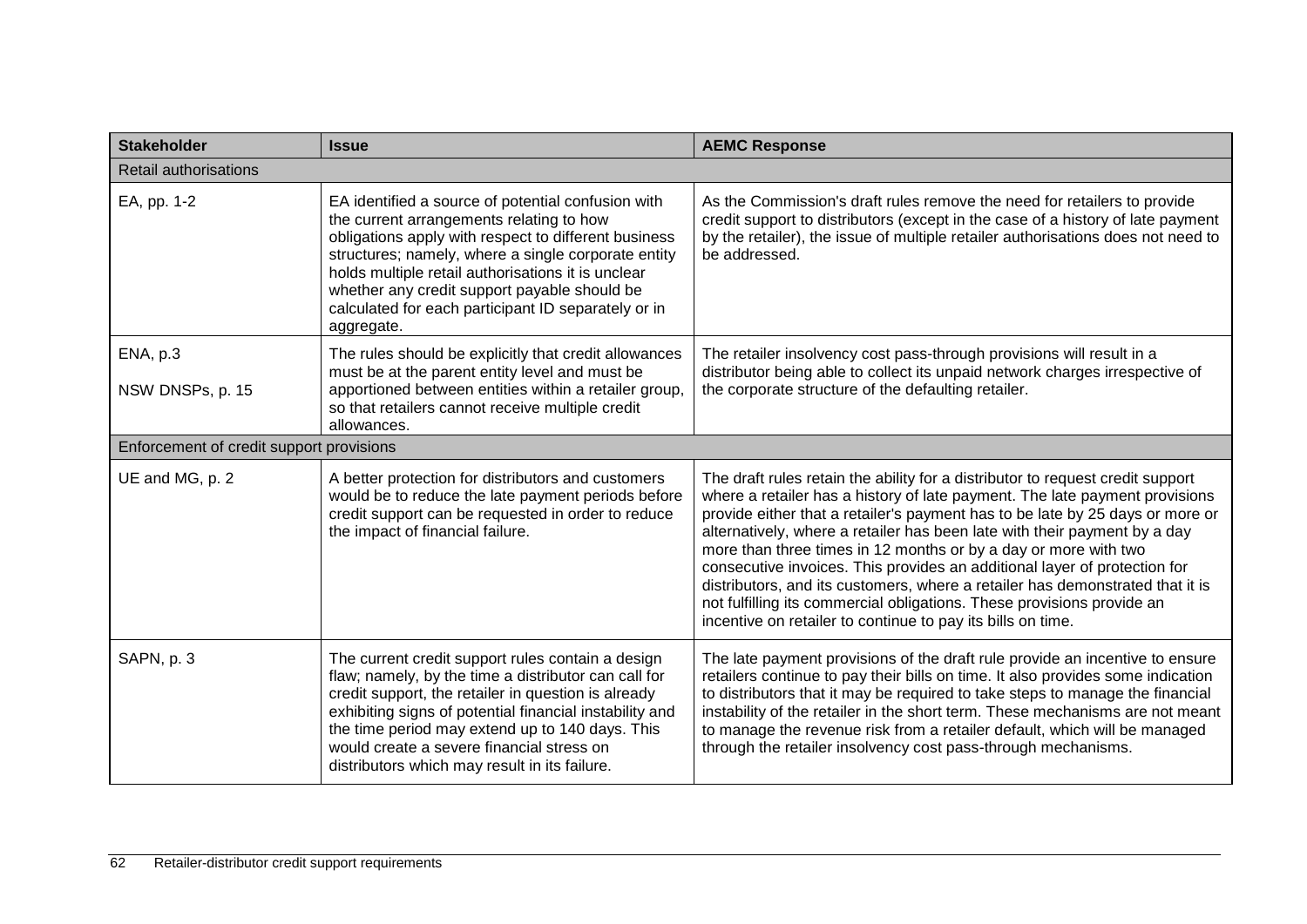| <b>Stakeholder</b>                                | <b>Issue</b>                                                                                                                                                                                                                                                                                                                                                                                                                            | <b>AEMC Response</b>                                                                                                                                                                                                                                                                                                                                                                                                                                                   |
|---------------------------------------------------|-----------------------------------------------------------------------------------------------------------------------------------------------------------------------------------------------------------------------------------------------------------------------------------------------------------------------------------------------------------------------------------------------------------------------------------------|------------------------------------------------------------------------------------------------------------------------------------------------------------------------------------------------------------------------------------------------------------------------------------------------------------------------------------------------------------------------------------------------------------------------------------------------------------------------|
| ENA, p.4<br>Ergon Energy, p.2                     | The most effective way of mitigating the potential<br>credit and cash flow impacts from a retailer failure<br>is through having credit support arrangements that<br>can be speedily enforced by distributors.                                                                                                                                                                                                                           | Although credit support may provide some ex-ante protection for<br>distributors in the event of a retailer default, credit support is an expensive<br>mechanism whose cost is generally borne by the retailer's customers.<br>These costs insure against an event which may never occur. In the event of<br>a retailer default, a distributor will still be able to recover its unpaid network<br>charges through the retailer insolvency cost pass-through mechanism. |
| Origin Energy, p.2                                | The current rules have been drafted in a way that is<br>open to multiple interpretations, particularly in terms<br>of how (and how frequently) credit requirements are<br>to be calculated and so the calculations should be<br>clarified to reduce the risk of dispute.                                                                                                                                                                | The current credit support requirements will only apply to a distributor and a<br>retailer where credit support is currently outstanding. The retailer insolvency<br>cost pass-through provisions have been drafted to clarify the interpretation<br>and operation to ensure regulatory certainty to distributors.                                                                                                                                                     |
| NSW DNSPs, p. 19                                  | The remedies available to DNSPs to enforce<br>requirements for credit support through conduct<br>provisions are likely to be frustrated due to the time<br>required for court proceedings to resolve such<br>issues. Further, the AEMC should review the<br>effectiveness of current enforcement options and in<br>particular, whether the conduct provisions and the<br>Retailer of Last Resort provisions are properly<br>integrated. | The effectiveness of enforcement options, including any enforcement<br>options related to credit support is outside the scope of these rule change<br>requests.                                                                                                                                                                                                                                                                                                        |
| <b>Other Issues</b>                               |                                                                                                                                                                                                                                                                                                                                                                                                                                         |                                                                                                                                                                                                                                                                                                                                                                                                                                                                        |
| UE and MG, p.6<br>Ergon Energy, p. 5              | Frequent changes in the amount of credit support<br>required under the rules can increase the costs to<br>administer the scheme.                                                                                                                                                                                                                                                                                                        | Under the draft rules, credit support would only be provided where there is<br>a history of late payments and then would only be held for 12 months after<br>the last time the retailer is late in paying its invoice. Therefore, there would<br>not be frequent changes in the amount.                                                                                                                                                                                |
| QEnergy, p.2<br>Joint retailer submission,<br>p.3 | The proposed changes are a shift away from the<br>current regulatory framework which is the<br>framework upon which investment decisions<br>including customer acquisition have been based.<br>Imposing such a change which has a significant<br>risk on existing incumbent small retailers is a                                                                                                                                        | The draft rules balance the risks faced by distributors from retailer default<br>and the implications of any mechanism on barriers to entry and competition.<br>The draft rules, which remove credit support requirements generally, would<br>not increase the regulatory risk posed to retailer and would not unfairly<br>create burdens on new retailers or existing retailers.                                                                                      |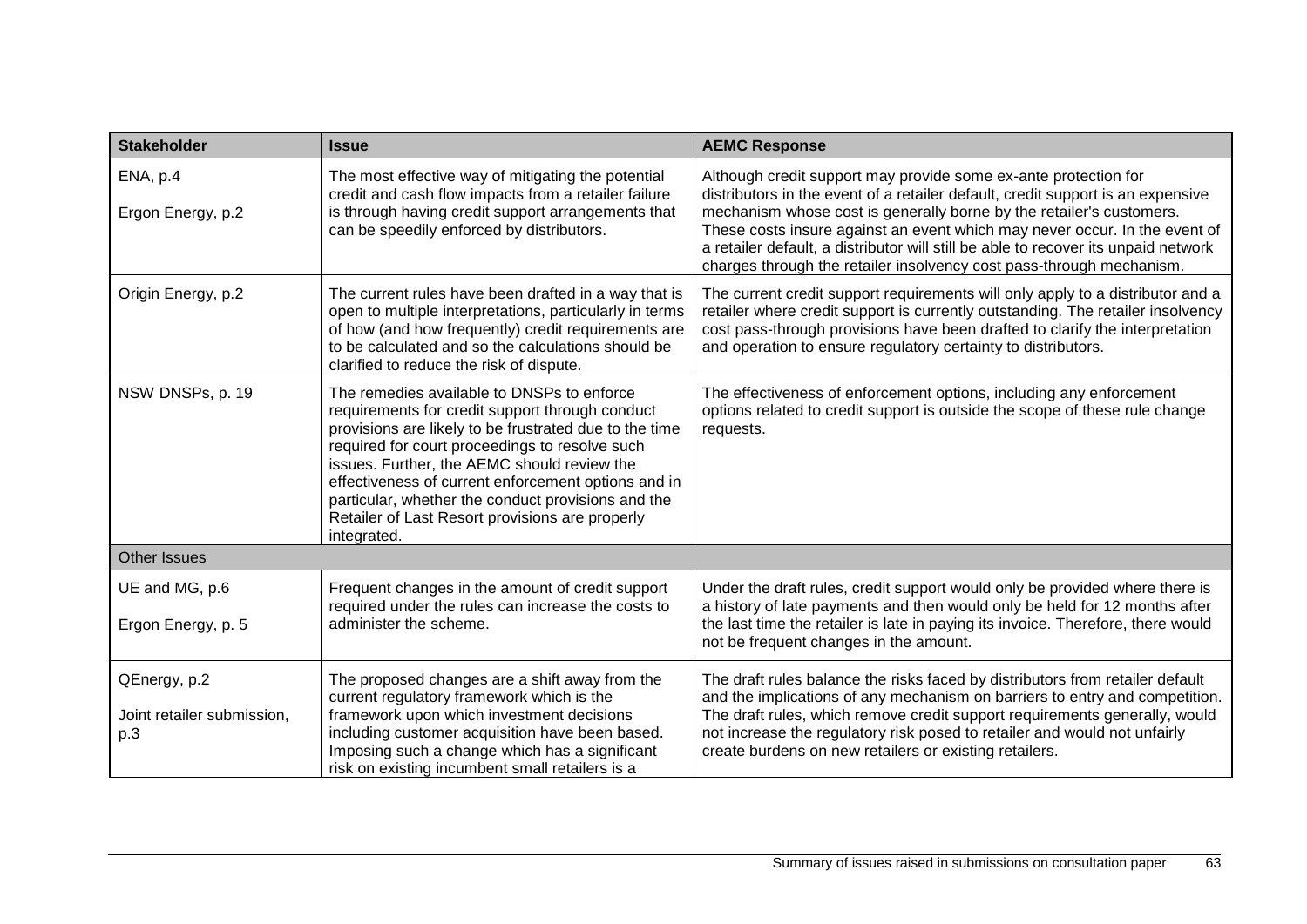| <b>Stakeholder</b>                    | <b>Issue</b>                                                                                                                                                                                                                                                                                                                                                                                    | <b>AEMC Response</b>                                                                                                                                                                                                                                                                                                                                                           |
|---------------------------------------|-------------------------------------------------------------------------------------------------------------------------------------------------------------------------------------------------------------------------------------------------------------------------------------------------------------------------------------------------------------------------------------------------|--------------------------------------------------------------------------------------------------------------------------------------------------------------------------------------------------------------------------------------------------------------------------------------------------------------------------------------------------------------------------------|
|                                       | regulatory risk which would both unfairly create<br>burdens for existing retailers and create uncertainty<br>for new retailers.                                                                                                                                                                                                                                                                 |                                                                                                                                                                                                                                                                                                                                                                                |
| QEnergy, p.5                          | Although distributors face retailer failure risk, which<br>is large, they have very low trade credit risk which<br>retailers assume on their behalf every day and for<br>which retailers receive no allowance. One possible<br>area of improvement would be to provide network<br>cost relief to retailers for the implementation of<br>hardship programs.                                      | The operation of hardship programs is outside the scope of these rule<br>change requests.                                                                                                                                                                                                                                                                                      |
| NSW DNSPs, p. 20                      | The current operation of clause 6B.A3.3 Disputed<br>statements of charges has created some practical<br>issues. Some retailers consistently dispute charges<br>and don't adhere to the rules requiring minimum<br>payment when disputing charges and this can<br>delay timely payment and in conjunction with this<br>rule change may place increased pressure on a<br>distributor's cash flow. | The operation of clause 6B.A3.3 is outside of the scope of these rule<br>change requests. The Commission is of the view distributors are best<br>placed to manage liquidity risk and that they often have instruments in place<br>already to manage liquidity risk that arises from other aspects of their<br>business.                                                        |
| Alinta Energy, p.2                    | An additional aspect of credit support that needs to<br>be considered is the form in which retailers provide<br>credit support.                                                                                                                                                                                                                                                                 | The Commission's draft rules remove the requirement for credit support,<br>except in the case of late payment. The form of credit support currently<br>prescribed in the rules contains the necessary specificity and certainty to<br>ensure that retailers are aware what needs to be sought, and distributors<br>know what they can expect, when credit support is required. |
| Other proposals                       |                                                                                                                                                                                                                                                                                                                                                                                                 |                                                                                                                                                                                                                                                                                                                                                                                |
| Red Energy and Lumo<br>Energy, pp.1-2 | An alternative option is for a hybrid model which<br>involves credit support requirements being<br>calculated under the current model for retailers<br>rated BBB- and better and using AGL's proposed<br>model for retailer rated below BBB-.                                                                                                                                                   | The Commission is of the view that any regime adopted to manage the risk<br>of retailer default should apply the same method to all retailers. This<br>ensures a principled regime rather than a regime which is being used to<br>pick an outcome.                                                                                                                             |
| ENA, p. 3                             | An alternative approach could be to introduce a<br>simple credit support calculation that is based on                                                                                                                                                                                                                                                                                           | One of the issues with the current credit support requirements is the large<br>credit allowance provided, which is a result of the maximum credit                                                                                                                                                                                                                              |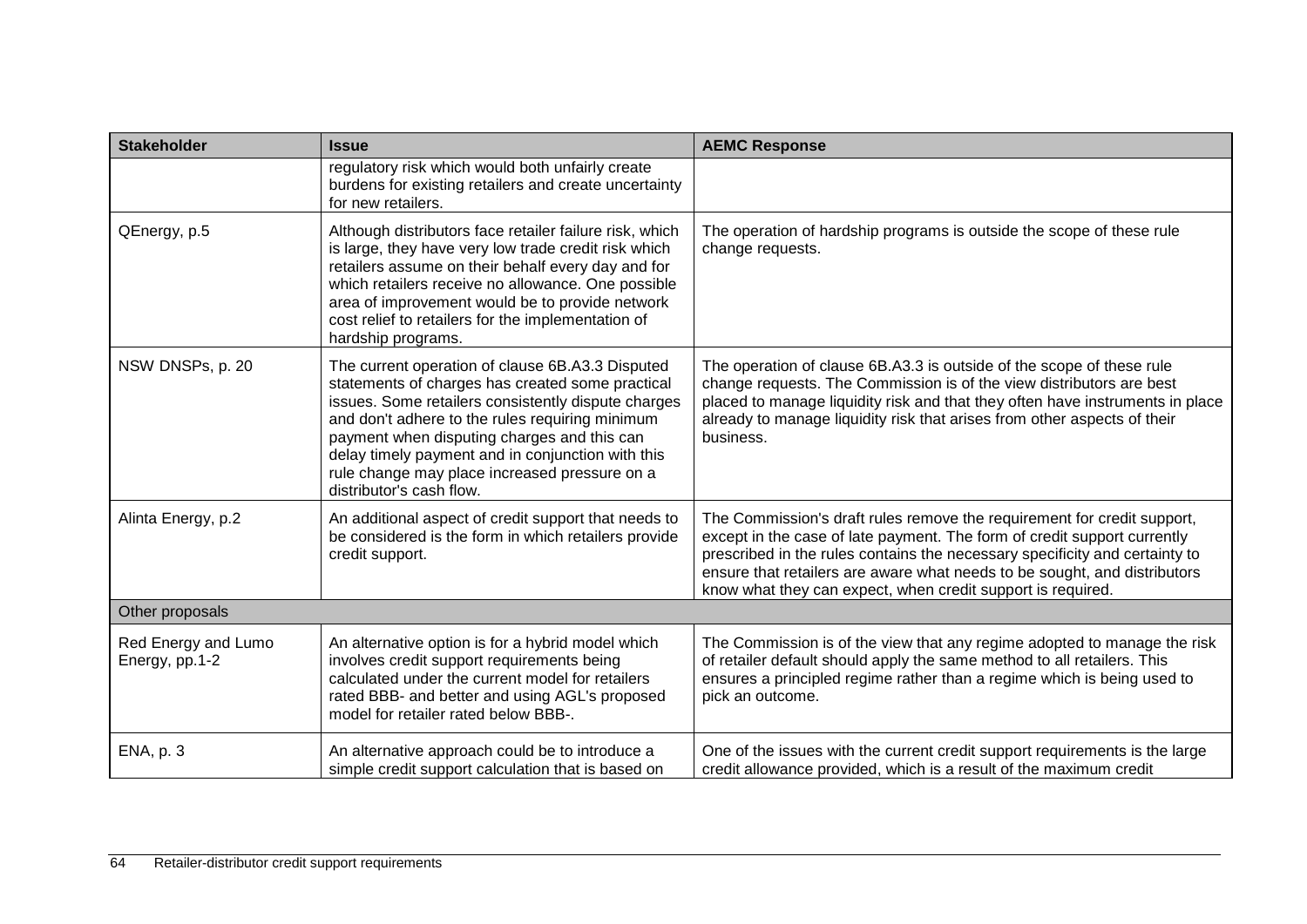| <b>Stakeholder</b> | <b>Issue</b>                                                                                                                                                                                                                                                                        | <b>AEMC Response</b>                                                                                                                                                                                                                                                                                                                                                                                                                                                                                   |
|--------------------|-------------------------------------------------------------------------------------------------------------------------------------------------------------------------------------------------------------------------------------------------------------------------------------|--------------------------------------------------------------------------------------------------------------------------------------------------------------------------------------------------------------------------------------------------------------------------------------------------------------------------------------------------------------------------------------------------------------------------------------------------------------------------------------------------------|
| NSW DNSPs, pp. 3-4 | the creditworthiness of the retailer and the level of<br>exposure to the distributor rather than based on the<br>distributor's annual revenue.                                                                                                                                      | allowance being based on the distributor's annual revenue. Many of the<br>credit support options considered in the Commission's options paper<br>removed the concept of the maximum credit allowance for this reason.<br>However, given the Commission's view that existing ex-ante mechanisms,<br>outside of retailer-distributor credit support requirements, place sufficient<br>incentives on retailers to limit their default risk, it is not necessary to design<br>a new credit support regime. |
| Ergon Energy, p. 8 | To further reduce the distributors' exposure to<br>retailer default, retailers should not be able to<br>unreasonably withhold consent to increase the<br>frequency of network payments to distributors if<br>requested, if it assists to reduce the network<br>charges outstanding. | The Commission is of the view that more timely billing of network charges<br>would reduce the amount of outstanding charges and that retailers and<br>distributor may agree to more frequent billing. However, the Commission<br>does not consider it appropriate for distributors to be able to require<br>retailers to accept more frequent billing, especially in cases where retailers<br>are not able to bill its shared customers more frequently.                                               |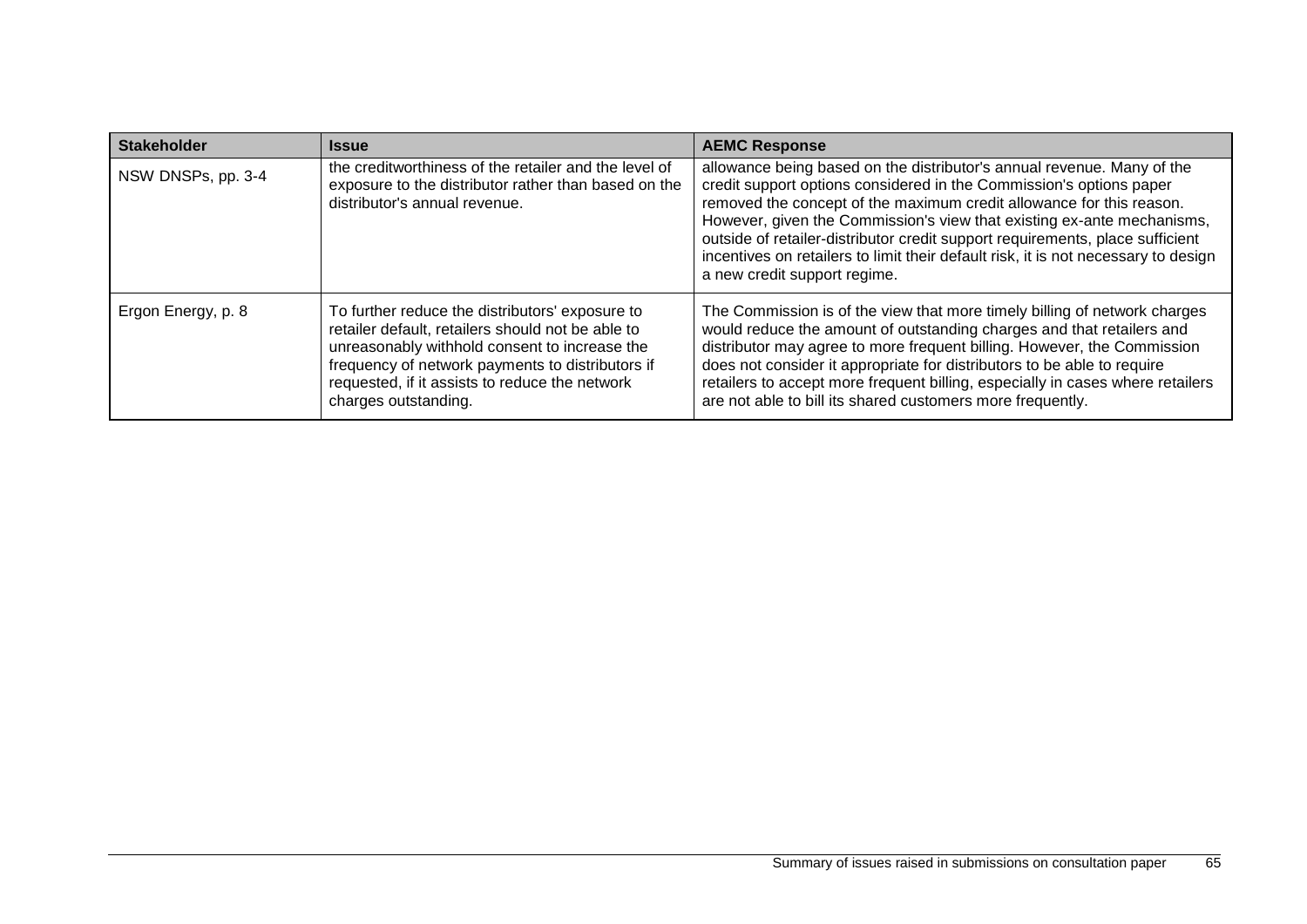# **C Summary of issues raised in submissions on options paper**

| <b>Stakeholder</b>                                                                                                                                                                                                                                                                                                                                                                                                                                                                                                                                                                                               | <b>Issue</b>                                                                                                                                                                                                                                                                                                                                                                                                                                                                                                                                          | <b>AEMC Comment</b>                                                                                                                                                                                                                                                                                                                  |
|------------------------------------------------------------------------------------------------------------------------------------------------------------------------------------------------------------------------------------------------------------------------------------------------------------------------------------------------------------------------------------------------------------------------------------------------------------------------------------------------------------------------------------------------------------------------------------------------------------------|-------------------------------------------------------------------------------------------------------------------------------------------------------------------------------------------------------------------------------------------------------------------------------------------------------------------------------------------------------------------------------------------------------------------------------------------------------------------------------------------------------------------------------------------------------|--------------------------------------------------------------------------------------------------------------------------------------------------------------------------------------------------------------------------------------------------------------------------------------------------------------------------------------|
| NSW DNSPs, pp. 1, 7<br>ENA, pp, 2, 4<br>Ergon Energy, p.3                                                                                                                                                                                                                                                                                                                                                                                                                                                                                                                                                        | Clause 6B.B of the rules should be amended to<br>explicitly state that the applicable credit support<br>allowance can only be obtained for a parent retailer<br>based on their credit rating, and that credit<br>allowances are apportioned to the related<br>entities/FRMPs within a retailer group.                                                                                                                                                                                                                                                 | As the Commission's draft rules remove the need for retailers to provide<br>credit support to distributors (except in the case of a history of late<br>payment by the retailer), the issue of multiple retailer authorisations does<br>not need to be addressed.                                                                     |
| Simply Energy, p.11                                                                                                                                                                                                                                                                                                                                                                                                                                                                                                                                                                                              | Providing distributors with an ex ante allowance is<br>not in the interests of consumers. This is because<br>the risk of a large retailer default has not occurred<br>historically and is therefore difficult for insurers to<br>provide, and is also unable to be priced for<br>self-insurance purposes. This means that any ex<br>ante allowance is likely to significantly exceed the<br>expected value of any losses, based on retailer<br>credit ratings and the levels of unpaid charges,<br>given the unknowns that any insurer is faced with. | The Commission recognises that ex-ante mechanisms, such as<br>third-party and self-insurance, need to be supplemented by ex-post<br>mechanisms, and has adopted draft rules that strengthen the existing<br>(ex-post) retailer insolvency cost-pass through mechanism.                                                               |
| Joint retailer submission,<br>p.2<br>ERM Power, p.2<br>Sumo Power, p.1                                                                                                                                                                                                                                                                                                                                                                                                                                                                                                                                           | When making a determination as to the costs and<br>benefits of the different options, a much greater<br>weight should be given to the ongoing costs than<br>post-default costs. This is as ongoing costs are<br>certain, whereas post-default costs only arise when<br>a retailer default, the likelihood of which is remote.                                                                                                                                                                                                                         | The Commission is of the view that various ex-ante risk mitigation<br>mechanisms, outside of retailer-distributor credit support, exist and place<br>sufficient incentives on retailers to limit their default risk. Furthermore,<br>ex-post mechanisms exist which further limit the risk to distributors from<br>retailer default. |
| SACOSS <p.1< td=""><td>Two additional principles should be included in the<br/>Commission's analysis, as they ensure that risk is<br/>placed at the feet of the parties who have a duty to<br/>manage that risk, and ensure that customers are not<br/>unfairly impacted by the management of</td><td>The Commission's draft more preferable rules take into account the<br/>impact on consumers from the operation of the draft rules both in terms of<br/>on-going and post-default costs. The application of the principles to the<br/>draft more preferable rule is set out in Chapters 3 and 5.</td></p.1<> | Two additional principles should be included in the<br>Commission's analysis, as they ensure that risk is<br>placed at the feet of the parties who have a duty to<br>manage that risk, and ensure that customers are not<br>unfairly impacted by the management of                                                                                                                                                                                                                                                                                    | The Commission's draft more preferable rules take into account the<br>impact on consumers from the operation of the draft rules both in terms of<br>on-going and post-default costs. The application of the principles to the<br>draft more preferable rule is set out in Chapters 3 and 5.                                          |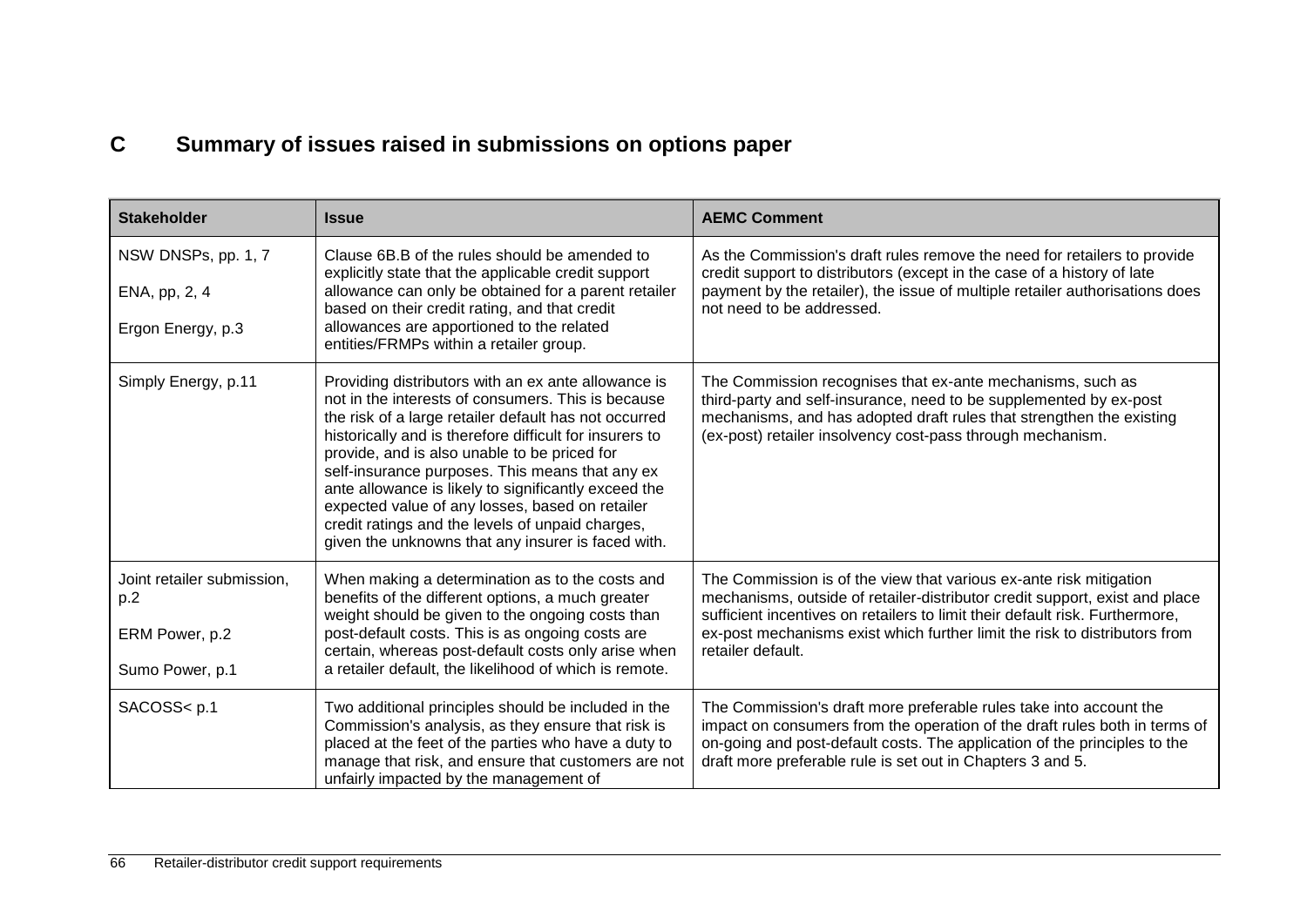| <b>Stakeholder</b>                                           | <b>Issue</b>                                                                                                                                                                                                                                                                                                                  | <b>AEMC Comment</b>                                                                                                                                                                                                                                                                                                                                                                                                                                                                                                                                                                                                                             |
|--------------------------------------------------------------|-------------------------------------------------------------------------------------------------------------------------------------------------------------------------------------------------------------------------------------------------------------------------------------------------------------------------------|-------------------------------------------------------------------------------------------------------------------------------------------------------------------------------------------------------------------------------------------------------------------------------------------------------------------------------------------------------------------------------------------------------------------------------------------------------------------------------------------------------------------------------------------------------------------------------------------------------------------------------------------------|
|                                                              | foreseeable risks:<br>the rule takes into account which parties bear the<br>risk and gives consideration to allocation of risk<br>on that basis:<br>the rule minimises significant price impacts on<br>$\bullet$<br>customers in both the ongoing and post default<br>scenarios.                                              |                                                                                                                                                                                                                                                                                                                                                                                                                                                                                                                                                                                                                                                 |
| Citipower/Powercor, p.3                                      | Since NECF has not been adopted in Victoria, the<br>prescribed retailer insolvency event provisions<br>under the rules do not apply in Victoria. Accordingly,<br>the AEMC is urged to review the drafting of the legal<br>instrument to assess whether the revised rule could<br>be written such that it applies in Victoria. | At this time, the draft more preferable rules do not apply in Victoria. The<br>Commission examined the issue and determined that application of the<br>provisions should only apply in those jurisdictions that have adopted the<br>NECF.                                                                                                                                                                                                                                                                                                                                                                                                       |
| Sumo Power p.2                                               | If a new credit support arrangement is implemented,<br>it should include as a design feature a retailer credit<br>allowance to minimise any barriers to entry in the<br>retail market, and to reflect the negligible impact that<br>a small retailer default would have on a distributor's<br>revenue and cash flow.          | The Commission is of the view that various ex-ante risk mitigation<br>mechanisms, outside of retailer-distributor credit support requirements,<br>exist and place sufficient incentives on retailers to limit their default risk.<br>Therefore, it is expected that there would be no impacts on barriers to<br>entry or expansion in the retail market.                                                                                                                                                                                                                                                                                        |
| NSW DNSP, pp 4-5<br>Ergon Energy pp 1, 3<br><b>ENA, p. 2</b> | Distributors should have the ability to seek higher<br>amounts of credit support to account for single<br>name concentration risk.                                                                                                                                                                                            | The Commission recognises that some retailers have a large market<br>share in a single distributor. However, these large market share retailers<br>are all investment grade rated, for which the probability of default is<br>relatively low. More importantly, the Commission is of the view that<br>various ex-ante risk mitigation mechanisms, outside of retailer-distributor<br>credit support requirements, exist and place sufficient incentives on<br>retailers of all sizes to limit their default risk. It is expected that<br>competition will continue to operate so as to decrease incumbent retailer's<br>market share over time. |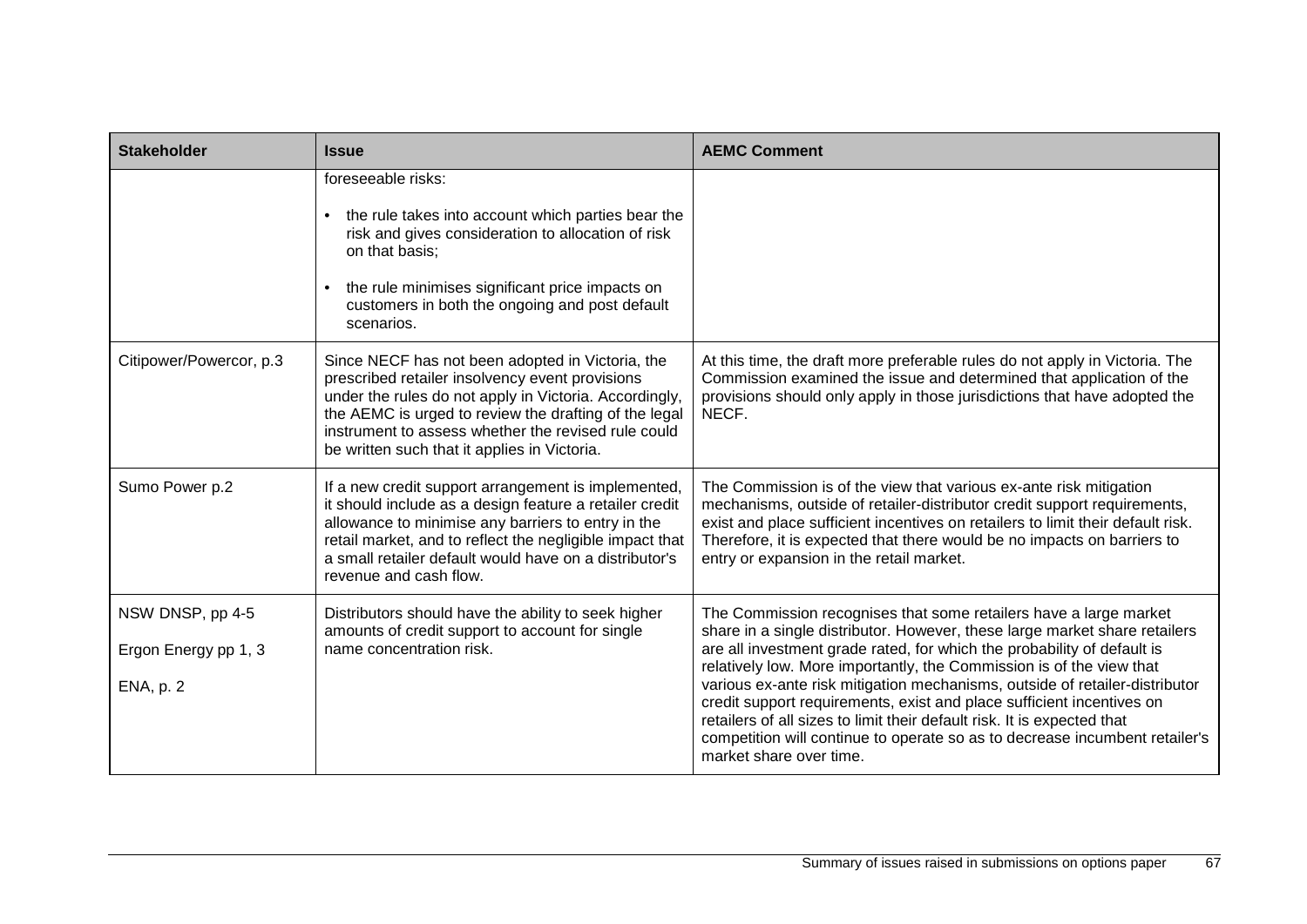| <b>Stakeholder</b> | <b>Issue</b>                                                                                                                                                                                                                                                                                                                                                                                                                                                                                                                                                                                                                                                                                                                                                                                                                                                                                                                                                                                                                                                                              | <b>AEMC Comment</b>                                                                                                                                                                                                                                                                                                                                                                                                                                                                                                                                                                                                       |
|--------------------|-------------------------------------------------------------------------------------------------------------------------------------------------------------------------------------------------------------------------------------------------------------------------------------------------------------------------------------------------------------------------------------------------------------------------------------------------------------------------------------------------------------------------------------------------------------------------------------------------------------------------------------------------------------------------------------------------------------------------------------------------------------------------------------------------------------------------------------------------------------------------------------------------------------------------------------------------------------------------------------------------------------------------------------------------------------------------------------------|---------------------------------------------------------------------------------------------------------------------------------------------------------------------------------------------------------------------------------------------------------------------------------------------------------------------------------------------------------------------------------------------------------------------------------------------------------------------------------------------------------------------------------------------------------------------------------------------------------------------------|
|                    |                                                                                                                                                                                                                                                                                                                                                                                                                                                                                                                                                                                                                                                                                                                                                                                                                                                                                                                                                                                                                                                                                           | Furthermore, ex-post mechanisms exist, such as the overs-and-unders<br>and retailer insolvency cost pass-through mechanisms, which further limit<br>the risk to distributors from retailer default.                                                                                                                                                                                                                                                                                                                                                                                                                       |
| Ergon Energy, p.4  | New Zealand's approach of providing distributors<br>with choice and not the obligation to require a<br>retailer to provide credit support is an example of<br>the potential advantages of the other credit support<br>design models.<br>Another advantage of such arrangements would be<br>the ability to include flexibility to enable a distributor<br>and retailer to agree on the level of credit support<br>required and where agreement cannot be reached<br>the mechanism outlined in the rules would apply.<br>Some approaches, such as the Alberta approach,<br>obligate the distributor to request credit support from<br>the retailer. However, this approach is not<br>appropriate for vertically integrated distributors and<br>retailers in the same group. Furthermore, in relation<br>to the provision of a retailer's security deposit, the<br>Alberta approach does not allow the amount of the<br>security deposit to vary with the retailer's market<br>share, and therefore the credit support does not fully<br>reflect the distributor's exposure to the retailer. | Credit support mechanisms, like other ex-ante risk mitigation mechanisms<br>can be designed in alternative ways, with each design having both<br>advantages and disadvantages. The Commission is of the view that<br>various ex-ante risk mitigation mechanisms, outside of retailer-distributor<br>credit support requirements, exist and, at this time, place sufficient<br>incentives on retailers to limit their default risk. Consequently, any<br>additional ex-ante mechanism to limit distributors' risk to retailer default<br>would impose costs on retailers, which may be passed through to its<br>customers. |
| Simply Energy, p.6 | With the exception of the AEMO requirements, the<br>other designs considered are similar to the current<br>credit support arrangements modified for the AGL<br>proposal. As such, they would be expected to<br>provide similar results to the current arrangements<br>with the AGL changes.                                                                                                                                                                                                                                                                                                                                                                                                                                                                                                                                                                                                                                                                                                                                                                                               | AEMO's NEM settlement prudential framework, collectively the prudential<br>standard and prudential settings, address the risk of non-payment in the<br>NEM. Therefore, this framework does not directly relate to the<br>retailer-distributor arrangement (except to the extent that the prudential<br>framework incentivises retailers to limit their default risk). As the<br>Commission considers that existing ex-ante risk mitigation mechanisms,<br>outside the retailer-distributor credit support requirements, place sufficient                                                                                  |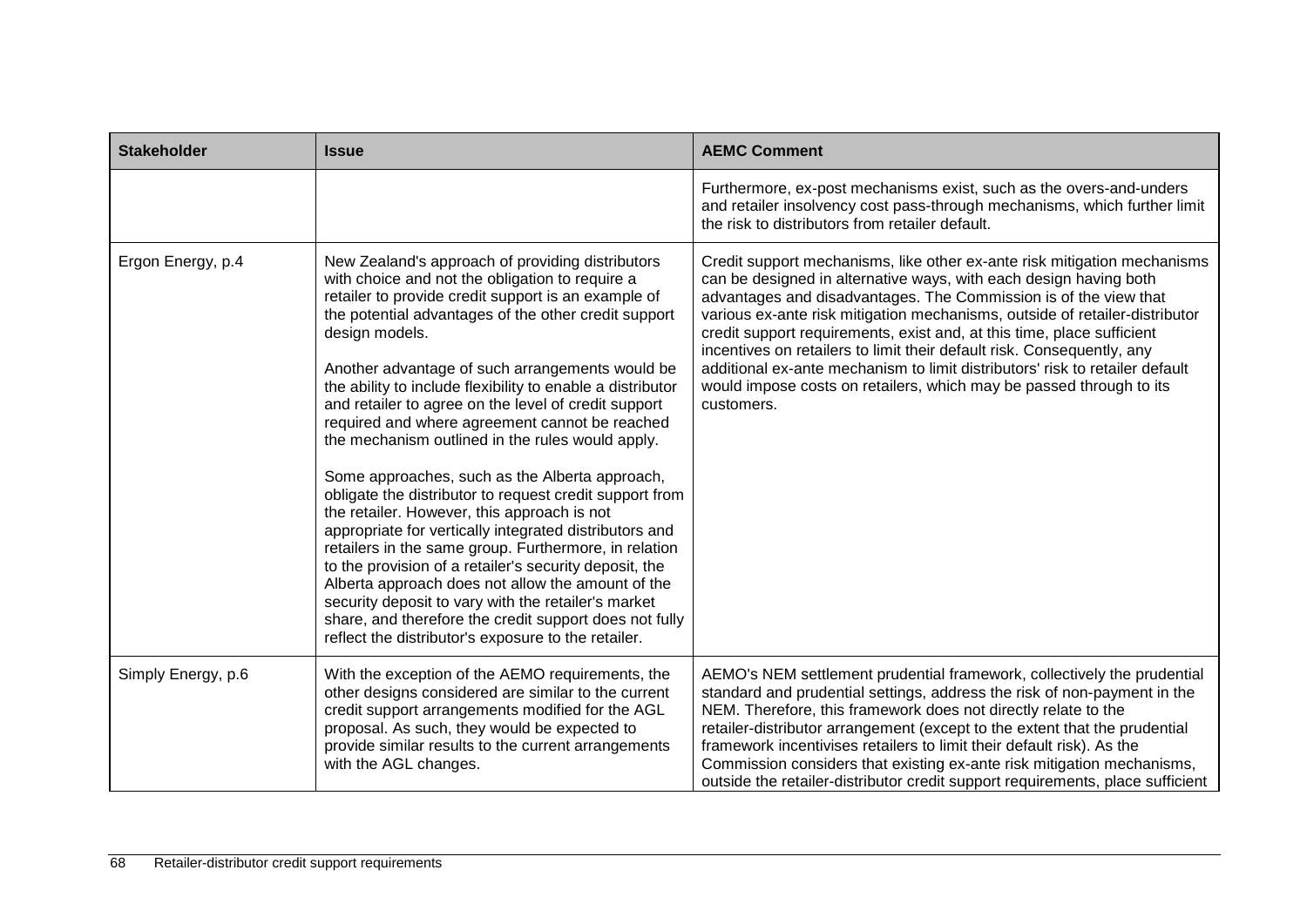| <b>Stakeholder</b>                  | <b>Issue</b>                                                                                                                                                                                                                                                                                                                                                                                                       | <b>AEMC Comment</b>                                                                                                                                                                                                                                                                                                                                                                                                                                                                                         |
|-------------------------------------|--------------------------------------------------------------------------------------------------------------------------------------------------------------------------------------------------------------------------------------------------------------------------------------------------------------------------------------------------------------------------------------------------------------------|-------------------------------------------------------------------------------------------------------------------------------------------------------------------------------------------------------------------------------------------------------------------------------------------------------------------------------------------------------------------------------------------------------------------------------------------------------------------------------------------------------------|
|                                     | The AEMO NEM settlement prudential requirements<br>are addressing a more significant risk than risks to<br>distributors, because there is no 'unders-and-overs'<br>or pass through mechanism available to retailers'<br>counter-parties (ie generators) in the NEM.                                                                                                                                                | incentives on retailers to limit their default risk, applying the NEM's<br>prudential framework to the retailer-distributor relationship was<br>considered to not contribute to the NEO.<br>It is recognised that any credit support regime will require the balancing of<br>various principles - similar to the exercise undertaken by the Commission<br>in assessing this rule change request. The Commission's discussion<br>about credit support, its benefits and limitations is set out in Chapter 4. |
| Energex, p.1<br>Simply Energy, p.11 | The ability to insure against retailer default under<br>the current system is varied given that commercial<br>insurance is not available for all authorised retailers<br>and is costly.<br>It is unclear that providing a distributor with a<br>self-insurance allowance for retailer default will<br>effectively protect customers from price shocks in<br>the highly unlikely event of a large retailer failure. | The Commission is of the view that third-party insurance is not an<br>appropriate mechanism for distributors to use to manage the risk of<br>retailer default given the inherent difficulties with its interaction with the<br>regulatory determination process.                                                                                                                                                                                                                                            |
| NSW DNSP, p.3                       | Given the recently amended pricing rules and the<br>Tariff Structure Statement process, it is unclear how<br>the retailer insolvency cost pass-through timing<br>enhancement in the Commission's option paper<br>would operate.                                                                                                                                                                                    | Given the complications involved in the timing enhancement given the<br>operation of the regulatory framework around pricing, the Commission is<br>of the view that the timing enhancement should not be implemented.<br>Further, given the draft rules provide both an ex-ante (in the case of late<br>payment) and ex-post risk mitigation mechanism, the timing enhancement<br>is not necessary.                                                                                                         |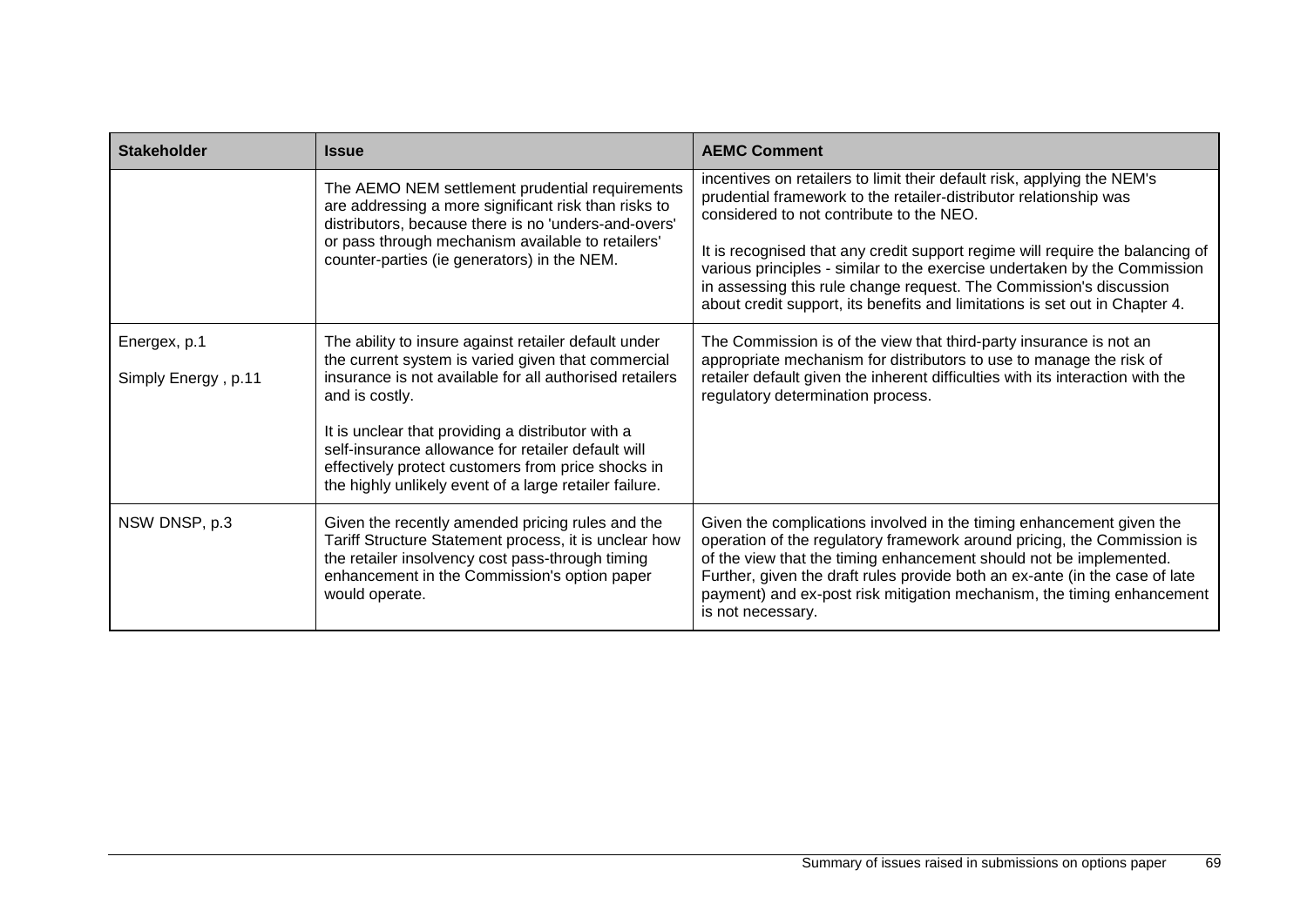# **D Legal requirements under the NEL and NGL**

This appendix sets out the relevant legal requirements under the NEL and NGL for the AEMC to make this draft rule determination.

## **D.1 Draft rule determination**

In accordance with section 99 of the NEL and section 308 of the NGL the Commission has made this draft rule determination and accompanying draft rules in relation to the rules proposed by AGL, the COAG Energy Council and Jemena Gas Networks.

The Commission's reasons for making this draft rule determination are set out in section 3.5, and chapters 4 and 5.

A copy of the draft more preferable rules are attached to and published with this draft rule determination. Their key features are described in chapter 5.

# **D.2 Power to make the rules**

The Commission is satisfied that the draft rules falls within the subject matter about with the Commission may make rules. The draft rules fall within section 34 of the NEL and section 74 of the NGL as they relate to regulating the activities of person (including Registered participants) participating in the national electricity market or regulated gas market or involved in the operation of the national electricity system<sup>[57](#page-79-0)</sup> and facilitating and supporting the provision of services to retail customers.<sup>[58](#page-79-1)</sup>

## **D.3 Power to make the more preferable rules**

Under section 91A of the NEL and section 296 of the NGL, the Commission may make a rule that is different (including materially different) from a market initiated proposed rule if the Commission is satisfied, having regard to the issue or issues that were raised by the market initiated proposed rule (to which the more preferable rule relates), the more preferable will, or is more likely to, better contribute to the achievement of the NEO or NGO, as the case may be.

As discussed in Chapter 3, the Commission has determined to make draft rules, which are more preferable rules.

<span id="page-79-0"></span><sup>57</sup> NEL, s.  $34(1)(a)(iii)$  and NGL, s.  $74(1)(a)(vi)$ 

<span id="page-79-1"></span><sup>58</sup> NEL, s.34(1)(aa) and NGL s.74(1)(aa).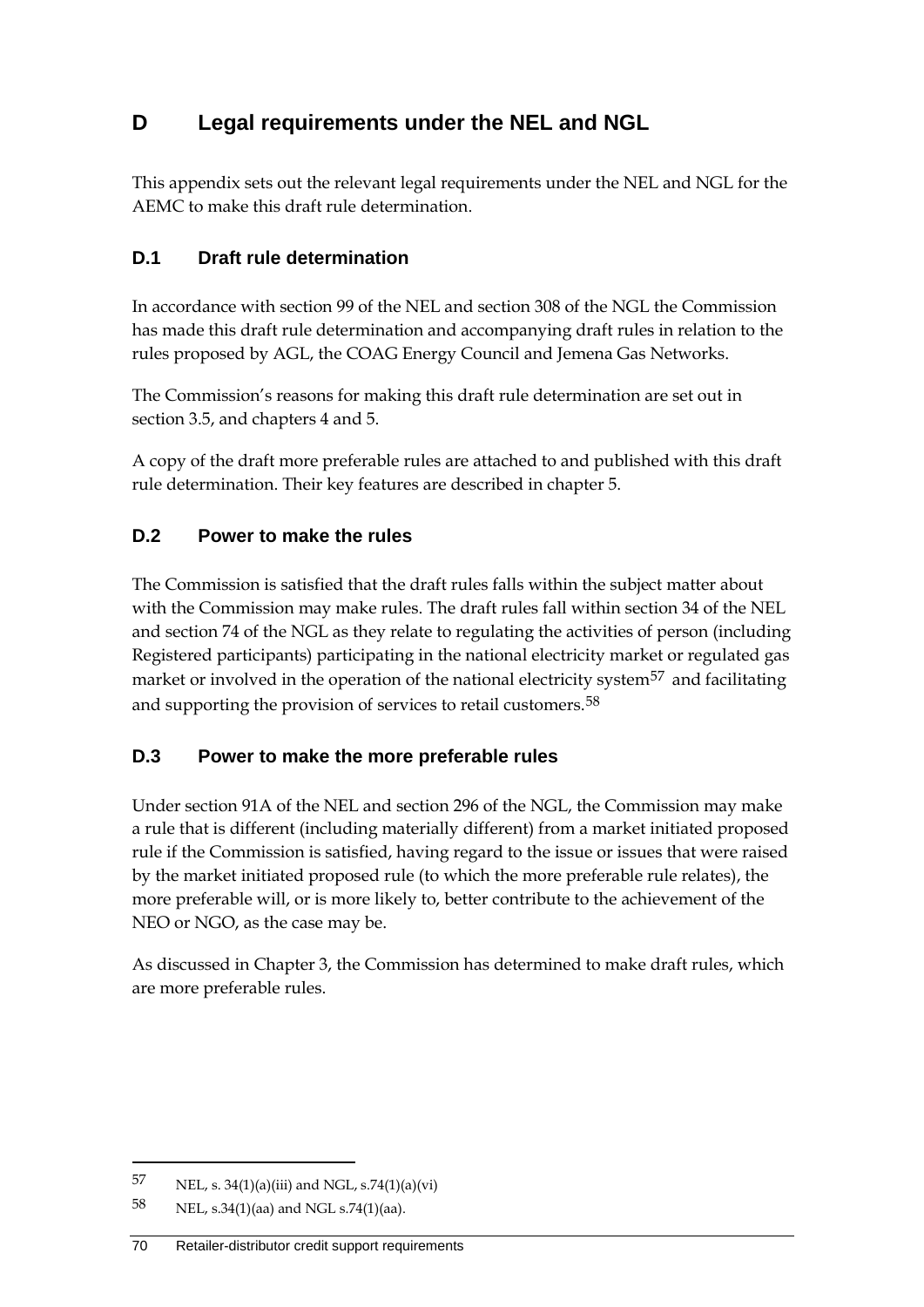### **D.4 Commission's considerations**

In assessing the rule change request the Commission considered:

- the Commission's powers under the NEL and NGL to make the rule;
- the rule change request;
- the fact that there is no relevant Ministerial Council on Energy (MCE) Statement of Policy Principles;[59](#page-80-0)
- submissions received on the consultation paper and options paper;
- modelling undertaken by the Commission; and
- the Commission's analysis as to the ways in which the proposed rules will or are likely to, contribute to the NEO or NGO, as the case may be.

The Commission may only make a rule that has effect with respect to an adoptive jurisdiction if satisfied that the proposed rule is compatible with the proper performance of AEMO's declared system functions.[60](#page-80-1) The draft rules are compatible with AEMO's declared system functions as the draft rules only impact on the relationship between distributors and retailers and do not affect AEMO's declared system functions.

### **D.5 Civil penalties**

The Commission's draft rules amend Part 6B.B of the NER and Part 21, Division 4 NGR. These provisions are not currently classified as civil penalty provisions under Schedule 1 of the National Electricity (South Australia) Regulations or Schedule 3 of the National Gas (South Australia) Regulations.

The Commission does not consider any provisions of the draft rules should be classified as civil penalty provisions.

#### **D.6 Conduct provisions**

-

The Commission's draft rules amend Part 6B.B of the NER and Part 21, Division 4 of NGR. These provisions are currently classified as conduct provisions under Schedule 1A.A of the National Electricity (South Australia) Regulations and Schedule 4 of the National Gas (South Australia) Regulations.

<span id="page-80-0"></span><sup>59</sup> Under section 33 of the NEL and 225 of the NGL the AEMC must have regard to any relevant MCE statement of policy principles in making a rule. The MCE is referenced in the AEMC's governing legislation and is a legally enduring body comprising the Federal, State and Territory Ministers responsible for Energy. On 1 July 2011 the MCE was amalgamated with the Ministerial Council on Mineral and Petroleum Resources. The amalgamated Council is now called the COAG Energy Council.

<span id="page-80-1"></span><sup>60</sup> See section 91(8) of the NEL and 295(4) of the NGL].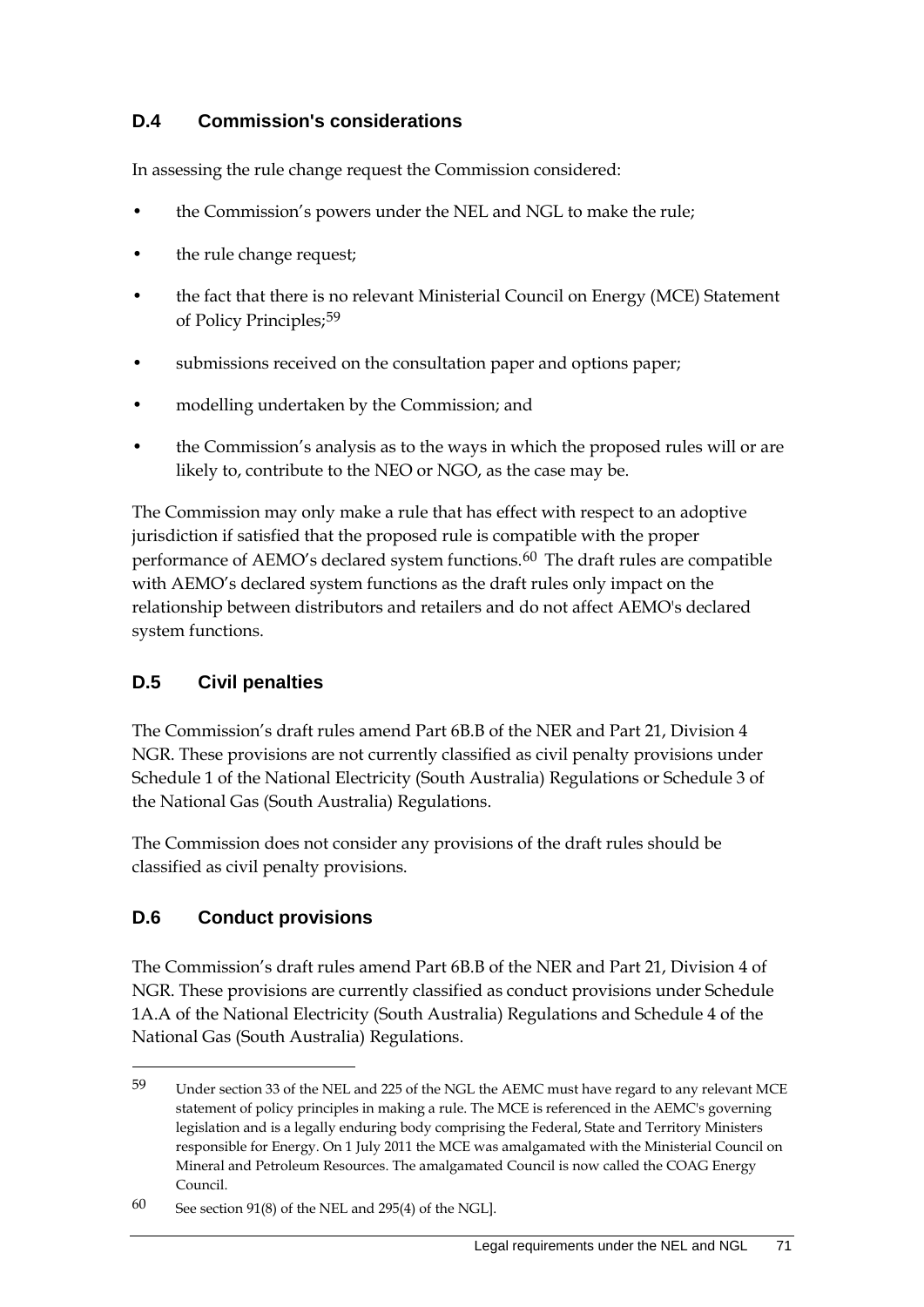The Commission may recommend to the COAG Energy Council that Part 6B.B of the NER and Part 21, Division 4 NGR be retained as conduct provisions or be deleted as a conduct provisions. The Commission considers that Part 6B.B of the NER and Part 21, Division 4 of NGR should continue to be classified as conduct provisions so as to retain a distributors rights to pursue action against a retailer who fails to comply with the requirements of Part 6B.B of the NER or Part 21, Division 4 of the NGR, as the case may be.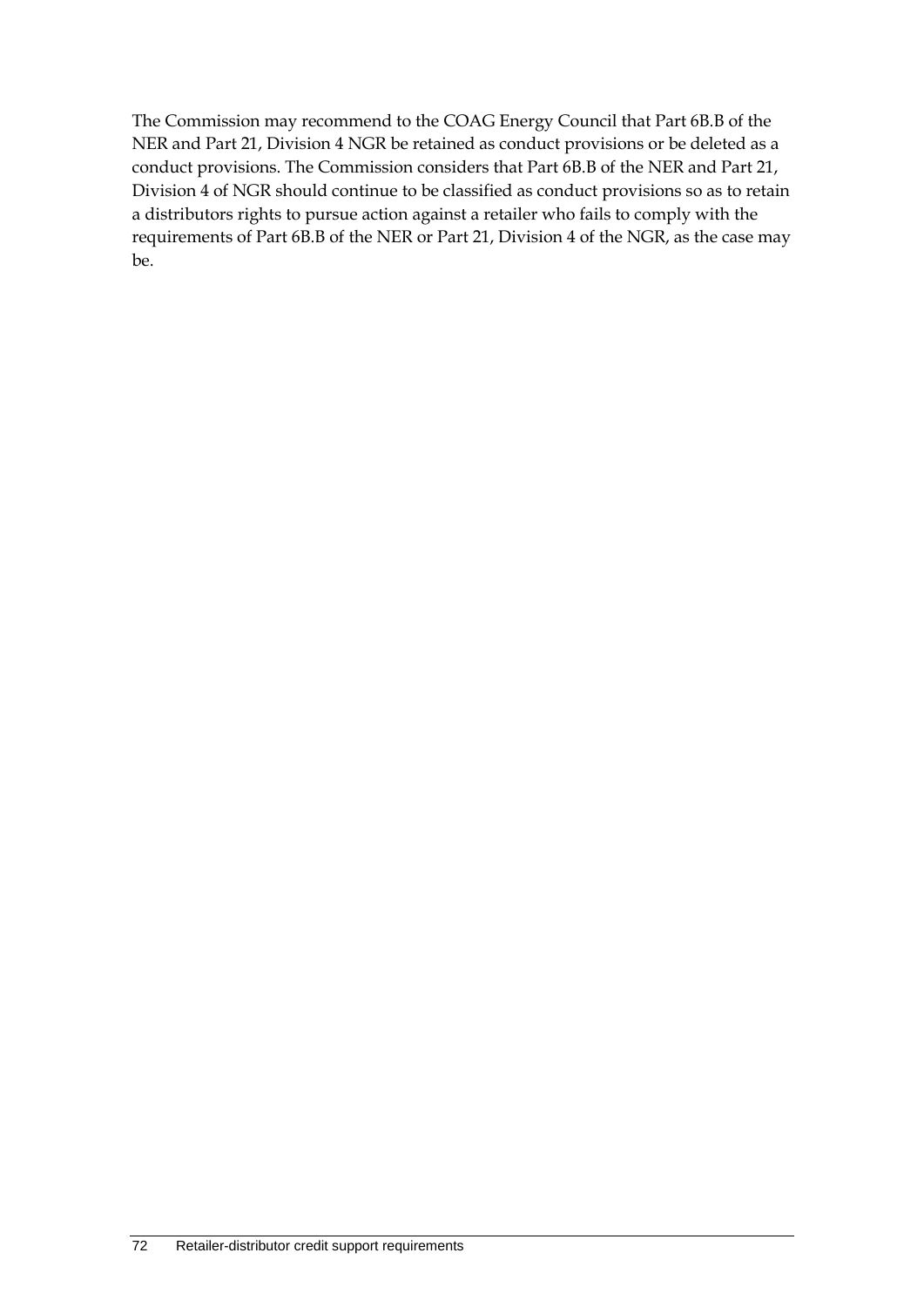# **E Source of obligations between distributors, retailers and retail customers**

In assessing the efficient allocation of costs to manage or mitigate the risks associated with retailer default, it is important to examine the responsibilities and obligations of the various parties to one another in the retail relationship.

### **E.1 Flow of services**

The responsibilities and obligations of the distributor, retailer and retail customer are created through a combination of contractual arrangements and regulatory requirements. The starting place in examining these relationships is the NERL and **NERR** 

Under the NERR, a distributor (whether electricity or gas) provides connection and supply services to a customer under a customer connection agreement. Supply services include the distributor's network use of system services which is a service for the conveyance of electricity or gas. The customer connection agreement is in the form of a deemed standard connection agreement, an AER approved deemed standard connection agreement, or a negotiated connection agreement.

The model terms and conditions for deemed standard connection agreements are provided for in Schedule 2 of the NERR and apply to both electricity and gas. The model terms and conditions contained within the deemed standard connection agreement create a contractual relationship between the distributor and the retail customer. Under the model terms and conditions, the retail customer agrees that the distribution charges incurred will be billed under the retail contract the customer has with the retailer.

A retailer is only permitted to provide customer retail services to a small customer under either a standard retail contract, or a market contract.<sup>[61](#page-82-0)</sup> Schedule 1 of the NERR provides the model terms and conditions for standard retail contracts. These model terms and conditions, amongst other things, provide that:

- the contract relates to the sale of energy (electricity and/or gas) to the small customer at their premises $62$ ;
- the retailer agrees:
	- to sell to the customer, energy at the customer's premises; and
	- meet its obligations under the contract and applicable energy laws.

<span id="page-82-0"></span><sup>61</sup> NERL section 20.

<span id="page-82-1"></span><sup>62</sup> NERR, Schedule 1, Preamble.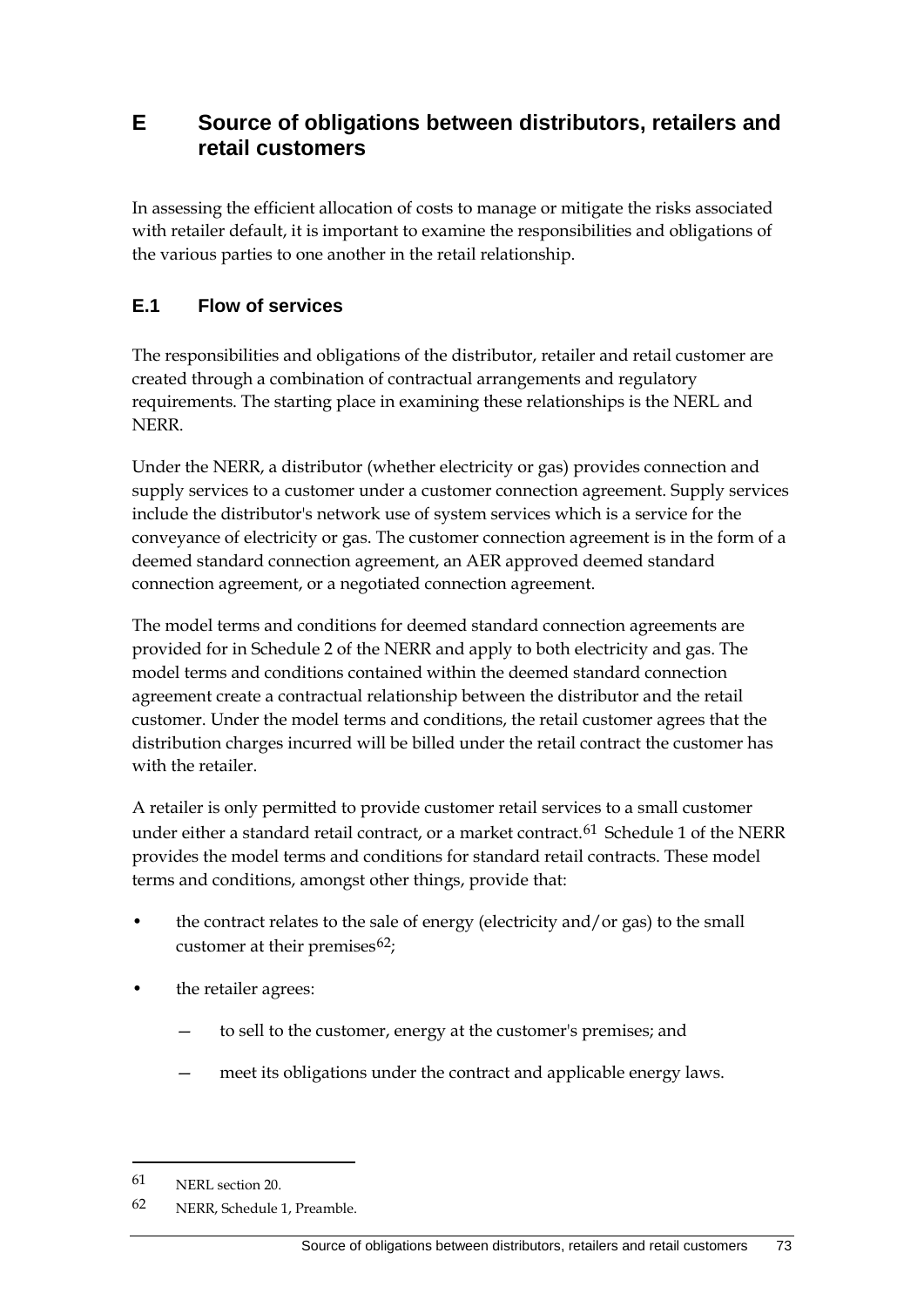- the customer agrees that in exchange, it is responsible for:
	- charges for energy supplied to the premises until the contract ends;
	- payment of the amounts billed under the contract; and
	- meeting their obligations under the applicable energy laws.<sup>[63](#page-83-0)</sup>
- the contract does not cover the physical connection of the premises to the network or the supply of energy to the premises;<sup>[64](#page-83-1)</sup> and
- the retailer's standing offer prices includes distribution network charges.<sup>[65](#page-83-2)</sup>

A market retail contract is covered by Part 2, Division 2 of the NERR. The NERR sets out the minimum requirements for a market retail contract with the remainder of the terms and conditions to be negotiated between the retailer and the retail customer. The minimum requirements include a requirement for the retailer to set out all the tariffs and charges payable by a small customer under the contract<sup>[66](#page-83-3)</sup> (which would include network charges) and that retail customers are obliged to pay the amount billed under the contract.

The relationship and obligations between the distributor, retailer and retail customers relating to the flow of services are the same for both the electricity and gas markets. However, the relationship between the transmission network provider, distributor and retailer differs between the electricity and gas markets.

In the electricity market, a distributor, as a registered participant, has an opportunity to form a connection and have access to the national electricity grid.<sup>[67](#page-83-4)</sup> This connection is necessary to allow the distributor to provide connection and supply service to retail customers. The relationship and obligations of the transmission network provider and the distributor are regulatory obligations and are governed by the NEL and NER.

<span id="page-83-0"></span><sup>63</sup> NERR, Schedule 1, Clause 5.1.

<span id="page-83-1"></span><sup>64</sup> NERR, Schedule 1, Clause 5.2.

<span id="page-83-2"></span><sup>65</sup> NERR, Schedule 1, clause 8.1(a).

<span id="page-83-3"></span><sup>66</sup> NERR, Rule 46(2).

<span id="page-83-4"></span><sup>67</sup> NER, Chapter 5, Clause 5.1.3.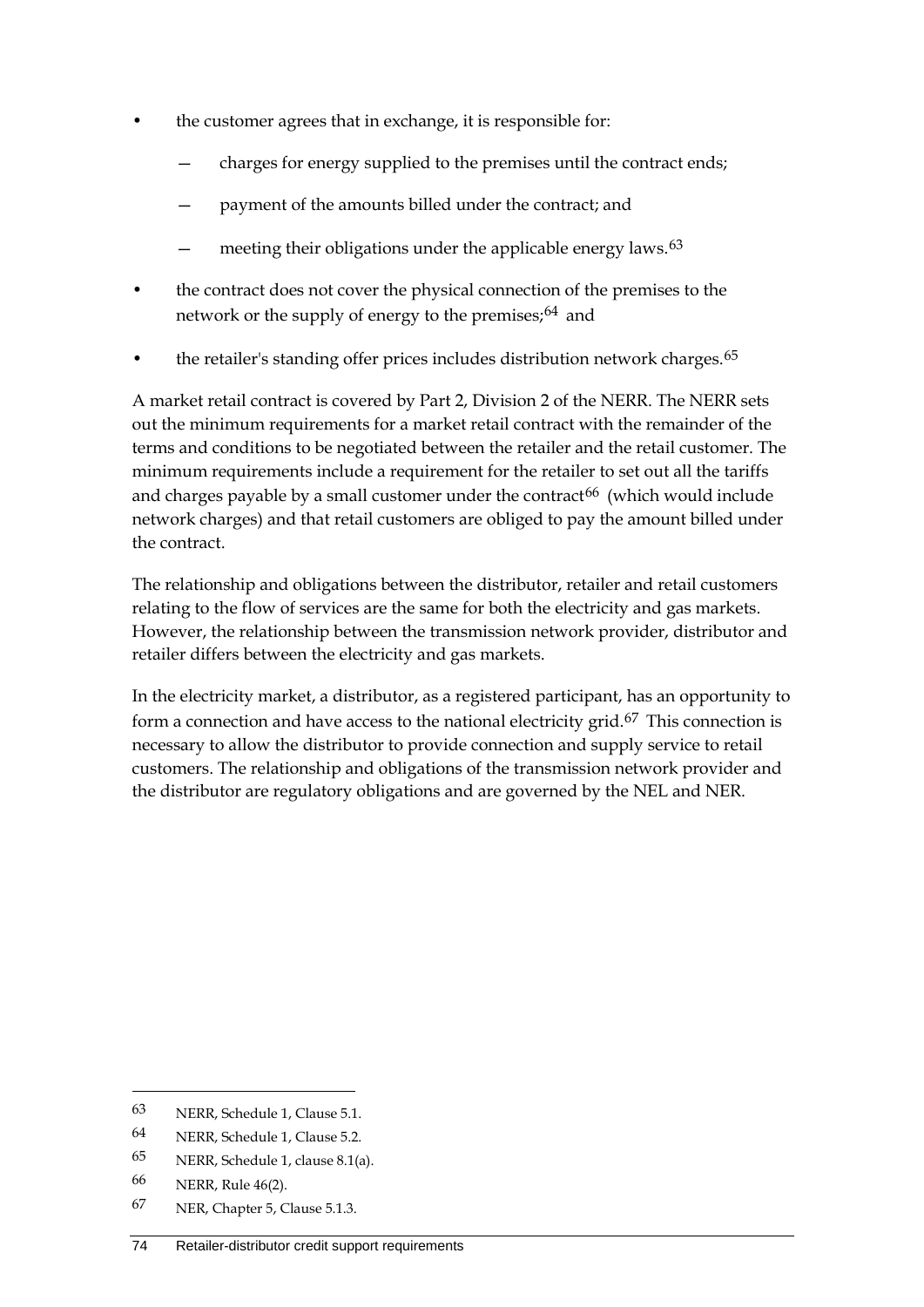#### **Figure E.1 Flow of services: electricity market**



In the gas markets, a distributor and transmission network provider are still subject to regulatory obligations in relation to the interconnection of the two systems, however, unlike in electricity, the provision of transmission services is between the transmission network provider and the retailer. The relationship and obligations of the transmission network provider and retailer is prescribed through a combination of regulatory requirements and contractual provisions.

#### **Figure E.2 Flow of services: gas market**



#### **E.2 Flow of payments**

The billing and payment for services relationship between the parties is governed by the concept of a shared customer. A shared customer is defined in the NERL as a "person who is a customer of the retailer and whose premises are connected to the distributor's distribution system."[68](#page-84-0)

<span id="page-84-0"></span><sup>68</sup> NERL, section 2.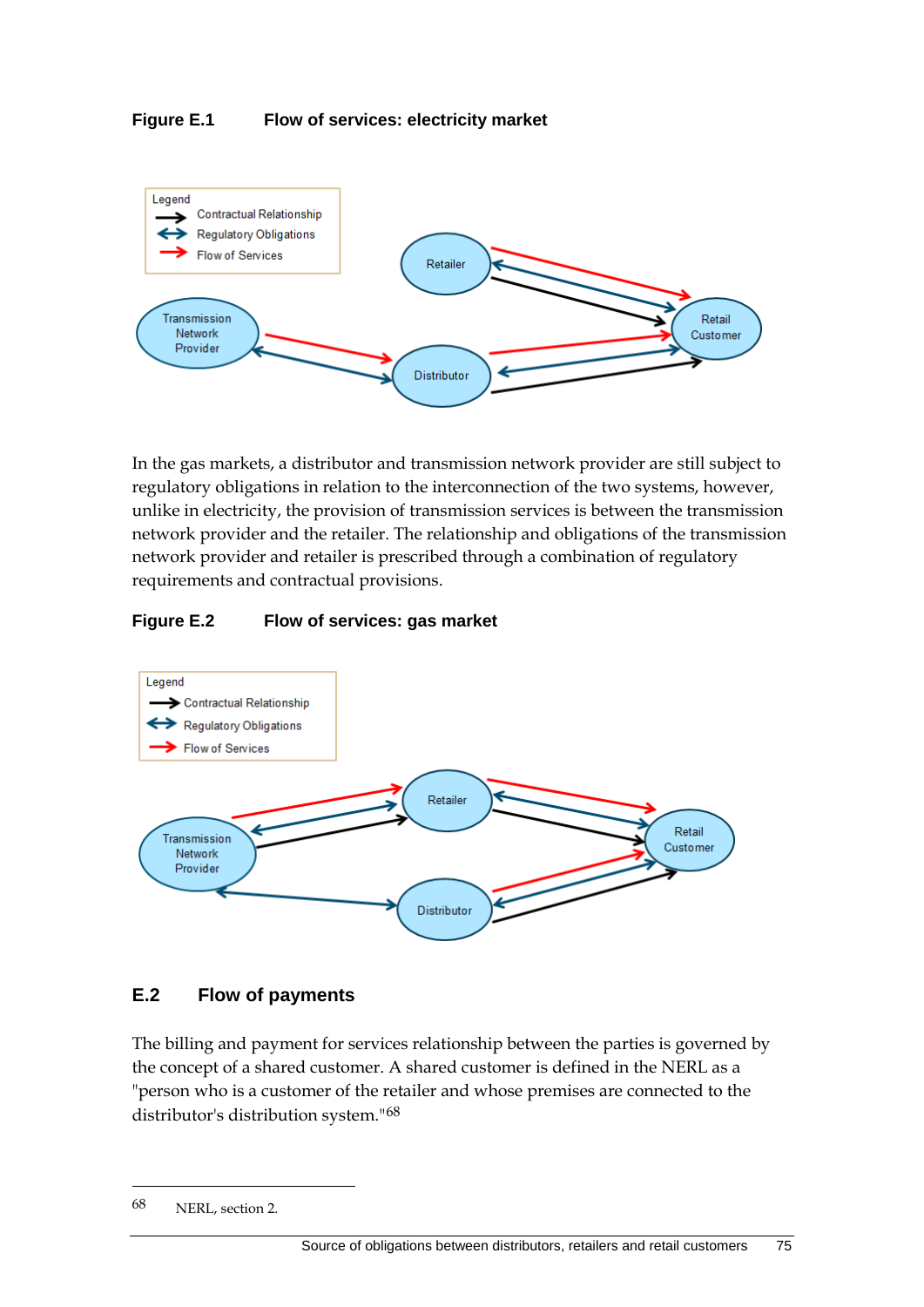Although a distributor provides connection and supply services directly to the retail customer (in both the electricity and gas markets), the distributor is prohibited from billing small customers directly and is only permitted to bill large shared customers directly with the customers consent. $69$  As a result, the distributor's network charges are levied on the retailer in respect of their shared customers. The retailer has a regulatory obligation to pay to the distributor the network charges payable in respect of their shared customers.[70](#page-85-1)

For electricity, the distributor is required to pay the transmission network provider for the use of its network based on its use of the system. The distributor then flows through these charges, as part of its distribution network charges, which it levies on the retailer. As the transmission network charges form part of the distribution network charges, the retailer is obliged to pay these charges. The retailer will collect the distribution network charges (including the transmission network charges) that the shared retail customer is responsible for pursuant to both the retail customer's connection contract with the distributor and the retail customer's retail contract.

#### **Figure E.3 Flow of payments: electricity market**



In the gas market, there is a direct relationship between the transmission network provider and the retailer. As a result, the transmission network use of system charges do not flow through the distributor, but rather are billed, pursuant to the contractual relationship between the transmission network service provider and the retailer, directly to the retailer. The retailer then flows through these charges to the retail customer.

<span id="page-85-0"></span><sup>69</sup> NERL, section 71(2), NER Section 6B.A2.2; NGR Clause 504.

<span id="page-85-1"></span><sup>70</sup> NER 6B.A2.1 and 6B.A2.5; NGR clause 503.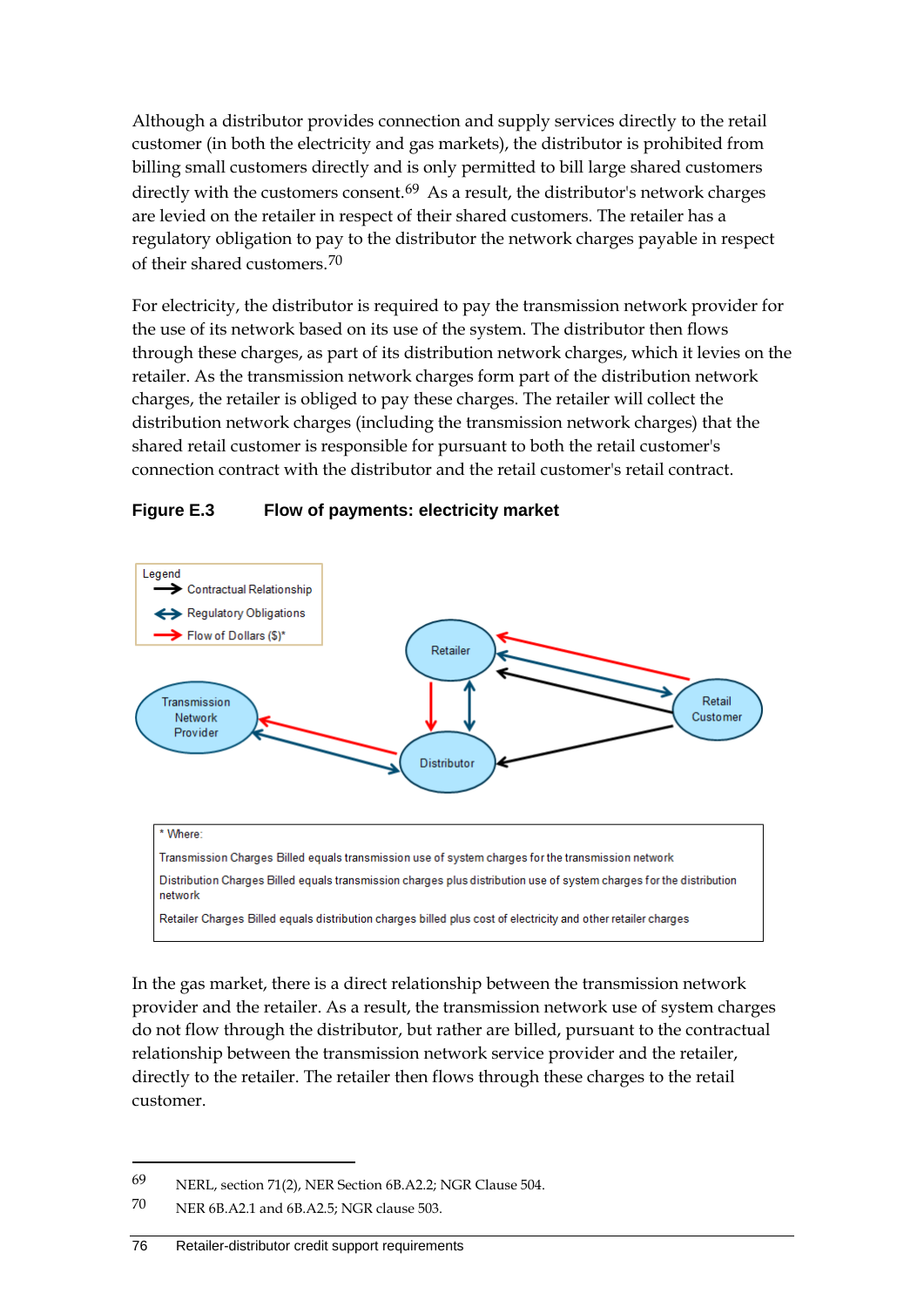The distribution network charges would include only the charges associated with the use of the distribution system for the connection and supply of energy to the retail customer from the distributor. These charges would be billed to the retailer for the shared customers and flowed through to the retail customer. The retailer has the same regulatory obligation in gas as in electricity to pay the distributor for the distribution network charges. The retail customer, under both the retail contract and the connection contract would be obliged to pay the distribution network charges and the transmission network charges to the retailer.

#### **Figure E.4 Flow of payments: gas market**

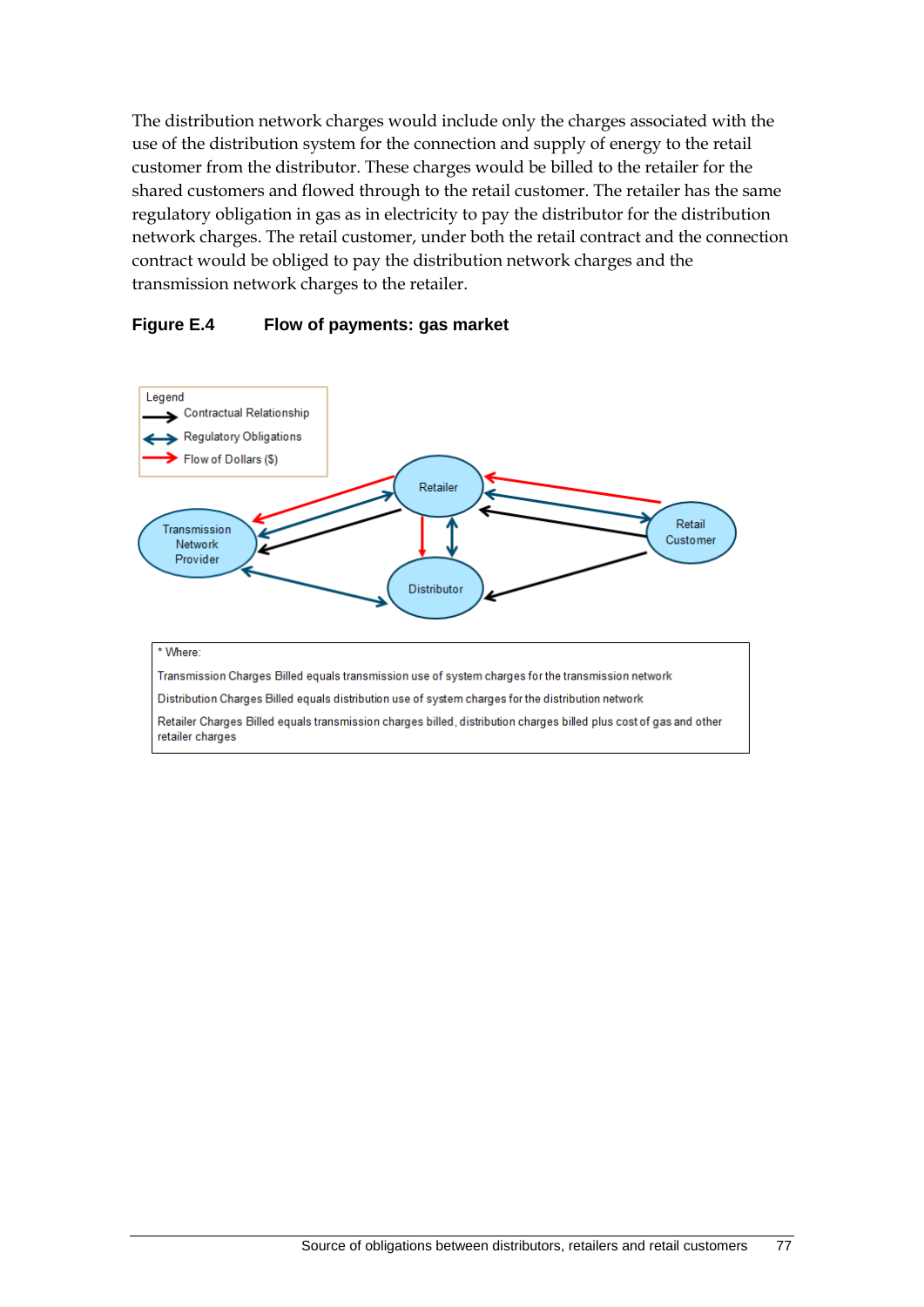# **F How to determine if credit support is required**

Under the current credit support rules, credit support is calculated as follows:

```
Credit Support = Network Charges Liability - Retailer's Credit Allowance
```
Where:

```
Retailer's Credit Allowance = Credit Allowance % x Maximum Credit Allowance
```

```
Maximum Credit Allowance = 25 % of the Distributor's Total Annual Network Charges
```
Each element that is required for the calculation of the amount of credit support required, is described below.

# **F.1 Determining the maximum credit allowance**

The choice of a credit support design, including the use and level of a maximum credit allowance is a policy decision. Under the current credit support regime it was determined that the maximum credit allowance should be set at 25 per cent of a distributor's total annual network charges.<sup>[71](#page-87-0)</sup>

For example, if a distributor has total annual network charges of \$1000, their maximum credit allowance would be \$250 (equals 25 per cent of the \$1000).

# **F.2 Determining a retailer's credit allowance**

A retailer's credit allowance is set as a percentage of the distributor's maximum credit allowance in accordance with the retailer's credit rating. The higher the retailer's credit rating, the higher the credit allowance of the individual retailer.

For example, for retailers with an S&P credit rating of A- or above, their credit allowance is equal to 100 per cent of the distributor's maximum credit allowance or 25 per cent of the distributor's total annual network charges. As a retailer's credit rating goes down from A-, so does the percentage of the maximum credit allowance they receive. The percentage that applies to that retailer is based on their risk of default compared to the risk of default of an A- rated retailer.

<span id="page-87-0"></span><sup>71</sup> A distributor's total annual network charges are reported to and published by the AER.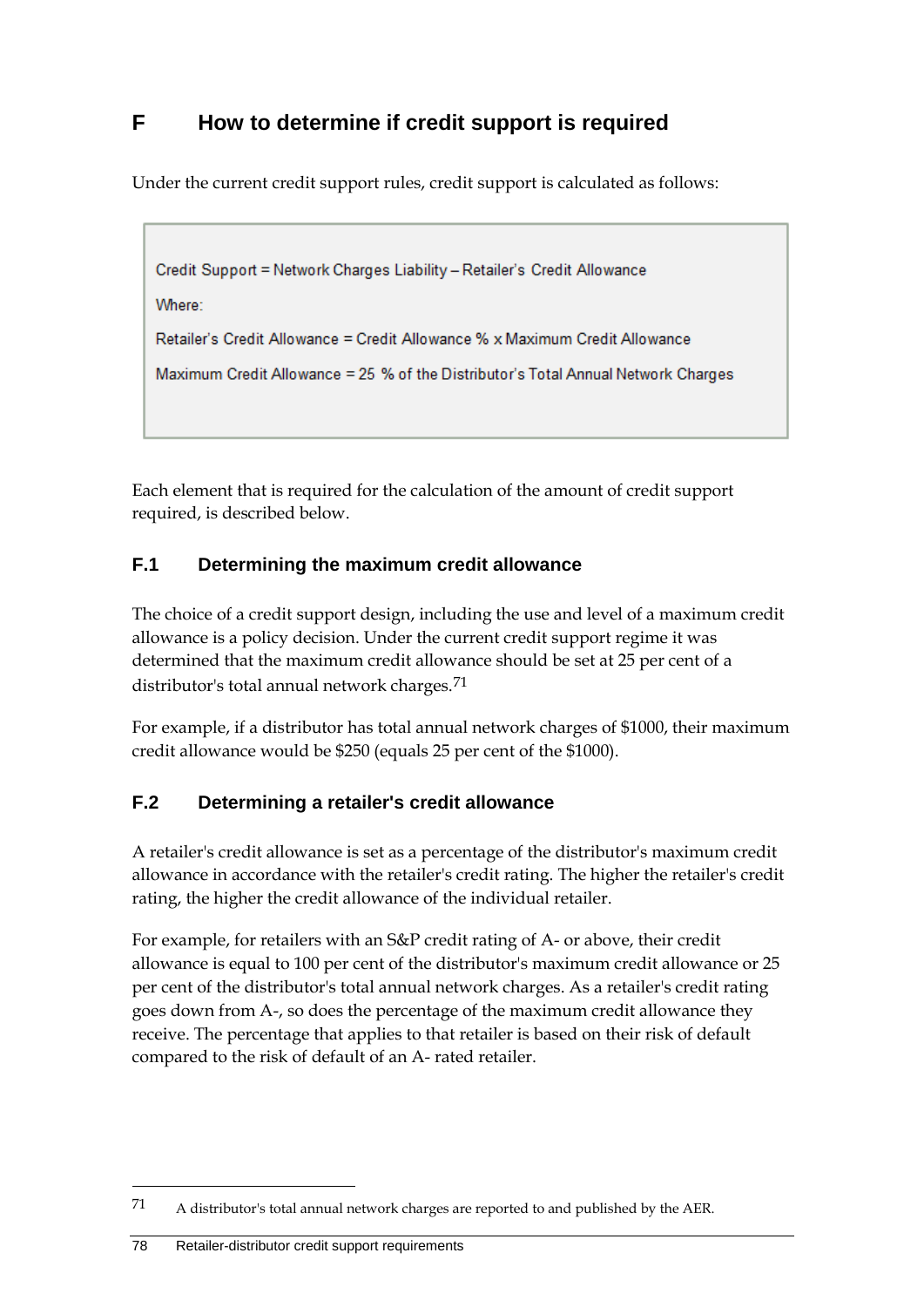The percentages are specifically provided for in both the NER and NGR and are as follows:

| <b>Standard and</b><br>Poor's/ Fitch credit<br>rating | <b>Moody's credit</b><br>rating | <b>Dun and Bradstreet</b><br>dynamic risk score | <b>Credit allowance (%</b><br>of maximum credit<br>allowance) |
|-------------------------------------------------------|---------------------------------|-------------------------------------------------|---------------------------------------------------------------|
| AAA                                                   | Aaa                             |                                                 | 100%                                                          |
| AA+, AA, AA-                                          | Aa1, Aa2, Aa3                   | Minimal                                         | 100%                                                          |
| A+, A, A-                                             | A1, A2, A3                      | Very Low                                        | 100%                                                          |
| BBB+                                                  | Baa1                            | Low                                             | 52.9%                                                         |
| <b>BBB</b>                                            | Baa2                            | Average                                         | 37.5%                                                         |
| BBB-                                                  | Baa3                            |                                                 | 22.0%                                                         |
| BB+                                                   | Ba1                             |                                                 | 17.0%                                                         |
| BB                                                    | Ba2                             | Moderate                                        | 11.0%                                                         |
| BB-                                                   | Ba3                             | High                                            | 6.7%                                                          |
| B+                                                    | <b>B1</b>                       | Very High                                       | 3.3%                                                          |
| B                                                     | B2                              |                                                 | 1.4%                                                          |
| B-                                                    | B <sub>3</sub>                  | Severe                                          | 0.9%                                                          |
| CCC/CC                                                | Caa, Ca, C                      |                                                 | 0.3%                                                          |

#### **Table F.1 Credit support allowance percentages under the NER and NGR**

Based on our example where the maximum credit allowance is \$250, a retailer's credit allowance would be calculated by applying the percentage associated with its credit rating to the maximum credit allowance, as follows:

| <b>S&amp;P credit rating</b> | <b>Credit allowance %</b> | Retailer credit allowance<br>(maximum credit allowance<br>x credit allowance %) |
|------------------------------|---------------------------|---------------------------------------------------------------------------------|
| AAA                          | 100%                      | $$250 \times 100\% = $250.00$                                                   |
| AA+, AA, AA                  | 100%                      | $$250 \times 100\% = $250.00$                                                   |
| A+, A, A                     | 100%                      | $$250 \times 100\% = $250.00$                                                   |
| BBB+                         | 52.9%                     | $$250 \times 52.9\% = $132.25$                                                  |
| <b>BBB</b>                   | 37.5%                     | $$250 \times 37.5\% = $93.75$                                                   |
| BBB-                         | 22.0%                     | $$250 \times 22.0\% = $55.00$                                                   |
| BB+                          | 17.0%                     | $$250 \times 17.0\% = $42.50$                                                   |
| BB                           | 11.0%                     | $$250 \times 11.0\% = $27.50$                                                   |
| BB-                          | 6.7%                      | $$250 \times 6.7\% = $16.75$                                                    |
| B+                           | 3.3%                      | $$250 \times 3.3\% = $8.25$                                                     |
| B                            | 1.4%                      | $$250 \times 1.4\% = $3.50$                                                     |
| <b>B-</b>                    | 0.9%                      | $$250 \times 0.9\% = $2.25$                                                     |
| CCC/CC                       | 0.3%                      | $$250 \times 0.3\% = $0.75$                                                     |

| Table F.2 | <b>Example of retailer credit allowance calculation</b> |
|-----------|---------------------------------------------------------|
|-----------|---------------------------------------------------------|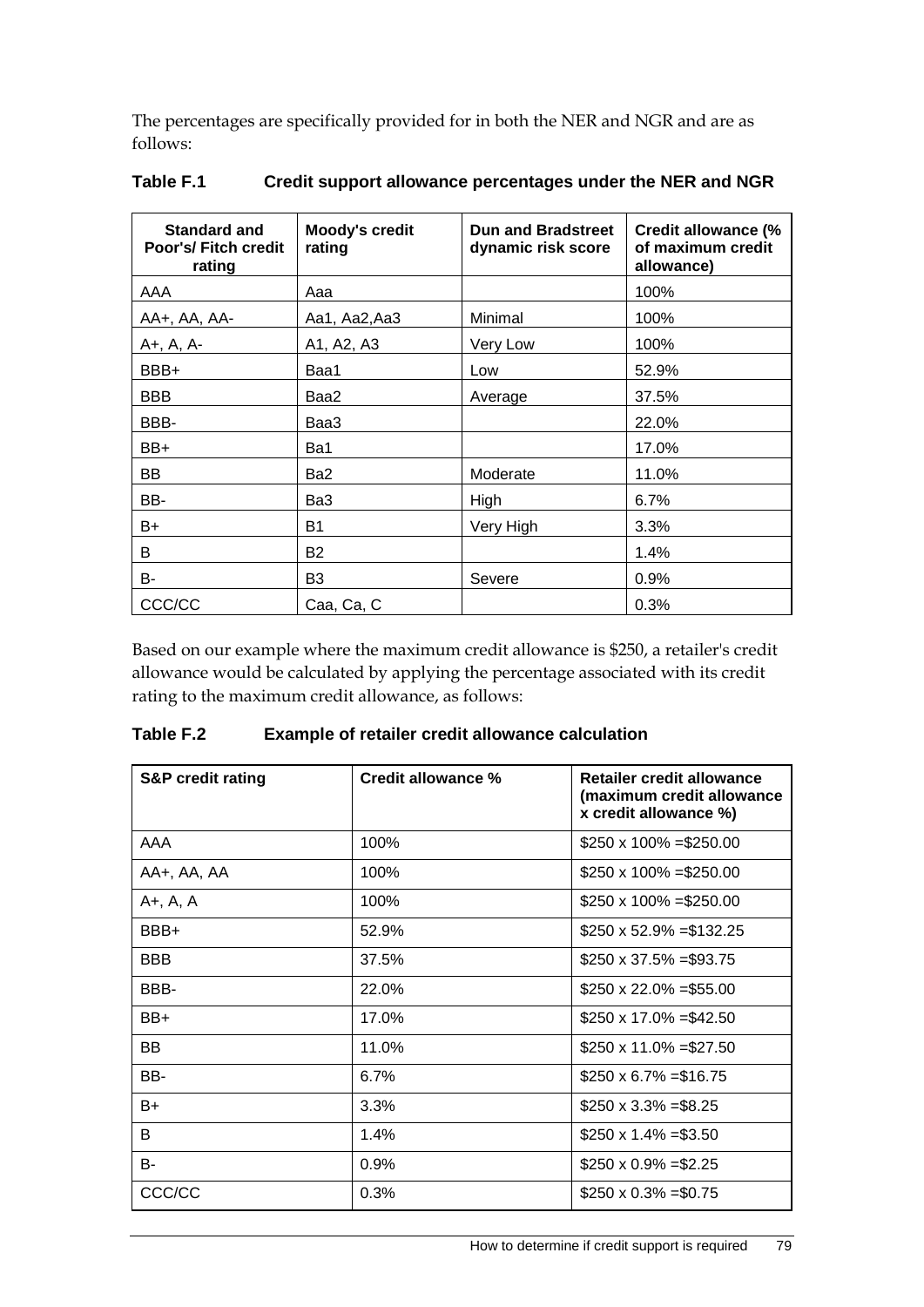## **F.3 Determining a retailer's network charges liability**

A retailer's network charges liability is the sum of the retailer's average billed (but unpaid) and unbilled network charges for each customer class.<sup>[72](#page-89-0)</sup> For each customer class, this is based on the average network charges over the number of days outstanding for that class taking into account:

- how often the meters are read (e.g. monthly versus quarterly);
- how often the distributor bills the retailer (i.e. monthly or as otherwise agreed between the retailer and distributor); and
- the length of time taken to prepare the invoice and the time the retailer has to pay the invoice.

The higher the number of days outstanding, the higher the retailer's network charges liability, and all else being equal, the more credit support that may be required.

We can continue our example for two retailers, one with a 30 per cent market share and one with a five per cent market share, both with 90 days' average outstanding network charges:

|                                                                                     | 30 % market share retailer               | 5 % market share retailer                |
|-------------------------------------------------------------------------------------|------------------------------------------|------------------------------------------|
| Annual network charges                                                              | $$1000 \times 30 \% = $300.00$           | $$1000 \times 5\% = $50.00$              |
| Average daily billed and<br>unbilled network charges                                | $$300/365 = $0.822$                      | $$50/365 = $0.137$                       |
| Network charges liability<br>(daily network charges over<br>the outstanding period) | $$0.822 \times 90 \text{ days} = $73.97$ | $$0.137 \times 90 \text{ days} = $12.33$ |

#### **Table F.3 Example calculation of network charges liability**

### **F.4 Determining the amount of credit support required**

The extent that the network charges liability exceeds the retailer's credit allowance determines the amount, if any, of credit support that the retailer is required to provide.

Carrying our previous example forward, we can calculate, the amount of credit support required.

<span id="page-89-0"></span><sup>72</sup> Average outstanding network charges are calculated in accordance with the formula set out in the NER at 6B.B2.3 and the NGR at Part 21 Section 517.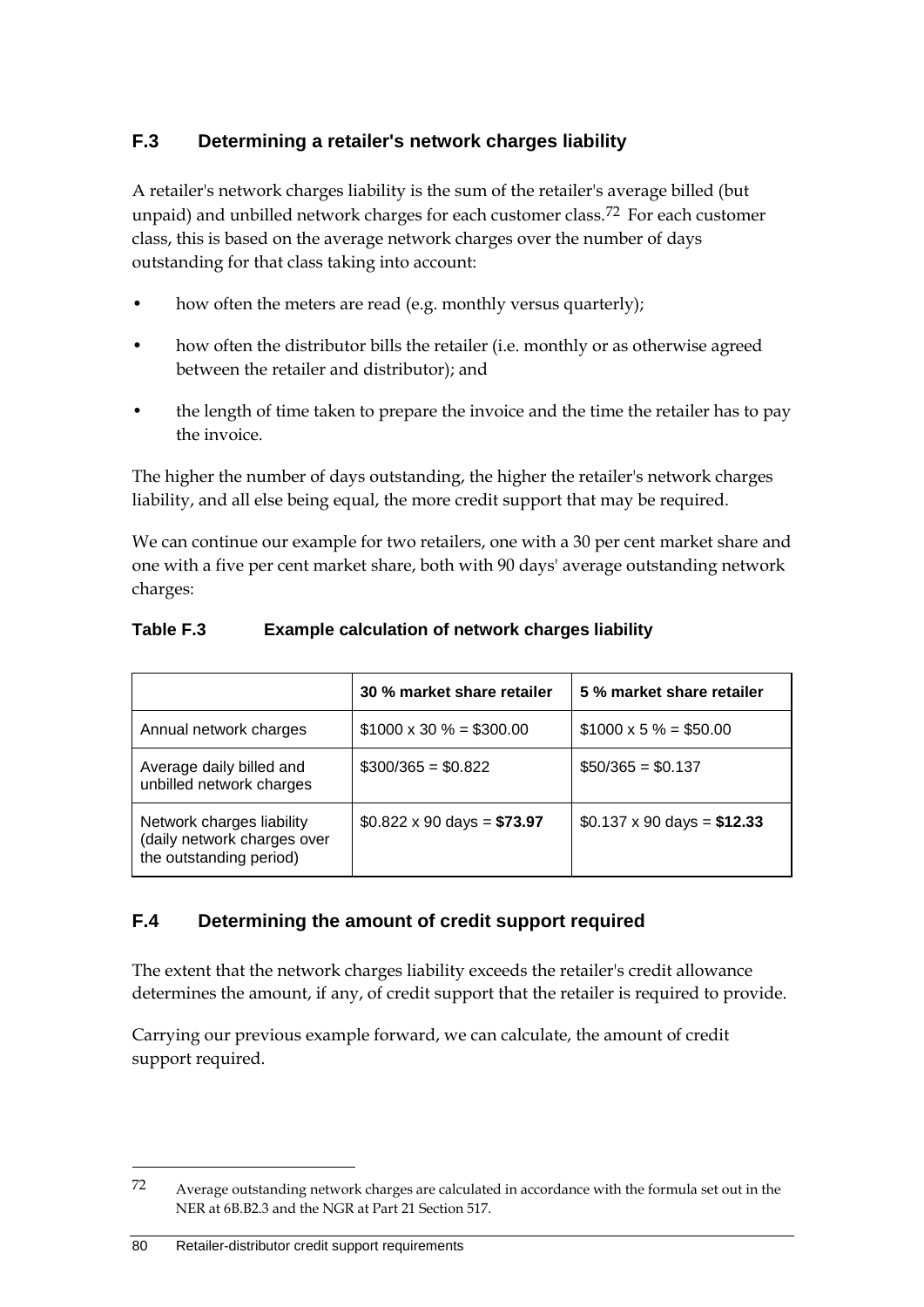| Table F.4 | <b>Example calculation of credit support required</b> |
|-----------|-------------------------------------------------------|
|-----------|-------------------------------------------------------|

| <b>S&amp;P</b> credit<br>rating | <b>Credit</b><br>allowance<br>% | <b>Retailer</b><br>credit<br>allowance | <b>Credit support required</b><br>from 30 % market share<br>retailer | <b>Credit support</b><br>required from 5%<br>market share retailer |
|---------------------------------|---------------------------------|----------------------------------------|----------------------------------------------------------------------|--------------------------------------------------------------------|
| AAA                             | 100%                            | \$250.00                               | None                                                                 | None                                                               |
| $AA+$ , $AA$ ,<br>AA-           | 100%                            | \$250.00                               | None                                                                 | None                                                               |
| A+, A, A-                       | 100%                            | \$250.00                               | None                                                                 | None                                                               |
| BBB+                            | 52.9%                           | \$132.25                               | None                                                                 | None                                                               |
| <b>BBB</b>                      | 37.5%                           | \$93.75                                | None                                                                 | None                                                               |
| BBB-                            | 22.0%                           | \$55.00                                | $$73.97 - $55.00 = $18.97$                                           | None                                                               |
| $BB+$                           | 17.0%                           | \$42.50                                | $$73.97 - $42.50 = $31.47$                                           | None                                                               |
| <b>BB</b>                       | 11.0%                           | \$27.50                                | $$73.97 - $27.50 = $46.47$                                           | None                                                               |
| BB-                             | 6.7%                            | \$16.75                                | $$73.97 - $16.75 = $57.22$                                           | None                                                               |
| $B+$                            | 3.3%                            | \$8.25                                 | $$73.97 - $8.25 = $65.72$                                            | $$12.33 - $8.25 = $4.08$                                           |
| B                               | 1.4%                            | \$3.50                                 | $$73.97 - $3.50 = $70.47$                                            | $$12.33 - $3.50 = $8.83$                                           |
| B-                              | 0.9%                            | \$2.25                                 | $$73.97 - $2.25 = $71.72$                                            | $$12.33 - $2.25 = $10.08$                                          |
| CCC/CC                          | 0.3%                            | \$0.75                                 | $$73.97 - $0.75 = $73.22$                                            | $$12.33 - $0.75 = $11.58$                                          |

#### **F.5 Determining the amount of credit support required under AGL's proposal**

So carrying out previous example forward (\$1000 total annual network charges, network charges liability of \$73.97 for a retailer with a 30 per cent market share and network charges liability of \$12.33 for a retailer with a five per cent market share) under AGL's proposed rules we find the following levels of credit support would be required: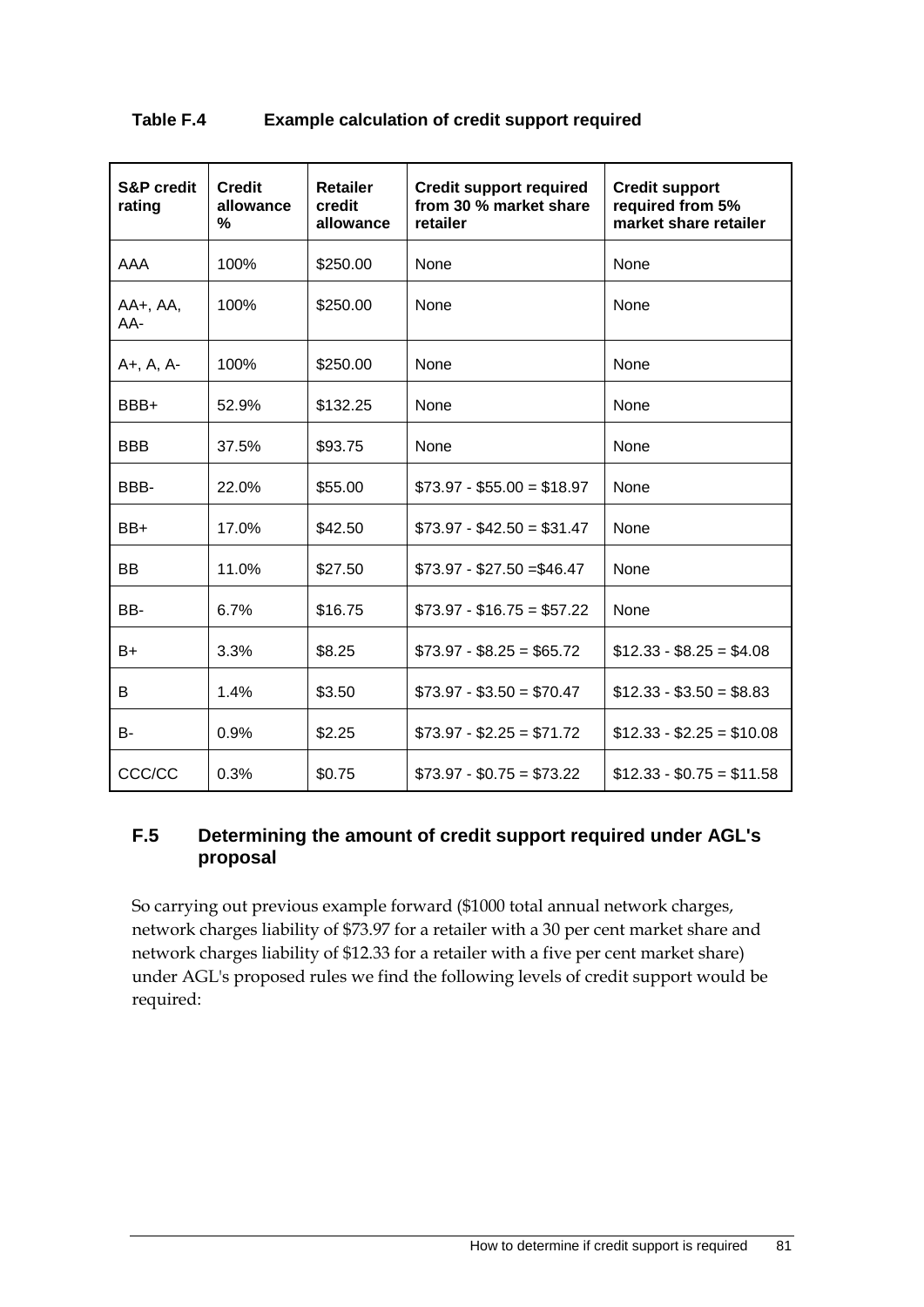| <b>S&amp; P Credit</b><br>Rating | <b>Credit support</b><br>required as a %<br>of network<br>charges liability | <b>Credit support required</b><br>with a 30 % market share | <b>Credit support required</b><br>with a 5 % market share |
|----------------------------------|-----------------------------------------------------------------------------|------------------------------------------------------------|-----------------------------------------------------------|
| AAA                              | 0%                                                                          | None                                                       | None                                                      |
| AA+, AA, AA-                     | $0\%$                                                                       | None                                                       | None                                                      |
| A+, A, A-                        | $0\%$                                                                       | None                                                       | None                                                      |
| BBB+                             | 0%                                                                          | None                                                       | None                                                      |
| <b>BBB</b>                       | 0%                                                                          | None                                                       | <b>None</b>                                               |
| BBB-                             | 0%                                                                          | None                                                       | None                                                      |
| BB+                              | 25.58%                                                                      | $$73.97 \times 25.58\% = $18.92$                           | $$12.33 \times 25.58\% = $3.15$                           |
| <b>BB</b>                        | 52.94%                                                                      | $$73.97 \times 52.94\% = $39.16$                           | $$12.33 \times 52.94\% = $6.53$                           |
| BB-                              | 71.68%                                                                      | $$73.97 \times 71.68\% = $53.02$                           | $$12.33 \times 71.68\% = $8.84$                           |
| B+                               | 86.15%                                                                      | $$73.97 \times 86.15\% = $63.73$                           | $$12.33 \times 86.15\% = $10.62$                          |
| B                                | 93.23%                                                                      | $$73.97 \times 93.23\% = $68.96$                           | $$12.33 \times 93.23\% = $11.50$                          |
| <b>B-</b>                        | 95.96%                                                                      | $$73.97 \times 95.96\% = $70.98$                           | $$12.33 \times 95.96\% = $11.83$                          |
| CCC/CC                           | 98.81%                                                                      | $$73.97 \times 98.91\% = $73.16$                           | $$12.33 \times 98.91\% = $12.20$                          |

## **Table F.5 Credit support requirements under AGL's proposed rules**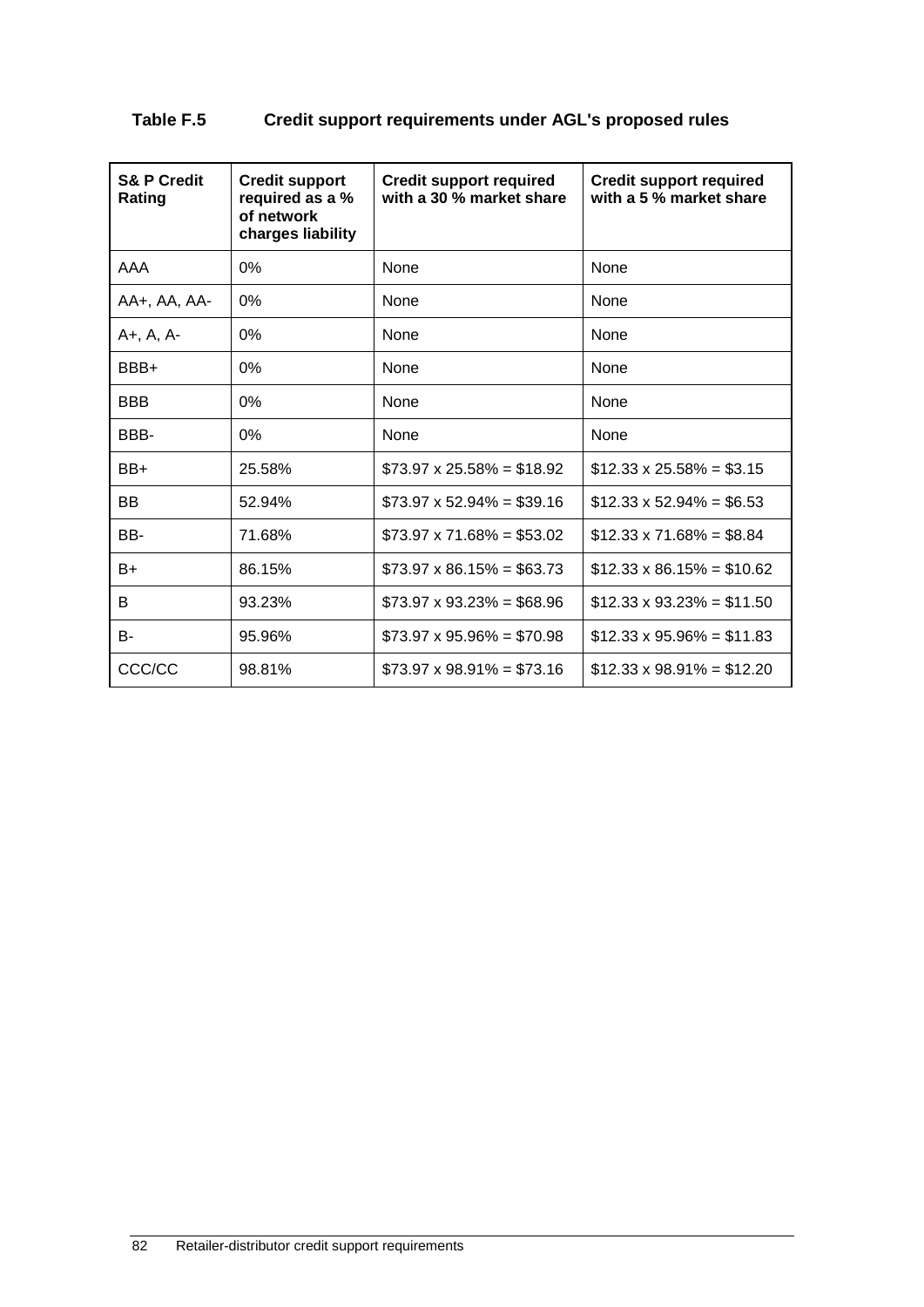# **G Staff paper: detailed design of the retailer default fund**

Following is a copy of the staff paper presented and discussed at the stakeholders workshops held on 27 May 2016 and 30 May 2016 in relation to the detailed design elements for a retailer default fund.

Staff paper: detailed design of the retailer default fund 83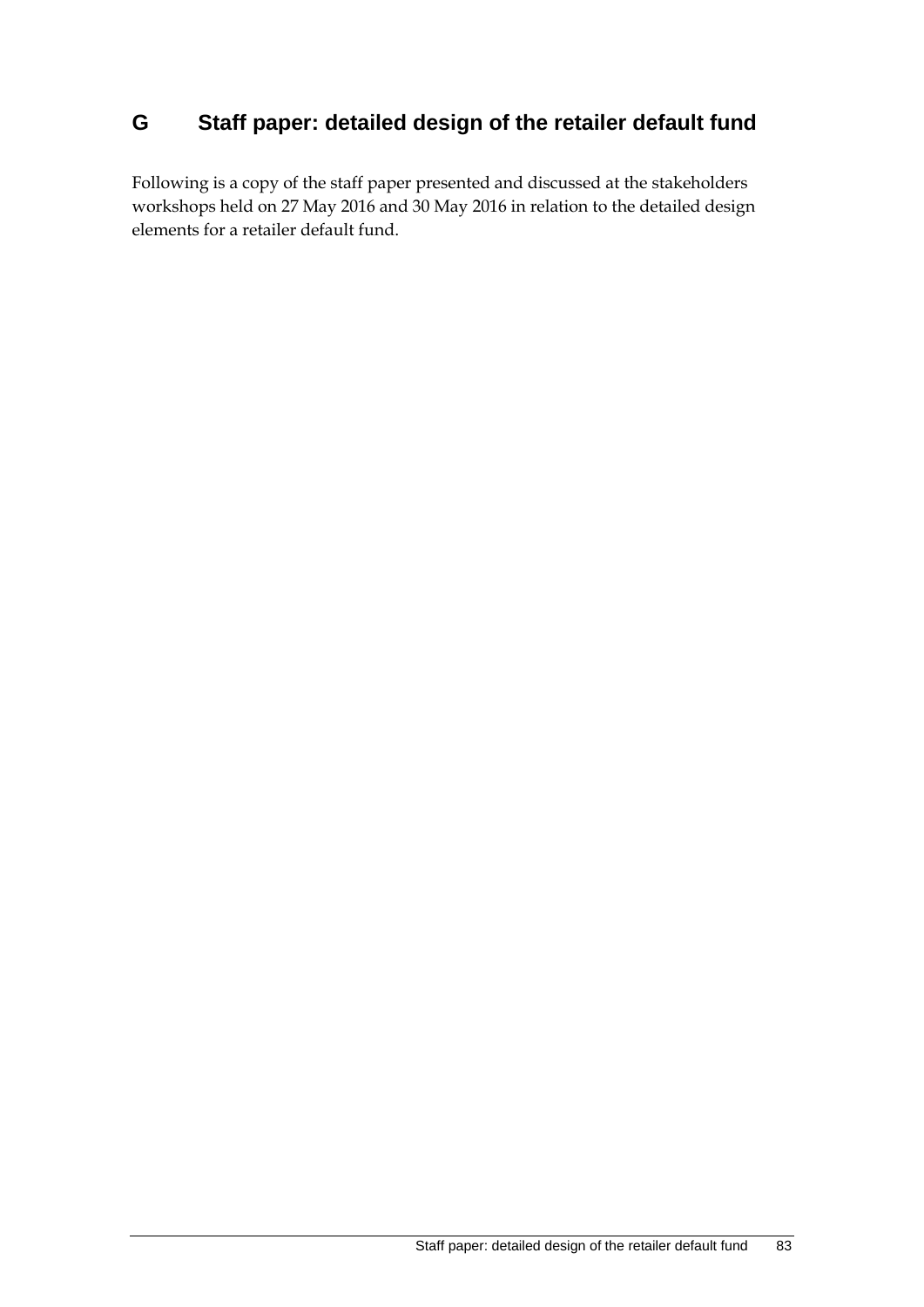

#### **Retailer-distributor credit support requirements** Retailer Workshop: 27 May 2016, Melbourne Distributor Workshop: 30 May 2016: Sydney

#### **1. Introduction**

For distributors, the main commercial risk they face is the non-payment of network charges by retailers, related to services provided to their shared customers, resulting from that retailer's default. The risk of non-payment results in the distributor facing the following two risks:

- **Revenue risk:** the risk of being unable to recover revenue owing for the services already provided; and
- **Liquidity risk:** the risk of a cash flow shortage resulting from not being able to collect unpaid charges when they come due and during the period where the unpaid charges are collected through the insolvency process or other mechanism.

As distributors operate in a regulated environment and given their monopoly position, the mechanisms available to them to manage risk are not the same as an unregulated business operating in a competitive market. The differences arise as a result of a distributor's:

- obligation to provide connection services and supply to customers;
- reliance on the retailer to collect the network charges incurred by their shared customers. Distributors are prohibited from billing small customers directly, and can only bill large shared customers directly with the customer's consent;
- inability to refuse to service a customer or to deal with a particular retailer;
- inability to price or factor in risk in transacting with retailers with differing credit risk.

#### **2. Options paper**

On 22 October 2015, the Commission released a paper outlining a range of options that have the potential to contribute to the achievement of the National Electricity Objective or National Gas Objective. In order for the Commission to have a more informed view of the efficacy of the options, the Commission needs to understand how such options would work, as well as the cost implications of each option on retailers and end-customers. Detailed design work on one of these options – the retailer default fund – is currently being completed to inform the Commission's analysis.

This AEMC staff paper aims to outline a detailed design of the retailer default fund and facilitate the discussion during the workshop regarding the various design elements.

The content of this paper represents the views of the AEMC staff, and not those of the Commission.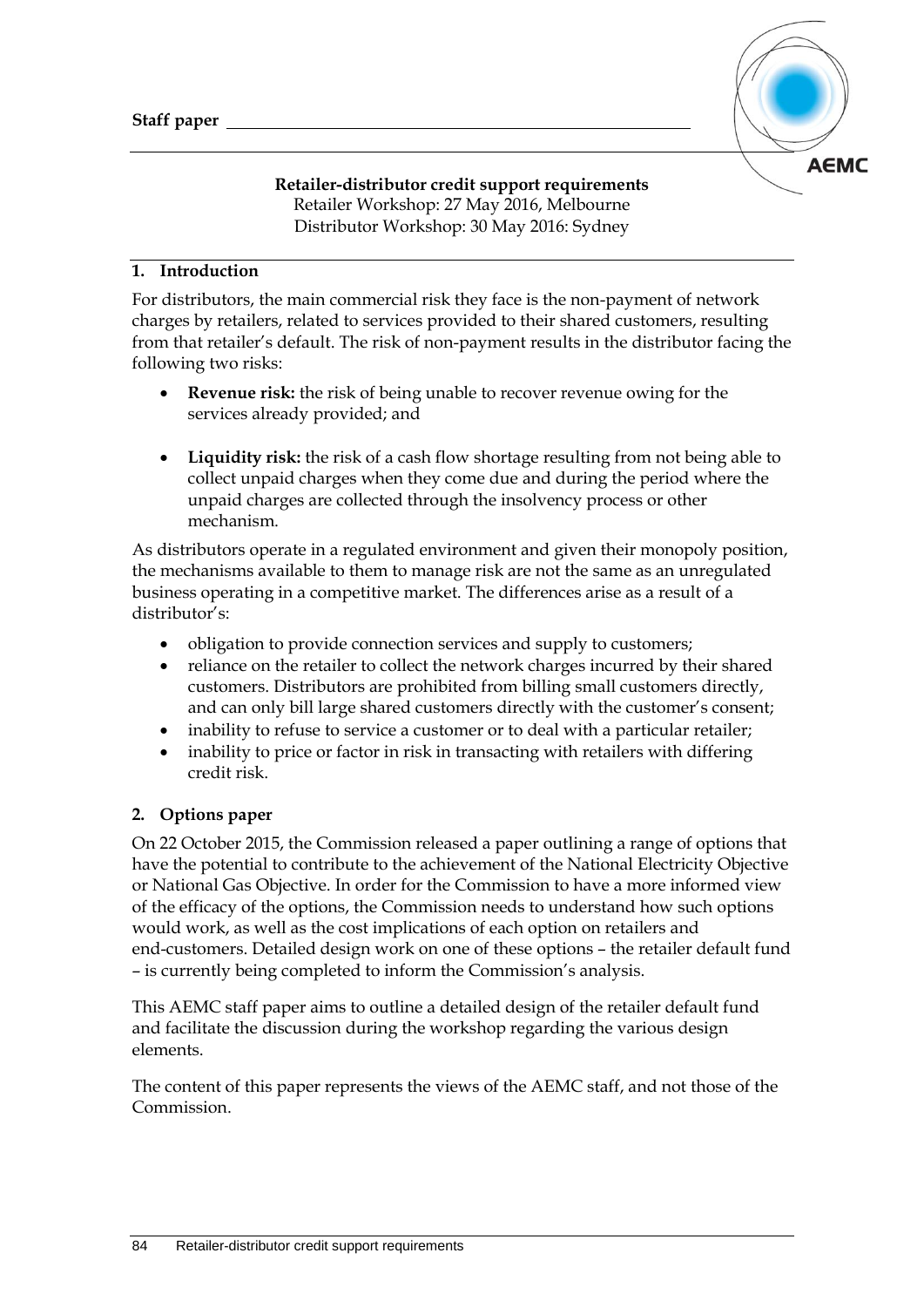## **3. Summary of Design Elements**

This following are the design elements of a retailer default fund:

| Fund element                                | Design                                                                                                                                                                                                                                                                                                                                                                                                                                                                                                                                                                                                                                                                                                                                                                                                                                                                                                                           |  |  |  |
|---------------------------------------------|----------------------------------------------------------------------------------------------------------------------------------------------------------------------------------------------------------------------------------------------------------------------------------------------------------------------------------------------------------------------------------------------------------------------------------------------------------------------------------------------------------------------------------------------------------------------------------------------------------------------------------------------------------------------------------------------------------------------------------------------------------------------------------------------------------------------------------------------------------------------------------------------------------------------------------|--|--|--|
| Governance of the retailer default fund     |                                                                                                                                                                                                                                                                                                                                                                                                                                                                                                                                                                                                                                                                                                                                                                                                                                                                                                                                  |  |  |  |
| Governance of the fund                      | The retailer default fund will be constituted as a rule fund under the<br>NER and NGR. As a rule fund, the following will apply:<br>AEMO will be the legal owner of the monies in the rule fund;<br>AEMO or a director of AEMO is not a trustee of the rule fund;<br>$\bullet$<br>AEMO may invest money standing to the credit of a rule fund;<br>AEMO must, in exercising the power of investment, exercise the<br>care, diligence and skill that a prudent person would exercise in<br>managing the affairs of others;<br>AEMO must ensure that all amounts received by AEMO that are<br>required to be paid into the rule fund are paid into the rule fund,<br>along with the income from any investment of money in the fund;<br>and<br>Money held in the rule fund may only be applied in payment of<br>amounts that are required or permitted to be paid from the fund or<br>to the liability or expense of the rule fund. |  |  |  |
| Investment objective and investment mandate |                                                                                                                                                                                                                                                                                                                                                                                                                                                                                                                                                                                                                                                                                                                                                                                                                                                                                                                                  |  |  |  |
| Investment objective                        | The assets of the fund must be invested to ensure the fund meets the<br>primary investment objectives of capital preservation and maintenance<br>of highly liquid assets.                                                                                                                                                                                                                                                                                                                                                                                                                                                                                                                                                                                                                                                                                                                                                        |  |  |  |
| Investment mandate                          | The fund may only invest in the following instruments:                                                                                                                                                                                                                                                                                                                                                                                                                                                                                                                                                                                                                                                                                                                                                                                                                                                                           |  |  |  |
|                                             | Securities issued or guaranteed by the Commonwealth<br>government or any State or Territory government;<br>Deposits with authorised depositary institutions; and<br>Medium and short-term senior debt securities issued by<br>financial institutions for which there is a liquid market.<br>Debt securities and counterparty obligations must have a minimum<br>credit rating of A+. In determining whether debt securities and<br>counterparty obligations meet the minimum credit rating, S&P credit<br>ratings must be used, where available.<br>All instruments must be denominated in Australian dollars. The use of<br>derivatives for any purpose is prohibited.                                                                                                                                                                                                                                                          |  |  |  |
|                                             |                                                                                                                                                                                                                                                                                                                                                                                                                                                                                                                                                                                                                                                                                                                                                                                                                                                                                                                                  |  |  |  |
| Winding-up of the retailer default fund     |                                                                                                                                                                                                                                                                                                                                                                                                                                                                                                                                                                                                                                                                                                                                                                                                                                                                                                                                  |  |  |  |
| Winding-up provisions                       | Where the retailer default fund is wound-up for any reason:<br>AEMO will pay out the balance of the fund to authorised retailers<br>٠<br>in the market at the time the fund is wound-up.<br>Retailers will pass-through the refund to their customers.<br>$\bullet$                                                                                                                                                                                                                                                                                                                                                                                                                                                                                                                                                                                                                                                              |  |  |  |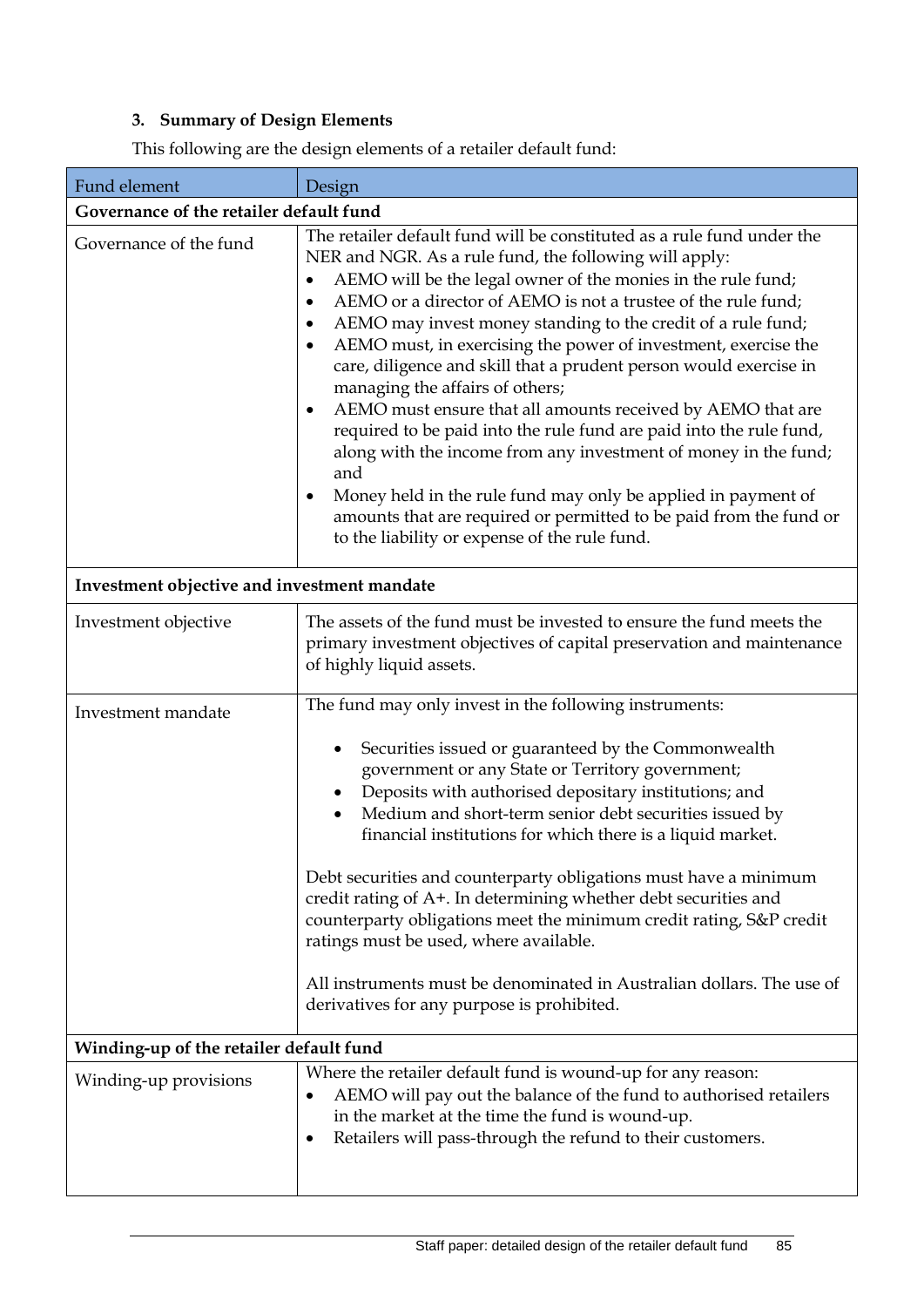| Fund element                                      | Design                                                                                                                                                                                                                                                                                                                                                                             |
|---------------------------------------------------|------------------------------------------------------------------------------------------------------------------------------------------------------------------------------------------------------------------------------------------------------------------------------------------------------------------------------------------------------------------------------------|
| Size of the retailer default fund                 |                                                                                                                                                                                                                                                                                                                                                                                    |
| Size of the fund                                  | Electricity: \$90.0 Million                                                                                                                                                                                                                                                                                                                                                        |
|                                                   | Gas: \$40.0 Million                                                                                                                                                                                                                                                                                                                                                                |
| <b>Contribution formulas</b>                      |                                                                                                                                                                                                                                                                                                                                                                                    |
| Initial contribution formula                      | $\mathit{Cont}_A = \left(\frac{\mathit{Energy}_A * \mathit{RW}_A}{\sum_i \mathit{Energy}_i * \mathit{RW}_i}\right) * \mathit{Cont}_{\mathit{Total}}$                                                                                                                                                                                                                               |
| On-going contribution<br>formula                  | $\mathit{Cont}_{i,t}=\left(\frac{\mathit{Market~Share}_{i,t}*~\mathit{RW}_{i,t}}{\sum_i(\mathit{Market~Share}_{i,t=1}* \mathit{RW}_{i,t=1})}\right)*\mathit{Cont}_{\mathit{Total},t=1}$                                                                                                                                                                                            |
| Process for the collection of contributions       |                                                                                                                                                                                                                                                                                                                                                                                    |
| Collection of contributions                       | AEMO will collect the fund contributions from electricity and gas<br>retailers as part of the participant fee process                                                                                                                                                                                                                                                              |
| Annual reporting<br>requirements of retailers     | Positive obligation on retailers to provide their credit rating or risk<br>score to AEMO by 30 March of each year<br>If the retailer does not provide its credit rating or risk score by this date,<br>AEMO will determine the contribution based on the retailer being<br>unrated                                                                                                 |
| Annual adjustment of<br>contributions payable     | Where a retailer's credit rating changes substantially within a given<br>year, it can request AEMO to recalculate its contribution for the<br>remainder of the year<br>The rules would limit this as follows:<br>Only one amendment per year is allowed; and<br>No amendment is allowed within three month of the determination<br>date of participant fees for the following year |
| Accumulation period for the retailer default fund |                                                                                                                                                                                                                                                                                                                                                                                    |
| Accumulation period                               | Target period of 10 years. The actual accumulation period may change<br>if investment returns and/or retailers' credit ratings change over time.<br>This would result in total annual contributions of \$9 million for<br>electricity and \$4 million for gas per year.                                                                                                            |
|                                                   |                                                                                                                                                                                                                                                                                                                                                                                    |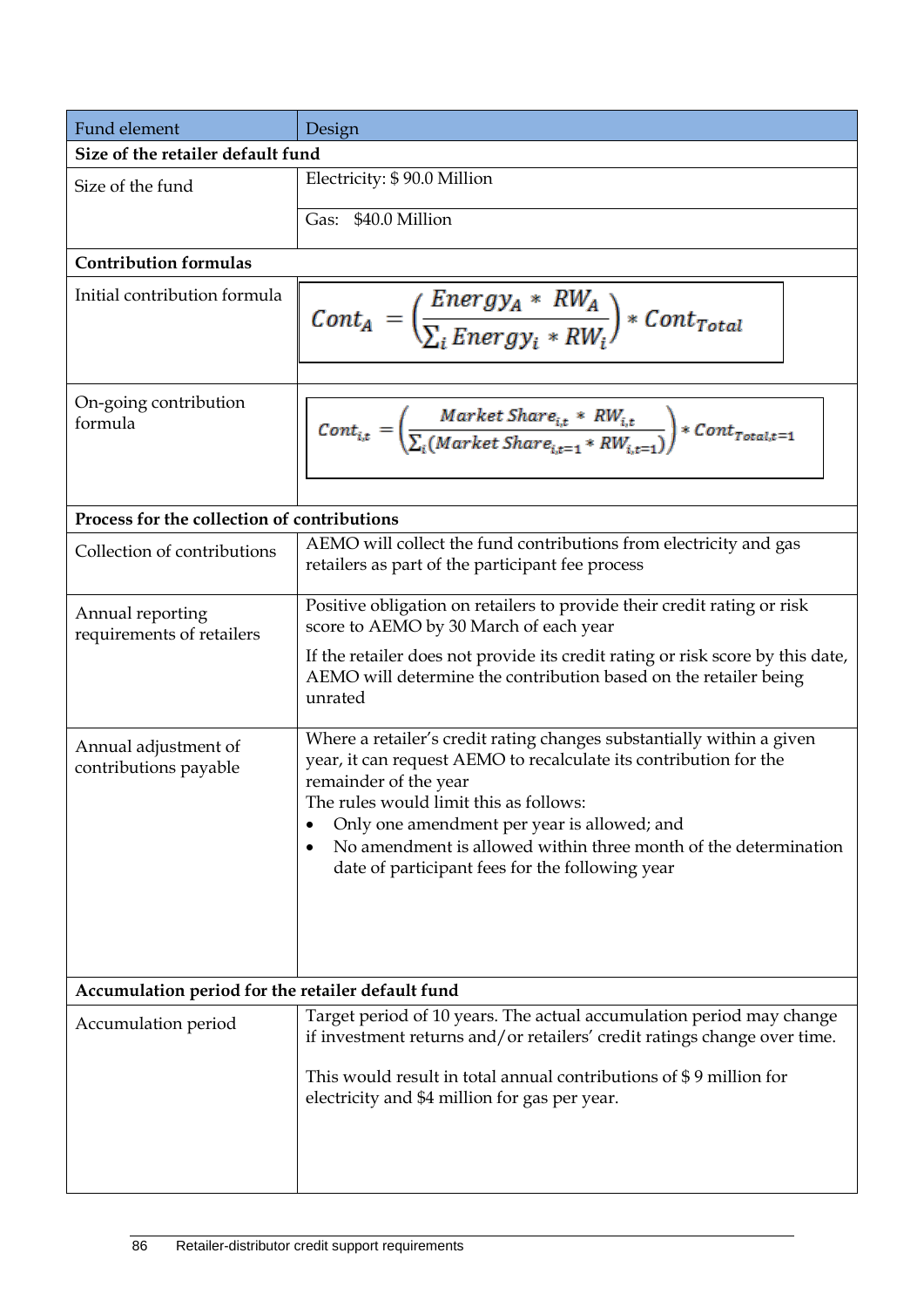| Fund element                                                      | Design                                                                                                                                                                                                                                                                                                                                         |                                                                             |  |  |  |  |
|-------------------------------------------------------------------|------------------------------------------------------------------------------------------------------------------------------------------------------------------------------------------------------------------------------------------------------------------------------------------------------------------------------------------------|-----------------------------------------------------------------------------|--|--|--|--|
| What constitutes a retailer default                               |                                                                                                                                                                                                                                                                                                                                                |                                                                             |  |  |  |  |
| Retailer default                                                  | For the purposes of making a claim on the fund, the following events<br>would constitute a retailer default:<br>revocation of the retailer's retailer authorisation;<br>a suspension of the retailer's right to acquire electricity or gas;<br>an insolvency official is appointed; or<br>an order is made for the winding up of the retailer. |                                                                             |  |  |  |  |
| Claims process                                                    |                                                                                                                                                                                                                                                                                                                                                |                                                                             |  |  |  |  |
| Making a claim                                                    | Distributors would submit a claim to the AER including the amount of<br>unpaid charges and confirmation that the claim amount is valid.                                                                                                                                                                                                        |                                                                             |  |  |  |  |
|                                                                   | The AER will provide a list of the total claims for each distributor to<br><b>AEMO</b>                                                                                                                                                                                                                                                         |                                                                             |  |  |  |  |
| Paying a claim                                                    | AEMO would payout claims from the fund in full if there is sufficient<br>money in the fund or, if insufficient, based on a proportionality formula<br>set out in the rules.                                                                                                                                                                    |                                                                             |  |  |  |  |
|                                                                   | AEMO will provide a list of the amount paid out to each distributor,<br>and the total amount paid out, to the AER.                                                                                                                                                                                                                             |                                                                             |  |  |  |  |
| Replenishment of the fund after a retailer default                |                                                                                                                                                                                                                                                                                                                                                |                                                                             |  |  |  |  |
| Replenishment after the<br>fund has reached its target<br>size    | Contributions will be collected in the same manner as during the<br>original (pre-default) accumulation period from all (remaining) retailers<br>in the market.                                                                                                                                                                                |                                                                             |  |  |  |  |
| Replenishment after the<br>fund during the<br>accumulation period | Contributions will be collected in the same manner as if no default<br>occurred with the target accumulation period being extended to allow<br>for the collection of the extra funds required for the fund to reach its<br>target amount.                                                                                                      |                                                                             |  |  |  |  |
| Retailer entry and exit                                           |                                                                                                                                                                                                                                                                                                                                                |                                                                             |  |  |  |  |
| Retailer enters the market                                        | During the accumulation phase                                                                                                                                                                                                                                                                                                                  | Retailer will contribute to the fund<br>based on prescribed formula         |  |  |  |  |
|                                                                   | Once the fund has reached its<br>target size                                                                                                                                                                                                                                                                                                   | No requirement for the new<br>entrant retailer to contribute to the<br>fund |  |  |  |  |
| Retailer exits the market                                         | During the accumulation phase                                                                                                                                                                                                                                                                                                                  | No refund of contributions made                                             |  |  |  |  |
|                                                                   | Once the fund has reaches its<br>target size                                                                                                                                                                                                                                                                                                   | No refund of contributions made                                             |  |  |  |  |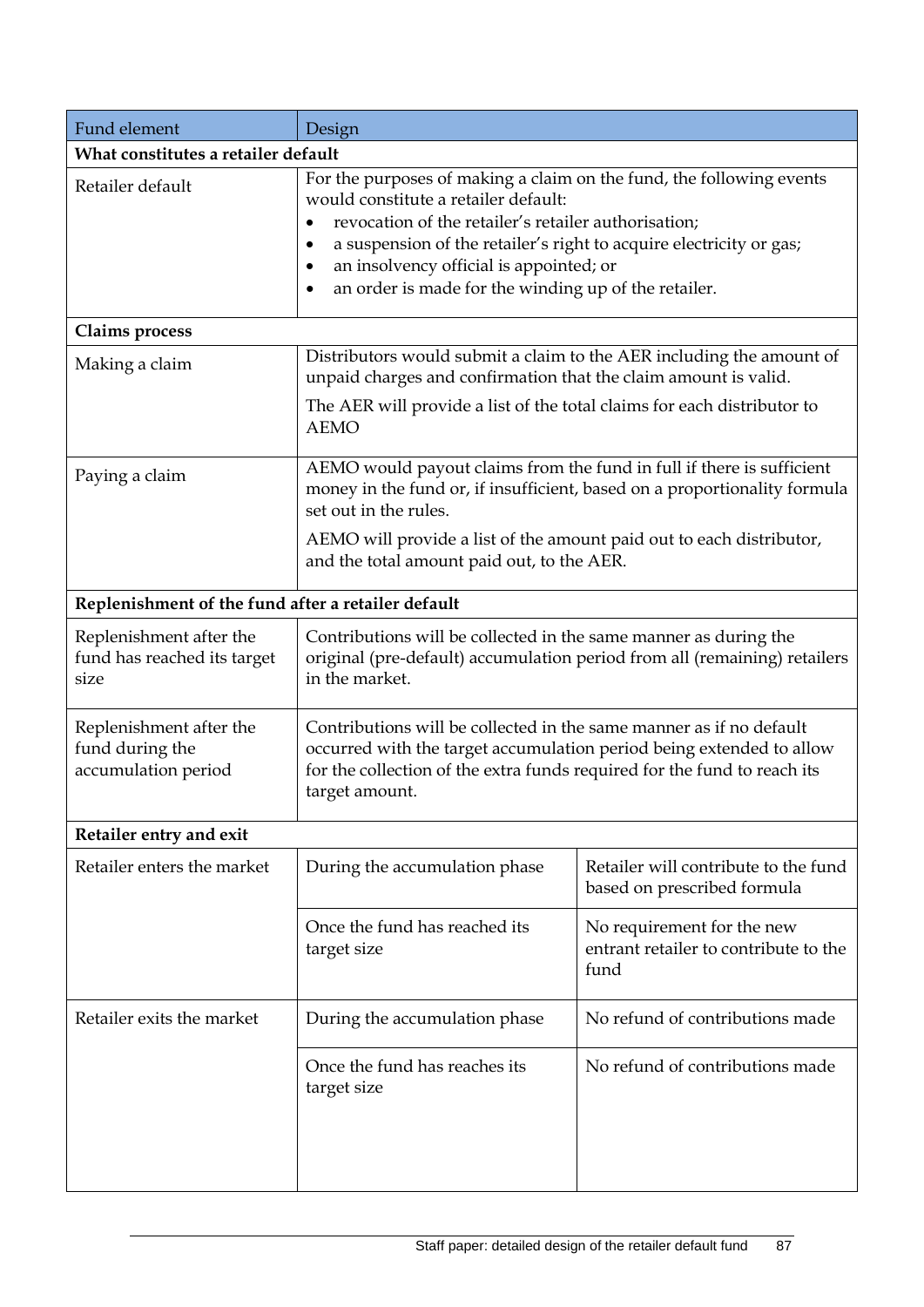| Fund element                    | Design                                                                                                                                                                                                                                                                           |  |  |  |  |
|---------------------------------|----------------------------------------------------------------------------------------------------------------------------------------------------------------------------------------------------------------------------------------------------------------------------------|--|--|--|--|
| Cost-pass through provisions    |                                                                                                                                                                                                                                                                                  |  |  |  |  |
| Cost-pass through<br>provisions | 1% materiality threshold removed for the purpose of determining the<br>size of eligible cost-pass through amounts.                                                                                                                                                               |  |  |  |  |
|                                 | Inclusion of foregone revenue as part of insolvency costs<br>Cost pass-through amount to be reduced by amount to be paid out by<br>the retailer default fund.                                                                                                                    |  |  |  |  |
|                                 | Reduction of approved insolvency -related cost pass-through amount if<br>a distributor could have claimed on the fund but did not and incurred<br>additional costs as a result of not making a claim on the fund.                                                                |  |  |  |  |
|                                 | A distributor has access to the cost pass-through mechanism or other<br>statutory mechanism currently available to collect any unpaid charges<br>which could not be paid out from the retailer default fund and any<br>other costs incurred as a result of the retailer default. |  |  |  |  |

#### **4. Detailed design elements**

Several of the design elements summarised above are more fully discussed below:

a. **Fund size**

The total fund size is recommended to be \$90.0 million for electricity and \$40.0 million for gas.

The fund size is set to mitigate the liquidity risk from the default of the largest retailer across both electricity and gas networks in the NEM using the following steps:

• averaging the working capital ratio across all distributors (gas and electricity), based on the assumed working capital ratios of each distributor, as shown below:

Working capital ratio – gas distributors

|                                     |      | הר<br>∠ت | ∼ר<br>دت | 4ت   | لۍ   | Gb   | $\sqrt{2}$<br>رت |      |
|-------------------------------------|------|----------|----------|------|------|------|------------------|------|
| Assumed<br>working capital<br>ratio | 1.20 | 1.64     | 1.54     | 1.36 | 1.35 | 1.67 | - 75<br>1./ J    | 1.48 |

#### Working capital ratio – electricity distributors

|                                     | E1   | E2         | E3   | E <sub>4</sub> | E5   | E <sub>6</sub> | E7                     | E <sub>8</sub> | E9   | E10  | T11  |
|-------------------------------------|------|------------|------|----------------|------|----------------|------------------------|----------------|------|------|------|
| Assumed<br>working capital<br>ratio | 1.60 | トワ<br>⊥.∪∠ | 1.24 | 1.14           | 1.15 | 1.50           | $\cap$<br>. . <i>.</i> | 1.41           | 1.95 | 1.48 | ۔ 44 |

- the average working capital ratio was used to determine the positive cash flow position for each distributor over a 3-month period;
- the network charges liability for the largest retailer across the electricity and gas markets in each distribution network was determined;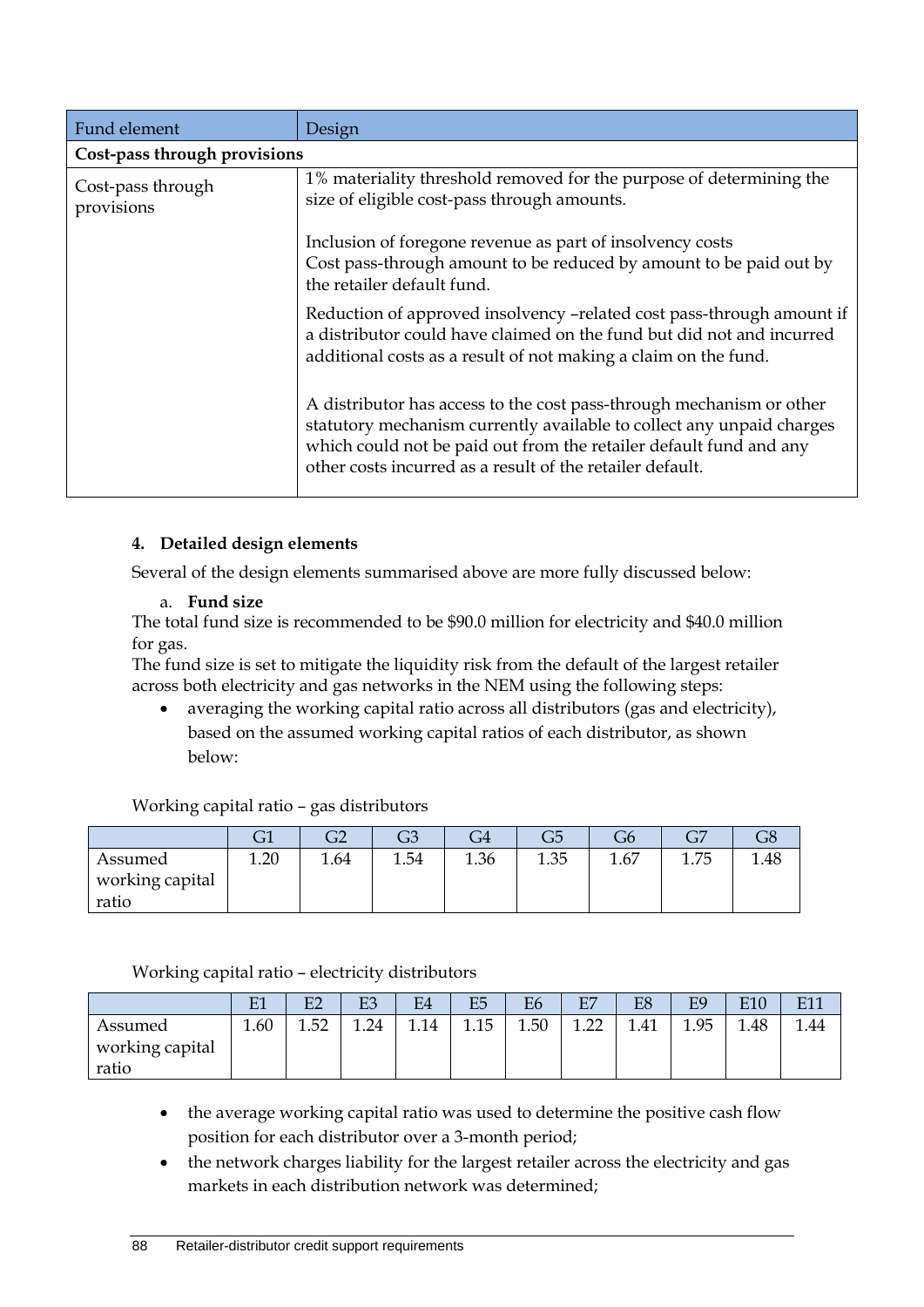- the amount by which the network charges liability exceeded the relevant distributor's cash-flow position using the average working capital was determined and totalled \$131.76 million;
	- o this was rounded to give a fund size of \$130.0 million, assuming the fund related to both electricity and gas distributors; and
- the fund size for each of gas and electricity distribution networks was then determined based on the exposure of electricity and gas distribution networks, respectively, to the largest retailer across all electricity and all gas distribution networks
	- o this gave a fund size of \$90.0 million and \$40.0 million for electricity distribution networks, and gas distribution networks, respectively.

#### b. **Contributions**

There are five elements to the design of how contributions will be calculated:

#### **1. Alignment of S&P ratings and D&B risk scores**

The following alignment of S&P ratings and D&B risk scores would be prescribed in the rules:

| S&P rating  | D&B risk scores  |
|-------------|------------------|
| AAA to BBB- |                  |
| $BB+$       | Minimal          |
| <b>BB</b>   | Very low         |
| BB-         | Low              |
| $B+$        | Average          |
| B           | Moderate         |
| $B -$       | High             |
| CCC/CC/C    | Very high/severe |

#### 2. **Initial contribution formula**

The following formula is proposed for determining the initial retailer contributions:

$$
A = \left(\frac{Energy_A * RW_A}{\sum_i Energy_i * RW_i}\right) * Cont_{Total}
$$

where:

| $\mathcal{C}ont_A$        |   | Initial annual contribution for Retailer A                              |
|---------------------------|---|-------------------------------------------------------------------------|
| $Energy_{A}$              |   | Energy usage over a 12 month period for Retailer A                      |
| $RW_{A}$                  |   | Risk-weight for Retailer A based on the credit rating or D&B risk score |
| $\mathcal {Cont_{Total}}$ |   | Total annual contribution required from all retailers                   |
|                           | = | The index to denote the participating retailers                         |

#### Risk-weights

It is recommended that the following risk-weights are used and would be prescribed in the rules: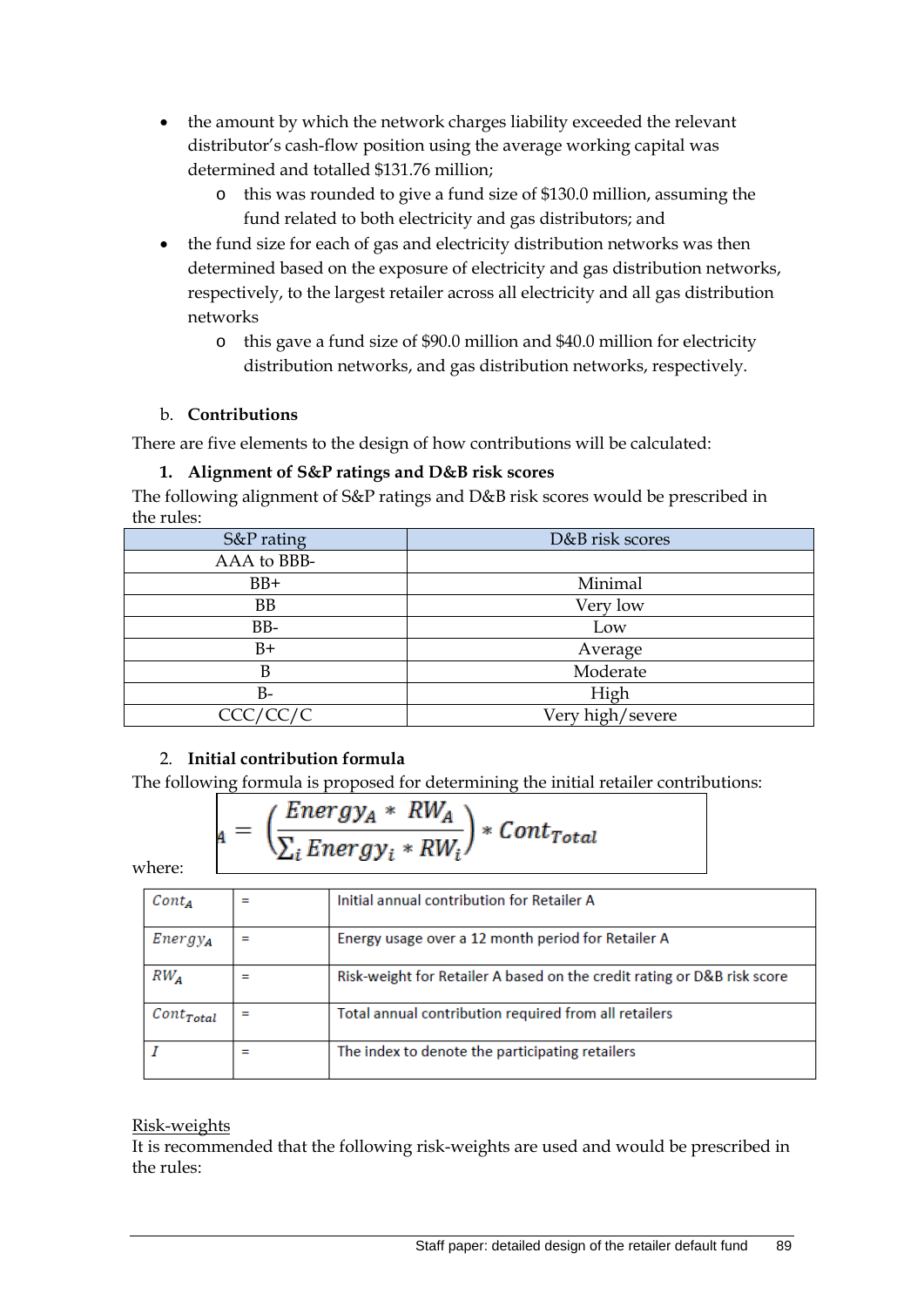| S&P rating | D&B score        | Risk-weights |
|------------|------------------|--------------|
| AAA to A-  |                  | 100%         |
| BBB+       |                  | 165%         |
| <b>BBB</b> |                  | 240%         |
| BBB-       |                  | 375%         |
| $BB+$      | Minimal          | 475%         |
| <b>BB</b>  | Very low         | 600%         |
| BB-        | Low              | 750%         |
| $B+$       | Average          | 950%         |
| B          | Moderate         | 1200%        |
| $B-$       | High             | 1500%        |
| CCC/CC/C   | Very high/Severe | 1900%        |
| Non-rated  | Non-rated        | 2500%        |

#### **3. On-going contributions**

Retailer contributions will generally be assessed once a year. This means any change in a retailers' market share or creditworthiness will not alter its contribution until the start of the next period (unless the retailer requests AEMO to update its contribution amount based on its updated creditworthiness).

After the initial contributions are calculated, AEMO would use the following formula for each year during the accumulation period:

$$
Cont_{i,t} = \left(\frac{Market\ Share_{i,t} * RW_{i,t}}{\sum_i (Market\ Share_{i,t=1} * RW_{i,t=1})}\right)
$$
  
 \*  $Cont_{Total,t=1}$ 

Where:

$$
Market\,Share_{i,t} = \frac{Energy_{i,t}}{\sum_{i}Energy_{i,t}}
$$

Where:

| $Cont_{i,t}$                          |   | Annual contribution for Retailer i for year t                                                         |
|---------------------------------------|---|-------------------------------------------------------------------------------------------------------|
| $Energy_{i,t}$                        | = | Energy usage for Retailer i over the 12 month period prior to the<br>beginning of year t              |
| $RW_{i.t.}$                           |   | Risk-weight for Retailer i (based on the credit rating or D&B risk score)<br>for year t               |
| $\mathcal{C}ont_{\mathit{Total},t=1}$ |   | Total annual contribution required from all retailers for the first year of<br>the accumulation phase |
|                                       |   | The index to denote the participating retailers                                                       |

The denominator  $\sum_i (Market\ Share_{i,t=1} * RW_{i,t=1})$  once calculated will remain constant for the term of the accumulation period.

#### **4. Annual reporting requirements of retailers**

It is proposed that AEMO will determine, on an annual basis, the contributions payable by the retailer for that year through the contribution formula prescribed in the rules.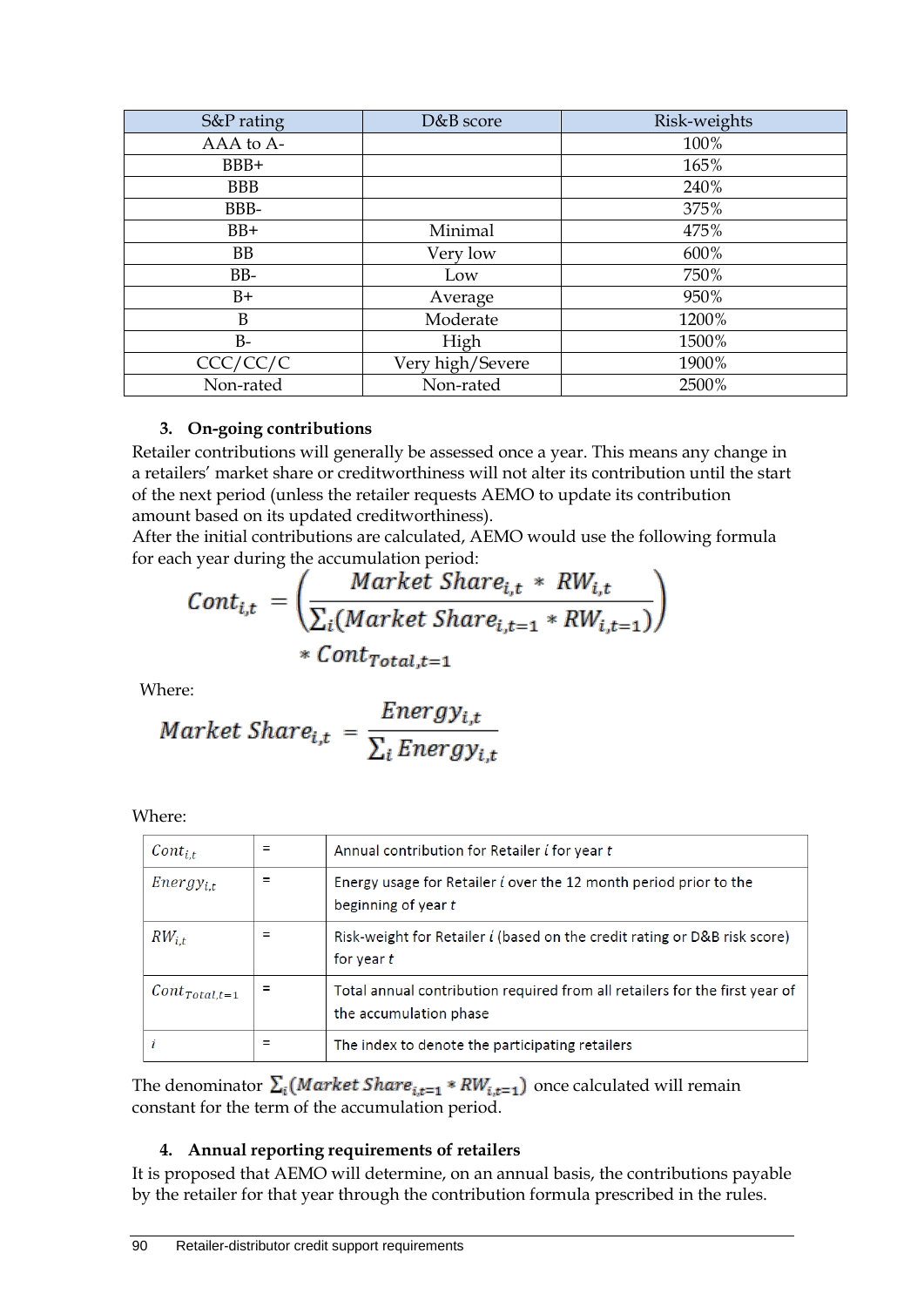The formula is based on market share (energy usage) and creditworthiness. AEMO has access to retailers' energy usage, but does not have access to the retailers' credit rating. In order to address the lack of information regarding retailers' credit ratings, it is proposed that the rules include a positive obligation on retailers to provide their credit rating, S&P (or equivalent) or a D&B dynamic risk score, to AEMO by 30 March of each year. If the retailer does not provide its credit rating by this date, AEMO will determine the contribution for that retailer as if the retailer is unrated.

#### 5. **Mid-year contribution adjustment**

A process would be set up whereby if a retailer's credit rating changes substantially within a given year, its fund contributions for that year could be recalculated. However, the process will be limited, in the following two ways:

- Only one amendment per year is allowed; and
- No amendment should be allowed where that amendment occurs within three months of the determination date of participant fees that would apply for the following year (namely after 15 March when the credit rating is to be supplied).

#### c. **Investment objective and mandate**

The investment mandate and policies for the fund would be prescribed in the rules and contain the following:

**Investment objective:** The purpose of the fund is to ensure that funds are available to assist in mitigating liquidity and revenue risk to distribution businesses in the event of a retailer default.

The assets of the fund must be invested so as to ensure the fund meets the primary investment objectives of capital preservation and the maintenance of highly liquid assets. To achieve this objective, a conservative investment strategy must be pursued with investments limited to assets that can be converted into cash within ten business days.

**Investment mandate:** The fund may only invest in the following instruments:

- Securities issued or guaranteed by the Commonwealth government or any State or Territory Government;
- Deposits with authorised depositary institutions; or
- Medium and short-term senior debt securities issued by financial institutions for which there is a liquid market.

Debt securities and counterparty obligations must have a minimum credit rating of A+. In determining whether debt securities and counterparty obligations meet the minimum credit rating, S&P credit ratings must be used, where available. All instruments must be denominated in Australian dollars. The use of derivatives for any purpose is prohibited.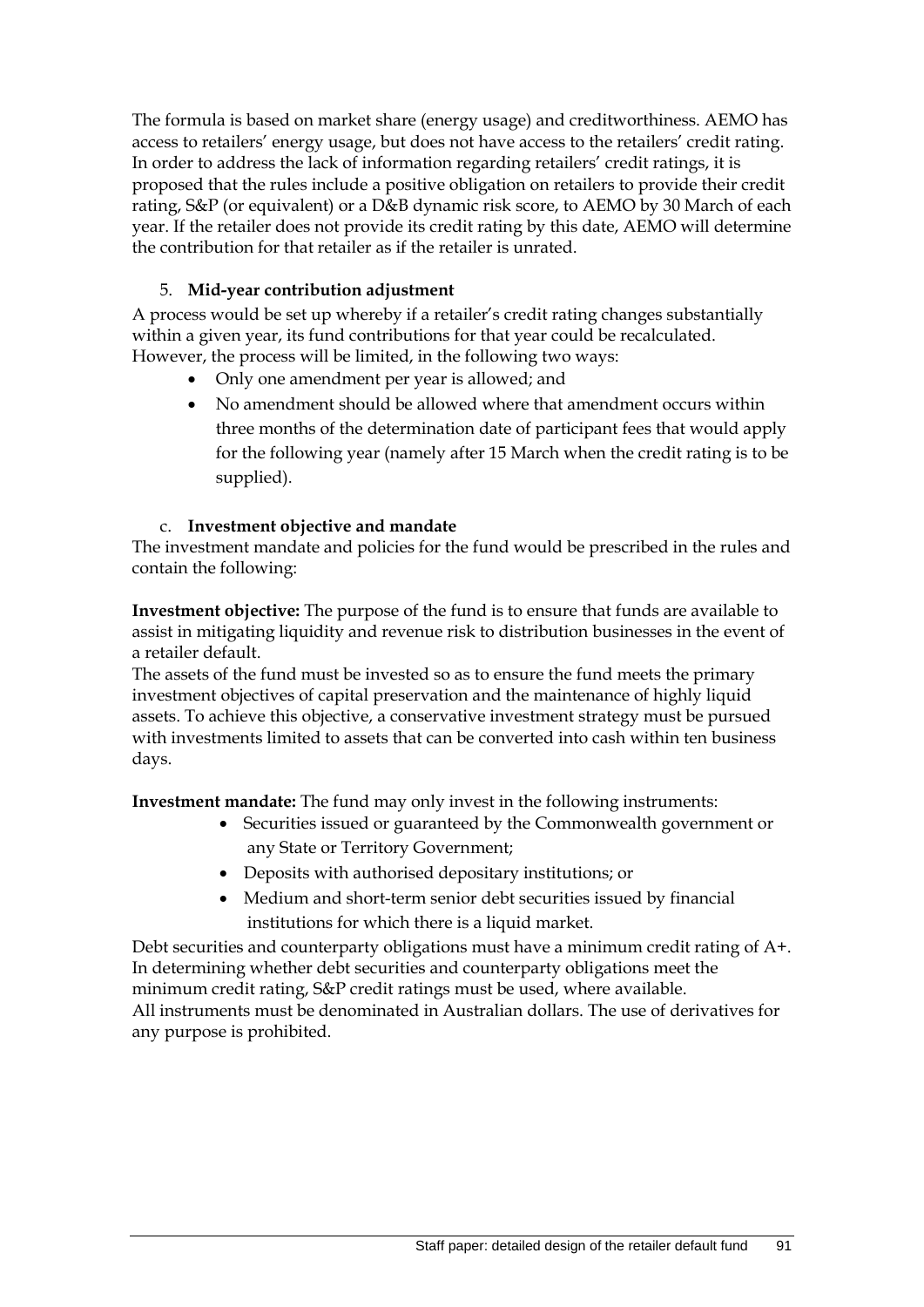**Investment restrictions:** The following exposure limits apply to the fund's investments across all issuers' of a given type:

| Type of issuer                                                               | Rating and Maximum<br>Exposure Limits across all<br>issuers of a given type (% of<br>fund's investments) | Term restriction                                                                                                                       |
|------------------------------------------------------------------------------|----------------------------------------------------------------------------------------------------------|----------------------------------------------------------------------------------------------------------------------------------------|
| Commonwealth government                                                      | 100%                                                                                                     | A term of more than<br>five years is not<br>permitted                                                                                  |
| State governments, and state<br>government borrowing<br>authorities          | AAA: 80%<br>AA-, AA or AA $+$ : 65%<br>$A + 10\%$<br>Overall limit: 100%                                 | A term of more than<br>five years is not<br>permitted                                                                                  |
| Medium and short-term debt<br>securities issued by financial<br>institutions | AA- or higher: 50%<br>$A+$ : 30%<br>Overall limit: 50%                                                   | AA- or higher: a term<br>of more than five years<br>is not permitted.<br>$A^+$ : a term of more<br>than two years is not<br>permitted. |
| Deposits with authorised<br>depository institutions                          | 100%                                                                                                     | A term of more than<br>three months is not<br>permitted.                                                                               |

The following exposure limits apply to individual issuers (or groups of related issuers) of a given type:

| Type of issuer                                                               | Rating and Maximum<br><b>Exposure Limits on</b><br>individual issuers of a given<br>type (% of fund's<br>investments) | Term restriction                                                                                                                       |
|------------------------------------------------------------------------------|-----------------------------------------------------------------------------------------------------------------------|----------------------------------------------------------------------------------------------------------------------------------------|
| Commonwealth government                                                      | 100%                                                                                                                  | A term of more than<br>five years is not<br>permitted                                                                                  |
| State governments, and state<br>government borrowing<br>authorities          | AAA: 50%<br>AA-, AA or $AA$ +: 30%<br>$A + 10\%$                                                                      | A term of more than<br>five years is not<br>permitted                                                                                  |
| Medium and short-term debt<br>securities issued by financial<br>institutions | AA- or higher: 30%<br>$A + 10\%$                                                                                      | AA- or higher: a term<br>of more than five years<br>is not permitted.<br>$A^+$ : a term of more<br>than two years is not<br>permitted. |
| Deposits with authorised<br>depository institutions                          | AA- or higher: 40%<br>$A^{+}: 20\%$                                                                                   | A term of more than<br>three months is not<br>permitted.                                                                               |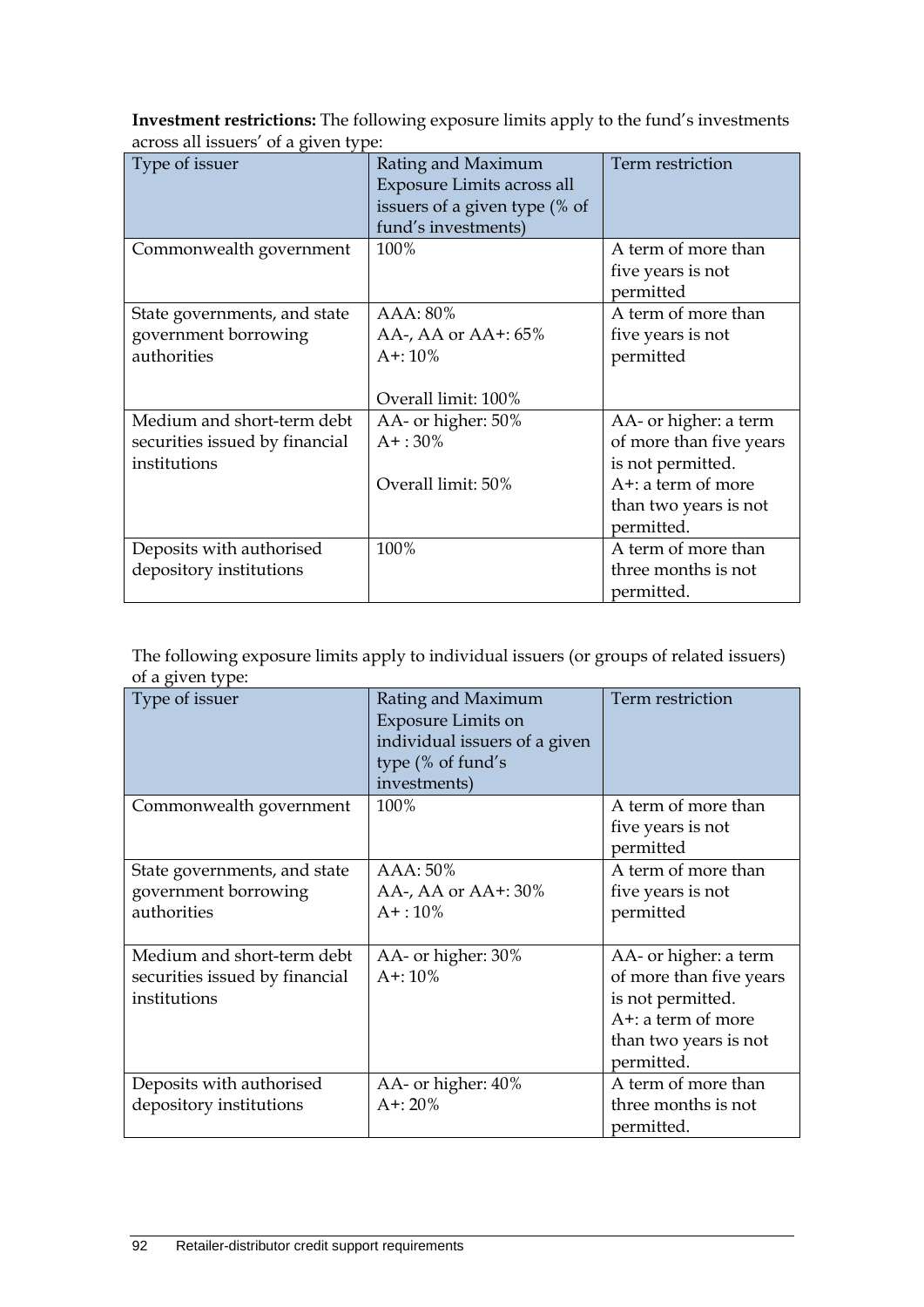#### d. **Claims process**

Upon a retailer insolvency event, the NER and NGR would prescribe the claims process to be followed by all distributors who have a claim against the fund. The claims process would be as follows:

STEP 1: A distributor would submit a claim to the fund to the AER which would include:

- the total amount of unpaid charges arising from the retailer default;
- a statutory declaration from a senior officer of the distributor confirming the amount of unpaid charges; and
- a note/letter from the distributor's auditor confirming the total amount of unpaid charges.

STEP 2: The AER will publish a notice within two business days of receiving a claim pursuant to STEP 1 which informs parties that a claim on the retailer default fund has been made.

STEP 3: Other distributors impacted by the retailer insolvency event will have up to ten business days to submit their claims on the retailer default fund in accordance with STEP 1 above.

STEP 4: The AER will review the claims and make a determination (a 'retailer default fund claim determination') within ten business days of receiving the last distributor's claim pursuant to STEP 3 about the total amount of unpaid charges each distributor can claim against the fund.[73](#page-102-0)

STEP 5: The AER would provide a document to AEMO which will outline each of the affected distributors' claims on the retailer default fund within two business days of making the last retailer default fund claim determination pursuant to STEP 4.

STEP 6: AEMO will payout the claims from the fund in accordance with the document provided by the AER in step 5 within ten business days of receiving the AER document. AEMO will provide a report to the AER on the amount of the payout to each distributor within two business days of the last payout from the fund.

If there is insufficient money in the retailer default fund to cover the full amount of each distributor's claim, AEMO will payout the fund based on a proportionality formula set out in the rules.

#### **Paying out from the Fund**

-

The following process would be prescribed in the rules and would be followed by AEMO in paying out from the fund:

STEP 1: receive the document of all distributors' retailer default fund claim determinations from the AER

<span id="page-102-0"></span><sup>73</sup> The amounts determined by the AER in this process would be deemed to be final and binding for the purposes of any subsequent adjustments to a distribution determination. There will be a right for affected parties to appeal a fund claim determination; however, the appeal process will not delay any payouts from the fund. Rather, the claims would be paid out and then if the appeal was successful, the distributor would be required to pay back the fund.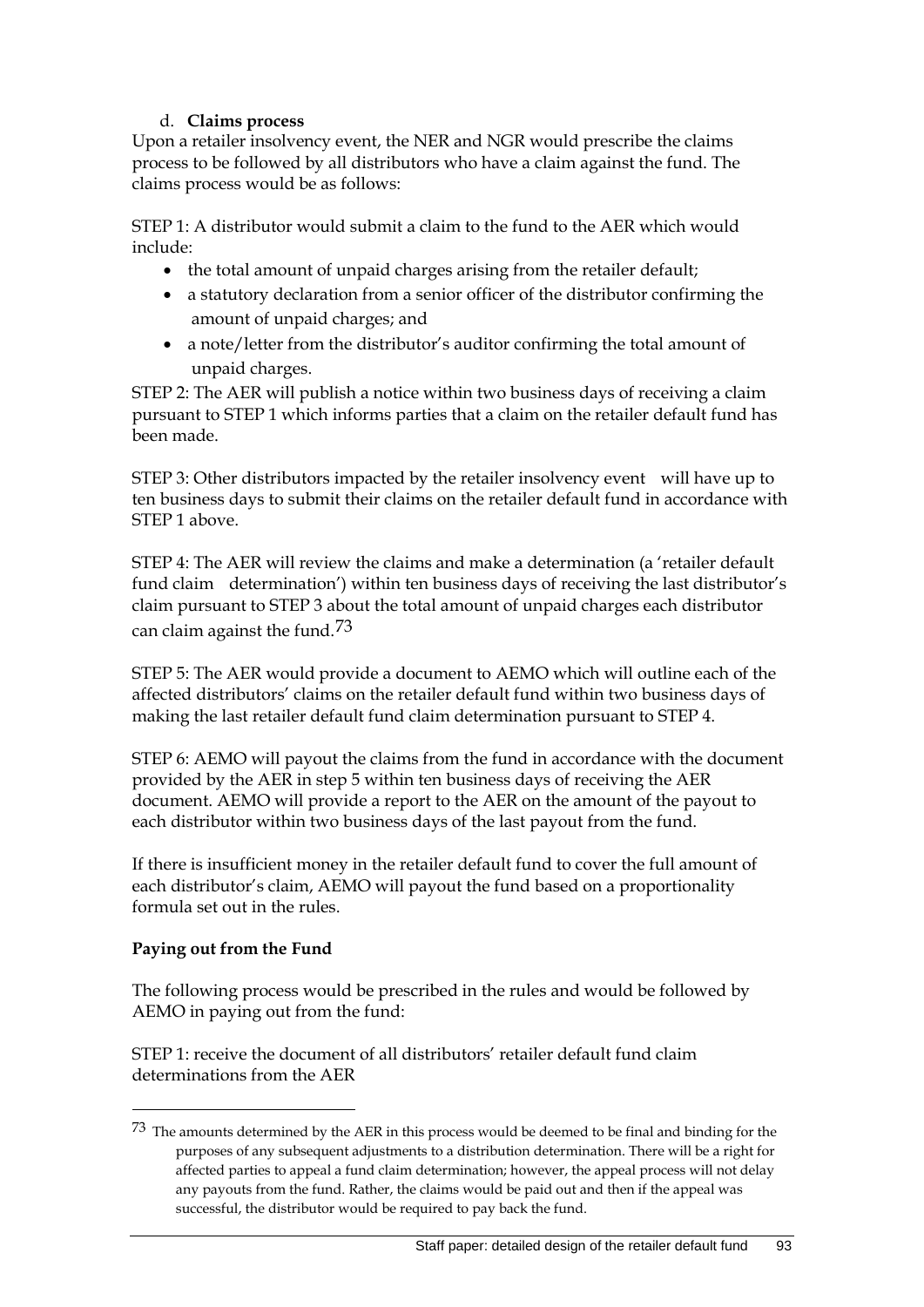STEP 2: calculate the following:

#### Total claims by all distributors

#### Total amount in retailer default fund

If this ratio is less than or equal to 1, then AEMO is to payout the full amount of each claim to each distributor

If this ratio is more than 1, then AEMO proceeds to step 3.

STEP 3: AEMO determines the amount each distributor receives based on the following calculation:

 $\frac{Distribution's retailer\, default\, fund\, claim\, determination}{total\, of\, all\, claims\, by\, distributions} \times Total\, amount\, in\, the\, retailer\, default\, fund$ total of all claims by distributors

STEP 4: AEMO pays out the claims of distributors in accordance with the rules within ten business days of receiving the retailer default fund claim determination information from the AER.

STEP 5: AEMO prepares and provide a list of the total amount each distributor was paid from the fund and provides this information to the AER within two business days of the last payout from the fund.

#### **Existing statutory mechanisms available to distributors to recover retailer insolvency-related costs**

If there are insufficient monies available in the retailer default fund to satisfy the amount stated in a distributor's retailer default fund claim determination, and/or or there are other retailer insolvency-related costs that a distributor incurs, the distributor can utilise the following two existing statutory mechanisms:

- 1. the overs-and-unders process, for distributors under a revenue cap regime or recovery under the retailer insolvency cost-pass through mechanism, for distributors under a price cap regime; and
- 2. the corporate insolvency process.

#### e. **Replenishment of the fund**

Where a default occurs after the fund has reached its target size, retailers would be required to replenish the fund in accordance with the original contribution formula and for a period of time until the fund reaches its target size. The period of replenishment will be no longer than the original target accumulation period of ten years if the default results in the fund being drawn down to zero. The replenishment period will be lower than the target accumulation period if the payout from the fund is less than its current balance.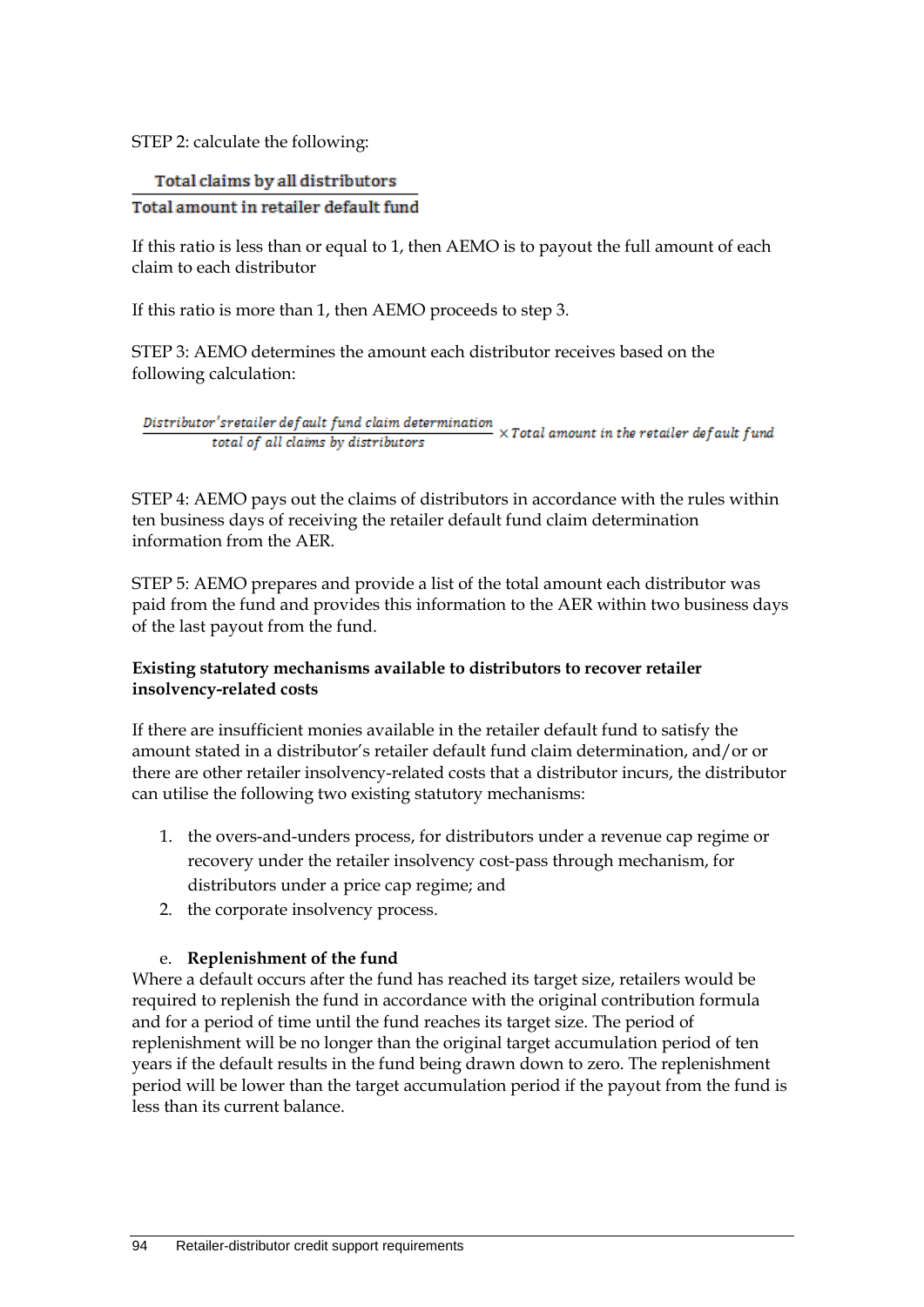When a default occurs after the fund has reached its target size, the total annual fund contribution amount across all non-defaulting retailers would be the lesser of:

- the total annual contribution amount based on a fund size of zero (\$9 million for all electricity retailers and \$4 million across all gas retailers), where a retailer default results in the fund being drawn to zero; or
- the target fund size less the current amount in the fund, when the fund is not drawn down to zero. This amount is allocated to each retailer using the same contribution formula as that which applied prior to the default.

Where a default occurs before the fund has reached its target size, the total contribution amounts across all (non-defaulting) retailers would be the same as that which existed prior to default (i.e. \$9 million and \$4 million, for electricity and gas respectively). Consequently, the accumulation period will adjust beyond the target of ten years to allow for the collection of the additional contributions required for the fund to reach its target size, rather than contributions increasing in order for the fund to achieve its target size within the 10-year period.

#### f. **Collection of contributions**

Retailer contributions into the retailer default fund are to be included in AEMO's budgeted revenue requirement and are to be collected in the form of participant fees. The detailed design of the retailer default fund would not prescribe the methodology to be employed by AEMO to collect contributions to the retailer default fund. Rather, the rules would only prescribe that contributions are to be included as participant fees for which AEMO must collect and retailers are obligated to pay, with AEMO to decide the most appropriate methodology to collect fund contributions via the participant fee mechanism.

#### g. **Retailer default**

The rules would specifically set out what constitutes a retailer default for the purposes of a claim by a distribution business from the retailer default fund. Although the specific drafting has not been completed, it would be expected that the definition of a retailer default for the purposes of a claim on the fund would provide: A retailer default, in relation to a retailer, means any of the following events or circumstances:

- (a) The revocation of the retailer's retailer authorisation;
- (b) In the case of electricity
	- a. The right of the retailer to acquire electricity from the wholesale exchange is suspended; or
	- b. The retailer ceases to be a Registered participant in relation to the purchase of electricity directly through the wholesale exchange, as required by section 11(4) of the NEL;
- (c) In the case of gas
	- a. The right of the retailer to acquire gas either in the declared wholesale gas market or in the short term trading market is suspended; or
	- b. The retailer's registration as a Registered participant, in relation to the declared wholesale gas market or a short term trading market, is revoked; or